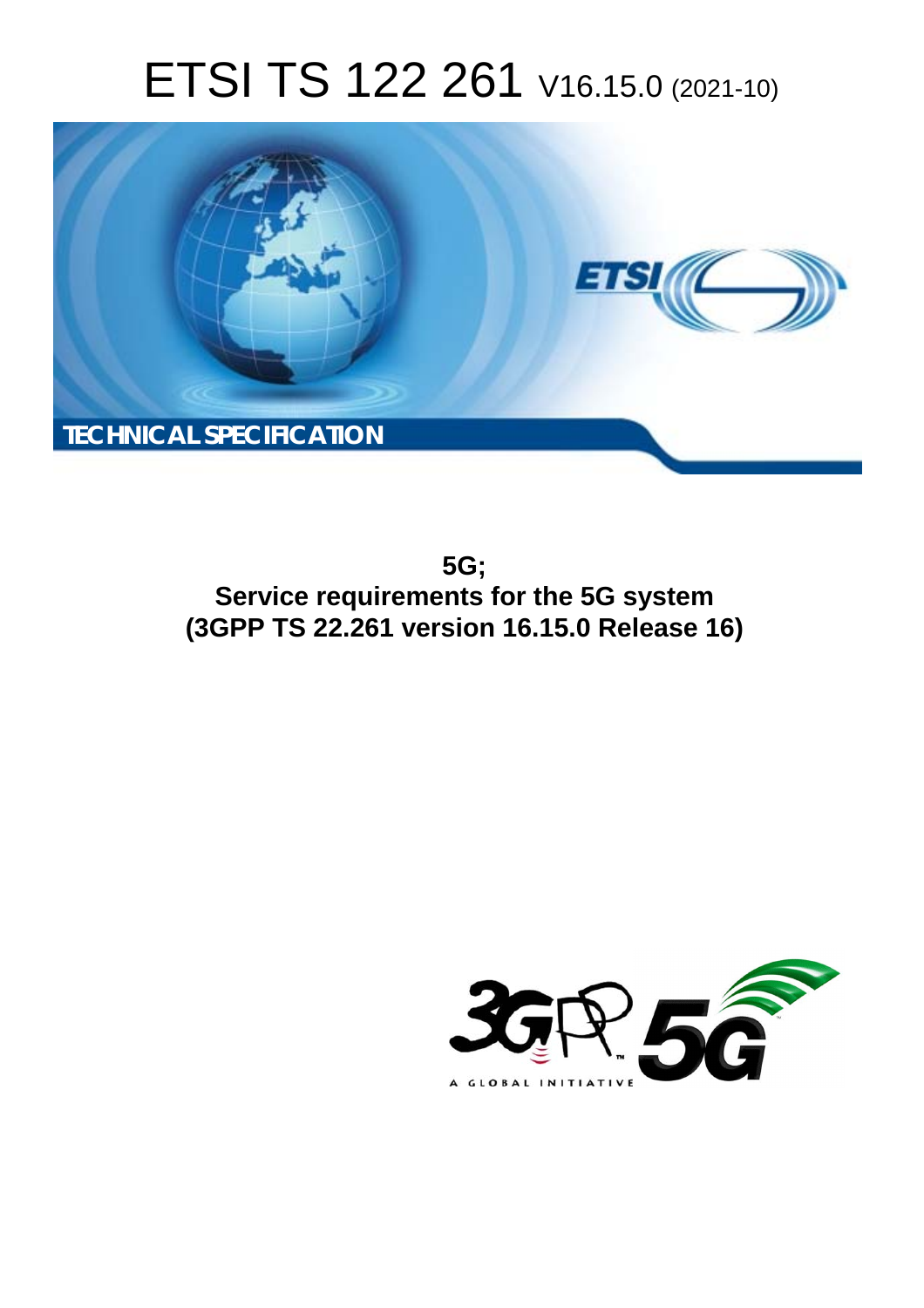Reference

RTS/TSGS-0122261vgf0

Keywords

5G

#### *ETSI*

#### 650 Route des Lucioles F-06921 Sophia Antipolis Cedex - FRANCE

Tel.: +33 4 92 94 42 00 Fax: +33 4 93 65 47 16

Siret N° 348 623 562 00017 - NAF 742 C Association à but non lucratif enregistrée à la Sous-Préfecture de Grasse (06) N° 7803/88

#### *Important notice*

The present document can be downloaded from: <http://www.etsi.org/standards-search>

The present document may be made available in electronic versions and/or in print. The content of any electronic and/or print versions of the present document shall not be modified without the prior written authorization of ETSI. In case of any existing or perceived difference in contents between such versions and/or in print, the prevailing version of an ETSI deliverable is the one made publicly available in PDF format at [www.etsi.org/deliver](http://www.etsi.org/deliver).

Users of the present document should be aware that the document may be subject to revision or change of status. Information on the current status of this and other ETSI documents is available at <https://portal.etsi.org/TB/ETSIDeliverableStatus.aspx>

If you find errors in the present document, please send your comment to one of the following services: <https://portal.etsi.org/People/CommiteeSupportStaff.aspx>

#### *Copyright Notification*

No part may be reproduced or utilized in any form or by any means, electronic or mechanical, including photocopying and microfilm except as authorized by written permission of ETSI. The content of the PDF version shall not be modified without the written authorization of ETSI. The copyright and the foregoing restriction extend to reproduction in all media.

> © ETSI 2021. All rights reserved.

**DECT™**, **PLUGTESTS™**, **UMTS™** and the ETSI logo are trademarks of ETSI registered for the benefit of its Members. **3GPP™** and **LTE™** are trademarks of ETSI registered for the benefit of its Members and of the 3GPP Organizational Partners. **oneM2M™** logo is a trademark of ETSI registered for the benefit of its Members and of the oneM2M Partners. **GSM®** and the GSM logo are trademarks registered and owned by the GSM Association.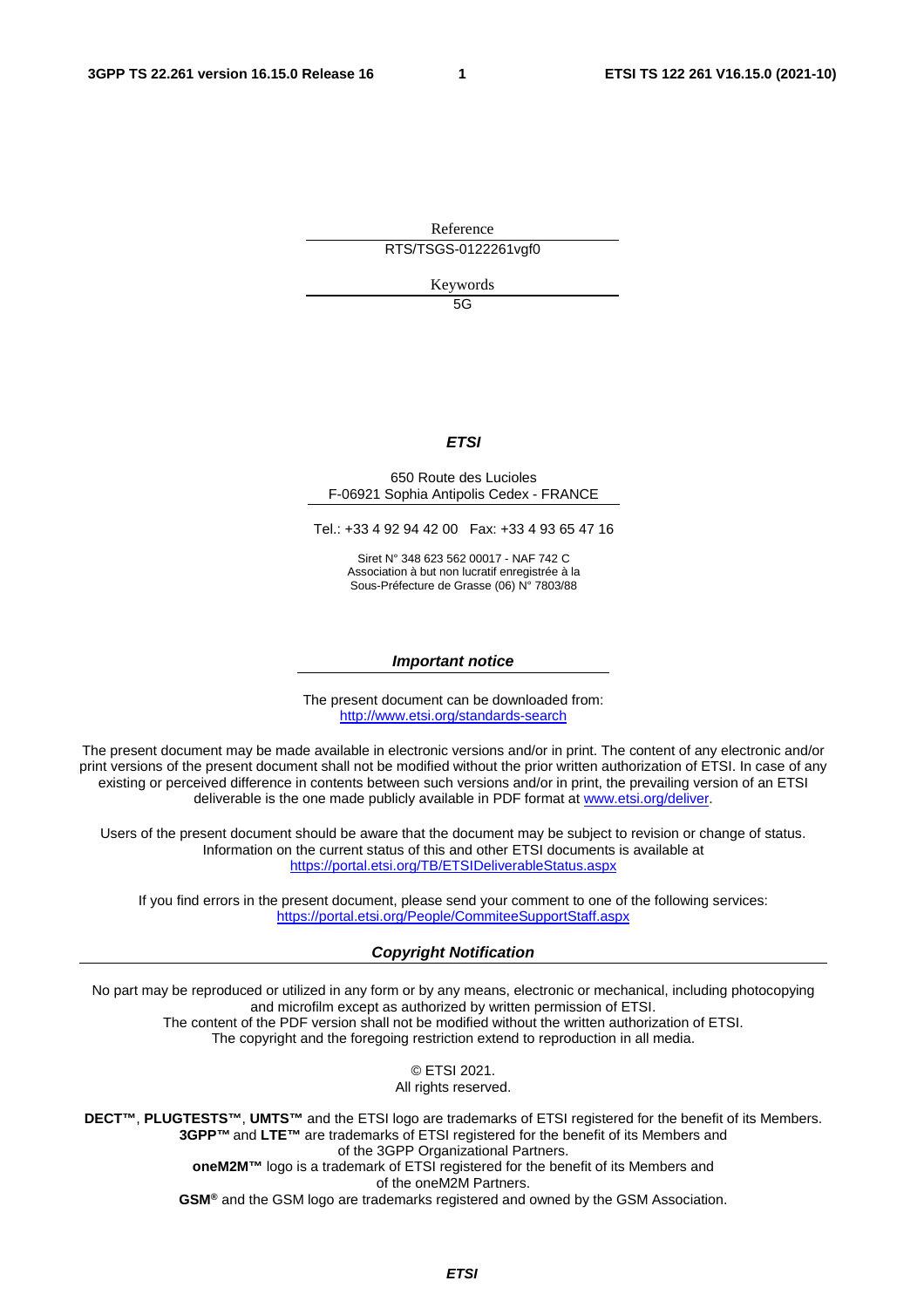## Intellectual Property Rights

#### Essential patents

IPRs essential or potentially essential to normative deliverables may have been declared to ETSI. The information pertaining to these essential IPRs, if any, is publicly available for **ETSI members and non-members**, and can be found in ETSI SR 000 314: *"Intellectual Property Rights (IPRs); Essential, or potentially Essential, IPRs notified to ETSI in respect of ETSI standards"*, which is available from the ETSI Secretariat. Latest updates are available on the ETSI Web server [\(https://ipr.etsi.org/](https://ipr.etsi.org/)).

Pursuant to the ETSI IPR Policy, no investigation, including IPR searches, has been carried out by ETSI. No guarantee can be given as to the existence of other IPRs not referenced in ETSI SR 000 314 (or the updates on the ETSI Web server) which are, or may be, or may become, essential to the present document.

#### **Trademarks**

The present document may include trademarks and/or tradenames which are asserted and/or registered by their owners. ETSI claims no ownership of these except for any which are indicated as being the property of ETSI, and conveys no right to use or reproduce any trademark and/or tradename. Mention of those trademarks in the present document does not constitute an endorsement by ETSI of products, services or organizations associated with those trademarks.

## Legal Notice

This Technical Specification (TS) has been produced by ETSI 3rd Generation Partnership Project (3GPP).

The present document may refer to technical specifications or reports using their 3GPP identities. These shall be interpreted as being references to the corresponding ETSI deliverables.

The cross reference between 3GPP and ETSI identities can be found under<http://webapp.etsi.org/key/queryform.asp>.

## Modal verbs terminology

In the present document "**shall**", "**shall not**", "**should**", "**should not**", "**may**", "**need not**", "**will**", "**will not**", "**can**" and "**cannot**" are to be interpreted as described in clause 3.2 of the [ETSI Drafting Rules](https://portal.etsi.org/Services/editHelp!/Howtostart/ETSIDraftingRules.aspx) (Verbal forms for the expression of provisions).

"**must**" and "**must not**" are **NOT** allowed in ETSI deliverables except when used in direct citation.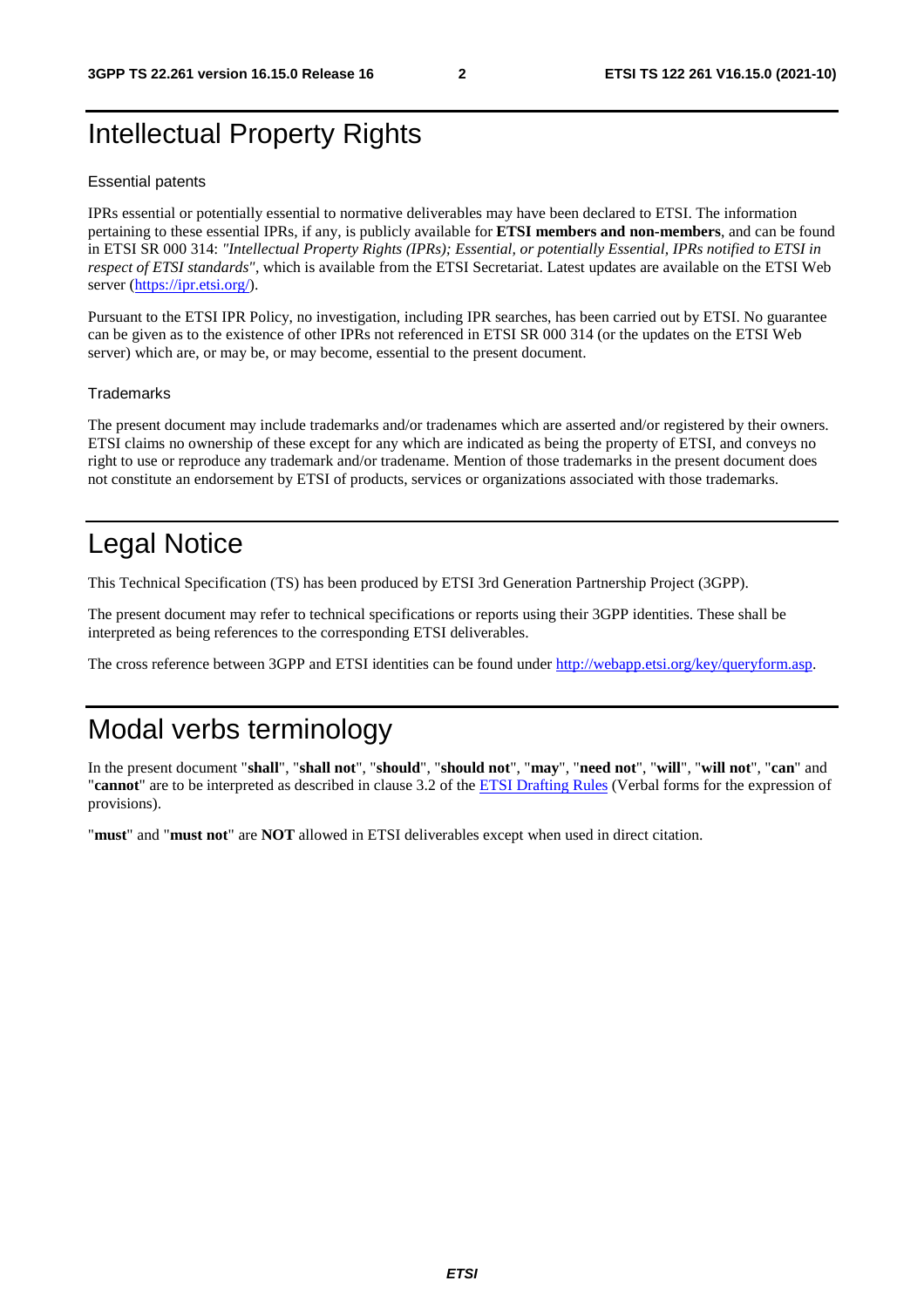$\mathbf{3}$ 

## Contents

| 1          |  |  |  |
|------------|--|--|--|
| 2          |  |  |  |
| 3          |  |  |  |
| 3.1<br>3.2 |  |  |  |
| 4          |  |  |  |
| 5          |  |  |  |
| 5.1        |  |  |  |
| 5.1.1      |  |  |  |
| 5.1.2      |  |  |  |
| 5.1.2.1    |  |  |  |
| 5.1.2.2    |  |  |  |
| 5.1.2.3    |  |  |  |
| 6          |  |  |  |
| 6.1        |  |  |  |
| 6.1.1      |  |  |  |
| 6.1.2      |  |  |  |
| 6.1.2.1    |  |  |  |
| 6.1.2.2    |  |  |  |
| 6.1.2.3    |  |  |  |
| 6.1.2.4    |  |  |  |
| 6.2        |  |  |  |
| 6.2.1      |  |  |  |
| 6.2.2      |  |  |  |
| 6.2.3      |  |  |  |
| 6.2.4      |  |  |  |
| 6.3        |  |  |  |
| 6.3.1      |  |  |  |
| 6.3.2      |  |  |  |
| 6.3.2.1    |  |  |  |
| 6.3.2.2    |  |  |  |
| 6.3.2.3    |  |  |  |
| 6.3.2.4    |  |  |  |
| 6.4        |  |  |  |
| 6.4.1      |  |  |  |
| 6.4.2      |  |  |  |
| 6.4.2.1    |  |  |  |
| 6.4.2.2    |  |  |  |
| 6.4.2.3    |  |  |  |
| 6.4.2.4    |  |  |  |
| 6.5        |  |  |  |
| 6.5.1      |  |  |  |
| 6.5.2      |  |  |  |
| 6.6        |  |  |  |
| 6.6.1      |  |  |  |
| 6.6.2      |  |  |  |
| 6.7        |  |  |  |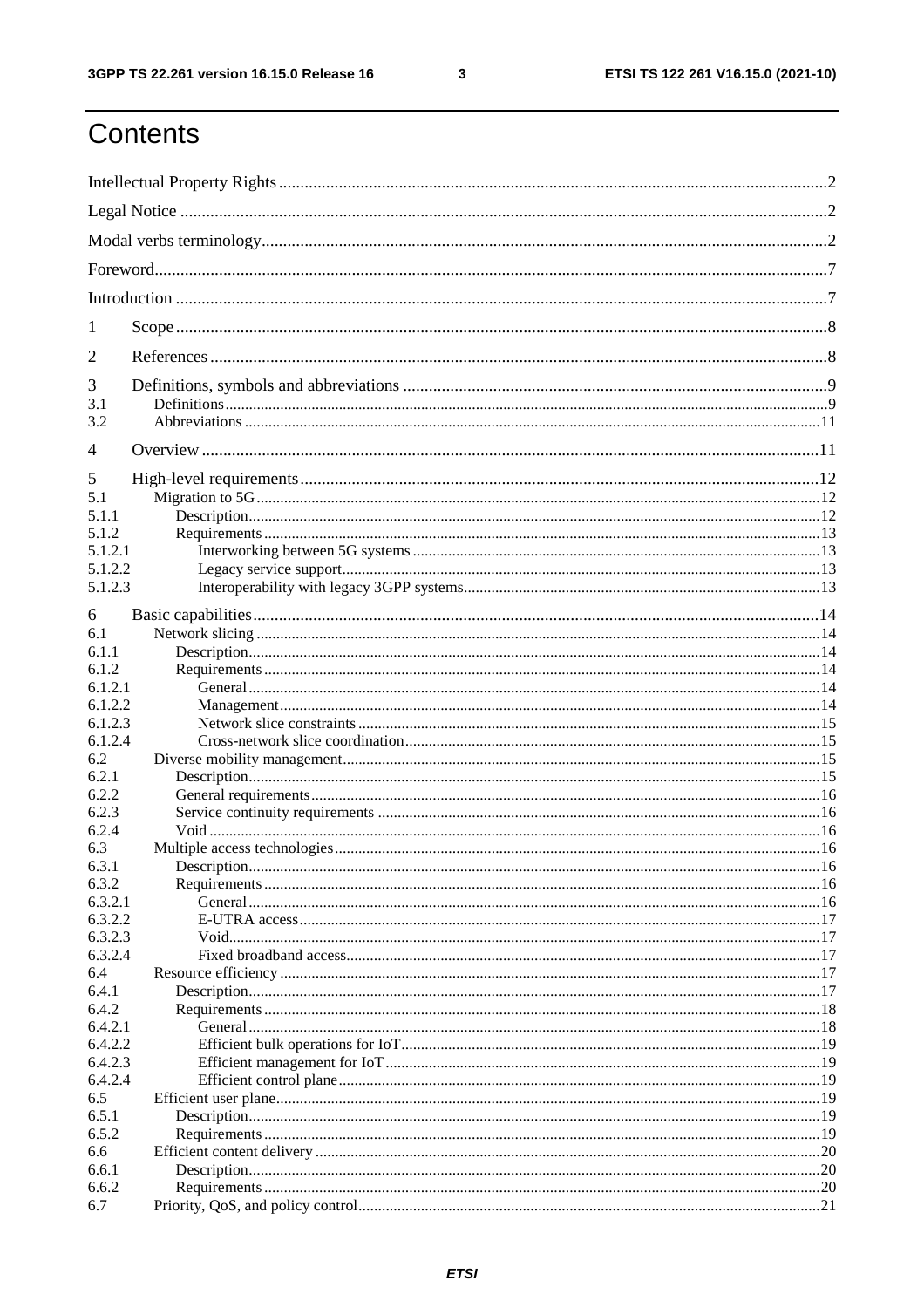#### $\overline{\mathbf{4}}$

| 6.7.1          |     |
|----------------|-----|
| 6.7.2          |     |
| 6.8            |     |
| 6.9            |     |
| 6.9.1          |     |
| 6.9.2          |     |
| 6.10           |     |
| 6.10.1         |     |
| 6.10.2         |     |
| 6.11           |     |
| 6.11.1         |     |
| 6.11.2         |     |
| 6.12           |     |
| 6.12.1         |     |
| 6.12.2         |     |
|                |     |
| 6.13           |     |
| 6.13.1         |     |
| 6.13.2         |     |
| 6.14           |     |
| 6.14.1         |     |
| 6.14.2         |     |
| 6.15           |     |
| 6.15.1         |     |
| 6.15.2         |     |
| 6.16           |     |
| 6.16.1         |     |
| 6.16.2         |     |
| 6.17           |     |
| 6.17.1         |     |
| 6.17.2         |     |
| 6.18           |     |
| 6.18.1         |     |
| 6.18.2         |     |
| 6.19           |     |
| 6.19.1         |     |
| 6.19.2         |     |
| 6.20           |     |
| 6.20.1         |     |
| 6.20.2         | .29 |
| 6.21           |     |
| 6.21.1         |     |
| 6.21.2         |     |
| 6.22           |     |
| 6.22.1         |     |
| 6.22.2         |     |
| 6.22.2.1       |     |
| 6.22.2.2       |     |
| 6.22.2.3       |     |
|                |     |
| 6.23<br>6.23.1 |     |
|                |     |
| 6.23.2         |     |
| 6.24           |     |
| 6.24.1         |     |
| 6.24.2         |     |
| 6.25           |     |
| 6.25.1         |     |
| 6.25.2         |     |
| 6.26           |     |
| 6.26.1         |     |
| 6.26.2         |     |
| 6.26.2.1       |     |
| 6.26.2.2       |     |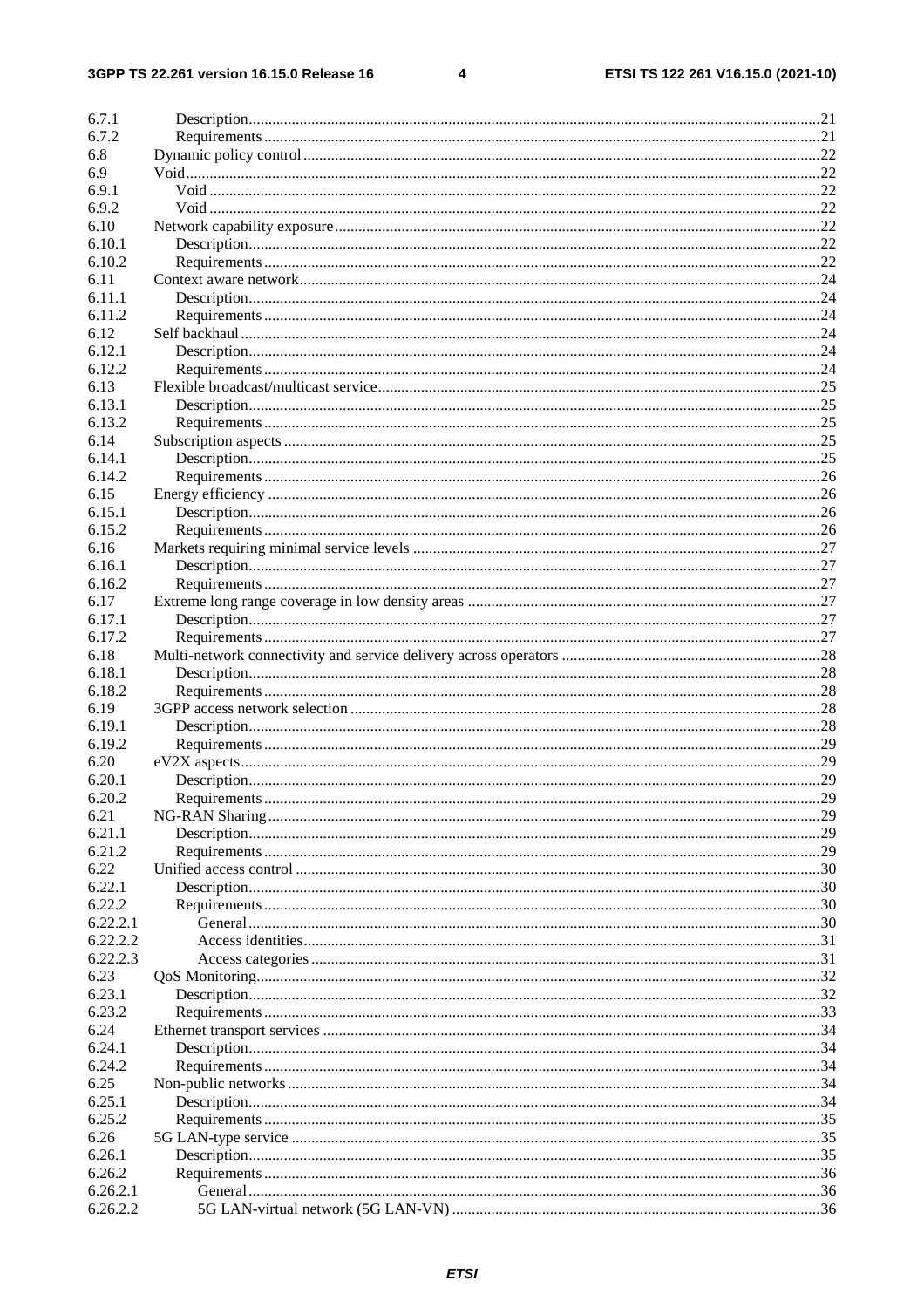$\overline{\phantom{0}}$ 

| 6.26.2.3         |                               |                                                                       |  |
|------------------|-------------------------------|-----------------------------------------------------------------------|--|
| 6.26.2.4         |                               |                                                                       |  |
| 6.26.2.5         |                               |                                                                       |  |
| 6.26.2.6         |                               |                                                                       |  |
| 6.26.2.7         |                               |                                                                       |  |
| 6.26.2.8         |                               |                                                                       |  |
| 6.26.2.9         |                               |                                                                       |  |
| 6.27             |                               |                                                                       |  |
| 6.27.1           |                               |                                                                       |  |
| 6.27.2           |                               |                                                                       |  |
| 6.28             |                               |                                                                       |  |
| 6.28.1<br>6.28.2 |                               |                                                                       |  |
| 6.29             |                               |                                                                       |  |
| 6.29.1           |                               |                                                                       |  |
| 6.29.2           |                               |                                                                       |  |
|                  |                               |                                                                       |  |
| 7                |                               |                                                                       |  |
| 7.1              |                               |                                                                       |  |
| 7.2              |                               |                                                                       |  |
| 7.2.1            |                               |                                                                       |  |
| 7.2.2            |                               |                                                                       |  |
| 7.2.3            |                               |                                                                       |  |
| 7.2.3.1          |                               |                                                                       |  |
| 7.3              |                               |                                                                       |  |
| 7.3.1            |                               |                                                                       |  |
| 7.3.2            |                               |                                                                       |  |
| 7.3.2.1          |                               |                                                                       |  |
| 7.3.2.2          |                               |                                                                       |  |
| 7.3.2.3          |                               |                                                                       |  |
| 7.4              |                               |                                                                       |  |
| 7.4.1            |                               |                                                                       |  |
| 7.4.2            |                               |                                                                       |  |
| 8                |                               |                                                                       |  |
| 8.1              |                               |                                                                       |  |
| 8.2              |                               |                                                                       |  |
| 8.3              |                               |                                                                       |  |
| 8.4              |                               |                                                                       |  |
| 8.5              |                               |                                                                       |  |
| 8.6              |                               |                                                                       |  |
| 8.7              |                               |                                                                       |  |
| 8.8              |                               |                                                                       |  |
| 8.9              |                               |                                                                       |  |
| 9                |                               |                                                                       |  |
| 9.1              |                               |                                                                       |  |
| 9.2              |                               |                                                                       |  |
|                  |                               |                                                                       |  |
|                  | <b>Annex A (informative):</b> | Latency needs to support example use cases from vertical industries51 |  |
|                  |                               |                                                                       |  |
|                  | <b>Annex B</b> (informative): | Positioning accuracy needs to support example use cases from          |  |
|                  |                               |                                                                       |  |
|                  |                               |                                                                       |  |
|                  | <b>Annex C</b> (informative): | Relation of communication service availability and reliability 53     |  |
|                  | <b>Annex D</b> (informative): |                                                                       |  |
| D.1              |                               |                                                                       |  |
| D.1.1            |                               |                                                                       |  |
| D.1.2            |                               |                                                                       |  |
| D.2              |                               |                                                                       |  |
| D.2.1            |                               |                                                                       |  |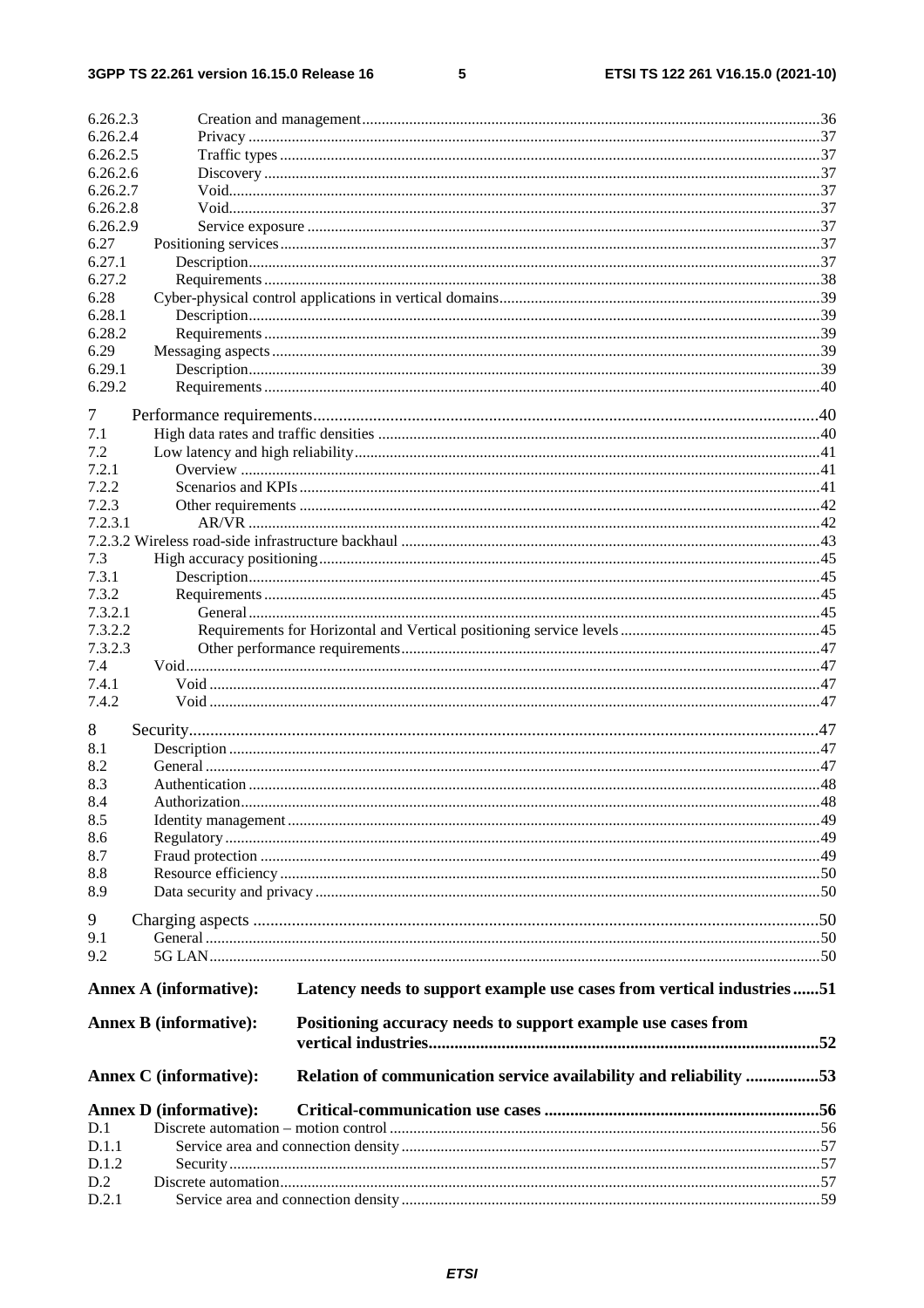$6\overline{6}$ 

| D.2.2           | Security <sub>59</sub>        |  |
|-----------------|-------------------------------|--|
| D.3             |                               |  |
| D.3.1           |                               |  |
| D.3.2           |                               |  |
| D.3.3           |                               |  |
| D.4             |                               |  |
| D.4.1           |                               |  |
| D.4.1.1         |                               |  |
| D.4.1.2         |                               |  |
| D.4.2           |                               |  |
| D.4.2.1         |                               |  |
| D.4.2.2         |                               |  |
| D.5             |                               |  |
| D.5.1           |                               |  |
|                 | <b>Annex E</b> (informative): |  |
|                 | <b>Annex F</b> (informative): |  |
| F.1             |                               |  |
| F <sub>.2</sub> |                               |  |
|                 | <b>Annex G (informative):</b> |  |
|                 |                               |  |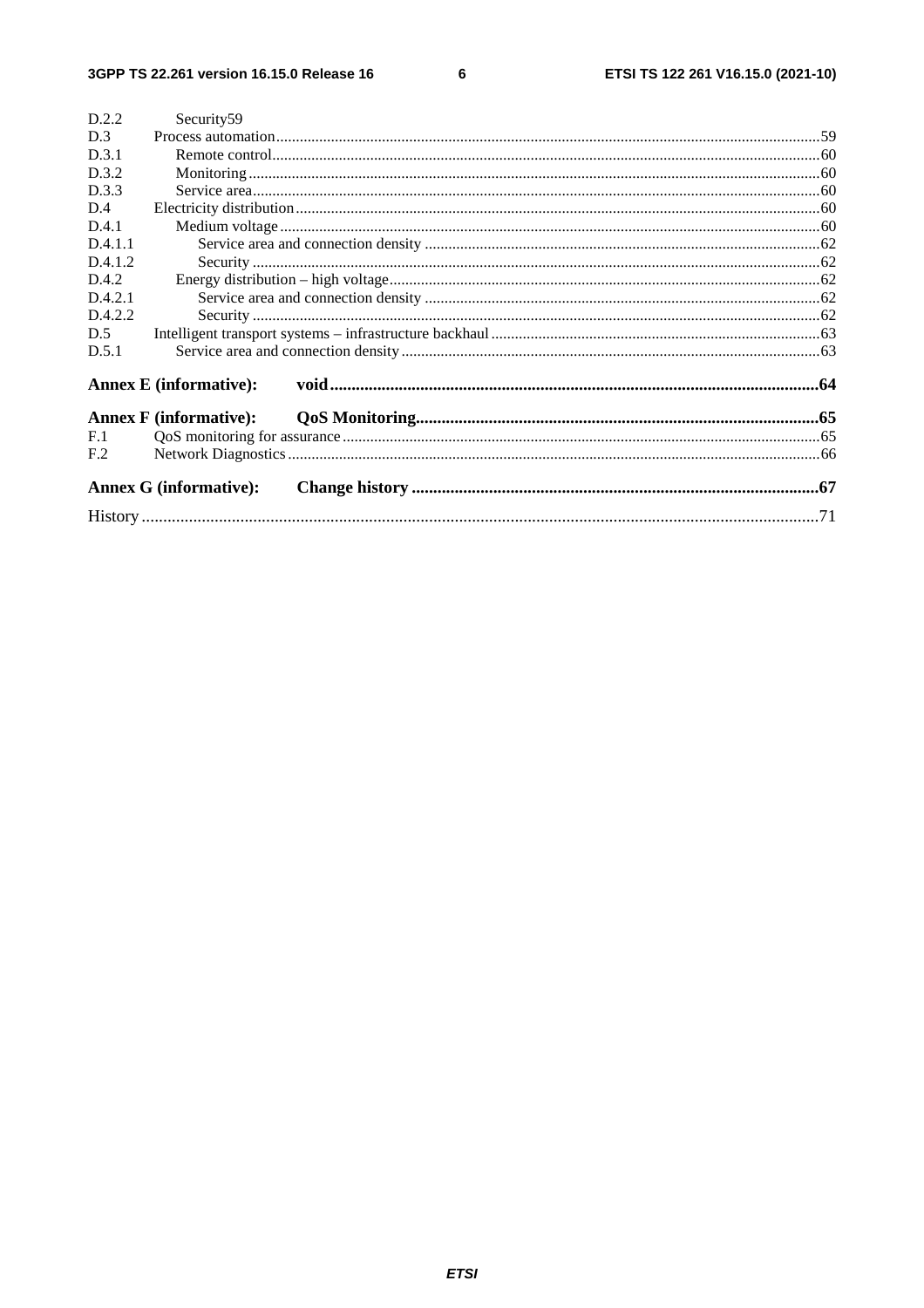## Foreword

This Technical Specification has been produced by the third Generation Partnership Project (3GPP).

The contents of the present document are subject to continuing work within the TSG and may change following formal TSG approval. Should the TSG modify the contents of the present document, it will be re-released by the TSG with an identifying change of release date and an increase in version number as follows:

Version x.y.z

where:

- x the first digit:
	- 1 presented to TSG for information;
	- 2 presented to TSG for approval;
	- 3 or greater indicates TSG approved document under change control.
	- y the second digit is incremented for all changes of substance, i.e. technical enhancements, corrections, updates, etc.
	- z the third digit is incremented when editorial only changes have been incorporated in the document.

## Introduction

The need to support different kinds of UEs (e.g. for the Internet of Things (IoT)), services, and technologies is driving the technology revolution to a high-performance and highly efficient 3GPP system. The drivers include IoT, Virtual Reality (VR), industrial control, ubiquitous on-demand coverage, as well as the opportunity to meet customized market needs. These drivers require enhancements to the devices, services, and technologies well established by 3GPP. The key objective with the 5G system is to be able to support new deployment scenarios to address diverse market segments.

This document compiles requirements that define a 5G system.

The 5G system is characterised, for example, by:

- Support for multiple access technologies
- Scalable and customizable network
- Advanced Key Performance Indicators (KPIs) (e.g. availability, latency, reliability, user experienced data rates, area traffic capacity)
- Flexibility and programmability (e.g. network slicing, diverse mobility management, Network Function Virtualization)
- Resource efficiency (both user plane and control plane)
- Seamless mobility in densely populated and heterogeneous environment
- Support for real time and non-real time multimedia services and applications with advanced Quality of Experience (QoE)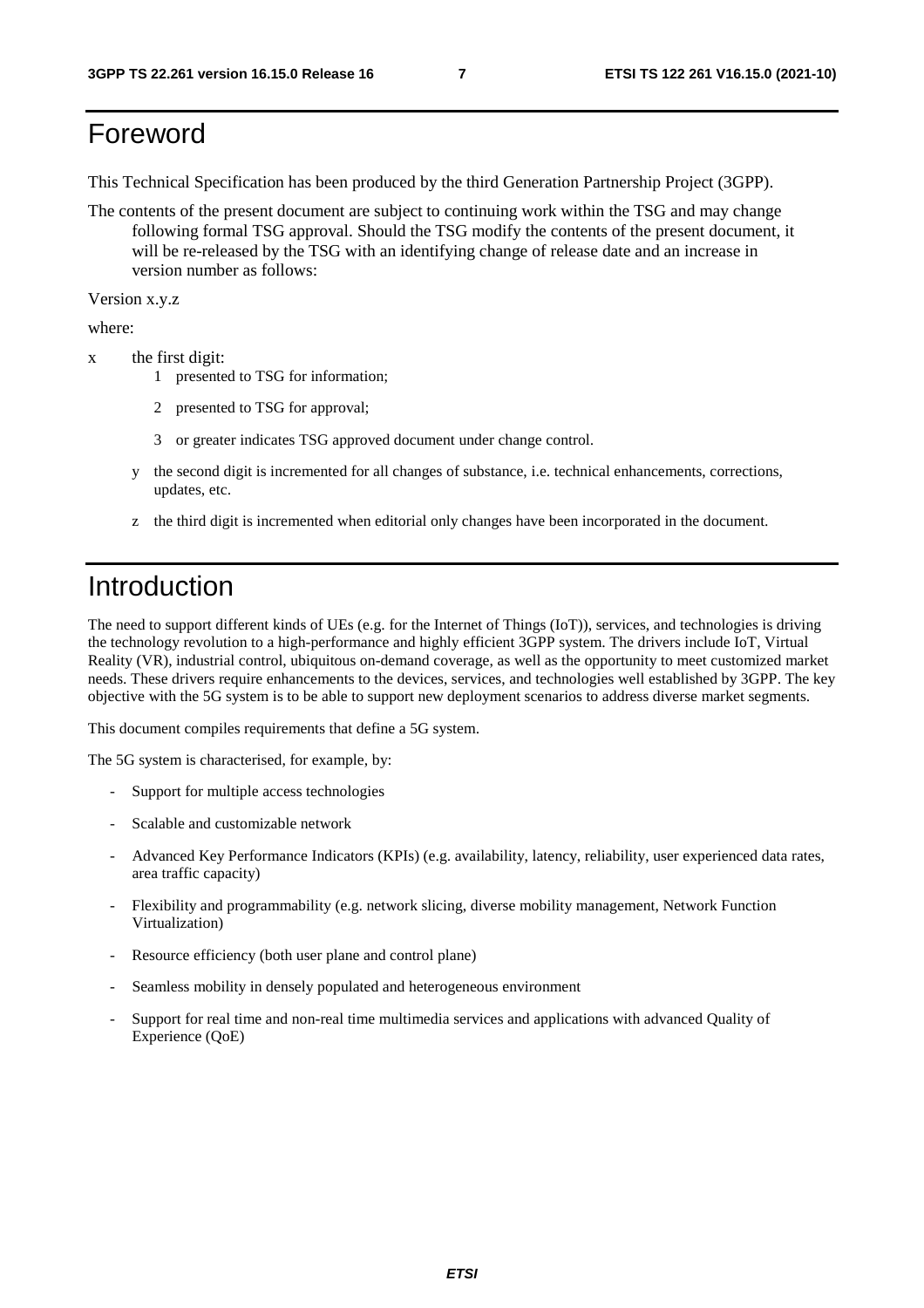## 1 Scope

The present document describes the service and operational requirements for a 5G system, including a UE, NG-RAN, and 5G Core network. Requirements for a 5G E-UTRA-NR Dual Connectivity in E-UTRAN connected to EPC are found in TS 22.278 [5].

## 2 References

The following documents contain provisions which, through reference in this text, constitute provisions of the present document.

- References are either specific (identified by date of publication, edition number, version number, etc.) or non-specific.
- For a specific reference, subsequent revisions do not apply.
- For a non-specific reference, the latest version applies. In the case of a reference to a 3GPP document (including a GSM document), a non-specific reference implicitly refers to the latest version of that document *in the same Release as the present document*.
- [1] 3GPP TR 21.905: "Vocabulary for 3GPP Specifications".
- [2] NGMN 5G White Paper v1.0, February 2015.
- [3] 3GPP TS 22.011: "Service accessibility".
- [4] NGMN, "Perspectives on Vertical Industries and Implications for 5G, v2.0", September 2016.
- [5] 3GPP TR 22.278: "Service requirements for the Evolved Packet System (EPS)".
- [6] 3GPP TR 22.101: "Service aspects; Service principles".
- [7] 3GPP TS 22.146: "Multimedia Broadcast/Multicast Service (MBMS)".
- [8] 3GPP TS 22.246: "Multimedia Broadcast/Multicast Service (MBMS) user services".
- [9] 3GPP TS 22.186: "Enhancement of 3GPP support for V2X scenarios".
- [10] NGMN, "Recommendations for NGMN KPIs and Requirements for 5G", June 2016
- [11] 3GPP TS 22.115: "Service aspects; Charging and billing".
- [12] Communication network dependability engineering. IEC 61907:2009.
- [13] Soriano, R., Alberto, M., Collazo, J., Gonzales, I., Kupzo, F., Moreno, L., & Lorenzo, J. OpenNode. Open Architecture for Secondary Nodes of the Electricity Smartgrid. In Proceedings CIRED 2011 21st International Conference on Electricity Distribution, CD1. June 2011.
- [14] North American Electric Reliability Council. Frequently Asked Questions (FAQs) Cyber Security Standards CIP–002–1 through CIP–009–1. Available: http://www.nerc.com/docs/standards/sar/Revised\_CIP-002-009\_FAOs\_06Mar06.pdf. 2006.
- [15] McTaggart, Craig, et al. "Improvements in power system integrity protection schemes." Developments in Power System Protection (DPSP 2010). Managing the Change, 10th IET International Conference on. IET, 2010.
- [16] IEEE Power Engineering Society Power System Relaying Committee System Protection Subcommittee Working Group C-6. Wide Area Protection and Emergency Control.
- [17] Begovic, Miroslav, et al. "Wide-area protection and emergency control." Proceedings of the IEEE 93.5, pp. 876-891, 2005.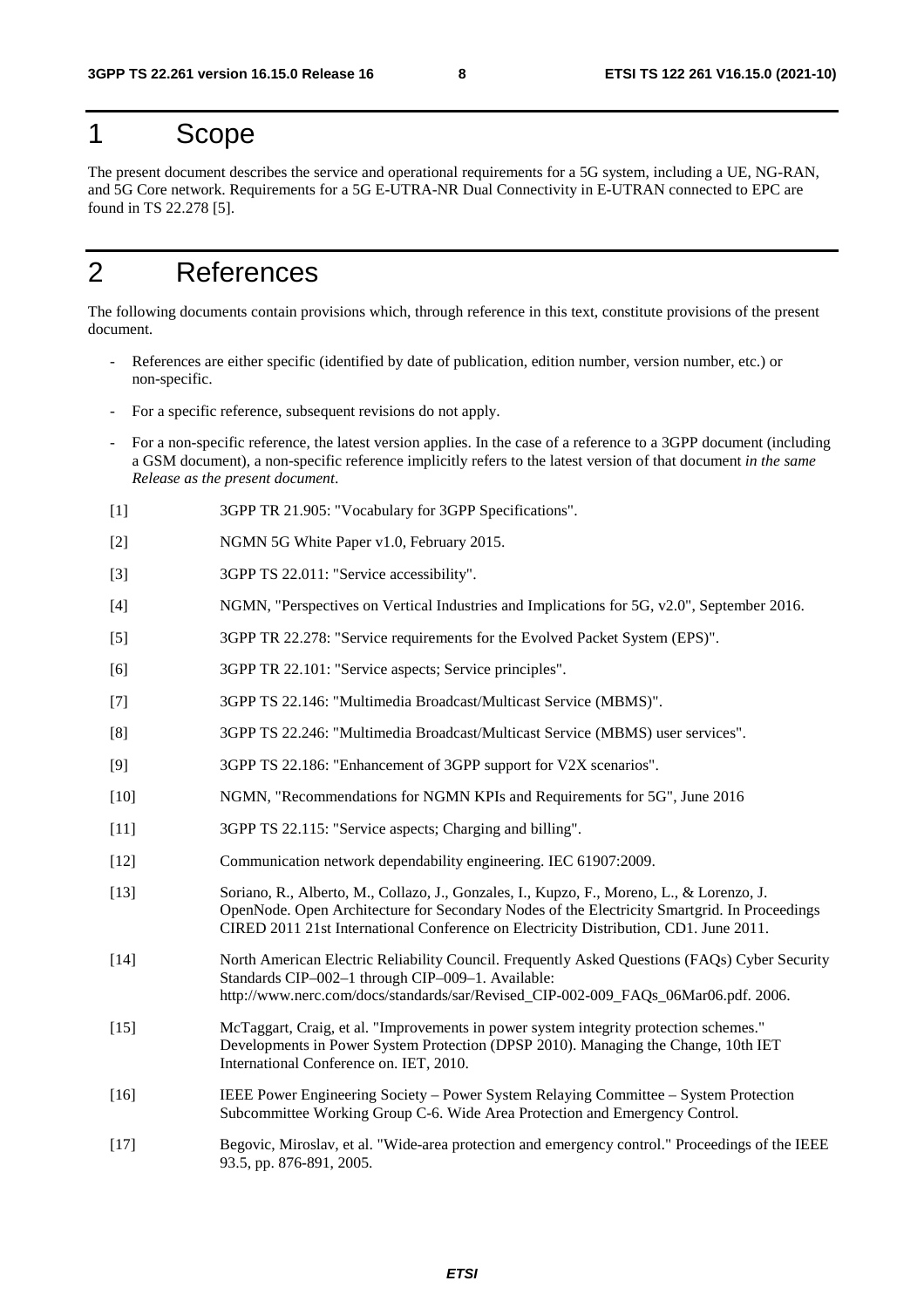- [18] ITU-T Recommendation G.1000 "Communications quality of service: A framework and definitions".
- [19] IEC 61907, "Communication network dependability engineering".
- [20] NIST, "Framework for Cyber-Physical Systems", 2016.
- [21] 3GPP TS 22.104: "Service requirements for cyber-physical control applications in vertical domains".
- [22] 3GPP TS 22.262: "Message Service within the 5G System".
- [23] 3GPP TS 22.289: "Mobile Communication System for Railways".
- [24] 3GPP TS 22.071: "Location Services".

## 3 Definitions, symbols and abbreviations

## 3.1 Definitions

For the purposes of the present document, the terms and definitions given in 3GPP TR 21.905 [1] and the following apply. A term defined in the present document takes precedence over the definition of the same term, if any, in 3GPP TR 21.905 [1].

**5G LAN-type service**: a service over the 5G system offering private communication using IP and/or non-, i.e. UEs that are members of the same 5G LAN-VN IP type communications.

**5G LAN-virtual network**: a virtual network capable of supporting 5G LAN-type service.

**active communication:** a UE is in active communication when it has one or more connections established. A UE may have any combination of PS connections (e.g. PDP contexts, active PDN connections).

**activity factor:** percentage value of the amount of simultaneous active UEs to the total number of UEs where active means the UEs are exchanging data with the network.

**area traffic capacity:** total traffic throughput served per geographic area.

**communication service availability**: percentage value of the amount of time the end-to-end communication service is delivered according to an agreed QoS, divided by the amount of time the system is expected to deliver the end-to-end service according to the specification in a specific area.

NOTE 1: The end point in "end-to-end" is assumed to be the communication service interface.

NOTE 2: The communication service is considered unavailable if it does not meet the pertinent QoS requirements. If availability is one of these requirements, the following rule applies: the system is considered unavailable if an expected message is not received within a specified time, which, at minimum, is the sum of maximum allowed end-to-end latency and survival time.

**direct network connection:** one mode of network connection, where there is no relay UE between a UE and the 5G network.

**end-to-end latency:** the time that takes to transfer a given piece of information from a source to a destination, measured at the communication interface, from the moment it is transmitted by the source to the moment it is successfully received at the destination.

**Hosted Service:** a service containing the operator's own application(s) and/or trusted third party application(s) in the Service Hosting Environment, which can be accessed by the user.

**IoT device:** a type of UE which is dedicated for a set of specific use cases or services and which is allowed to make use of certain features restricted to this type of UEs.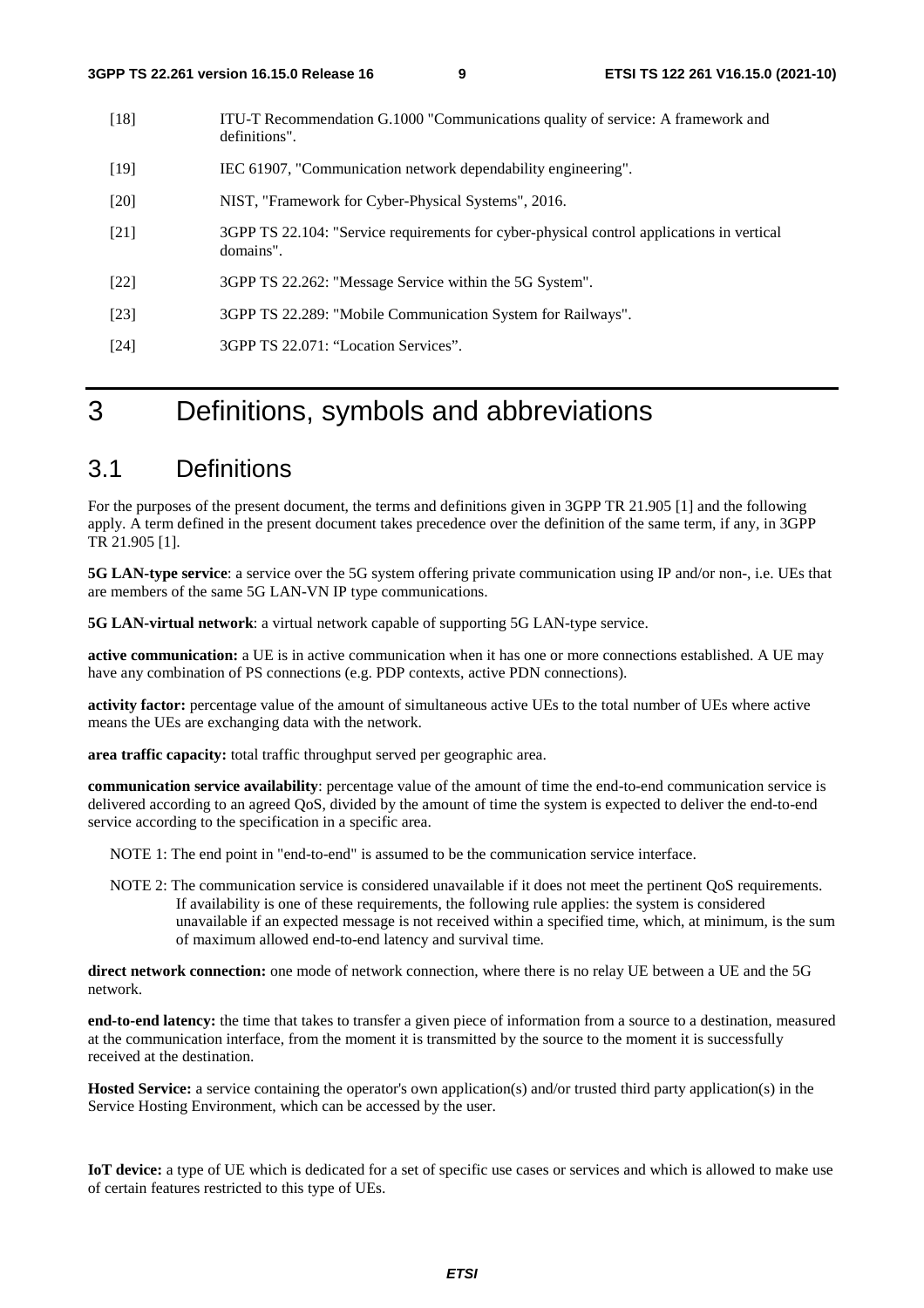NOTE 3: An IoT device may be optimized for the specific needs of services and application being executed (e.g. smart home/city, smart utilities, e-Health and smart wearables). Some IoT devices are not intended for human type communications.

**network slice:** a set of network functions and corresponding resources necessary to provide the required telecommunication services and network capabilities.

**NG-RAN:** a radio access network connecting to the 5G core network which uses NR, E-UTRA, or both.

**non-public network:** a network that is intended for non-public use.

**NR:** the new 5G radio access technology.

**Positioning service availability:** percentage value of the amount of time the positioning service is delivering the required position-related data within the performance requirements, divided by the amount of time the system is expected to deliver the positioning service according to the specification in the targeted service area.

**Positioning service latency:** time elapsed between the event that triggers the determination of the position-related data and the availability of the position-related data at the system interface.

**priority service:** a service that requires priority treatment based on regional/national or operator policies.

**private communication**: a communication between two or more UEs belonging to a restricted set of UEs**.** 

**private network:** an isolated network deployment that does not interact with a public network.

**private slice:** a dedicated network slice deployment for the sole use by a specific third party.

**relative positioning:** relative positioning is to estimate position relatively to other network elements or relatively to other UEs.

**reliability**: in the context of network layer packet transmissions, percentage value of the packets successfully delivered to a given system entity within the time constraint required by the targeted service out of all the packets transmitted.

**service area:** geographic region where a 3GPP communication service is accessible.

NOTE 4: The service area can be indoors.

NOTE 5: For some deployments, e.g. in process industry, the vertical dimension of the service area can be considerable.

**service continuity:** the uninterrupted user experience of a service that is using an active communication when a UE undergoes an access change without, as far as possible, the user noticing the change.

- NOTE 6: In particular service continuity encompasses the possibility that after a change the user experience is maintained by a different telecommunication service (e.g. tele- or bearer service) than before the change.
- NOTE 7: Examples of access changes include the following. For EPS: CS/PS domain change. For EPS and 5G: radio access change.

**Service Hosting Environment:** the environment, located inside of 5G network and fully controlled by the operator, where Hosted Services are offered from.

**survival time:** the time that an application consuming a communication service may continue without an anticipated message.

**Time to First Fix (TTFF):** time elapsed between the event triggering for the first time the determination of the position-related data and the availability of the position-related data at the positioning system interface.

**User Equipment:** An equipment that allows a user access to network services via 3GPP and/or non-3GPP accesses.

**user experienced data rate:** the minimum data rate required to achieve a sufficient quality experience, with the exception of scenario for broadcast like services where the given value is the maximum that is needed.

**wireless backhaul:** a link which provides an interconnection between 5G network nodes and/or transport network using 5G radio access technology**.**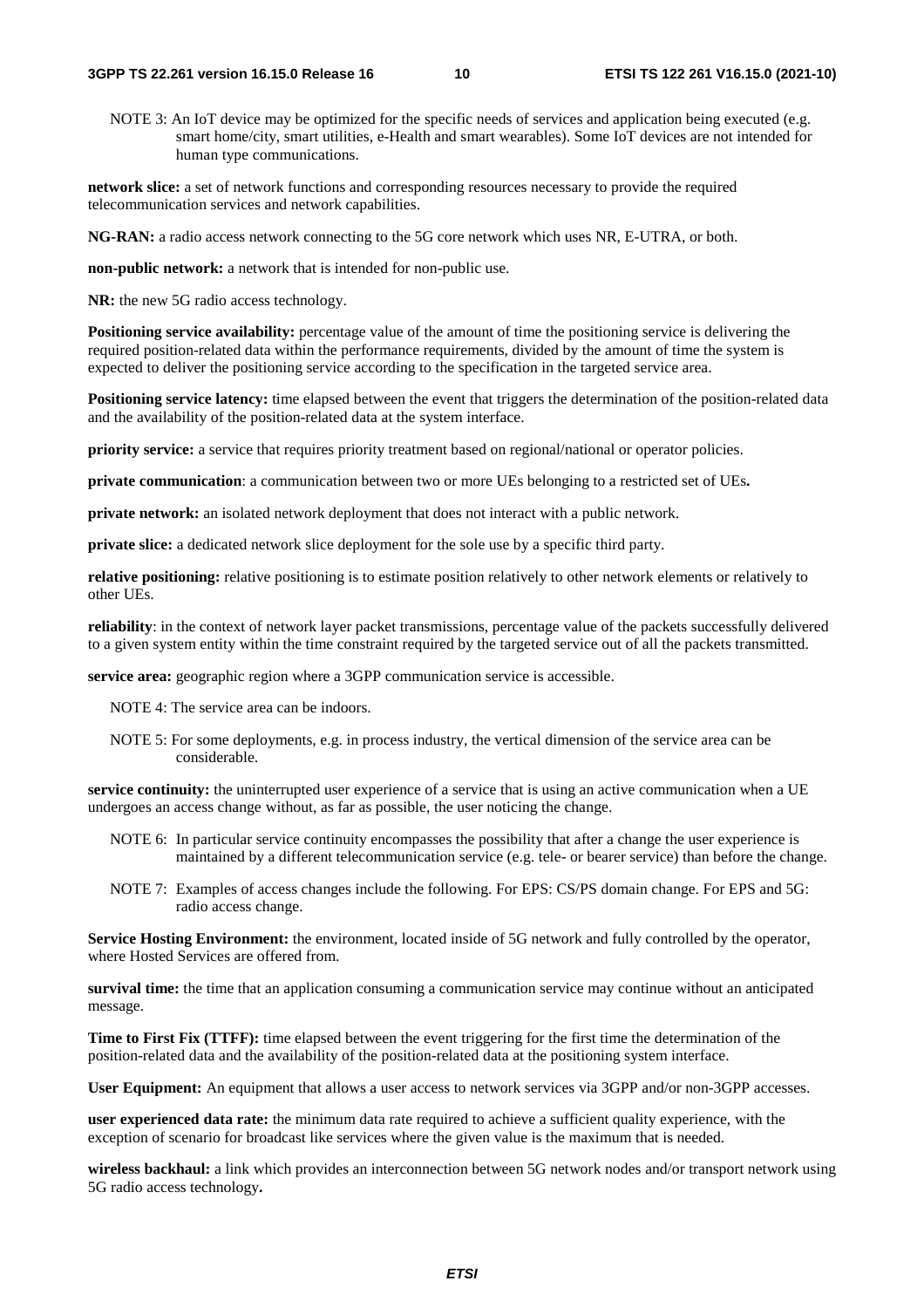**5G positioning service area:** a service area where positioning services would solely rely on infrastructures and positioning technologies that can be assumed to be present anywhere where 5G is present (e.g. a country-wide operatorsupplied 5G network, GNSS, position/motion sensors).

NOTE 8: This includes both indoor and any outdoor environments.

**5G Enhanced positioning area:** a subset of the 5G positioning service area that is assumed to be provided with additional infrastructure or deploy a particular set of positioning technologies to enhance positioning services.

NOTE 9: The enhanced positioning service area represents for example a factory plant, a dense urban area, an area along a road or railway track, a tunnel and covers both indoor and outdoor environments.

### 3.2 Abbreviations

For the purposes of the present document, the abbreviations given in 3GPP TR 21.905 [1] and the following apply. An abbreviation defined in the present document takes precedence over the definition of the same abbreviation, if any, in 3GPP TR 21.905 [1].

| 3D               | Three Dimensional                                               |
|------------------|-----------------------------------------------------------------|
| 5G               | <b>Fifth Generation</b>                                         |
| 5G LAN-VN        | 5G LAN-Virtual Network                                          |
| AR               | <b>Augmented Reality</b>                                        |
| A/S              | Actuator/Sensor                                                 |
| E <sub>2</sub> E | End to End                                                      |
| eFMSS            | Enhancement to Flexible Mobile Service Steering                 |
| eV2X             | <b>Enhanced V2X</b>                                             |
| <b>FMSS</b>      | Flexible Mobile Service Steering                                |
| IAB -MT          | Integrated Access Backhaul -Mobile Termination                  |
| <b>ICP</b>       | <b>Internet Content Provider</b>                                |
| ID               | <b>Identification</b>                                           |
| <b>IMU</b>       | Inertial Measurement Unit                                       |
| <b>IOPS</b>      | Isolated E-UTRAN Operation for Public Safety                    |
| IoT              | Internet of Things                                              |
| <b>KPI</b>       | Key Performance Indicator                                       |
| <b>LCS</b>       | <b>Location Services</b>                                        |
| <b>MBB</b>       | Mobile BroadBand                                                |
| <b>MCS</b>       | <b>Mission Critical Services</b>                                |
| <b>MCX</b>       | Mission Critical X, with $X = PTT$ or $X = Video$ or $X = Data$ |
| MIoT             | Massive Internet of Things                                      |
| <b>MMTEL</b>     | Multimedia Telephony                                            |
| <b>MNO</b>       | Mobile Network Operator                                         |
| <b>MPS</b>       | Multimedia Priority Service                                     |
| MSGin5G          | Message Service Within the 5G System                            |
| <b>MVNO</b>      | Mobile Virtual Network Operator                                 |
| <b>NGMN</b>      | <b>Next Generation Mobile Networks</b>                          |
| QoE              | Quality of Experience                                           |
| <b>RSTP</b>      | Rapid Spanning Tree Protocol                                    |
| <b>SEES</b>      | Service Exposure and Enablement S                               |
| URLLC            | Ultra Reliable Low Latency Communication Support                |
| SST              | Slice/Service Type                                              |
| <b>TTFF</b>      | Time To First Fix                                               |
| <b>UAV</b>       | Unmanned Aerial Vehicle                                         |
| <b>UHD</b>       | <b>Ultra High Definition</b>                                    |
| <b>VR</b>        | Virtual Reality                                                 |

## 4 Overview

Unlike previous 3GPP systems that attempted to provide a 'one size fits all' system, the 5G system is expected to be able to provide optimized support for a variety of different services, different traffic loads, and different end user communities. Various industry white papers, most notably, the NGMN 5G White Paper [2], describe a multi-faceted 5G system capable of simultaneously supporting multiple combinations of reliability, latency, throughput, positioning, and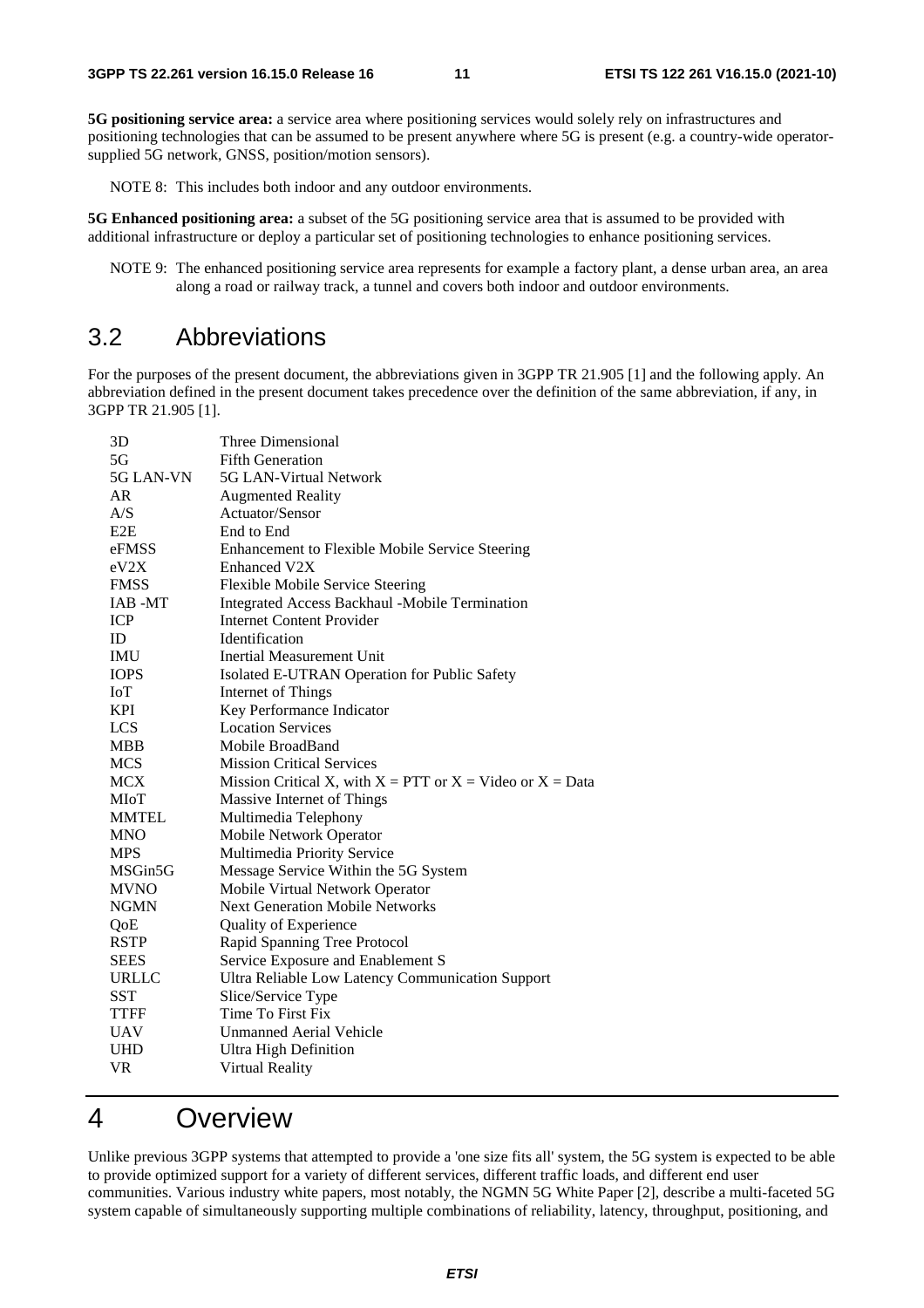availability. This technology revolution is achievable with the introduction of new technologies, both in access and the core, such as flexible, scalable assignment of network resources. In addition to increased flexibility and optimization, a 5G system needs to support stringent KPIs for latency, reliability, throughput, etc. Enhancements in the air interface contribute to meeting these KPIs as do enhancements in the core network, such as network slicing, in-network caching and hosting services closer to the end points.

A 5G system also supports new business models such as those for IoT and enterprise managed networks. Drivers for the 5G KPIs include services such as Unmanned Aerial Vehicle (UAV) control, Augmented Reality (AR), and factory automation. Network flexibility enhancements support self-contained enterprise networks, installed and maintained by network operators while being managed by the enterprise. Enhanced connection modes and evolved security facilitate support of massive IoT, expected to include tens of millions of UEs sending and receiving data over the 5G network.

Flexible network operations are the mainstay of the 5G system. The capabilities to provide this flexibility include network slicing, network capability exposure, scalability, and diverse mobility. Other network operations requirements address the necessary control and data plane resource efficiencies, as well as network configurations that optimize service delivery by minimizing routing between end users and application servers. Enhanced charging and security mechanisms handle new types of UEs connecting to the network in different ways.

Mobile Broadband (MBB) enhancements aim to meet a number of new KPIs. These pertain to high data rates, high user density, high user mobility, highly variable data rates, deployment, and coverage. High data rates are driven by the increasing use of data for services such as streaming (e.g. video, music, and user generated content), interactive services (e.g. AR), and IoT. These services come with stringent requirements for user experienced data rates as well as associated requirements for latency to meet service requirements. Additionally, increased coverage in densely populated areas such as sports arenas, urban areas, and transportation hubs has become essential for pedestrians and users in urban vehicles. New KPIs on traffic and connection density enable both the transport of high volumes of data traffic per area (traffic density) and transport of data for a high number of connections (e.g. UE density or connection density). Many UEs are expected to support a variety of services which exchange either a very large (e.g. streaming video) or very small (e.g. data burst) amount of data. The 5G system will handle this variability in a resource efficient manner. All of these cases introduce new deployment requirements for indoor and outdoor, local area connectivity, high user density, wide area connectivity, and UEs travelling at high speeds.

Another aspect of 5G KPIs includes requirements for various combinations of latency and reliability, as well as higher accuracy for positioning. These KPIs are driven by support for both commercial and public safety services. On the commercial side, industrial control, industrial automation, UAV control, and AR are examples of those services. Services such as UAV control will require more precise positioning information that includes altitude, speed, and direction, in addition to horizontal coordinates.

Support for Massive Internet of Things (MIoT) brings many new requirements in addition to those for the enhanced KPIs. The expansion of connected things introduces a need for significant improvements in resource efficiency in all system components (e.g. UEs, IoT devices, radio, access network, core network).

The 5G system also aims to enhance its capability to meet KPIs that emerging V2X applications require. For these advanced applications, the requirements, such as data rate, reliability, latency, communication range and speed, are made more stringent.

## 5 High-level requirements

### 5.1 Migration to 5G

#### 5.1.1 Description

The 5G system supports most of the existing EPS services, in addition to many new services. The existing EPS services may be accessed using the new 5G access technologies even where the EPS specifications might indicate E-UTRA(N) only. Only new or changed service requirements for new or changed services are specified in this TS. The few EPS capabilities that are not supported by the 5G system are identified in clause 5.1.2.2 below.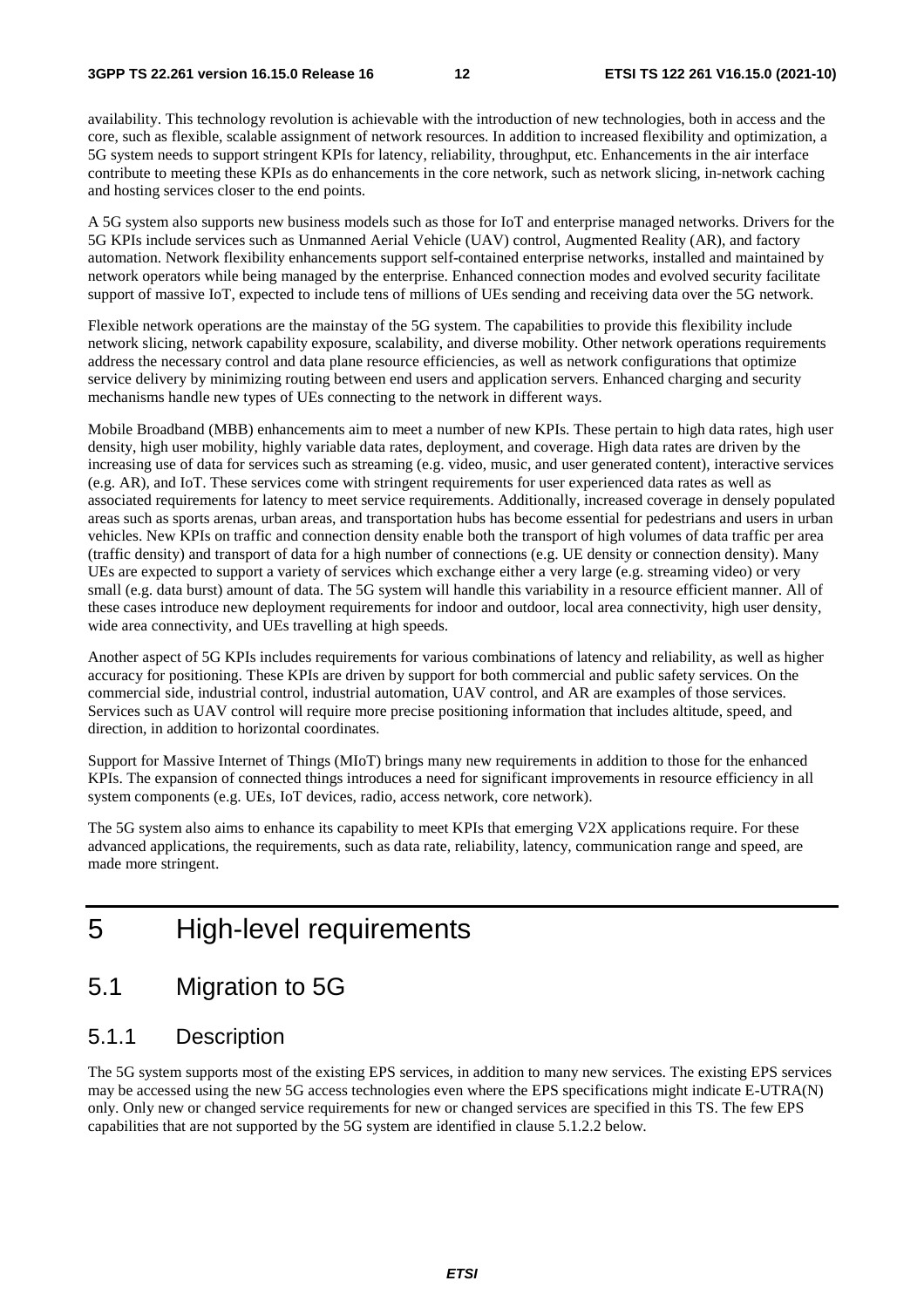#### 5.1.2 Requirements

#### 5.1.2.1 Interworking between 5G systems

The 5G system shall support a UE with a 5G subscription roaming into a 5G Visited Mobile Network which has a roaming agreement with the UE's 5G Home Mobile Network.

The 5G system shall enable a Visited Mobile Network to provide support for establishing home network provided data connectivity as well as visited network provided data connectivity.

The 5G system shall enable a Visited Mobile Network to provide support for services provided in the home network as well as provide services in the visited network. Whether a service is provided in the visited network or in the home network is determined on a service by service basis.

The 5G system shall provide a mechanism for a network operator to limit access to its services for a roaming UE, (e.g. based on roaming agreement).

The 5G system shall provide a mechanism for a network operator to direct a UE onto a partnership network for routing all or some of the UE user plane and associated control plane traffic over the partnership network, subject to an agreement between the operators.

#### 5.1.2.2 Legacy service support

In principle, the 5G system shall support all EPS capabilities (e.g. from TSs 22.011, 22.101, 22.278, 22.185, 22.071, 22.115, 22.153, 22.173), however:

- Voice service continuity from NG-RAN to GERAN shall not be supported,
- Voice service continuity from NG-RAN to UTRAN CS should be supported (see Note),
- Voice service continuity from GERAN to NG-RAN shall not be supported,
- Voice service continuity from UTRAN to NG-RAN shall not be supported,
- CS fallback from NG-RAN to GERAN shall not be supported,
- CS fallback from NG-RAN to UTRAN shall not be supported.
- Seamless handover between NG-RAN and GERAN shall not be supported,
- Seamless handover between NG-RAN and UTRAN shall not be supported,
- Access to a 5G core network via GERAN or UTRAN shall not be supported,
- Video service continuity between 5GS and UMTS shall not be supported,
- IP address preservation for PS service when UE moves between 5GS and GSM/UMTS shall not be supported,
- Service continuity between 5GS and CDMA2000 shall not be supported.
- NOTE: Architectural or protocol changes needed to support voice service continuity from NG-RAN to UTRAN CS are expected to have minimum impact on architecture, specifications, or the development of the 5G New Core and New Radio.

#### 5.1.2.3 Interoperability with legacy 3GPP systems

The 5G system shall support mobility procedures between a 5G core network and an EPC with minimum impact to the user experience(e.g. QoS, QoE).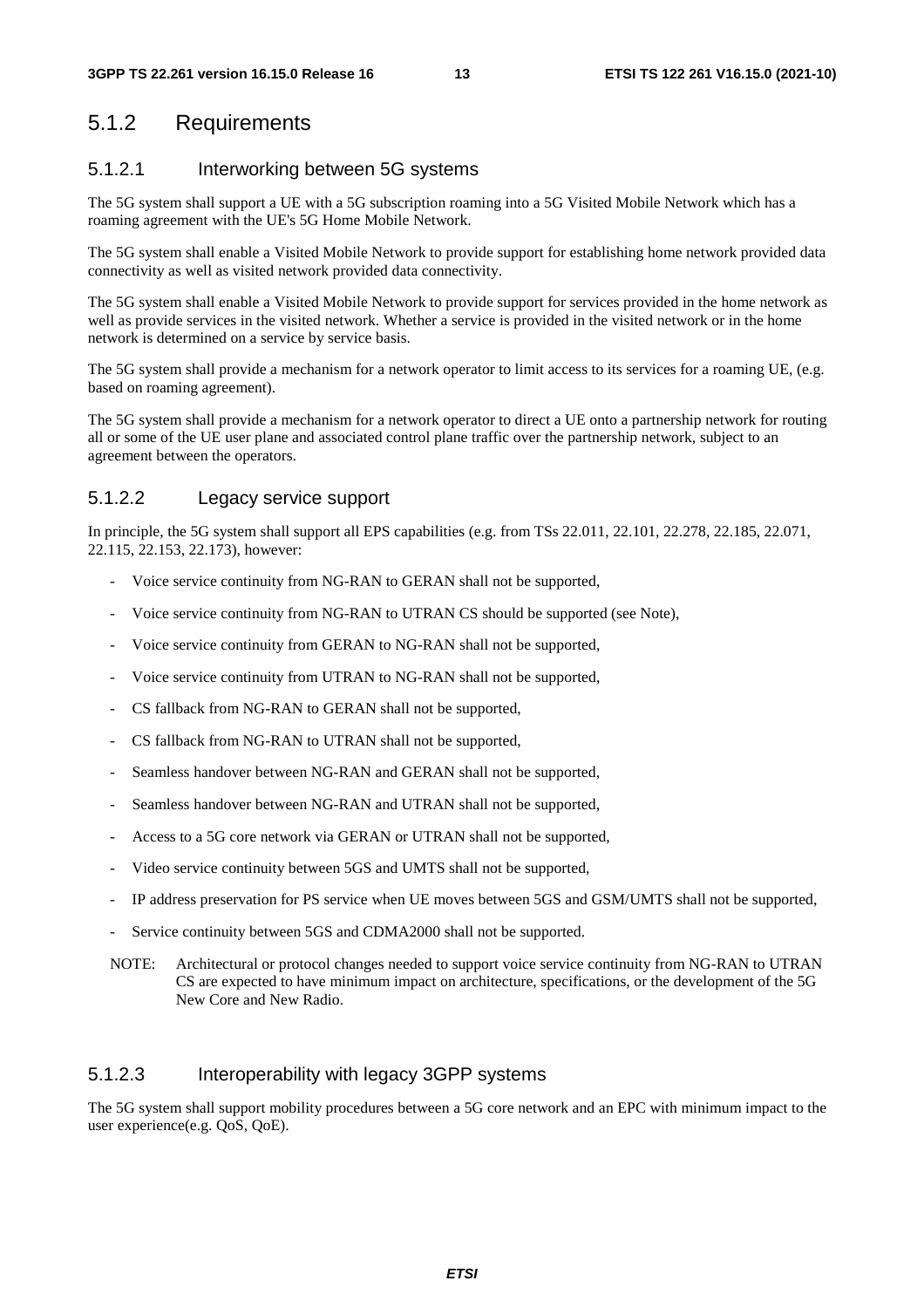## 6 Basic capabilities

### 6.1 Network slicing

#### 6.1.1 Description

Network slicing allows the operator to provide customised networks. For example, there can be different requirements on functionality (e.g. priority, charging, policy control, security, and mobility), differences in performance requirements (e.g. latency, mobility, availability, reliability and data rates), or they can serve only specific users (e.g. MPS users, Public Safety users, corporate customers, roamers, or hosting an MVNO).

A network slice can provide the functionality of a complete network, including radio access network functions, core network functions (e.g. potentially from different vendors) and IMS functions. One network can support one or several network slices.

#### 6.1.2 Requirements

#### 6.1.2.1 General

The serving 5G network shall support providing connectivity to home and roaming users in the same network slice.

In shared 5G network configuration, each operator shall be able to apply all the requirements from this clause to their allocated network resources.

The 5G system shall be able to support IMS as part of a network slice.

The 5G system shall be able to support IMS independent of network slices.

#### 6.1.2.2 Management

The 5G system shall allow the operator to create, modify, and delete a network slice.

The 5G system shall allow the operator to define and update the set of services and capabilities supported in a network slice.

The 5G system shall allow the operator to configure the information which associates a UE to a network slice.

The 5G system shall allow the operator to configure the information which associates a service to a network slice.

The 5G system shall allow the operator to assign a UE to a network slice, to move a UE from one network slice to another, and to remove a UE from a network slice based on subscription, UE capabilities, the access technology being used by the UE, operator's policies and services provided by the network slice.

The 5G system shall support a mechanism for the VPLMN, as authorized by the HPLMN, to assign a UE to a network slice with the needed services or to a default network slice.

The 5G system shall enable a UE to be simultaneously assigned to and access services from more than one network slice of one operator.

Traffic and services in one network slice shall have no impact on traffic and services in other network slices in the same network.

Creation, modification, and deletion of a network slice shall have no or minimal impact on traffic and services in other network slices in the same network.

The 5G system shall support scaling of a network slice, i.e. adaptation of its capacity.

The 5G system shall enable the network operator to define a minimum available capacity for a network slice. Scaling of other network slices on the same network shall have no impact on the availability of the minimum capacity for that network slice.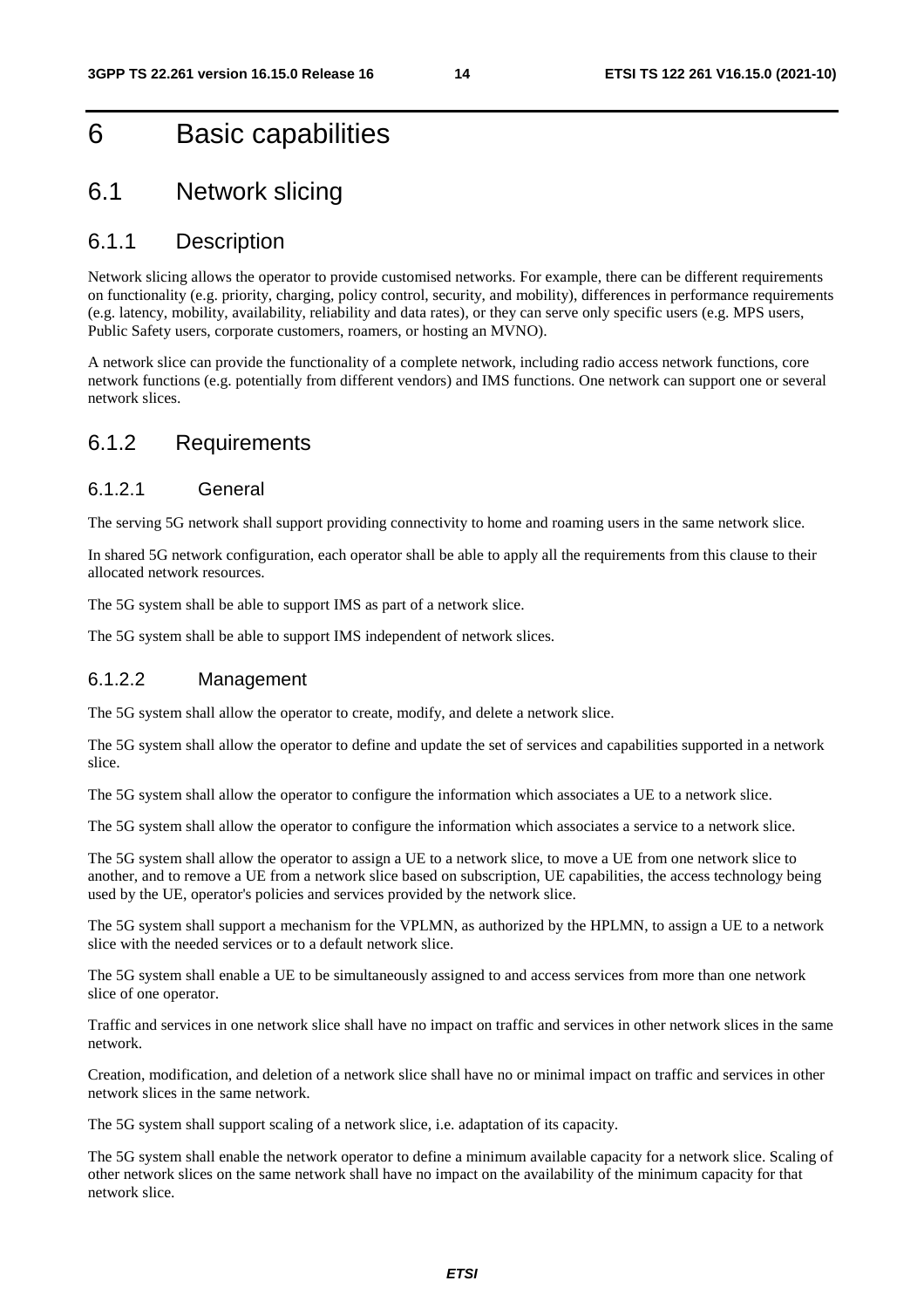The 5G system shall enable the network operator to define a maximum capacity for a network slice.

The 5G system shall enable the network operator to define a priority order between different network slices in case multiple network slices compete for resources on the same network.

The 5G system shall support means by which the operator can differentiate policy control, functionality and performance provided in different network slices.

#### 6.1.2.3 Network slice constraints

The 5G system shall support a mechanism to prevent a UE from trying to access a radio resource dedicated to a specific private slice for any purpose other than that authorized by the associated third party.

NOTE 1: UEs that are not authorized to access a specific private slice will not be able to access it for emergency calls if the private slice does not support emergency services.

The 5G system shall support a mechanism to configure a specific geographic area in which a network slice is accessible, i.e. a UE shall be within the geographical area in order to access the network slice.

The 5G system shall support a mechanism to limit a UE to only receiving service from an authorized slice.

#### 6.1.2.4 Cross-network slice coordination

The 5G system shall support a mechanism to provide time stamps with a common time base at the monitoring API, for services that cross multiple network slices and 5G networks.

The 5G system shall provide suitable APIs to coordinate network slices in multiple 5G networks so that the selected communication services of a non-public network can be extended through a PLMN (e.g. the service is supported by a slice in the non-public network and a slice in the PLMN).

The 5G system shall provide a mechanism to enable an MNO to operate a hosted non-public network and private slice(s) of its PLMN associated with the hosted non-public network in a combined manner.

### 6.2 Diverse mobility management

#### 6.2.1 Description

A key feature of 5G is support for UEs with different mobility management needs. 5G will support UEs with a range of mobility management needs, including UEs that are

- stationary during their entire usable life (e.g. sensors embedded in infrastructure),
- stationary during active periods, but nomadic between activations (e.g. fixed access),
- mobile within a constrained and well-defined space (e.g. in a factory), and
- fully mobile.

Moreover, some applications require the network to ensure seamless mobility of a UE so that mobility is hidden from the application layer to avoid interruptions in service delivery while other applications have application specific means to ensure service continuity. But these other applications may still require the network to minimize interruption time to ensure that their application-specific means to ensure service continuity work effectively.

With the ever-increasing multimedia broadband data volumes, it is also important to enable the offloading of IP traffic from the 5G network onto traditional IP routing networks via an IP anchor node close to the network edge. As the UE moves, changing the IP anchor node may be needed in order to reduce the traffic load in the system, reduce end-to-end latency and provide a better user experience.

The flexible nature of a 5G system will support different mobility management methods that minimize signalling overhead and optimize access for these different types of UEs.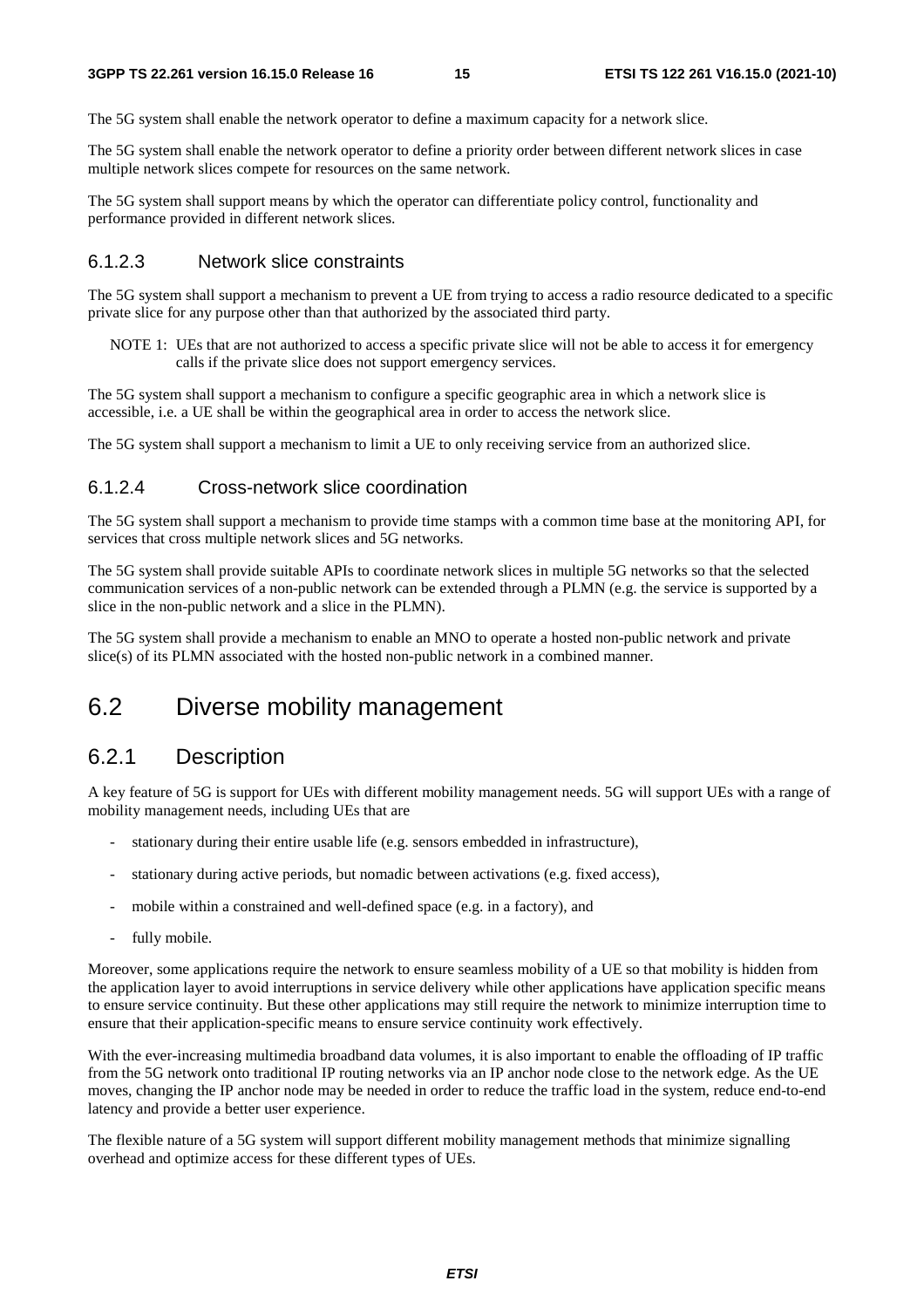#### 6.2.2 General requirements

The 5G network shall allow operators to optimize network behaviour (e.g. mobility management support) based on the mobility patterns (e.g. stationary, nomadic, spatially restricted mobility, full mobility) of a UE or group of UEs.

The 5G system shall enable operators to specify and modify the types of mobility support provided for a UE or group of UEs.

The 5G system shall optimize mobility management support for a UE or group of UEs that use only mobile originated communications.

The 5G system shall support inter- and/or intra- access technology mobility procedures within 5GS with minimum impact to the user experience (e.g. QoS, QoE).

#### 6.2.3 Service continuity requirements

The 5G system shall enable packet loss to be minimized during inter- and/or intra- access technology changes for some or all connections associated with a UE.

The 5G system shall minimize interruption time during inter- and/or intra- access technology mobility for some or all connections associated with a UE.

NOTE: The interruption time includes all delays which have impact on service continuity.

For applications that require the same IP address during the lifetime of the session, the 5G system shall enable maintaining the IP address assigned to a UE when moving across different cells and access technologies for connections associated with a UE.

The 5G system shall enable minimizing impact to the user experience (e.g. minimization of interruption time) when changing the IP address and IP anchoring point for some or all connections associated with a UE.

#### 6.2.4 Void

### 6.3 Multiple access technologies

#### 6.3.1 Description

The 5G system will support 3GPP access technologies, including one or more NR and E-UTRA as well as non-3GPP access technologies. Interoperability among the various access technologies will be imperative. For optimization and resource efficiency, the 5G system will select the most appropriate 3GPP or non-3GPP access technology for a service, potentially allowing multiple access technologies to be used simultaneously for one or more services active on a UE. New technology such as satellite and wide area base stations will increase coverage and availability. This clause provides requirements for interworking with the various combinations of access technologies.

#### 6.3.2 Requirements

#### 6.3.2.1 General

Based on operator policy, the 5G system shall enable the UE to select, manage, and efficiently provision services over the 3GPP or non-3GPP access.

Based on operator policy, the 5G system shall support steering a UE to select certain 3GPP access network(s).

Based on operator policy, the 5G system shall be able to dynamically offload part of the traffic (e.g. from 3GPP RAT to non-3GPP access technology), taking into account traffic load and traffic type.

Based on operator policy, the 5G system shall be able to provide simultaneous data transmission via different access technologies, (e.g. NR, E-UTRA, non-3GPP), to access one or more 3GPP services.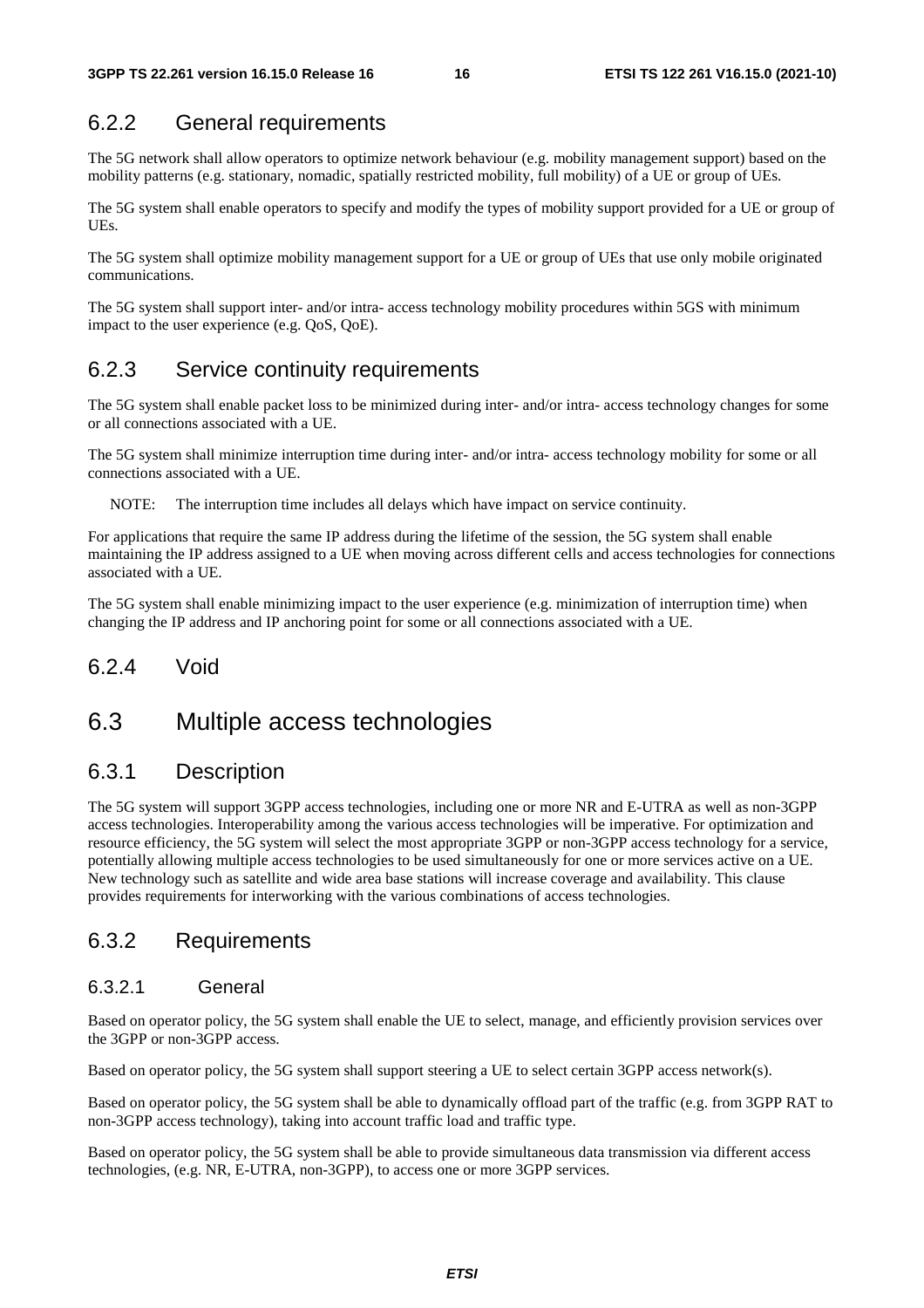When a UE is using two or more access technologies simultaneously, the 5G system shall be able to optimally distribute user traffic over select between access technologies in use, taking into account e.g. service, traffic characteristics, radio characteristics, and UE's moving speed.

The 5G system shall be able to support data transmissions optimized for different access technologies (e.g. 3GPP, non-3GPP) for UEs that are simultaneously connected to the network via different accesses.

Based on operator policy, the 5G system shall be able to add or drop the various access connections for a UE during a session.

The 5G system shall be able to support mobility between the supported access networks (e.g. NG-RAN, WLAN, fixed broadband access network).

The 5G system shall support UEs with multiple radio and single radio capabilities.

The 5G system shall support dynamic and static network address allocation of a common network address to the UE over all supported access types.

The 5G system shall support a set of identities for a single user in order to provide a consistent set of policies and a single set of services across 3GPP and non-3GPP access types.

The 5G system shall support the capability to operate in licensed and/or unlicensed bands.

#### 6.3.2.2 E-UTRA access

The 5G system shall be able to support seamless handover between NR and E-UTRA.

The 5G system shall support UEs with dual radio capability (i.e. a UE that can transmit on NR and E-UTRA simultaneously) as well as UEs with single radio capability (i.e. a UE that cannot transmit on NR and E-UTRA simultaneously).

#### 6.3.2.3 Void

#### 6.3.2.4 Fixed broadband access

The 5G system shall be able to efficiently support connectivity using fixed broadband access.

NOTE: The specification of fixed broadband access network is outside the scope of 3GPP.

The 5G system shall support use of a home base station that supports multiple access types (e.g. 5G RAT, WLAN access, fixed broadband access).

## 6.4 Resource efficiency

#### 6.4.1 Description

5G introduces the opportunity to design a system to be optimized for supporting diverse UEs and services. While support for IoT is provided by EPS, there is room for improvement in efficient resource utilization that can be designed into a 5G system whereas they are not easily retrofitted into an existing system. Some of the underlying principles of the potential service and network operation requirements associated with efficient configuration, deployment, and use of UEs in the 5G network include bulk provisioning, resource efficient access, optimization for UE originated data transfer, and efficiencies based on the reduced needs related to mobility management for stationary UEs and UEs with restricted range of movement.

As sensors and monitoring UEs are deployed more extensively, the need to support UEs that send data packages ranging in size from a small status update in a few bits to streaming video increases. A similar need exists for smart phones with widely varying amounts of data. Specifically, to support short data bursts, the network should be able to operate in a mode where there is no need for a lengthy and high overhead signalling procedure before and after small amounts of data are sent. The system will, as a result, avoid both a negative impact to battery life for the UE and wasting signalling resources.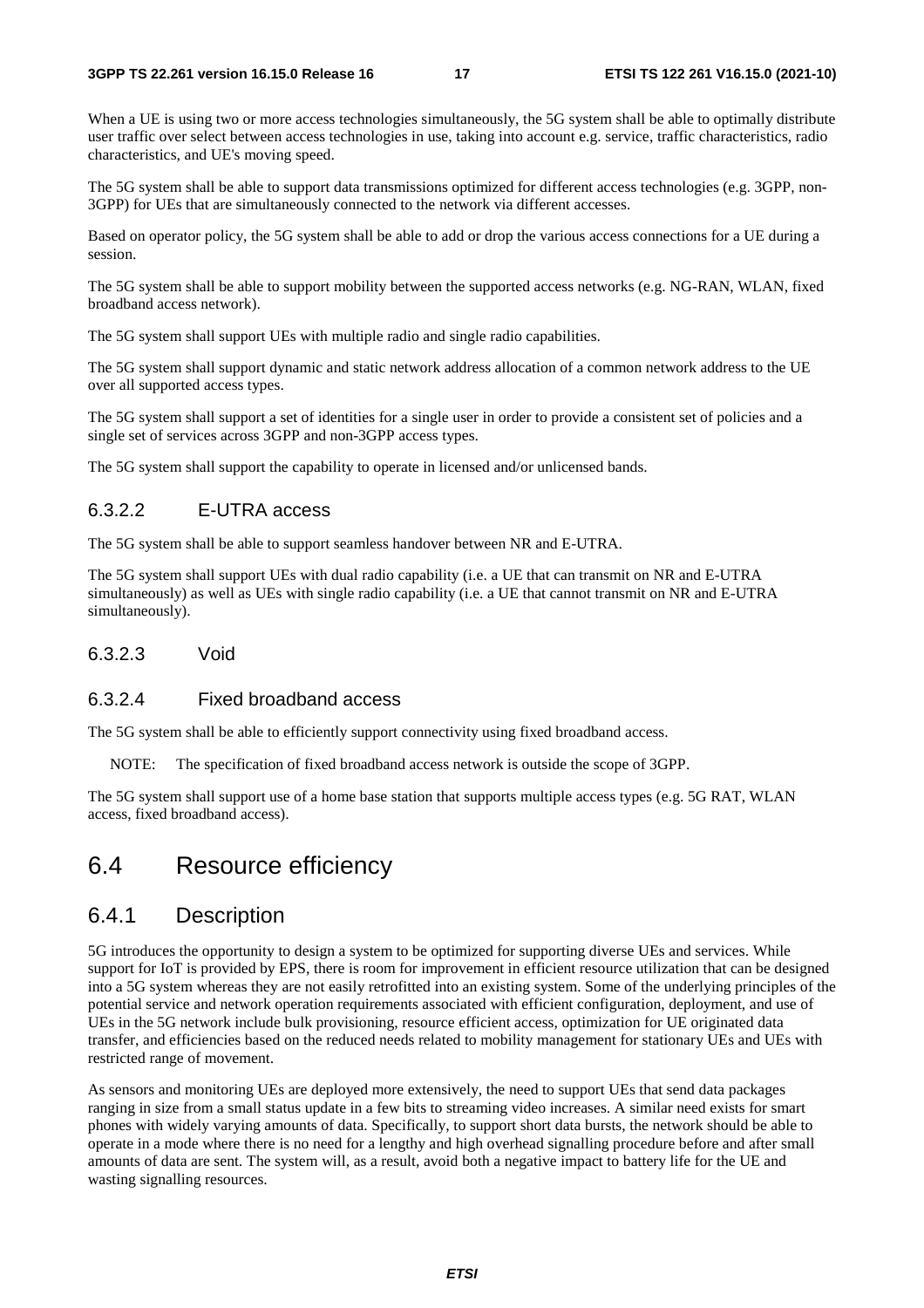For small form factor UEs it will be challenging to have more than 1 antenna due to the inability to get good isolation between multiple antennas. Thus these UEs need to meet the expected performance in a 5G network with only one antenna.

Cloud applications like cloud robotics perform computation in the network rather than in a UE, which requires the system to have high data rate in the uplink and very low round trip latency. Supposed that high density cloud robotics will be deployed in the future, the 5G system need to optimize the resource efficiency for such scenario.

Additional resource efficiencies will contribute to meeting the various KPIs defined for 5G. Control plane resource efficiencies can be achieved by optimizing and minimizing signalling overhead, particularly for small data transmissions. Mechanisms for minimizing user plane resources utilization include in-network caching and application in a Service Hosting Environment closer to the end user. These optimization efforts contribute to achieving lower latency and higher reliability.

Diverse mobility management related resource efficiencies are covered in clause 6.2.

Security related resource efficiencies are covered in clause 8.8.

#### 6.4.2 Requirements

#### 6.4.2.1 General

The 5G system shall minimize control and user plane resource usage for data transfer from send only UEs.

The 5G system shall minimize control and user plane resource usage for stationary UEs (e.g. lower signalling to user data resource usage ratio).

The 5G system shall minimize control and user plane resource usage for transfer of infrequent small data units.

The 5G system shall optimize the resource use of the control plane and/or user plane for transfer of small data units.

The 5G system shall optimize the resource use of the control plane and/or user plane for transfer of continuous uplink data that requires both high data rate (e.g. 10 Mbps) and very low end-to-end latency (e.g. 1-10 ms).

The 5G network shall optimize the resource use of the control plane and/or user plane to support high density connections (e.g. 1 million connections per square kilometre) taking into account, for example, the following criteria:

- type of mobility support;
- communication pattern (e.g. send-only, frequent or infrequent);
- characteristics of payload (e.g. small or large size data payload);
- characteristics of application (e.g. provisioning operation, normal data transfer);
- UE location:
- timing pattern of data transfer (e.g. real time or non-delay sensitive).

The 5G system shall efficiently support service discovery mechanisms where UEs can discover, subject to access rights:

- status of other UEs (e.g. sound on/off);
- capabilities of other UEs (e.g. the UE is a relay UE) and/or;
- services provided by other UEs (e.g. the UE is a colour printer).

The 5G system shall be able to minimise the amount of wireless backhaul traffic (e.g. consolidating data transmissions to 1 larger rather than many smaller), when applicable (e.g. providing service in an area subject to power outages).

The 5G system shall support small form factor UEs with single antenna.

NOTE: Small form factor UEs are typically expected to have the diagonal less than 1/5 of the lowest supported frequency wave length.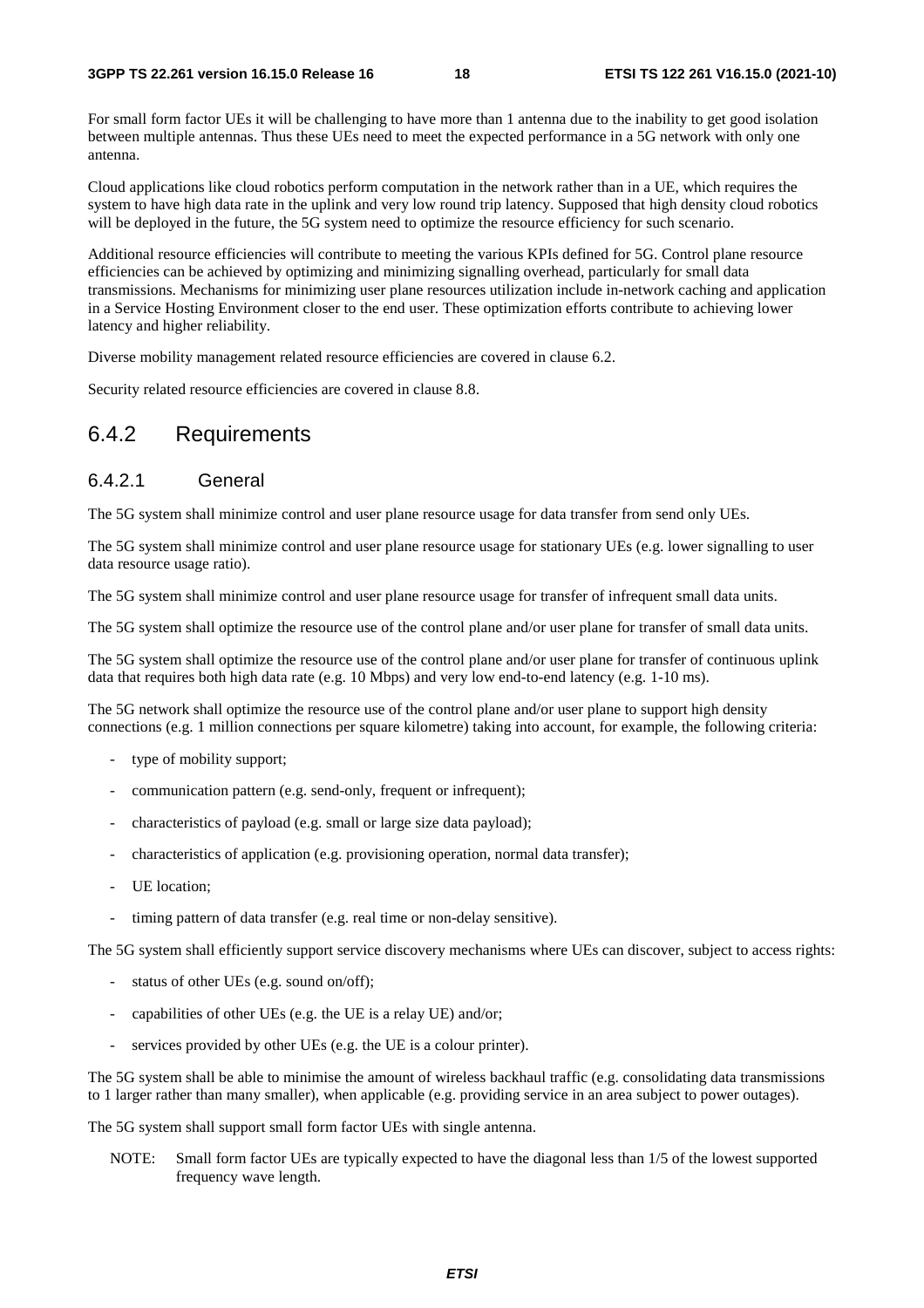#### 6.4.2.2 Efficient bulk operations for IoT

The 5G system shall support a timely, efficient, and/or reliable mechanism to transmit the same information to multiple UEs.

#### 6.4.2.3 Efficient management for IoT

The 5G network shall optimize the resource use of the control plane and/or user plane to manage (e.g. provide service parameters, activate, deactivate) a UE.

The 5G network shall be able to provide policies for background data transfer to a UE so that the 5G system can optimally use the control plane and/or user plane resources.

#### 6.4.2.4 Efficient control plane

The 5G system shall minimize the signalling that is required prior to user data transmission.

NOTE: The amount of signalling overhead may vary based on the amount of data to be transmitted, even for the same UE.

### 6.5 Efficient user plane

#### 6.5.1 Description

5G is designed to meet diverse services with different and enhanced performances (e.g. high throughput, low latency and massive connections) and data traffic model (e.g. IP data traffic, non-IP data traffic, short data bursts and high throughput data transmissions).

User plane should be more efficient for 5G to support differentiated requirements. On one hand, a Service Hosting Environment located inside of operator's network can offer Hosted Services closer to the end user to meet localization requirement like low latency, low bandwidth pressure. These Hosted Services contain applications provided by operators and/or trusted third parties. On the other hand, user plane paths can be selected or changed to improve the user experience or reduce the bandwidth pressure, when a UE or application changes location during an active communication.

### 6.5.2 Requirements

Based on operator policy, application needs, or both, the 5G system shall support an efficient user plane path between UEs attached to the same network, modifying the path as needed when the UE moves during an active communication.

The 5G network shall enable a Service Hosting Environment provided by operator.

Based on operator policy, the 5G network shall be able to support routing of data traffic between a UE attached to the network and an application in a Service Hosting Environment for specific services, modifying the path as needed when the UE moves during an active communication.

Based on operator policy, application needs, or both, the 5G system shall support an efficient user plane path, modifying the path as needed when the UE moves or application changes location, between a UE in an active communication and:

- an application in a Service Hosting Environment; or
- an application server located outside the operator's network.

The 5G network shall maintain user experience (e.g. QoS, QoE) when a UE in an active communication moves from a location served by a Service Hosting Environment to:

- another location served by a different Service Hosting Environment; or
- another location served by an application server located outside the operator's network, and vice versa.

The 5G network shall maintain user experience (e.g. QoS, QoE) when an application for a UE moves as follows: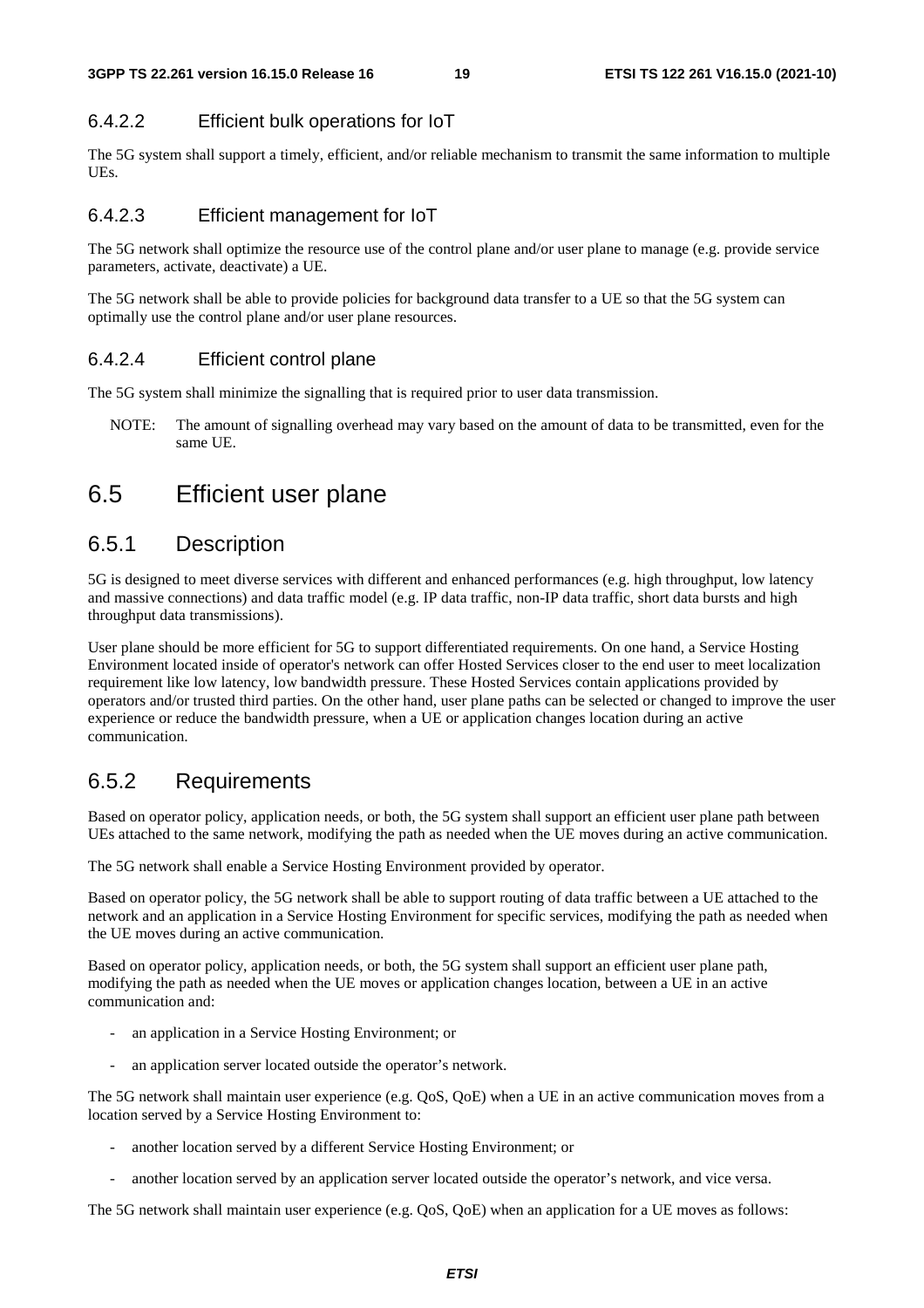- within a Service Hosting Environment; or
- from a Service Hosting Environment to another Service Hosting Environment; or
- from a Service Hosting Environment to an application server located place outside the operator's network, and vice versa.

The 5G network shall be able to interact with applications in a Service Hosting Environment for efficient network resource utilization and offloading data traffic to the Service Hosting Environment close to the UE's point of attachment to the access network.

The 5G network shall support configurations of the Service Hosting Environment in the network (e.g. access network, core network), that provide application access close to the UE's point of attachment to the access network.

The 5G system shall support mechanisms to enable a UE to access the closest Service Hosting Environment for a specific hosted application or service.

The 5G network shall enable instantiation of applications for a UE in a Service Hosting Environment close to the UE's point of attachment to the access network.

The 5G system shall be able to suspend or stop application instances in a Service Hosting Environment.

NOTE: Not all applications will always be available in all Service Hosting Environments. Therefore, it may be needed to instantiate an application at a Service Hosting Environment nearby for serving a particular UE.

Based on operator policy, the 5G system shall provide a mechanism such that one type of traffic (from a specific application or service) to/from a UE can be offloaded close to the UE's point of attachment to the access network, while not impacting other traffic type to/from that same UE.

## 6.6 Efficient content delivery

### 6.6.1 Description

Video-based services (e.g. live streaming, VR) and personal data storage applications have been instrumental for the massive growth in mobile broadband traffic. Subject to service agreement between the operator and the content provider, the information of content and content itself can be aware by operator. In-network content caching provided by the operator, a third party or both, can improve user experience, reduce backhaul resource usage and utilize radio resource efficiently.

The operation of in-network caching includes flexible management of the location of the content cache within the network and efficient delivery of content to and from the appropriate content caching application. Examples of services are the delivery of popular video content from a content caching application via broadcast, and secure storage of a user's personal data or files using a distributed caching application. Such a service could also provide a student with a wireless backpack, where students can resume their work through the same or a different UE at any time, with very fast response times from the network.

### 6.6.2 Requirements

The 5G system shall enable efficient delivery of content from a content caching application under the control of the operator (e.g. a cache located close to the UE).

The 5G system shall support a content caching application in a UE under the control of the operator.

The 5G system shall support configurations of content caching applications in the network (e.g. access network, core network), that provide content close to the UE.

Based on operator policy, the 5G system shall support an efficient mechanism for selection of a content caching application (e.g. minimize utilization of radio, backhaul resources and/or application resource) for delivery of the cached content to the UE.

The 5G system shall support a mechanism for the operator to manage content distribution across content caching applications.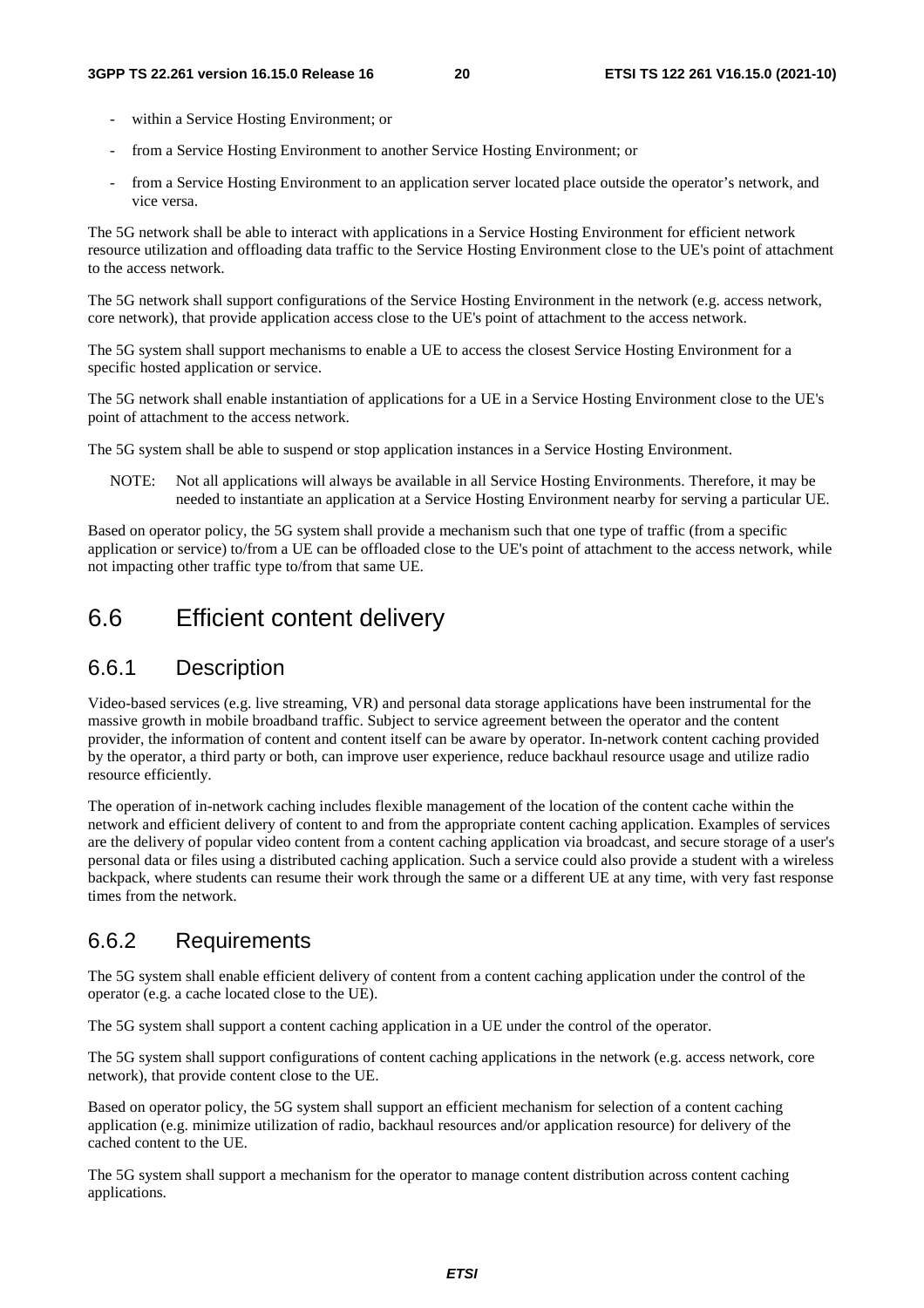The 5G system shall support delivery of cached content from a content caching application via the broadcast/multicast service.

## 6.7 Priority, QoS, and policy control

#### 6.7.1 Description

The 5G network will support many commercial services (e.g. medical) and regional or national regulatory services (e.g. MPS, Emergency, Public Safety) with requirements for priority treatment. Some of these services share common QoS characteristics such as latency and packet loss rate, but may have different priority requirements. For example, UAV control and air traffic control may have stringent latency and reliability requirements but not necessarily the same priority requirements. In addition, voice-based services for MPS and Emergency share common QoS characteristics as applicable for normal public voice communications, yet may have different priority requirements. The 5G network will need to support mechanisms that enable the decoupling of the priority of a particular communication from the associated QoS characteristics such as latency and reliability to allow flexibility to support different priority services (that need to be configurable to meet operator needs, consistent with operator policies and corresponding national and regional regulatory policies).

The network needs to support flexible means to make priority decisions based on the state of the network (e.g. during disaster events and network congestion) recognizing that the priority needs may change during a crisis. The priority of any service may need to be different for a user of that service based on operational needs and regional or national regulations. Therefore, the 5G system should allow a flexible means to prioritise and enforce prioritisation among the services (e.g. MPS, Emergency, medical, Public Safety) and among the users of these services. The traffic prioritisation may be enforced by adjusting resource utilization or pre-empting lower priority traffic.

The network must offer a means to provide the required QoS (e.g. reliability, latency, and bandwidth) for a service and the ability to prioritize resources when necessary to meet the service requirements. Existing QoS and policy frameworks handle latency and improve reliability by traffic engineering. In order to support 5G service requirements, it is necessary for the 5G network to offer QoS and policy control for reliable communication with latency required for a service and enable the resource adaptations as necessary.

The network needs to allow multiple services to coexist, including multiple priority services (e.g. Emergency, MPS and MCS) and must provide means to prevent a single service from consuming or monopolizing all available network resources, or impacting the QoS (e.g. availability) of other services competing for resources on the same network under specific network conditions. For example, it is necessary to prevent certain services (e.g. citizen-to-authority Emergency) sessions from monopolizing all available resources during events such as disaster, emergency, and DDoS attacks from impacting the availability of other priority services such as MPS and MCS.

Also, as 5G network is expected to operate in a heterogeneous environment with multiple access technologies, multiple types of UE, etc., it should support a harmonised QoS and policy framework that applies to multiple accesses.

Further, for QoS control in EPS only covers RAN and core network, but for 5G network E2E QoS (e.g. RAN, backhaul, core network, network to network interconnect) is needed to achieve the 5G user experience (e.g. ultra-low latency, ultra-high bandwidth).

#### 6.7.2 Requirements

The 5G system shall allow flexible mechanisms to establish and enforce priority policies among the different services (e.g. MPS, Emergency, medical, Public Safety) and users.

NOTE 1: Priority between different services is subject to regional or national regulatory and operator policies.

The 5G system shall be able to provide the required QoS (e.g. reliability, end-to-end latency, and bandwidth) for a service and support prioritization of resources when necessary for that service.

The 5G system shall enable the network operator to define and statically configure a maximum resource assignment for a specific service that can be adjusted based on the network state (e.g. during congestion, disaster, emergency and DDoS events) subject to regional or national regulatory and operator policies.

The 5G system shall allow decoupling of the priority of a particular communication from the associated QoS characteristics such as end-to-end latency and reliability.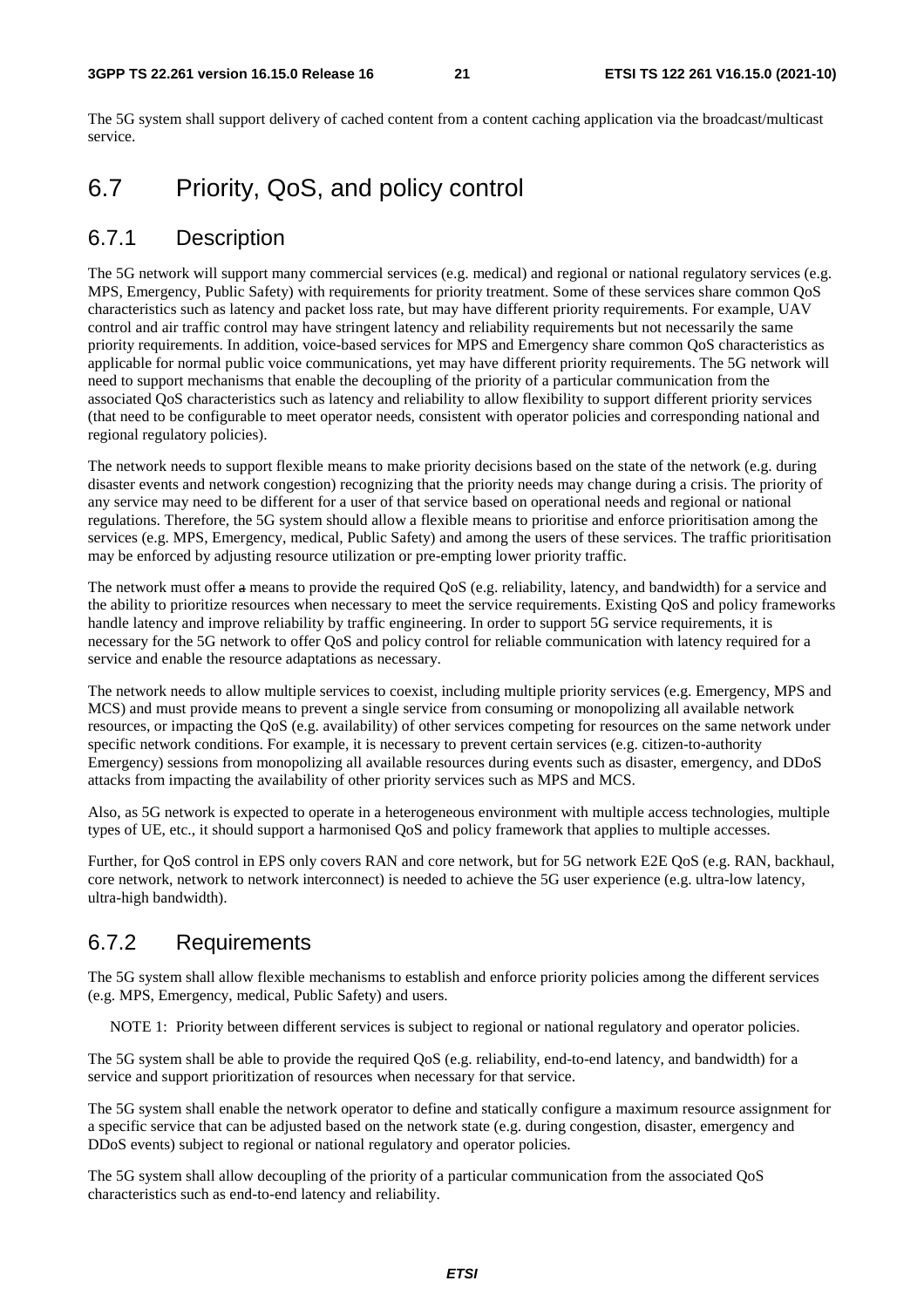The 5G system shall be able to support a harmonised QoS and policy framework applicable to multiple accesses.

The 5G system shall be able to support E2E (e.g. UE to UE) QoS for a service.

NOTE 2: E2E QoS needs to consider QoS in the access networks, backhaul, core network, and network to network interconnect.

The 5G system shall be able to support QoS for applications in a Service Hosting Environment.

### 6.8 Dynamic policy control

The 5G system shall support the creation and enforcement of prioritisation policy for users and traffic, during connection setup and when connected.

NOTE: Prioritisation, pre-emption, and precedence of critical traffic associated with certain priority services (e.g. MPS and Emergency) are subject to regional/national regulatory and operator policies.

The 5G system shall support optimised signalling for prioritised users and traffic where such signalling is prioritized over other signalling traffic.

Based on operator policy, the 5G system shall allow flexible means for authorized entities to create and enforce priority among the different service flows.

Based on operator policy, the 5G system shall support a real-time, dynamic, secure and efficient means for authorized entities (e.g. users, context aware network functionality) to modify the QoS and policy framework. Such modifications may have a variable duration.

Based on operator policy, the 5G system shall maintain a session when prioritization of that session changes in real time, provided that the new priority is above the threshold for maintaining the session.

- 6.9 Void
- 6.9.1 Void
- 6.9.2 Void

### 6.10 Network capability exposure

#### 6.10.1 Description

3GPP SEES and (e)FMSS features allow the operator to expose network capabilities e.g. QoS policy to third party ISPs/ICPs. With the advent of 5G, new network capabilities need to be exposed to the third party (e.g. to allow the third party to customize a dedicated physical or virtual network or a dedicated network slice for diverse use cases; to allow the third party to manage a trusted third party application in a Service Hosting Environment to improve user experience, and efficiently utilize backhaul and application resources).

#### 6.10.2 Requirements

The following set of requirements complement the requirements listed in 3GPP TS 22.101 [6], clause 29.

Based on operator policy, a 5G network shall provide suitable APIs to allow a trusted third party to create, modify, and delete network slices used for the third party.

Based on operator policy, the 5G network shall provide suitable APIs to allow a trusted third party to monitor the network slice used for the third party.

Based on operator policy, the 5G network shall provide suitable APIs to allow a trusted third party to define and update the set of services and capabilities supported in a network slice used for the third party.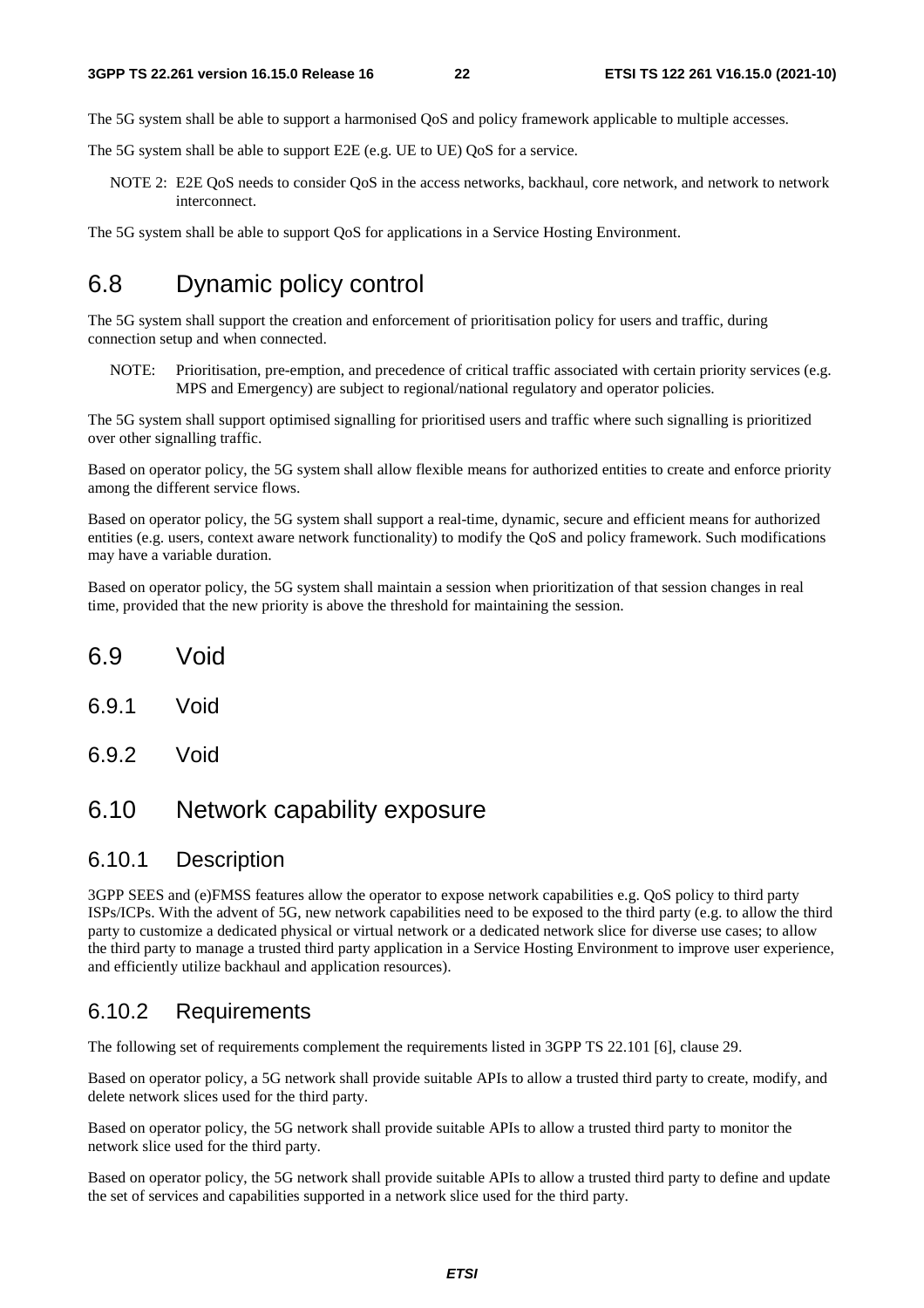Based on operator policy, the 5G network shall provide suitable APIs to allow a trusted third party to configure the information which associates a UE to a network slice used for the third party.

Based on operator policy, the 5G network shall provide suitable APIs to allow a trusted third party to configure the information which associates a service to a network slice used for the third party.

Based on operator policy, the 5G network shall provide suitable APIs to allow a trusted third party to assign a UE to a network slice used for the third party, to move a UE from one network slice used for the third party to another network slice used for the third party, and to remove a UE from a network slice used for the third party based on subscription, UE capabilities, and services provided by the network slice.

The 5G network shall provide a mechanism to expose broadcasting capabilities to trusted third party broadcasters' management systems.

Based on operator policy, a 5G network shall provide suitable APIs to allow a trusted third party to manage this trusted third party owned application(s) in the operator's Service Hosting Environment.

Based on operator policy, the 5G network shall provide suitable APIs to allow a third party to monitor this trusted third party owned application(s) in the operator's Service Hosting Environment.

Based on operator policy, the 5G network shall provide suitable APIs to allow a trusted third party to scale a network slice used for the third party, i.e. to adapt its capacity.

Based on operator policy, a 5G network shall provide suitable APIs to allow one type of traffic (from trusted third party owned applications in the operator's Service Hosting Environment) to/from a UE to be offloaded to a Service Hosting Environment close to the UE's location.

Based on operator policy, the 5G network shall provide suitable APIs to allow a trusted third party application to request appropriate QoE from the network.

Based on operator policy, the 5G network shall expose a suitable API to an authorized third party to provide the information regarding the availability status of a geographic location that is associated with that third party.

Based on operator policy, the 5G network shall expose a suitable API to allow an authorized third party to monitor the resource utilisation of the network service (radio access point and the transport network (front, backhaul)) that are associated with the third party.

Based on operator policy, the 5G network shall expose a suitable API to allow an authorized third party to define and reconfigure the properties of the communication services offered to the third party.

Based on operator policy, the 5G network shall expose a suitable API to provide the security logging information of UEs, for example, the active 3GPP security mechanisms (e.g. data privacy, authentication, integrity protection) to an authorized third party.

Based on operator policy, the 5G network shall be able to acknowledge within 100ms a communication service request from an authorized third party via a suitable API.

The 5G network shall provide suitable APIs to allow a trusted third party to monitor the status (e.g. locations, lifecycle, registration status) of its own UEs.

NOTE: The number of UEs could be in the range from single digit to tens of thousands.

The 5G network shall provide suitable APIs to allow a trusted third party to get the network status information of a private slice dedicated for the third party, e.g. the network communication status between the slice and a specific UE.

The 5G system shall support APIs to allow the non-public network to be managed by the MNO's Operations System.

The 5G system shall provide suitable APIs to allow third party infrastructure (i.e. physical/virtual network entities at RAN/core level) to be used in a private slice.

A 5G system shall provide suitable APIs to enable a third party to manage its own non-public network and its private slice(s) in the PLMN in a combined manner.

The 5G system shall support suitable APIs to allow an MNO to offer automatic configuration services (for instance, interference management) to non-public networks deployed by third parties and connected to the MNO's Operations System through standardized interfaces.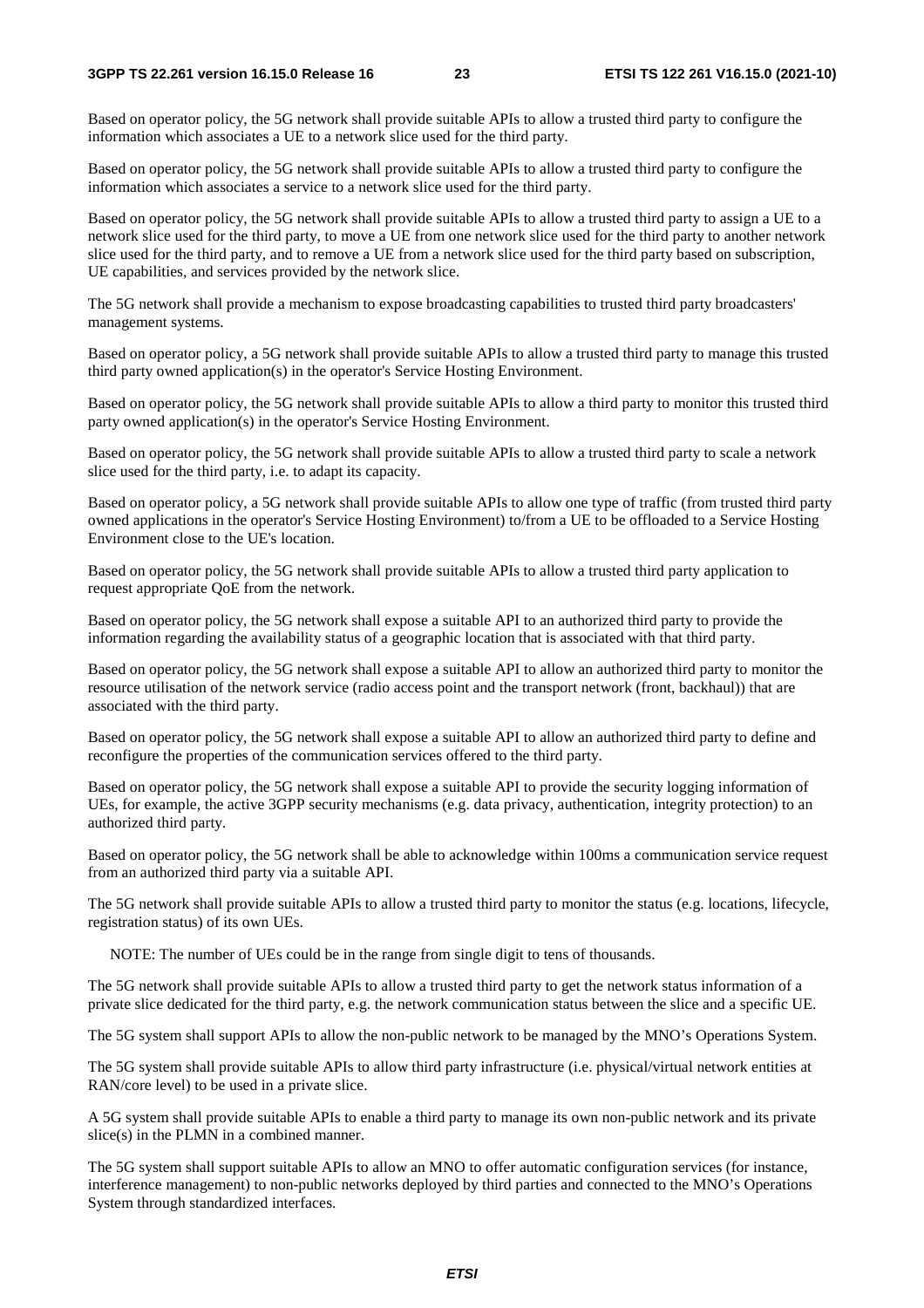## 6.11 Context aware network

#### 6.11.1 Description

A variety of sensors such as accelerometer, gyroscope, magnetometer, barometer, proximity sensor, and GPS can be integrated in a UE. Also, different applications running on the UE can have different communication needs (e.g. different traffic time). In addition, a UE can support different access technologies such as NR, E-UTRA, WLAN access technology, and fixed broadband access technology. The information gathered by sensors, the utilized access technologies, the application context, and the application traffic characteristics can provide useful information to the applications installed in the UE and can also help the 5G system utilize resources in an efficient and optimized way.

#### 6.11.2 Requirements

The 5G system shall support network resource utilization efficiently and network optimization based on system information, including:

- network conditions, such as network load and congestion information;
- information on served UEs such as access information (e.g. 3GPP access, non-3GPP access), cell type (e.g. macro cell, small cell), user experienced data rate;
- application's characteristics (e.g. expected traffic over time);
- information on prioritized communication such as user subscription profile and priority level, priority services (e.g. MPS, Emergency, and Public Safety), application used for priority communications (e.g. voice, video, and data) and traffic associated with priority communications (signalling and media);
- subject to user consent, enhanced traffic characteristic of UE (e.g. Mobility information (e.g. no mobility, nomadic, spatially restricted mobility, full mobility), location, sensor-level information (e.g. direction, speed, power status, display status, other sensor information installed in the UE), application-level information (e.g. foreground applications, running background application, and user settings).

The 5G system shall support mechanisms to collect system information for network optimization within an operator configured time scale.

### 6.12 Self backhaul

#### 6.12.1 Description

The increased density of access nodes needed to meet future performance objectives poses considerable challenges in deployment and management (e.g. backhaul availability, backhaul capacity and scalability). The use of wireless backhaul for such access nodes helps to address some of the challenges.

Wireless self-backhauling in the radio access network can enable simpler deployment and incremental rollout by reducing reliance on the availability of wired backhaul at each access node location. Network planning and installation efforts can be reduced by leveraging plug and play type features -- self-configuration, self-organizing, and selfoptimization.

#### 6.12.2 Requirements

The 5G network shall enable operators to support wireless self-backhaul using NR and E-UTRA.

The 5G network shall support flexible and efficient wireless self-backhaul for both indoor and outdoor scenarios.

The 5G network shall support flexible partitioning of radio resources between access and backhaul functions.

The 5G network shall support autonomous configuration of access and wireless self-backhaul functions.

The 5G network shall support multi-hop wireless self-backhauling.

NOTE 1: This is to enable flexible extension of range and coverage area.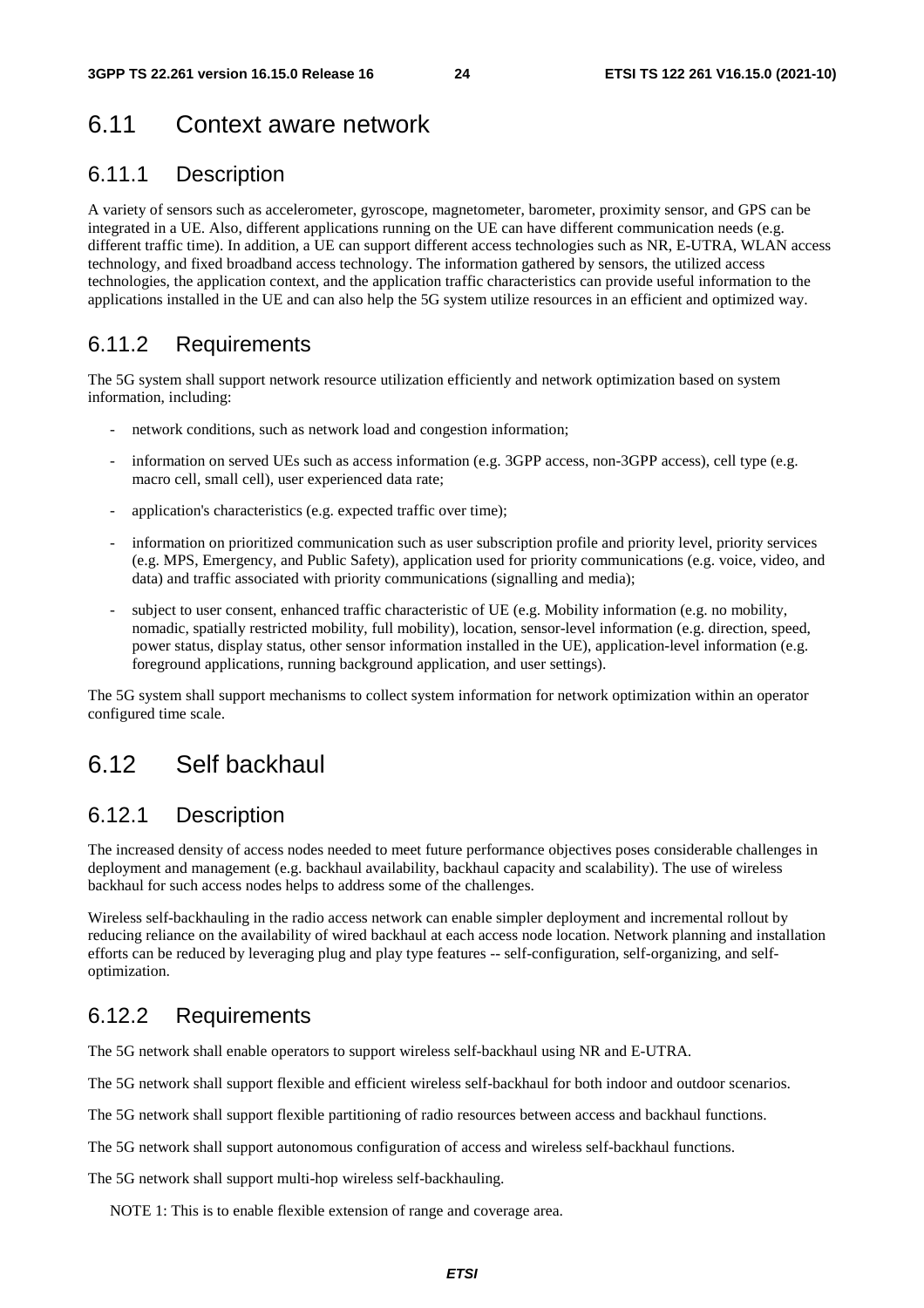The 5G network shall support autonomous adaptation on wireless self-backhaul network topologies to minimize service disruptions.

The 5G network shall support topologically redundant connectivity on the wireless self-backhaul.

NOTE 2: This is to enhance reliability and capacity and reduce end-to-end latency.

### 6.13 Flexible broadcast/multicast service

#### 6.13.1 Description

The proliferation of video services, ad-hoc multicast/broadcast streams, software delivery over wireless, group communications and broadcast/multicast IoT applications have created a need for a flexible and dynamic allocation of radio resources between unicast and multicast services within the network as well as support for a stand-alone deployment of multicast/broadcast network. Moreover, enabling such a service over a network for a wide range of intersite distances between the radio base stations will enable a more efficient and effective delivery system for real-time and streaming multicast/broadcast content over wide geographic areas as well as in specific geographic areas spanning a limited number of base stations. A flexible multicast/broadcast service will allow the 5G system to efficiently deliver such services.

#### 6.13.2 Requirements

The following set of requirements complement the requirements listed in 3GPP TS 22.146 [7], TS 22.246 [8] and TS 22.101 [6], clause 32.

The 5G system shall support operation of downlink only broadcast/multicast over a specific geographic area (e.g. a cell sector, a cell or a group of cells).

The 5G system shall support operation of a downlink only broadcast/multicast system over a wide geographic area in a spectrally efficient manner for stationary and mobile UEs.

The 5G system shall enable the operator to reserve 0% to 100% of radio resources of one or more radio carriers for the delivery of broadcast/multicast content.

The 5G network shall allow the UE to receive content via a broadcast/multicast radio carrier while a concurrent data session is ongoing over another radio carrier.

The 5G system shall be able to support broadcast/multicast of UHD streaming video (e.g. 4K/8K UHD).

NOTE: Taking into account the bandwidth needs for different streaming video resolution.

The 5G network shall allow the operator to configure and broadcast multiple quality levels (i.e. video resolutions) of broadcast/multicast content for the same user service in a stand-alone 3GPP based broadcast/multicast system.

The 5G network shall support parallel transfer of multiple quality levels (i.e. video resolutions) of broadcast/multicast content for the same user service to the same UE taking into account e.g. UE capability, radio characteristics, application information.

The 5G system shall support parallel transfer of multiple multicast/broadcast user services to a UE.

The 5G system shall support a stand-alone multicast/broadcast network comprising of multiple cells with inter-site distances of up to 200 km.

### 6.14 Subscription aspects

#### 6.14.1 Description

With the Internet of Things, it is expected that the diversity of IoT devices (e.g. sensors, UAVs, smart flower pots) and the usage models will largely vary. Moreover, when the IoT device is manufactured, the deployment location and specific usage may not be known. Sometimes the IoT devices will be added to existing subscriptions, other times they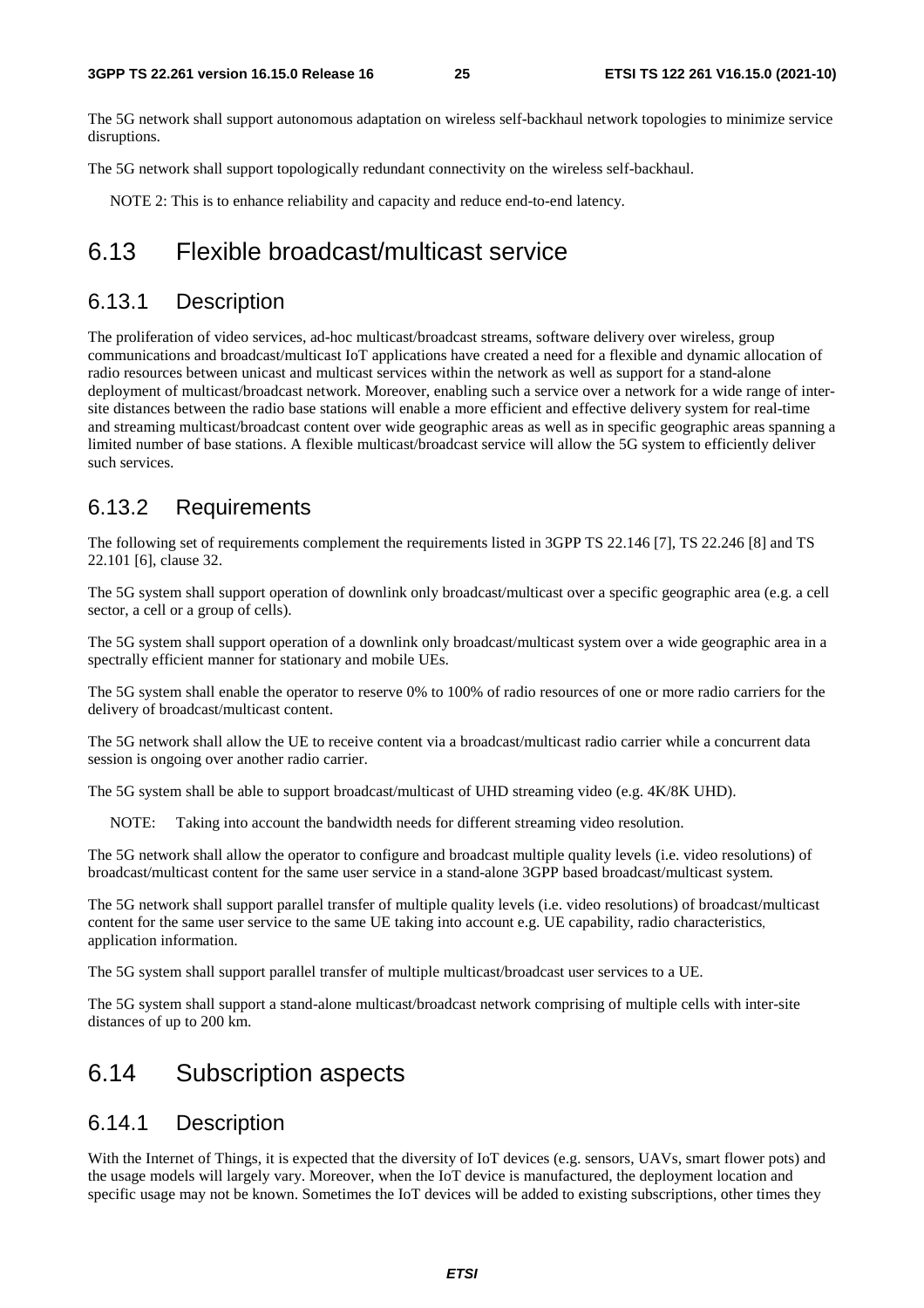may be part of a new subscription for the user. Sometimes the IoT devices may be leased. During their life cycle these IoT devices go through different stages, involving the change in ownership when the IoT device is deployed and possibly afterwards, the activation of the IoT device by the preferred operator, a possible change of operators, etc. These stages need to be managed securely and efficiently. A method of dynamic subscription generation and management is needed in addition to statically provisioned subscription. Once the subscription is established, subscription management becomes necessary, for example, to modify the subscription when the ownership of the IoT device changes, to update or refresh credentials due to suspected leakage or theft of security keys or as a preventive measure.

The Internet of Things will also support various connectivity models: The IoT devices can connect with the network directlyIn order to identify and manage the IoT devices, a subscription with the 5G network is needed, even if the access is done via non-3GPP access.

#### 6.14.2 Requirements

An IoT device which is able to access a 5G PLMN in direct network connection mode using a 3GPP RAT shall have a 3GPP subscription.

The 5G system shall allow the operator to identify a UE as an IoT device based on UE characteristics (e.g. identified by an equipment identifier or a range of equipment identifiers) or subscription or the combination of both.

The 5G system shall be able to provide mechanisms to change the association between a subscription and address/number of an IoT device (e.g. changing the owner and subscription information associated with the IoT device) within the same operator and in between different operators in an automated or manual way.

The 5G system shall be able to support identification of subscriptions independently of identification of IoT devices. Both identities shall be secure.

Based on operator policy, the 5G system shall support a mechanism to provision on-demand connectivity (e.g. IP connectivity for remote provisioning). This on-demand mechanism should enable means for a user to request on-thespot network connectivity while providing operators with identification and security tools for the provided connectivity.

The 5G system shall support a secure mechanism for a home operator to remotely provision the 3GPP credentials of a uniquely identifiable and verifiably secure IoT device.

### 6.15 Energy efficiency

#### 6.15.1 Description

Energy efficiency is a critical issue in 5G. The potential to deploy systems in areas without a reliable energy source requires new methods of managing energy consumption not only in the UEs but throughout all components of the 5G system.

Small form factor UEs also typically have a small battery and this not only puts constrains on general power optimization but also on how the energy is consumed. With smaller batteries it is more important to understand and follow the limitations for the both the maximum peak and continuous current drain.

#### 6.15.2 Requirements

The 5G access network shall support an energy saving mode with the following characteristics:

- the energy saving mode can be activated/deactivated either manually or automatically;
- service can be restricted to a group of users (e.g. public safety user, emergency callers).
- NOTE: When in energy saving mode the UE's and Access transmit power may be reduced or turned off (deep sleep mode), end-to-end latency and jitter may be increased with no impact on set of users or applications still allowed.

The 5G system shall support mechanisms to improve battery life for a UE over what is possible in EPS.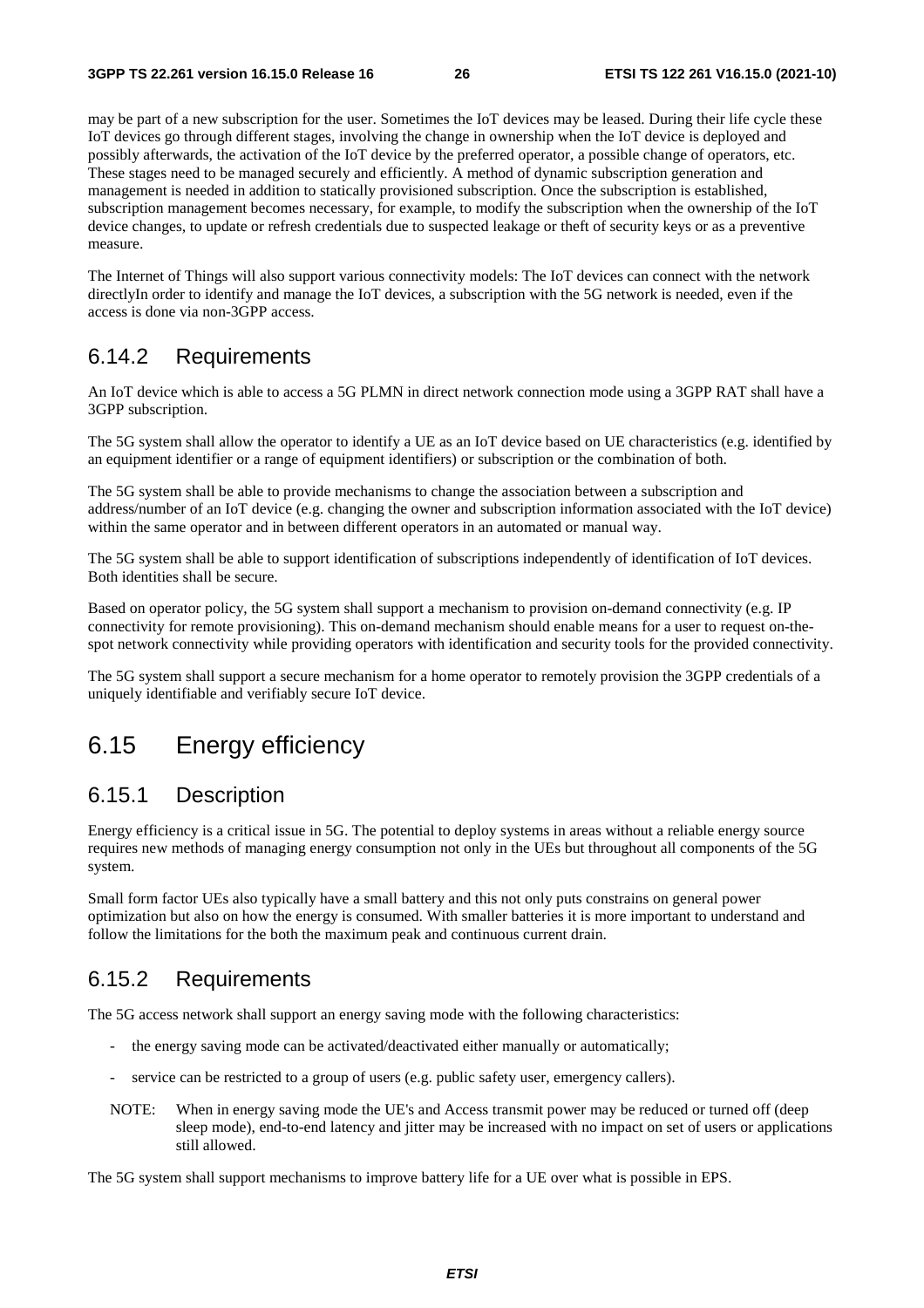The 5G system shall support UEs using small rechargeable and single coin cell batteries (e.g. considering impact on maximum pulse and continuous current).

## 6.16 Markets requiring minimal service levels

#### 6.16.1 Description

A key aspect of 5G system flexibility is the ability to support both the very high-end markets as well as very low-end markets. Some systems will be deployed in areas where there are constraints on energy resources (e.g. sporadic access to power) and lower end user expectations for availability, reliability, and data rates. In such cases, the system needs additional flexibility to adapt power consumption needs based on fluctuations in power availability. The system should be efficient in order to provide essential services in harsh environments (e.g. far remote rural areas, very large territories) while taking into account the local constraints (adapting resources consumptions to long distances, dealing with variable conditions and possibly disconnections). Content delivery should be optimized in order to reduce constraints on transport networks, on low-end UEs (e.g. small screen, limited energy consumption), variable network conditions, and client profiles.

### 6.16.2 Requirements

In constrained circumstances (e.g. reduced power supply), the 5G system shall be able to support a minimal user experience (e.g. user experienced data rate of [100] kbps, E2E latency of 50 ms, lower availability of the network of 95%).

The 5G system shall support centralized automation and management of the network in order to reduce local management tasks.

The 5G system shall support a mechanism to reduce data transfer rate at the cell edge for very large coverage area (e.g. 100 kbps for more than 100 km cell coverage, 1 Mbps for 100 km cell coverage).

The 5G system shall be able to give priority to services (e.g. e-Health) when resources are limited.

## 6.17 Extreme long range coverage in low density areas

#### 6.17.1 Description

A fully connected society is expected in the near future. The network access everywhere over long distances (e.g. at extreme rural areas or at sea) including both humans and machines need to be supported.

### 6.17.2 Requirements

The 5G system shall support the extreme long-range coverage (up to 100 km) in low density areas (up to 2 user/km<sup>2</sup>).

The 5G system shall support a minimum user throughput of 1 Mbps on DL and 100 kbps on UL at the edge of coverage.

The 5G system shall support a minimum cell throughput capacity of 10 Mbps/cell on DL (based on an assumption of 1 GB/month/sub).

The 5G system shall support a maximum of [400] ms E2E latency for voice services at the edge of coverage.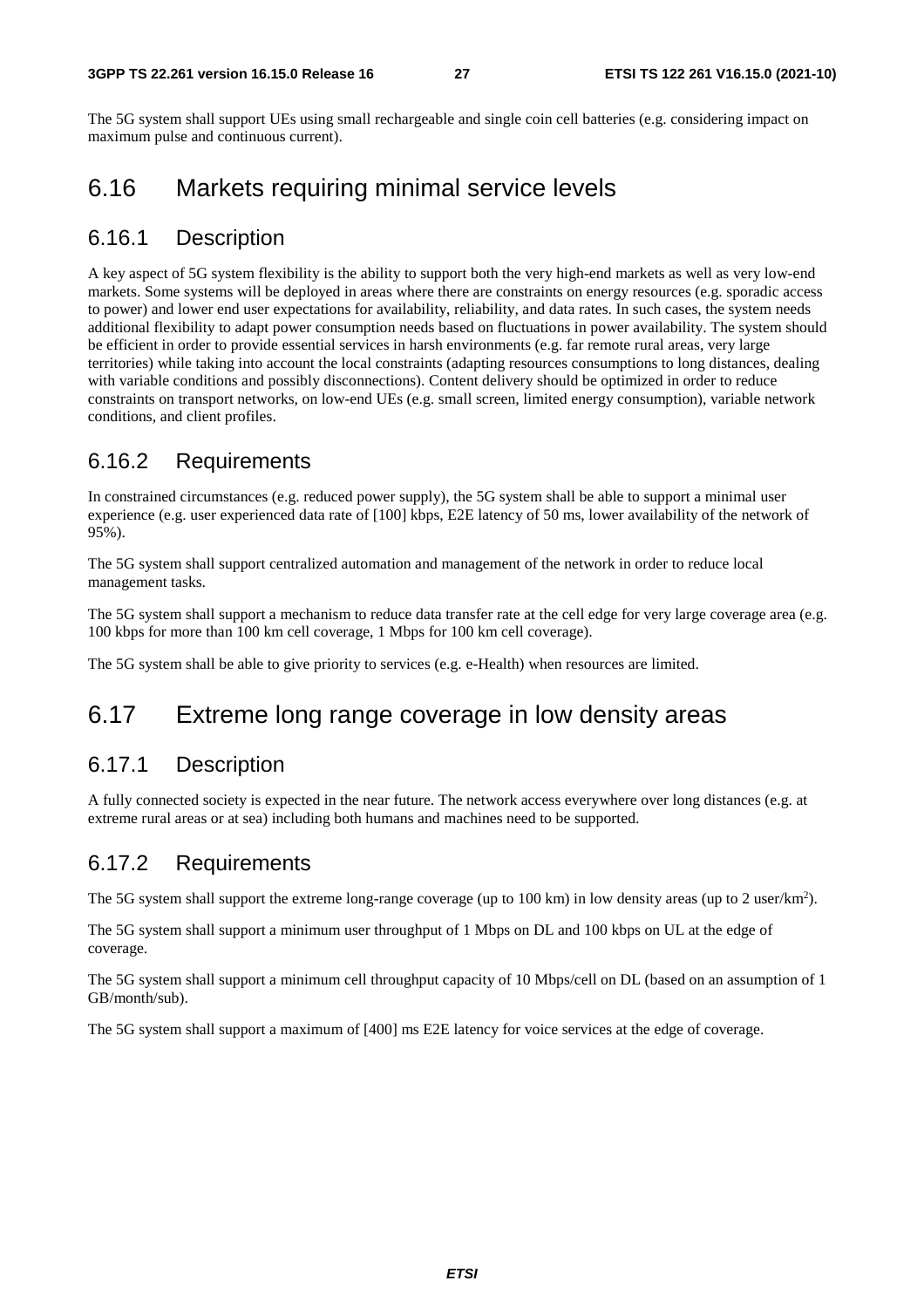## 6.18 Multi-network connectivity and service delivery across operators

#### 6.18.1 Description

Given the multitude of use cases for new verticals and services, each operator, based on its business model, may deploy a network serving only a subset of the vertical industries and services. However, this should not prevent an end-user from accessing all new services and capabilities that will be accessible via 5G systems. To provide a better user experience for their subscribers with UEs capable of simultaneous network access, network operators could contemplate a variety of sharing business models and partnership with other network and service providers to enable its subscribers to access all services via multiple networks simultaneously, and with minimum interruption when moving.

#### 6.18.2 Requirements

The 5G system shall enable users to obtain services from more than one network simultaneously on an on-demand basis.

For a user with a single operator subscription, the use of multiple serving networks operated by different operators shall be under the control of the home operator.

When a service is offered by multiple operators, the 5G system shall be able to maintain service continuity with minimum service interruption when the serving network is changed to a different serving network operated by a different operator.

NOTE 1: A business agreement is required between the network operators.

In the event of the same service being offered by multiple operators, unless directed by the home operator's network, the UE shall be prioritized to receive subscribed services from the home operator's network.

- NOTE 2: If the service is unavailable (e.g. due to lack of network coverage) from the home operator's network, the UE may be able to receive the service from another operator's network.
- NOTE 3: QoS provided by the partner operator's network for the same service will be based on the agreement between the two operators and could be different than that provided by the home operator's network.

### 6.19 3GPP access network selection

#### 6.19.1 Description

The 5G system will support the concept of "network slices" where different NG-RANs potentially are connected to network slices of different SSTs. A 5G UE can provide assistance information (e.g. SST) to enable the network to select one or more network slices. A 5G system is foreseen to support one or more SSTs, but possibly not all existing SSTs.

A 5G network operator controls and is responsible for what SSTs that should be available to a specific UE and subscription combination, based on associated subscription type, network operator policies, network capabilities and UE capabilities. The network operator can populate the Operator Controlled PLMN Selector list with associated access technology identifiers, stored in the 5G UE, with the PLMN/RAT combinations enabling access to the SSTs that are available to the 5G UE with associated subscription.

The UE uses the list of PLMN/RAT combinations for PLMN selection, if available, typically during roaming situations. In non-roaming situations, the UE and subscription combination typically matches the HPLMN/EHPLMN capabilities and policies, from a SST perspective. That is, a 5G UE accessing its HPLMN/EHPLMN should be able to access SSTs according to UE capabilities and the related subscription.

Optionally, a 5G system supports, subject to operator policies, a User Controlled PLMN Selector list that enables the 5G UE user to specify preferred PLMNs with associated access technology identifier in priority order. The user may have obtained information about suitable PLMN/RAT combination that would support services preferred by the user.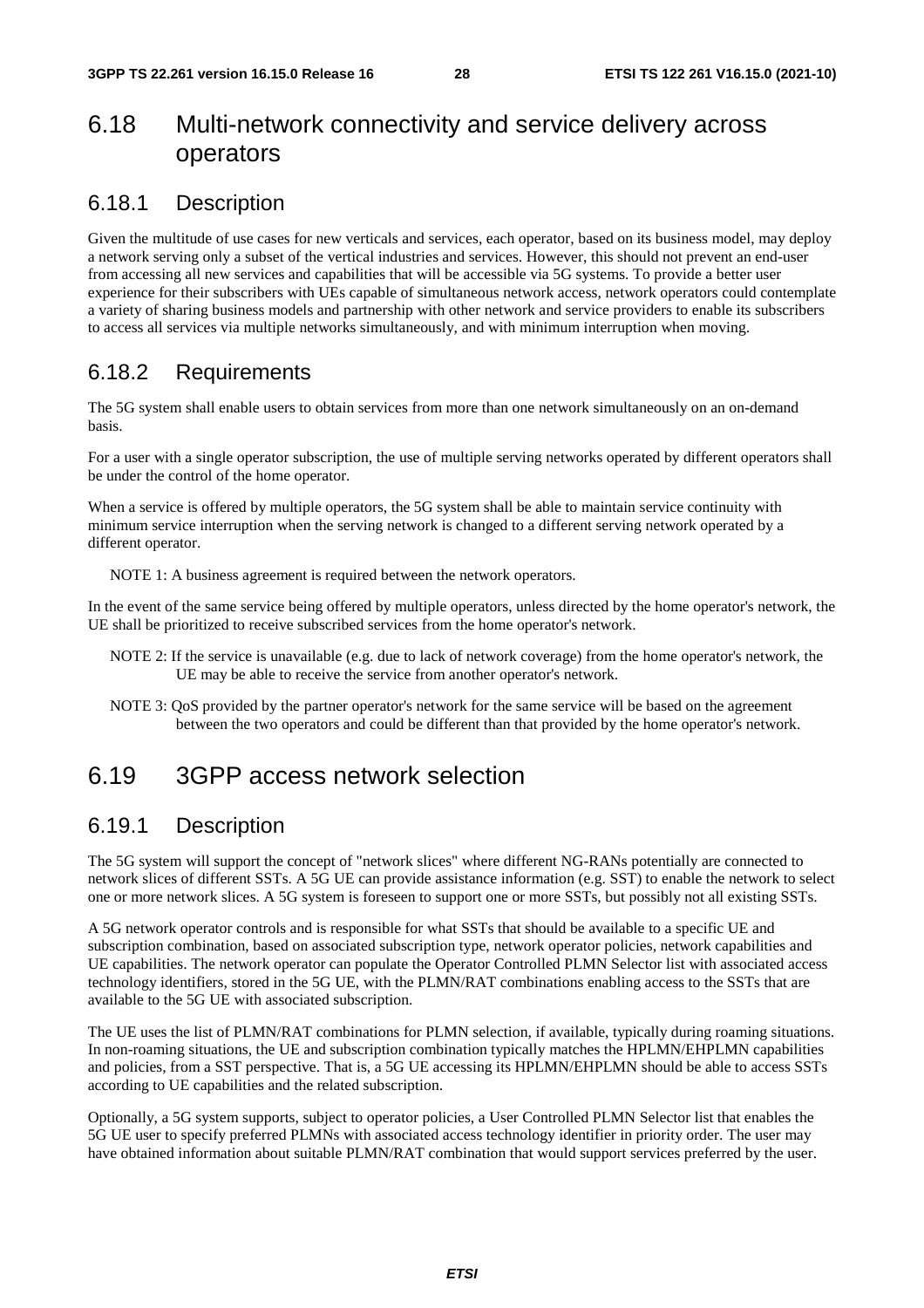#### 6.19.2 Requirements

The following set of requirements complement the requirements listed in 3GPP TS 22.011 [3], clause 3.2.

The 5G system shall support selection among any available PLMN/RAT combinations, identified through their respective PLMN identifier and Radio Access Technology identifier, in a prioritised order. The priority order may, subject to operator policies, be provisioned in an Operator Controlled PLMN Selector lists with associated RAT identifiers, stored in the 5G UE.

The 5G system shall support, subject to operator policies, a User Controlled PLMN Selector list stored in the 5G UE, allowing the UE user to specify preferred PLMNs with associated RAT identifier in priority order.

### 6.20 eV2X aspects

#### 6.20.1 Description

The 3GPP system is expected to support various enhanced V2X scenarios.

Vehicles Platooning enables the vehicles to dynamically form a group travelling together. All the vehicles in the platoon receive periodic data from the leading vehicle, in order to carry on platoon operations. This information allows the distance between vehicles to become extremely small, i.e. the gap distance translated to time can be very low (sub second). Platooning applications may allow the vehicles following to be autonomously driven.

Advanced Driving enables semi-automated or fully-automated driving. Longer inter-vehicle distance is assumed. Each vehicle and/or RSU shares data obtained from its local sensors with vehicles in proximity, thus allowing vehicles to coordinate their trajectories or manoeuvres. In addition, each vehicle shares its driving intention with vehicles in proximity. The benefits of this use case group are safer traveling, collision avoidance, and improved traffic efficiency.

Extended Sensors enables the exchange of raw or processed data gathered through local sensors or live video data among vehicles, Road Site Units, UEs of pedestrians and V2X application servers. The vehicles can enhance the perception of their environment beyond what their own sensors can detect and have a more holistic view of the local situation.

Remote Driving enables a remote driver or a V2X application to operate a remote vehicle for those passengers who cannot drive themselves or a remote vehicle located in dangerous environments. For a case where variation is limited and routes are predictable, such as public transportation, driving based on cloud computing can be used. In addition, access to cloud-based back-end service platform can be considered for this use case group.

#### 6.20.2 Requirements

The 3GPP system supports the transport of messages with different performance requirements to support V2X scenarios. The associated requirements are described in eV2X 3GPP TS 22.186 [9].

## 6.21 NG-RAN Sharing

#### 6.21.1 Description

The increased density of access nodes needed to meet future performance objectives poses considerable challenges in deployment and acquiring spectrum and antenna locations. RAN sharing is seen as a technical solution to these issues.

#### 6.21.2 Requirements

Requirements related to NG-RAN sharing are described in 3GPP TS 22.101 [6], clause 28.2.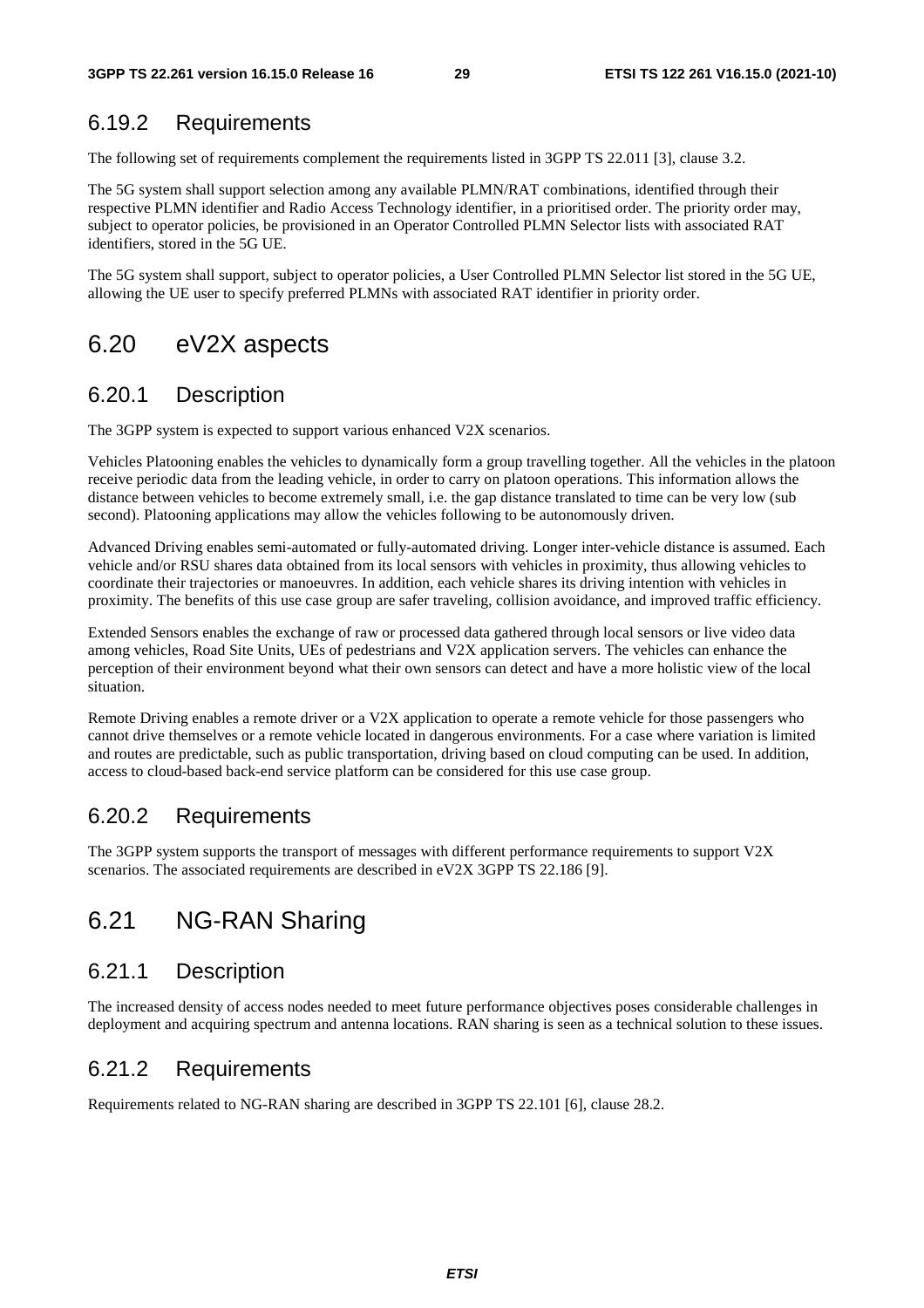## 6.22 Unified access control

#### 6.22.1 Description

Depending on operator policies, deployment scenarios, subscriber profiles, and available services, different criterion will be used in determining which access attempt should be allowed or blocked when congestion occurs in the 5G System. These different criteria for access control are associated with Access Identities and Access Categories. The 5G system will provide a single unified access control where operators control accesses based on these two.

In unified access control, each access attempt is categorized into one or more of the Access Identities and one of the Access Categories. Based on the access control information applicable for the corresponding Access Identity and Access Category of the access attempt, the UE performs a test whether the actual access attempt can be made or not.

The unified access control supports extensibility to allow inclusion of additional standardized Access Identities and Access Categories and supports flexibility to allow operators to define operator-defined Access Categories using their own criterion (e.g. network slicing, application, and application server).

- NOTE1: Sections 4.1 through 4.4a of TS 22.011 are obsolete and replaced by Section 6.22.2 of this specification. However, when a UE is configured for EAB according to TS 22.011, the UE is also configured for delay tolerant service for 5G system.
- NOTE2: IAB-MT is not subject to unified access control

#### 6.22.2 Requirements

#### 6.22.2.1 General

Based on operator's policy, the 5G system shall be able to prevent UEs from accessing the network using relevant barring parameters that vary depending on Access Identity and Access Category. Access Identities are configured at the UE as listed in Table 6.22.2.2-1. Access Categories are defined by the combination of conditions related to UE and the type of access attempt as listed in Table 6.22.2.3-1. One or more Access Identities and only one Access Category are selected and tested for an access attempt.

The 5G network shall be able to broadcast barring control information (i.e. a list of barring parameters associated with an Access Identity and an Access Category) in one or more areas of the RAN.

The UE shall be able to determine whether or not a particular new access attempt is allowed based on barring parameters that the UE receives from the broadcast barring control information and the configuration in the UE.

In the case of multiple core networks sharing the same RAN, the RAN shall be able to apply access control for the different core networks individually.

The unified access control framework shall be applicable both to UEs accessing the 5G CN using E-UTRA and to UEs accessing the 5G CN using NR.

The unified access control framework shall be applicable to UEs in RRC Idle, RRC Inactive, and RRC Connected at the time of initiating a new access attempt (e.g. new session request).

NOTE 1: "new session request" in RRC Connected refers to events, e.g. new MMTEL voice or video session, sending of SMS (SMS over IP, or SMS over NAS), sending of IMS registration related signalling, new PDU session establishment, existing PDU session modification, and service request to re-establish the user plane for an existing PDU session.

The 5G system shall support means by which the operator can define operator-defined Access Categories to be mutually exclusive.

NOTE 2: Examples of criterion of operator-defined Access Categories are network slicing, application, and application server.

The unified access control framework shall be applicable to inbound roamers to a PLMN.

The serving PLMN should be able to provide the definition of operator-defined Access Categories to the UE.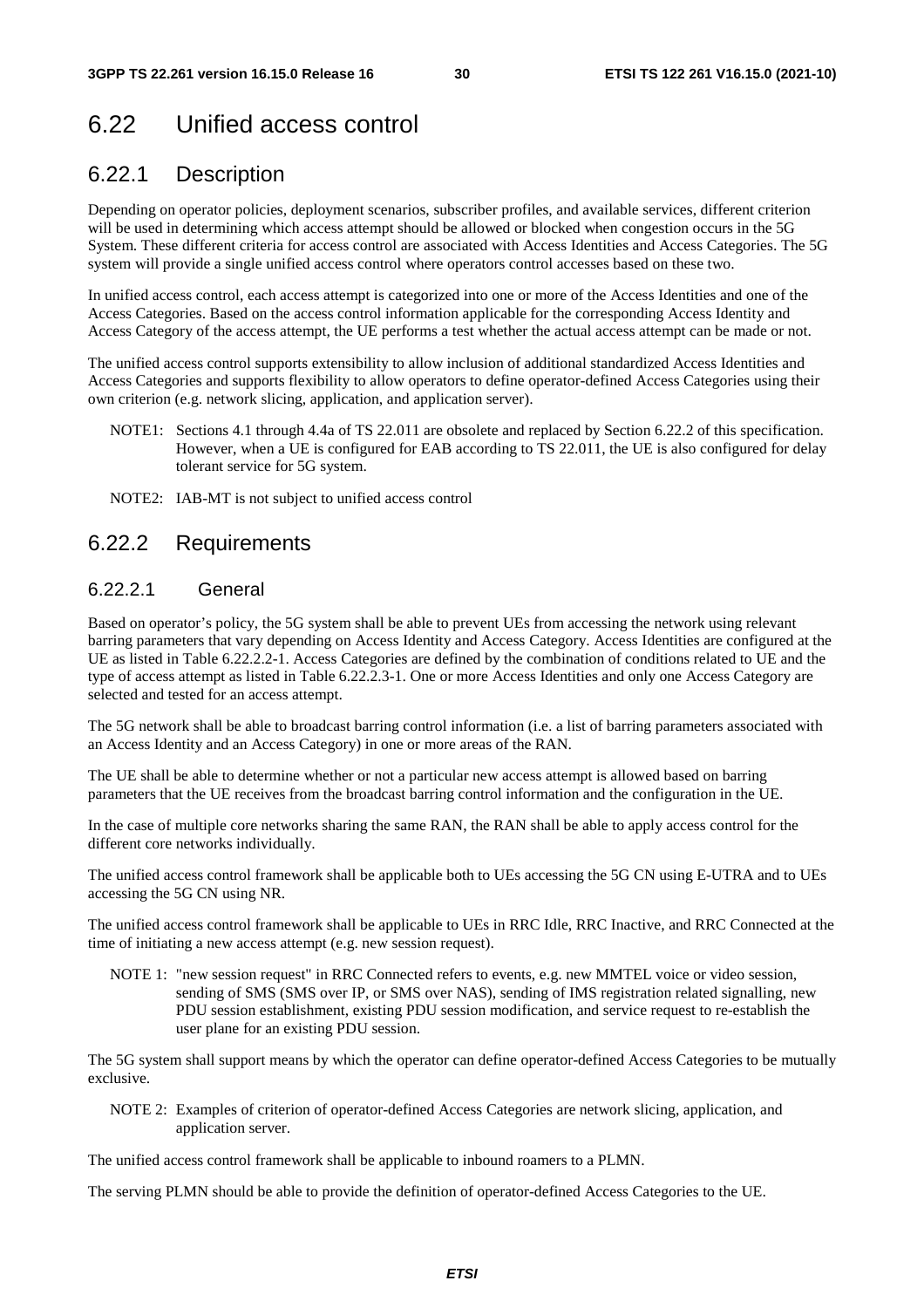#### 6.22.2.2 Access identities

| <b>Access Identity</b>                                                                                                                                                                                                                                                                                                                                                                                                                                                                                                                                                                                                                                                                                                                                                                                                      | <b>UE</b> configuration                                  |  |
|-----------------------------------------------------------------------------------------------------------------------------------------------------------------------------------------------------------------------------------------------------------------------------------------------------------------------------------------------------------------------------------------------------------------------------------------------------------------------------------------------------------------------------------------------------------------------------------------------------------------------------------------------------------------------------------------------------------------------------------------------------------------------------------------------------------------------------|----------------------------------------------------------|--|
| number                                                                                                                                                                                                                                                                                                                                                                                                                                                                                                                                                                                                                                                                                                                                                                                                                      |                                                          |  |
| 0                                                                                                                                                                                                                                                                                                                                                                                                                                                                                                                                                                                                                                                                                                                                                                                                                           | UE is not configured with any parameters from this table |  |
| 1 (NOTE 1)                                                                                                                                                                                                                                                                                                                                                                                                                                                                                                                                                                                                                                                                                                                                                                                                                  | UE is configured for Multimedia Priority Service (MPS).  |  |
| 2 (NOTE 2)                                                                                                                                                                                                                                                                                                                                                                                                                                                                                                                                                                                                                                                                                                                                                                                                                  | UE is configured for Mission Critical Service (MCS).     |  |
| $3 - 10$                                                                                                                                                                                                                                                                                                                                                                                                                                                                                                                                                                                                                                                                                                                                                                                                                    | Reserved for future use                                  |  |
| 11 (NOTE 3)                                                                                                                                                                                                                                                                                                                                                                                                                                                                                                                                                                                                                                                                                                                                                                                                                 | Access Class 11 is configured in the UE.                 |  |
| 12 (NOTE 3)                                                                                                                                                                                                                                                                                                                                                                                                                                                                                                                                                                                                                                                                                                                                                                                                                 | Access Class 12 is configured in the UE.                 |  |
| 13 (NOTE 3)                                                                                                                                                                                                                                                                                                                                                                                                                                                                                                                                                                                                                                                                                                                                                                                                                 | Access Class 13 is configured in the UE.                 |  |
| 14 (NOTE 3)                                                                                                                                                                                                                                                                                                                                                                                                                                                                                                                                                                                                                                                                                                                                                                                                                 | Access Class 14 is configured in the UE.                 |  |
| 15 (NOTE 3)                                                                                                                                                                                                                                                                                                                                                                                                                                                                                                                                                                                                                                                                                                                                                                                                                 | Access Class 15 is configured in the UE.                 |  |
| NOTE 1: Access Identity 1 is used by UEs configured for MPS, in the PLMNs where the configuration is<br>valid. The PLMNs where the configuration is valid are HPLMN, PLMNs equivalent to HPLMN, and<br>visited PLMNs of the home country.<br>Access Identity 1 is also valid when the UE is explicitly authorized by the network based on<br>specific configured PLMNs inside and outside the home country.<br>NOTE 2: Access Identity 2 is used by UEs configured for MCS, in the PLMNs where the configuration is<br>valid. The PLMNs where the configuration is valid are HPLMN or PLMNs equivalent to HPLMN<br>and visited PLMNs of the home country. Access Identity 2 is also valid when the UE is explicitly<br>authorized by the network based on specific configured PLMNs inside and outside the home<br>country. |                                                          |  |
| NOTE 3: Access Identities 11 and 15 are valid in Home PLMN only if the EHPLMN list is not present or in<br>any EHPLMN. Access Identities 12, 13 and 14 are valid in Home PLMN and visited PLMNs of<br>home country only. For this purpose, the home country is defined as the country of the MCC part<br>of the IMSI.                                                                                                                                                                                                                                                                                                                                                                                                                                                                                                       |                                                          |  |

#### **Table 6.22.2.2-1: Access Identities**

Any number of these Access Identities may be barred at any one time.

#### 6.22.2.3 Access categories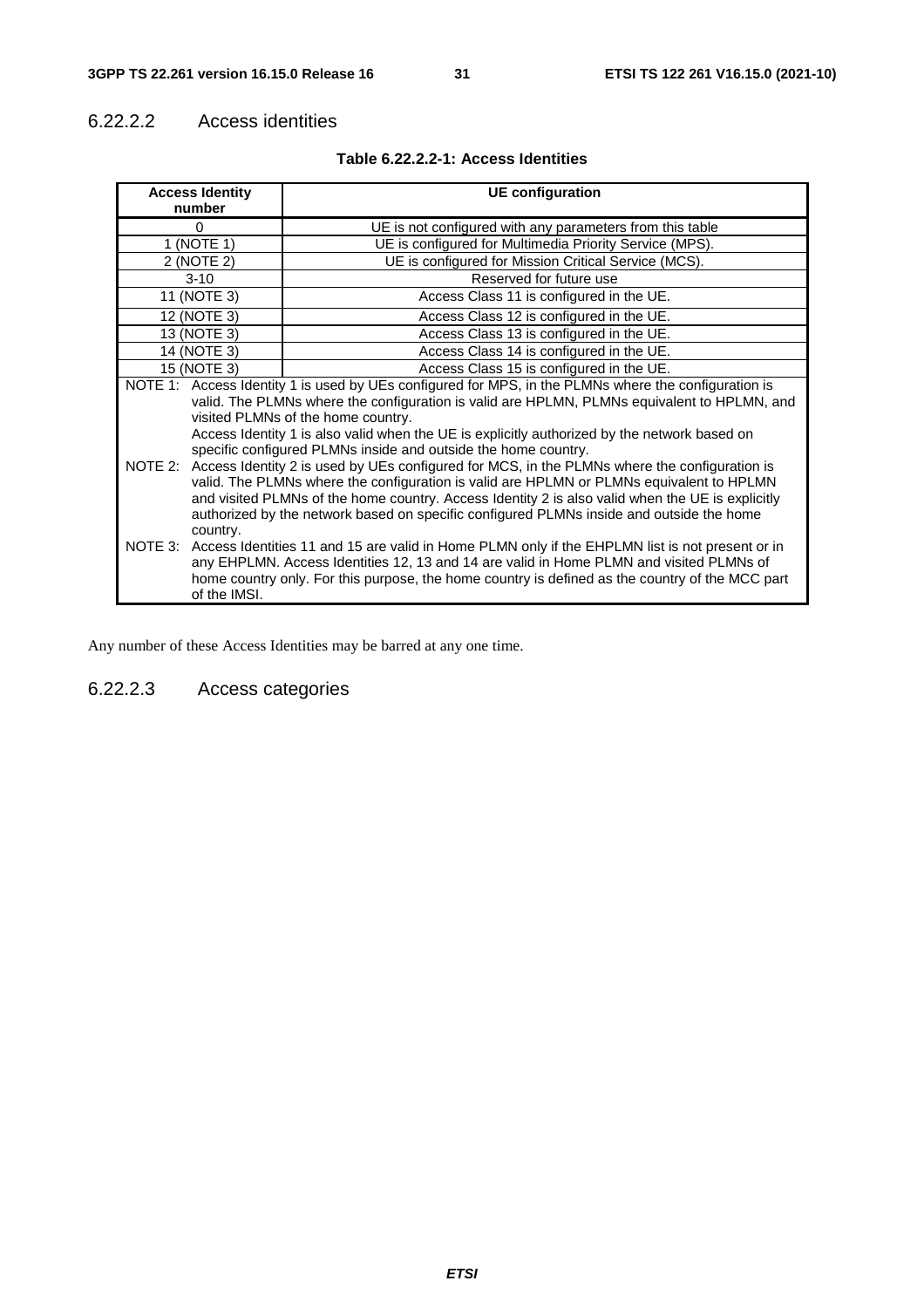| <b>Access Category</b><br>number                                                                                                                                                                                                                                                                                                                                                                                                                                                                                                                                                                                                                                                                                                                                                                                                                                                                                                                                                                                                                                                                                                                                                                                                                                                                                                                                                                                                                                                                                                                                                                                                   | <b>Conditions related to UE</b>                                                                                                                                                  | Type of access attempt                                                |  |
|------------------------------------------------------------------------------------------------------------------------------------------------------------------------------------------------------------------------------------------------------------------------------------------------------------------------------------------------------------------------------------------------------------------------------------------------------------------------------------------------------------------------------------------------------------------------------------------------------------------------------------------------------------------------------------------------------------------------------------------------------------------------------------------------------------------------------------------------------------------------------------------------------------------------------------------------------------------------------------------------------------------------------------------------------------------------------------------------------------------------------------------------------------------------------------------------------------------------------------------------------------------------------------------------------------------------------------------------------------------------------------------------------------------------------------------------------------------------------------------------------------------------------------------------------------------------------------------------------------------------------------|----------------------------------------------------------------------------------------------------------------------------------------------------------------------------------|-----------------------------------------------------------------------|--|
| $\Omega$                                                                                                                                                                                                                                                                                                                                                                                                                                                                                                                                                                                                                                                                                                                                                                                                                                                                                                                                                                                                                                                                                                                                                                                                                                                                                                                                                                                                                                                                                                                                                                                                                           | All                                                                                                                                                                              | MO signalling resulting from paging                                   |  |
| 1(NOTE 1)                                                                                                                                                                                                                                                                                                                                                                                                                                                                                                                                                                                                                                                                                                                                                                                                                                                                                                                                                                                                                                                                                                                                                                                                                                                                                                                                                                                                                                                                                                                                                                                                                          | UE is configured for delay tolerant service and<br>subject to access control for Access Category 1,<br>which is judged based on relation of UE's HPLMN<br>and the selected PLMN. | All except for Emergency, or MO<br>exception data                     |  |
| $\overline{2}$                                                                                                                                                                                                                                                                                                                                                                                                                                                                                                                                                                                                                                                                                                                                                                                                                                                                                                                                                                                                                                                                                                                                                                                                                                                                                                                                                                                                                                                                                                                                                                                                                     | All                                                                                                                                                                              | Emergency                                                             |  |
| 3                                                                                                                                                                                                                                                                                                                                                                                                                                                                                                                                                                                                                                                                                                                                                                                                                                                                                                                                                                                                                                                                                                                                                                                                                                                                                                                                                                                                                                                                                                                                                                                                                                  | All except for the conditions in Access Category 1.                                                                                                                              | MO signalling on NAS level resulting from<br>other than paging        |  |
| 4                                                                                                                                                                                                                                                                                                                                                                                                                                                                                                                                                                                                                                                                                                                                                                                                                                                                                                                                                                                                                                                                                                                                                                                                                                                                                                                                                                                                                                                                                                                                                                                                                                  | All except for the conditions in Access Category 1.                                                                                                                              | MMTEL voice (NOTE 3)                                                  |  |
| 5                                                                                                                                                                                                                                                                                                                                                                                                                                                                                                                                                                                                                                                                                                                                                                                                                                                                                                                                                                                                                                                                                                                                                                                                                                                                                                                                                                                                                                                                                                                                                                                                                                  | All except for the conditions in Access Category 1.                                                                                                                              | MMTEL video                                                           |  |
| 6                                                                                                                                                                                                                                                                                                                                                                                                                                                                                                                                                                                                                                                                                                                                                                                                                                                                                                                                                                                                                                                                                                                                                                                                                                                                                                                                                                                                                                                                                                                                                                                                                                  | All except for the conditions in Access Category 1.                                                                                                                              | $S\overline{\text{MS}}$                                               |  |
| 7                                                                                                                                                                                                                                                                                                                                                                                                                                                                                                                                                                                                                                                                                                                                                                                                                                                                                                                                                                                                                                                                                                                                                                                                                                                                                                                                                                                                                                                                                                                                                                                                                                  | All except for the conditions in Access Category 1.                                                                                                                              | MO data that do not belong to any other<br>Access Categories (NOTE 4) |  |
| 8                                                                                                                                                                                                                                                                                                                                                                                                                                                                                                                                                                                                                                                                                                                                                                                                                                                                                                                                                                                                                                                                                                                                                                                                                                                                                                                                                                                                                                                                                                                                                                                                                                  | All except for the conditions in Access Category 1                                                                                                                               | MO signalling on RRC level resulting<br>from other than paging        |  |
| $\overline{9}$                                                                                                                                                                                                                                                                                                                                                                                                                                                                                                                                                                                                                                                                                                                                                                                                                                                                                                                                                                                                                                                                                                                                                                                                                                                                                                                                                                                                                                                                                                                                                                                                                     | All except for the conditions in Access Category 1                                                                                                                               | MO IMS registration related signalling<br>(NOTE 5)                    |  |
| $10$ (NOTE 6)                                                                                                                                                                                                                                                                                                                                                                                                                                                                                                                                                                                                                                                                                                                                                                                                                                                                                                                                                                                                                                                                                                                                                                                                                                                                                                                                                                                                                                                                                                                                                                                                                      | All                                                                                                                                                                              | MO exception data                                                     |  |
| $11 - 31$                                                                                                                                                                                                                                                                                                                                                                                                                                                                                                                                                                                                                                                                                                                                                                                                                                                                                                                                                                                                                                                                                                                                                                                                                                                                                                                                                                                                                                                                                                                                                                                                                          |                                                                                                                                                                                  | <b>Reserved standardized Access</b><br>Categories                     |  |
| 32-63 (NOTE 2)                                                                                                                                                                                                                                                                                                                                                                                                                                                                                                                                                                                                                                                                                                                                                                                                                                                                                                                                                                                                                                                                                                                                                                                                                                                                                                                                                                                                                                                                                                                                                                                                                     | All                                                                                                                                                                              | Based on operator classification                                      |  |
| Access Category applies to UEs within one of the following categories:<br>a) UEs that are configured for delay tolerant service;<br>b) UEs that are configured for delay tolerant service and are neither in their HPLMN nor in a PLMN that is<br>equivalent to it;<br>c) UEs that are configured for delay tolerant service and are neither in the PLMN listed as most preferred<br>PLMN of the country where the UE is roaming in the operator-defined PLMN selector list on the<br>SIM/USIM, nor in their HPLMN nor in a PLMN that is equivalent to their HPLMN.<br>When a UE is configured for EAB, the UE is also configured for delay tolerant service. In case a UE is<br>configured both for EAB and for EAB override, when upper layer indicates to override Access Category 1,<br>then Access Category 1 is not applicable.<br>When there are an Access Category based on operator classification and a standardized Access<br>NOTE 2:<br>Category to both of which an access attempt can be categorized, and the standardized Access Category<br>is neither 0 nor 2, the UE applies the Access Category based on operator classification. When there are<br>an Access Category based on operator classification and a standardized Access Category to both of<br>which an access attempt can be categorized, and the standardized Access Category is 0 or 2, the UE<br>applies the standardized Access Category.<br>NOTE 3: Includes Real-Time Text (RTT).<br>NOTE 4: Includes IMS Messaging.<br>NOTE 5: Includes IMS registration related signalling, e.g. IMS initial registration, re-registration, and subscription |                                                                                                                                                                                  |                                                                       |  |
| refresh.<br>NOTE 6: Applies to access of a NB-IoT-capable UE to a NB-IOT cell connected to 5GC when the UE is authorized<br>to send exception data.                                                                                                                                                                                                                                                                                                                                                                                                                                                                                                                                                                                                                                                                                                                                                                                                                                                                                                                                                                                                                                                                                                                                                                                                                                                                                                                                                                                                                                                                                |                                                                                                                                                                                  |                                                                       |  |

|  |  |  | Table 6.22.2.3-1: Access Categories |
|--|--|--|-------------------------------------|
|--|--|--|-------------------------------------|

Access Category 0 shall not be barred, irrespective of Access Identities.

NOTE: The network can control the amount of access attempts relating to Access Category 0 by controlling whether to send paging or not.

## 6.23 QoS Monitoring

### 6.23.1 Description

The QoS requirements specified for particular services such as URLLC services, vertical automation communication services, and V2X, mandate QoS guarantees from the network. However, the network may not be able to always guarantee the required QoS of the service. An example reason for this shortcoming is that the latency and/or packet error rate increase due to interference in a radio cell. In such cases, it is critical that the application and/or application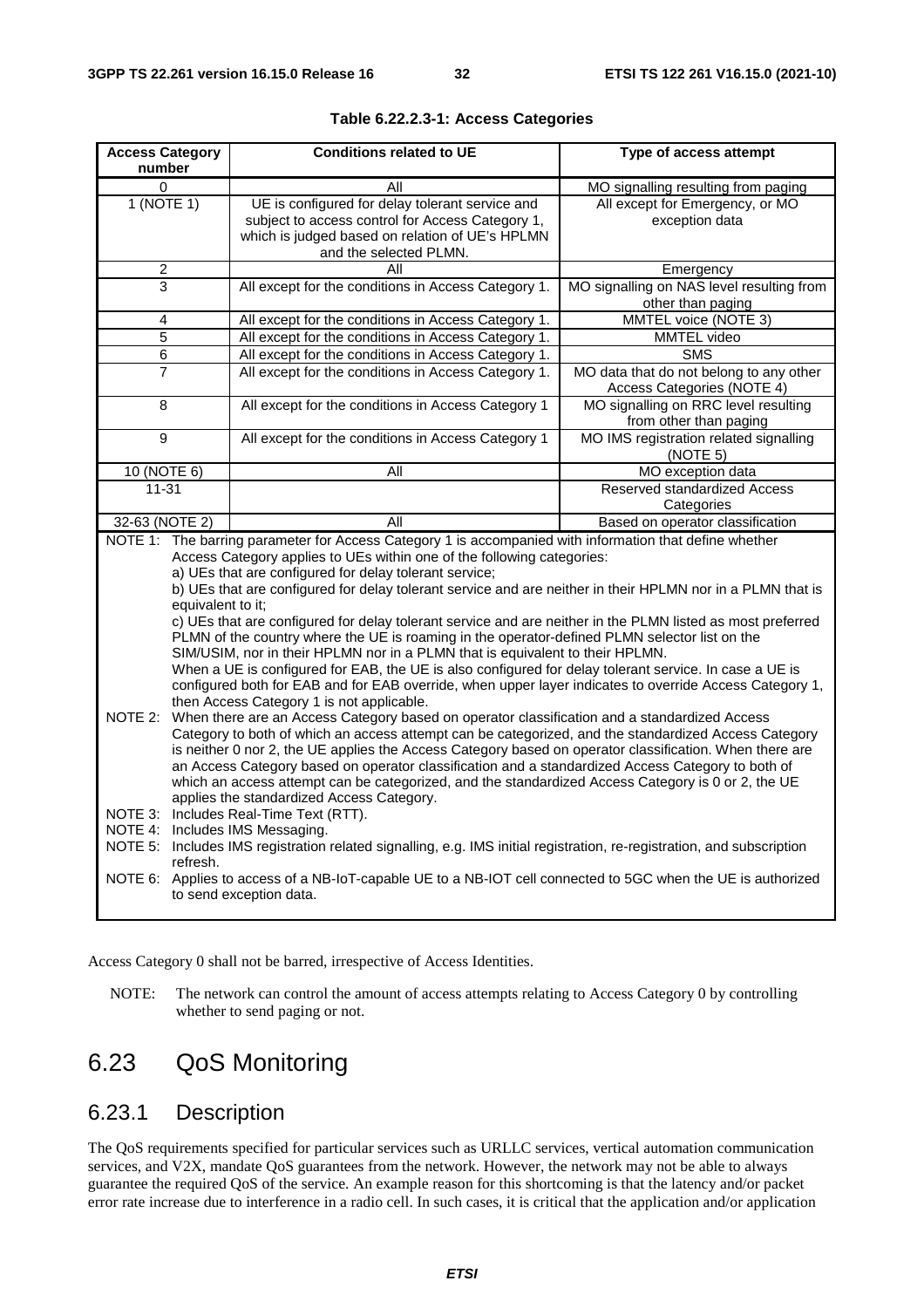server is notified in a timely manner. Hence, the 5G system should be able to support QoS monitoring/assurance for URLLC services, V2X and vertical automation.

For more information on QoS assurance see Annex F.

Vertical automation systems are locally distributed and are typically served by wired and wireless communication networks of different types and with different characteristics. If the operation of the system or one of its sub-processes does not work properly, there is a need for quickly finding and eliminating the related error or fault in order to avoid significant operation and thus financial losses. To that end, automation devices and applications implement diagnosis and error-analysis algorithms, as well as predictive maintenance features.

Due to their inherent challenges, wireless communication systems are usually under suspicion in case an error occurs in a distributed automation application. Therefore, diagnosis and fault analysis features for 5G systems are required. The 5G system needs to provide sufficient monitoring information as input for such diagnosis features.

QoS monitoring can be used for the following activities:

- assessing and assuring the dependability of network operation;
- assessing and assuring the dependability of the communication services;
- excluding particular communication errors;
- identifying communication errors;
- analysing the location of an error including the geographic location of the involved network component (UE; front-haul component; core node);
- activation of application-related countermeasures.

#### 6.23.2 Requirements

The 5G system shall provide a mechanism for supporting real time E2E QoS monitoring within a system.

The 5G network shall provide an interface to application for QoS monitoring (e.g. to initiate QoS monitoring, request QoS parameters, events, logging information, etc.).

The 5G system shall be able to provide real time QoS parameters and events information to an authorized application / network entity.

NOTE: The QoS parameters to be monitored and reported can include latency (e.g. UL/DL or round trip), jitter, packet loss rate.

The 5G system shall be able to log the history of the communication events. This includes for examples parts of the SLA that are not met, timestamp of the events, and event position (e.g. UEs and radio access points associated with the events).

The 5G system shall support different levels of granularity for QoS monitoring (e.g. per flow or set of flows).

The 5G system shall be able to provide event notification upon detecting error that the negotiated QoS level cannot be met/guaranteed.

The 5G system shall be able to provide information that identifies the type and the location of a communication error. (e.g. cell id).

The 5G system shall be able to provide notification of communication events to authorized entities per pre-defined patterns (e.g. every time the bandwidth drops below a pre-defined threshold for QoS parameters the authorized entity is notified and event is logged).

The 5G system shall be able to respond to a request from an authorized entity to provide real-time QoS monitoring information within a specified time after receiving the request (e.g. within 5s).

The 5G system shall support an update/ refresh rate for real time QoS monitoring within a specified time (e.g. at least 1 per second).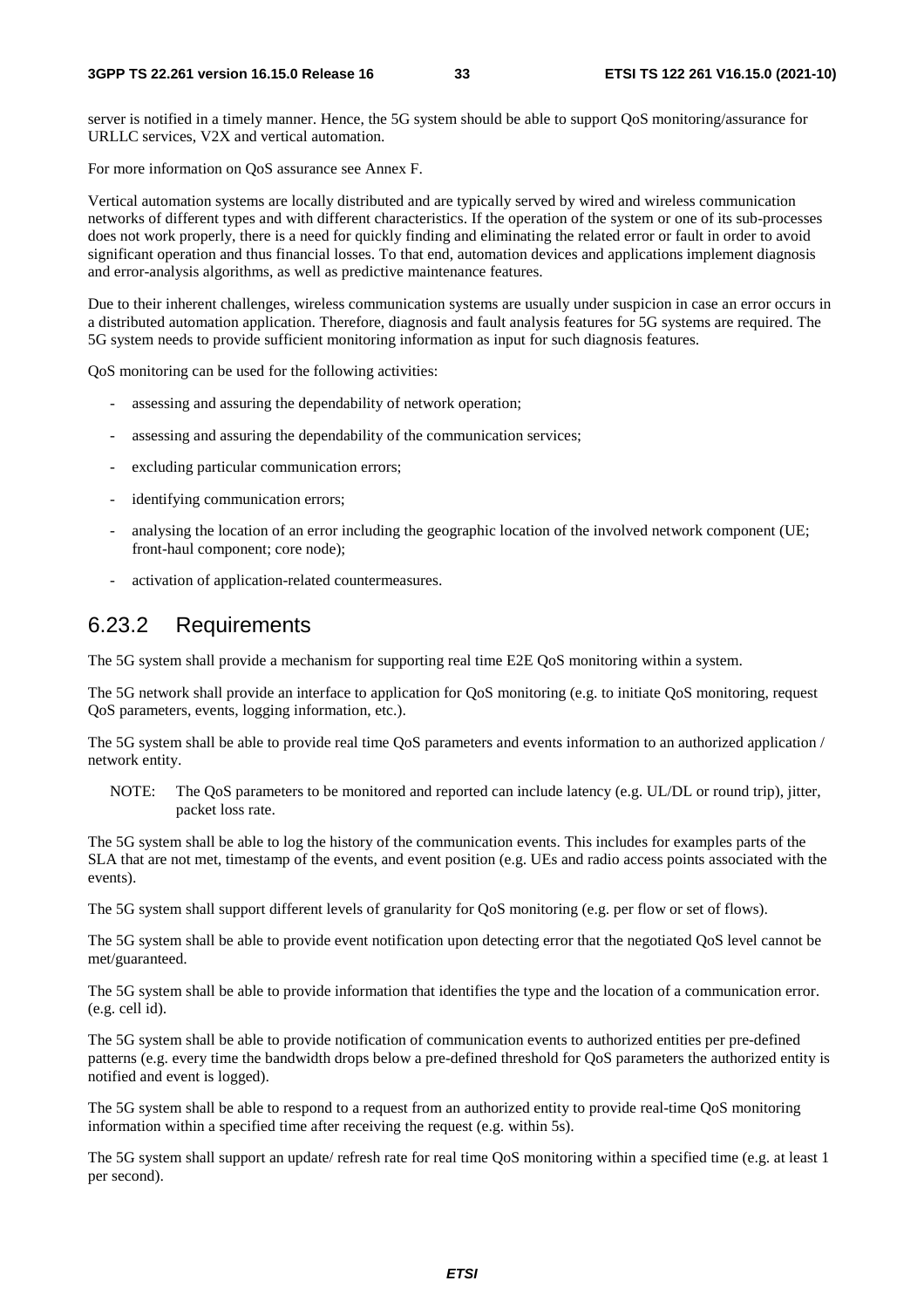The 5G system shall be able to provide statistical information of service parameters and error types while a communication service is in operation.

The 5G system shall provide information on the current availability of a specific communication service in a particular area (e.g. cell id) upon request of an authorized entity.

### 6.24 Ethernet transport services

#### 6.24.1 Description

This clause includes common, fundamental Ethernet transport requirements, and any requirements necessary to support a 5G LAN-type service. The requirements applicable to the 5G system for supporting cyber-physical applications using Ethernet are described in 3GPP TS 22.104 [21].

#### 6.24.2 Requirements

The 3GPP system shall be able to support an Ethernet transport service.

The 5G network shall support the routing of non-IP packet (e.g. Ethernet frame) efficiently for private communication between UEs within a 5G LAN-type service.

The 5G network shall be able to provide the required QoS (e.g. reliability, latency, and bandwidth) for non-IP packet (e.g. Ethernet frame) for private communication between UEs within a 5G LAN-type service.

The Ethernet transport service shall support routing based on information extracted from Virtual LAN (VLAN) ID by the 3GPP system.

The Ethernet transport service shall support the transport of Ethernet frames between UEs that Ethernet devices are connected to

The Ethernet transport service shall support the transport of Ethernet frames between a UE that an Ethernet device is connected to and an Ethernet network in DN (Data Network).

NOTE: If more than one Ethernet devices need to be connected to a UE, they can be connected using an Ethernet switch between the devices and the UE.

The Ethernet transport service shall support the transport of Ethernet broadcast frames.

The Ethernet transport service shall support traffic filtering and prioritization based on source and destination MAC addresses.

The Ethernet transport service shall support traffic filtering and prioritization based on Ethertype (including multiple Ethertypes in double tagging)

The Ethernet transport service shall support traffic filtering and prioritization based on 802.1Q VLAN tags (including double tagging).

The Ethernet transport service shall support routing based on information extracted by the 3GPP system from the Bridge Protocol Data Units created in the Ethernet network based on a Spanning Tree Protocol (e.g. RSTP.)

## 6.25 Non-public networks

#### 6.25.1 Description

Non-public networks are intended for the sole use of a private entity such as an enterprise, and may be deployed in a variety of configurations, utilising both virtual and physical elements. Specifically, they may be deployed as completely standalone networks, they may be hosted by a PLMN, or they may be offered as a slice of a PLMN.

In any of these deployment options, it is expected that unauthorized UEs, those that are not associated with the enterprise, will not attempt to access the non-public network, which could result in resources being used to reject that UE and thereby not be available for the UEs of the enterprise. It is also expected that UEs of the enterprise will not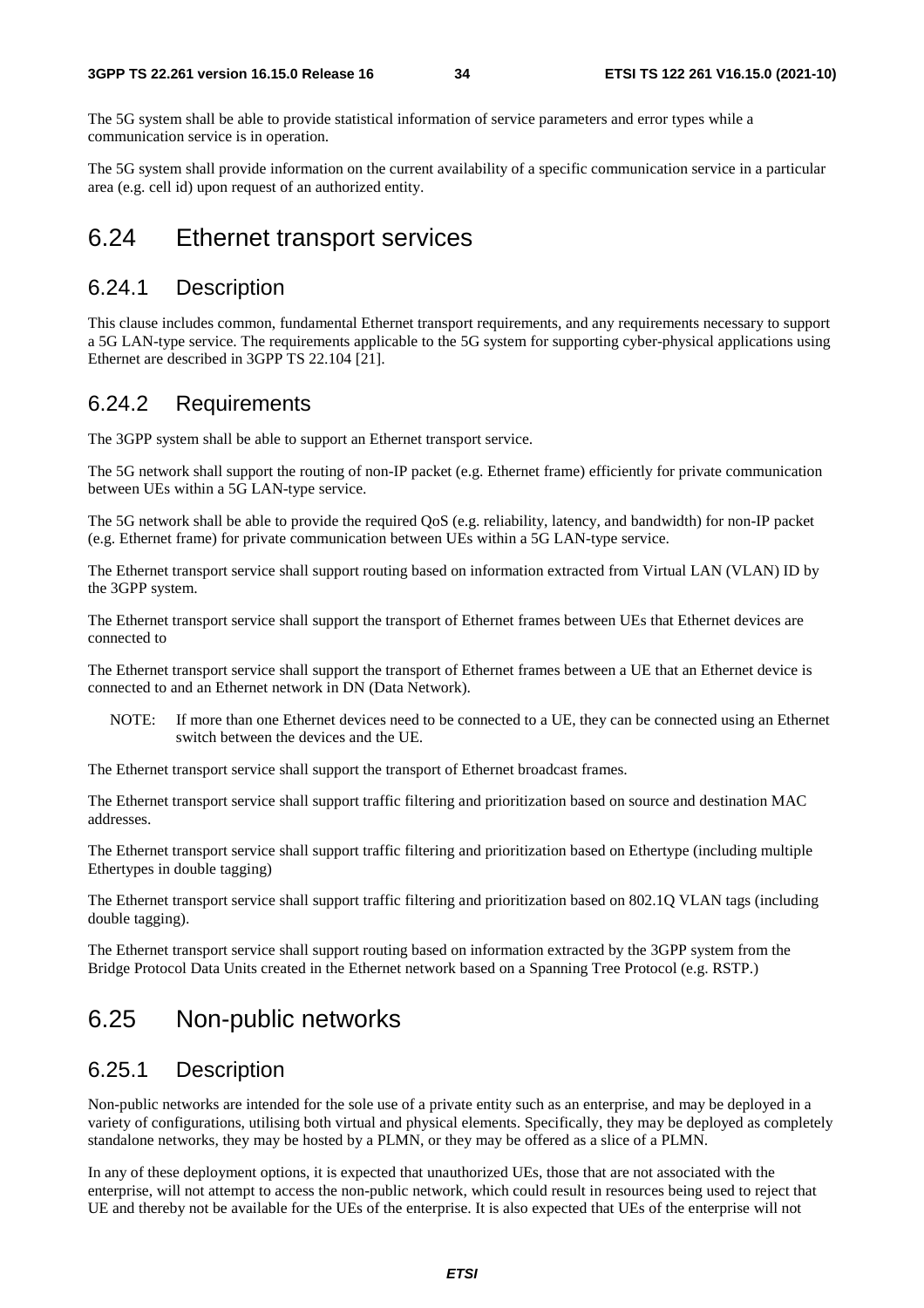attempt to access a network they are not authorized to access. For example, some enterprise UEs may be restricted to only access the non-public network of the enterprise, even if PLMN coverage is available in the same geographic area. Other enterprise UEs may be able to access both a non-public network and a PLMN where specifically allowed.

#### 6.25.2 Requirements

The 5G system shall support non-public networks.

The 5G system shall support non-public networks that provide coverage within a specific geographic area.

The 5G system shall support both physical and virtual non-public networks.

The 5G system shall support standalone operation of a non-public network, i.e. a non-public network may be able to operate without dependency on a PLMN.

Subject to an agreement between the operators and service providers, operator policies and the regional or national regulatory requirements, the 5G system shall support for non-public network subscribers:

- access to subscribed PLMN services via the non-public network;

- seamless service continuity for subscribed PLMN services between a non-public network and a PLMN;
- access to selected non-public network services via a PLMN;
- seamless service continuity for non-public network services between a non-public network and a PLMN.

A non-public network subscriber to access a PLMN service shall have a service subscription using 3GPP identifiers and credentials provided or accepted by a PLMN.

The 5G system shall support a mechanism for a UE to identify and select a non-public network.

NOTE: Different network selection mechanisms may be used for physical vs virtual non-public networks.

The 5G system shall support identifiers for a large number of non-public networks to minimize collision likelihood between assigned identifiers.

The 5G system shall support a mechanism to prevent a UE with a subscription to a non-public network from automatically selecting and attaching to a PLMN or non-public network it is not authorized to select.

The 5G system shall support a mechanism to prevent a UE with a subscription to a PLMN from automatically selecting and attaching to a non-public network it is not authorized to select.

The 5G system shall support a mechanism for a PLMN to control whether a user of a UE can manually select a nonpublic network hosted by this PLMN that the UE is not authorized to select automatically.

The 5G system may broadcast a human readable network name that a UE may display for manual selection of a nonpublic network.

The 5G system shall support a change of host of a non-public network from one PLMN to another PLMN without changing the network selection information stored in the UEs of the non-public network.

### 6.26 5G LAN-type service

#### 6.26.1 Description

5G expands the scope and reach of 3GPP-defined technologies. There are multiple market segments in the realm of residential, office, enterprise and factory, where 5G will need to provide services with similar functionalities to Local Area Networks (LANs) and VPN's but improved with 5G capabilities (e.g. high performance, long distance access, mobility and security).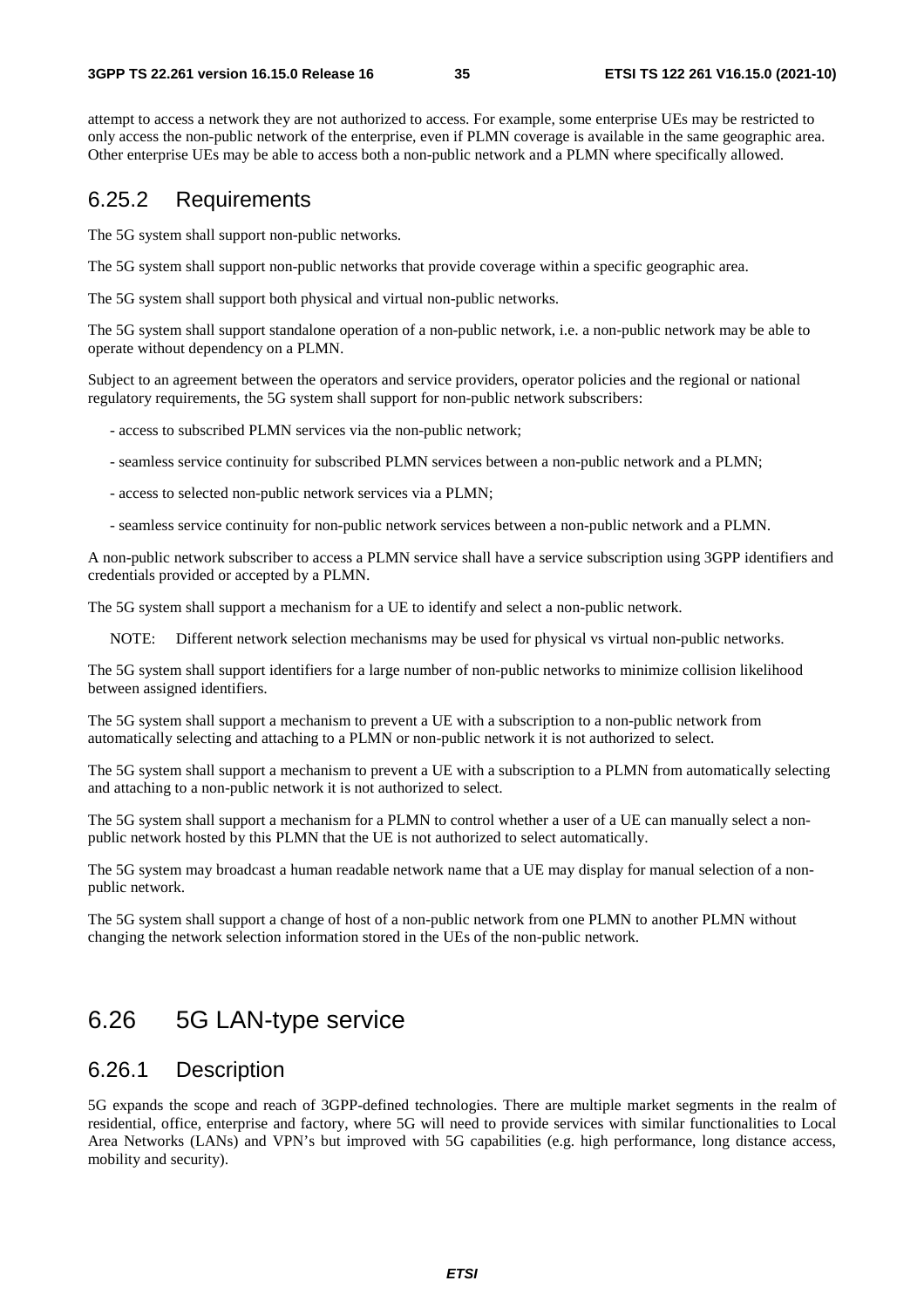### 6.26.2 Requirements

#### 6.26.2.1 General

The 5G system shall support 5G LAN-type service in a shared RAN configuration.

The 5G system shall support 5G LAN-type service over a wide area mobile network.

The 5G network shall support service continuity for 5G LAN-type service, i.e. the private communication between UEs shall not be interrupted when one or more UEs of the private communication move within the same network that provides the 5G LAN-type service.

The 5G system shall support use of unlicensed as well as licensed spectrum for 5G LAN-type services.

The 5G system shall enable the network operator to provide the same 5G LAN-type service to any 5G UE, regardless of whether it is connected via public base stations, indoor small base stations connected via fixed access, or via relay UEs connected to either of these two types of base stations.

### 6.26.2.2 5G LAN-virtual network (5G LAN-VN)

A UE shall be able to select a 5G LAN-VN, that the UE is a member of, for private communications.

A 5G system shall support 5G LAN-VNs with member UEs numbering between a few to tens of thousands.

The 5G LAN-VN shall support member UEs that are subscribed to different PLMNs, e.g. a 5G LAN-VN may span multiple countries and have member UEs that have a subscription to a PLMN in their home country.

The 5G system shall support on-demand establishment of UE to UE, multicast, and broadcast private communication between members UEs of the same 5G LAN-VN. Multiple types of data communication shall be supported, at least IP and Ethernet.

The 5G network shall ensure that only member UEs of the same 5G LAN-VN are able to establish or maintain private communications among each other using 5G LAN-type service.

The 5G system shall allow member UEs of a 5G LAN-VN to join an authorized multicast session over that 5G LAN-VN.

The 5G system shall be able to restrict private communications within a 5G LAN-VN based on UE's location (i.e. when the UE moves out of the area it can no longer communicate on the 5G LAN-VN).

The 5G network shall enable member UEs of a 5G LAN-VN to use multicast/broadcast over a 5G LAN-type service to communicate with required latency (e.g. 180ms).

The 5G system shall support a mechanism to provide consistent QoE to all the member UEs of the same 5G LAN-VN.

The 5G system shall support routing based on a private addressing scheme within the 5G LAN-VN.

### 6.26.2.3 Creation and management

The 5G network shall enable the network operator to scale up/down a 5G LAN-VN, e.g. the coverage, capacity for efficient consumption of network resources.

The 5G network shall enable the network operator to create, manage, and remove 5G LAN-VN including their related functionality (subscription data, routing and addressing functionality).

The 5G network shall enable the network operator to add one or more authorized UEs to an existing 5G LAN-VN.

NOTE 1: A UE needs to be authorized by the MNO to use 5G LAN-type service before it can be added to any 5G LAN-VN.

NOTE 2: some use cases will require user permission for a UE to be added to a 5G LAN-VN.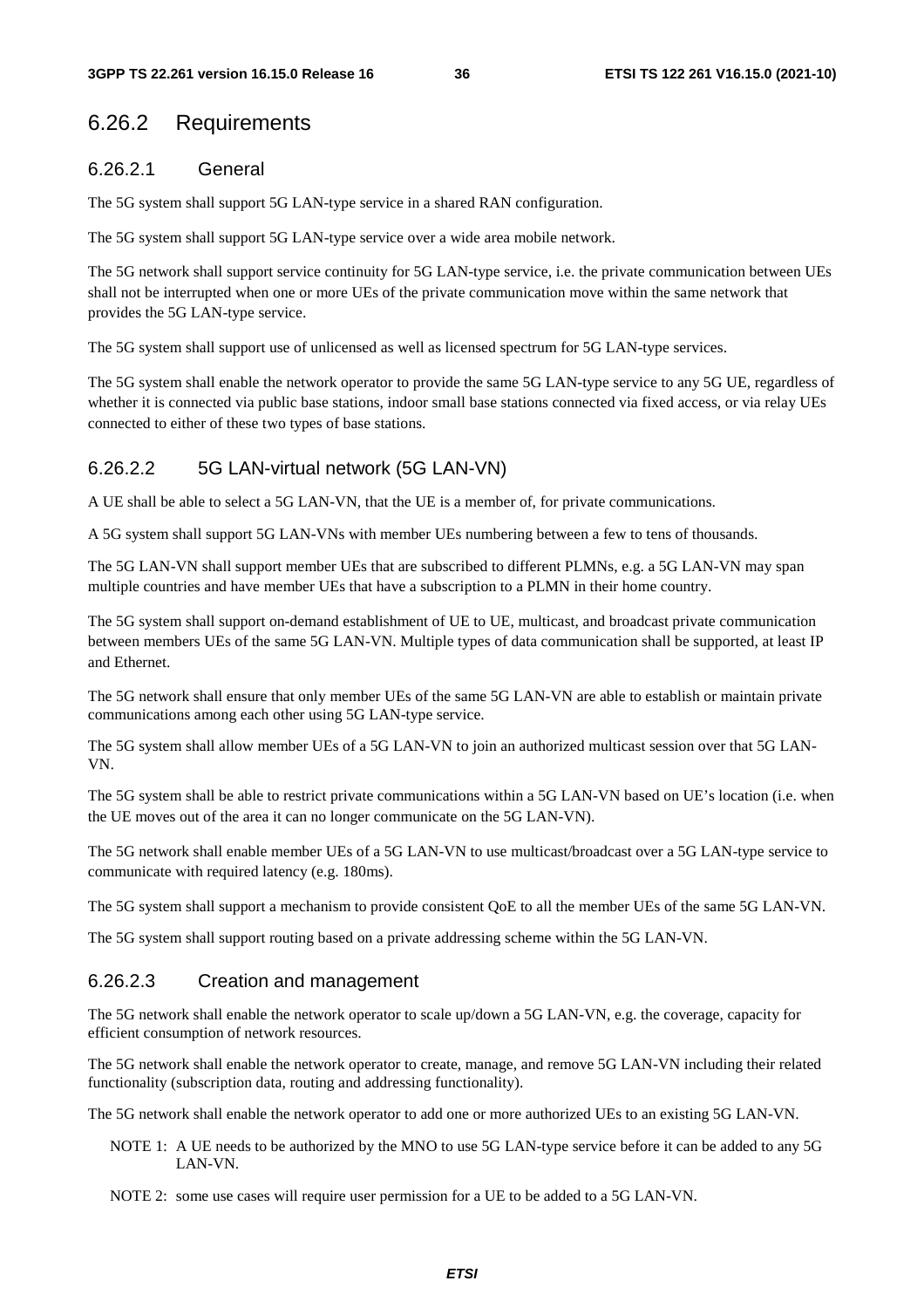The 5G system shall enable the network operator to add an authorized UE to multiple independent 5G LAN-VNs.

The 5G network shall enable the network operator to remove one or more UEs from an existing 5G LAN-VN.

NOTE 3: Removing a UE from a 5G LAN-VN does not have impact on other 5G LAN-VNs that the UE is a member of.

The 5G system shall enable the network operator to configure a 5G LAN-VN that is available only within a geographical area.

#### 6.26.2.4 Privacy

The 5G system shall be able to prevent the sharing of a UE's identifying information (e.g. SUPI, MSISDN) on private communication among UEs using 5G LAN-type service.

#### 6.26.2.5 Traffic types

A 5G system shall support all media types (e.g. voice, data, multimedia) for 5G LAN-type service.

The 5G system shall support traffic scenarios typically found in a home setting (from sensors to video streaming, relatively low amount of UEs per group, many devices are used only occasionally) for 5G LAN-type service.

The 5G system shall support traffic scenarios typically found in an office setting (from sensors to very high data rates e.g. for conferencing, medium amount of UEs per group) for 5G LAN-type service.

The 5G system shall support traffic scenarios typically found in an industrial setting (from sensors to remote control, large amount of UEs per group) for 5G LAN-type service.

#### 6.26.2.6 Discovery

The 5G system shall enable a member UE to discover other member UEs within the same 5G LAN-VN.

The 5G LAN-type service shall be able to support existing non-3GPP service discovery mechanisms (e.g. mechanisms to discover printers).

6.26.2.7 Void

6.26.2.8 Void

#### 6.26.2.9 Service exposure

Based on MNO policy, the 5G network shall provide suitable APIs to allow a trusted third party to create/remove a 5G LAN-VN.

Based on MNO policy, the 5G network shall provide suitable APIs to allow a trusted third party to manage a 5G LAN-VN dedicated for the usage by the trusted third party, including the address allocation.

Based on MNO policy, the 5G network shall provide suitable APIs to allow a trusted third party to add/remove an authorized UE to/from a specific 5G LAN-VN managed by the trusted third party.

# 6.27 Positioning services

### 6.27.1 Description

5G positioning services aims to support verticals and applications with positioning accuracies better than 10 meters, thus more accurate than the ones of TS 22.071 [24] for LCS. High accuracy positioning is characterized by ambitious system requirements for positioning accuracy in many verticals and applications, including regulatory needs.

In Location-Based-Services and eHealth, higher accuracy is instrumental to new services and applications, both outdoor and indoor.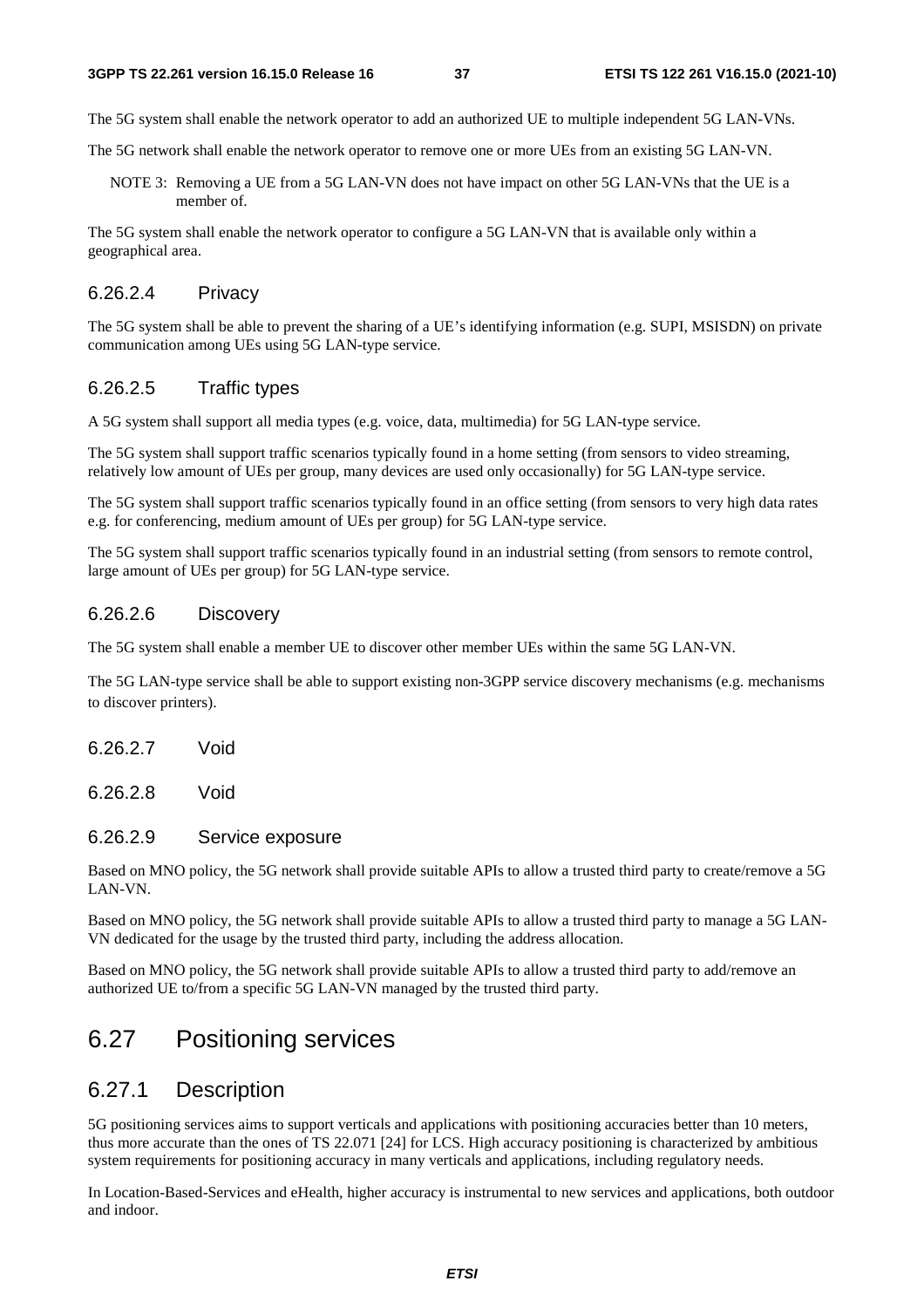For example, on the factory floor, it is important to locate assets and moving objects such as forklifts, or parts to be assembled. Similar needs exist in transportation and logistics, for example rail, road and use of UAVs. In some road user cases, UE's supporting V2X application(s) are also applicable to such needs. In cases such as guided vehicles (e.g. industry, UAVs) and positioning of objects involved in safety-related functions, availability needs to be very high.

Mission Critical Organizations require mission critical services to have accurate positioning such that first responders may be located at all times during normal and critical operations, indoors as well as outdoors. The level of positioning accuracy (and other KPIs) required is much more stringent than that required by local and regional regulatory requirements for commercial 5G users.

### 6.27.2 Requirements

The 5G system shall provide 5G positioning services in compliance with regulatory requirements.

NOTE 1: example of regulatory requirements encompasses requirements on emergency calls (e.g. e911), reliability and safety requirement (RAMS) applicable to some use cases and verticals, implementation of Priority, Precedence, Preemption (PPP) mechanisms to ensure sufficient reliability metrics are reached, etc.

The 5G system shall provide different 5G positioning services, supported by different single and hybrid positioning methods to supply absolute and relative positioning.

NOTE 2: hybrid positioning methods include both the combination of 3GPP positioning technologies and the combination of 3GPP positioning technologies with non-3GPP positioning technologies such as, for instance, GNSS (e.g. Beidou, Galileo, GPS, Glonass), Network-based Assisted GNSS and High-Accuracy GNSS, Terrestrial Beacon Systems, dead-reckoning sensors (e.g. IMU, barometer), WLAN/Bluetoothbased positioning.

The 5G system shall enable an MCX UE to use the 5G positioning services to determine its position with the associated uncertainty/confidence of the position, on request, triggered by an event or periodically.

The 5G System shall be able to provide the 5G positioning services in case of roaming.

The 5G system shall support mechanisms to determine the UE's position-related data for period when the UE is outside the coverage of 3GPP RAT-dependent positioning technologies but within the 5G positioning service area (e.g. within the coverage of satellite access).

The 5G system shall be able to make the position-related data available to an application or to an application server existing within the PLMN, external to the PLMN, or in the User Equipment.

NOTE 3: the position service latency can be tailored to the use cases.

The 5G system shall be able to manage and log position-related data in compliance with applicable traceability, authentication and security regulatory requirements.

The 5G system shall be able to request the UE to provide its position-related-data on request, triggered by an event or periodically and to request the UE to stop providing its position-related data periodically.

NOTE 4: This requirement does not preclude whether the position is computed in the UE or elsewhere in the 5G System (e.g. core network).

The 5G system shall support mechanisms to configure dynamically the update rate of the position-related data to fulfil different performances (e.g. power consumption, position service latency, etc.) or different location modes.

NOTE 5: for example, the 5G System needs to be able to request the UE to provide its location periodically with an update rate ranging from one location every [1 s-10 s] in location normal mode to one location every [30 s-300 s, or more] in location power saving mode. The 5G System needs to allow UEs to sleep for extended periods (e.g. one week), without requiring the UE to update its position data.

The 5G system shall allow the UE to trigger a different update rate of the position-related data based on whether the UE is moving or not.

The 5G system shall be able to determine the position-related data of the 5G positioning services with any update rate ranging from one set of position-related data every 0.1 s to one set of position-related data every month.

NOTE 6: the position service latency can be tailored to the use cases.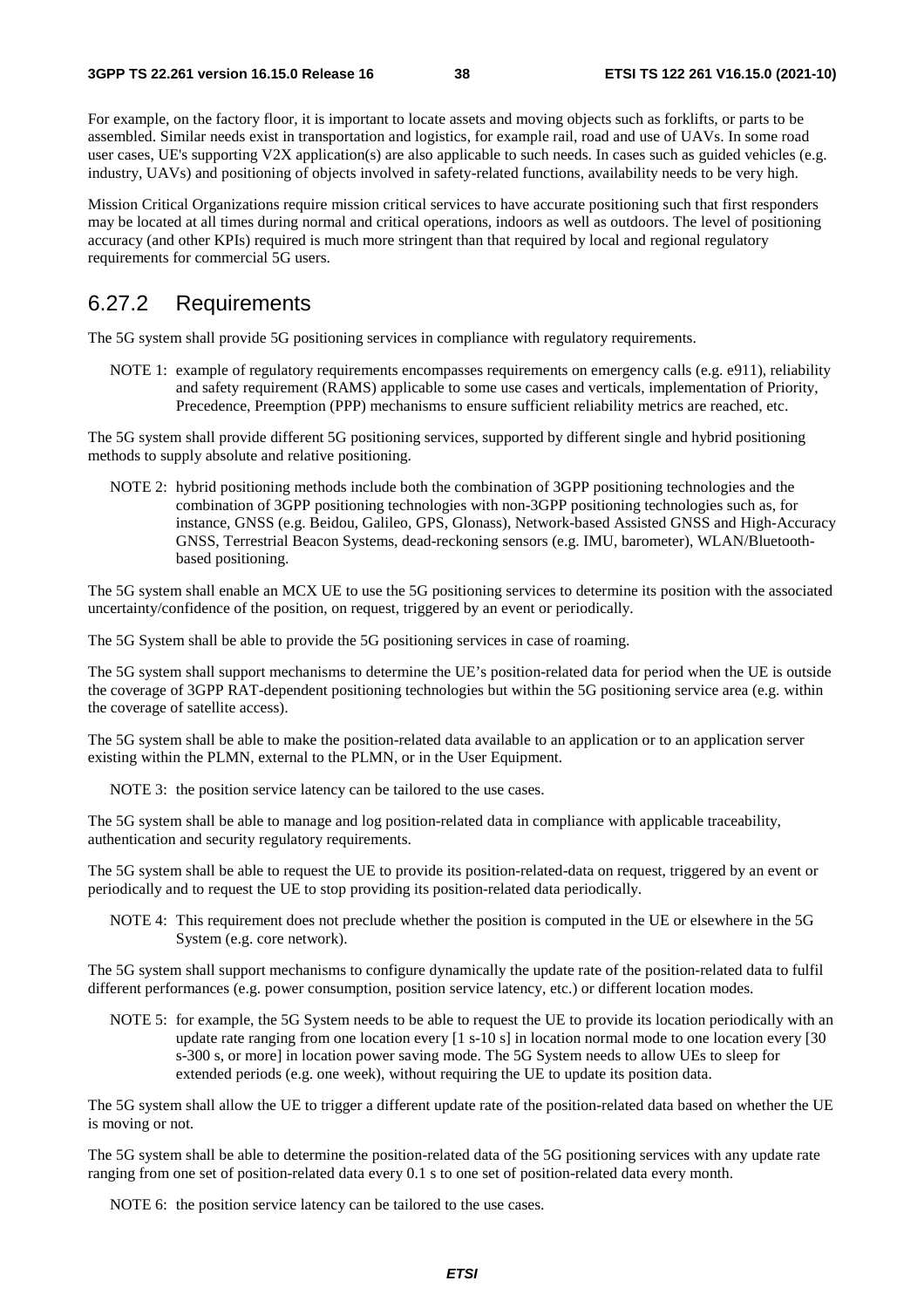The 5G System shall be able to negotiate the positioning methods according to the operator's policy or the application's requirements or the user's preferences and shall support mechanisms to allow the network or the UE to trigger this negotiation.

The 5G system shall supply a method for the operator to configure and manage different positioning services for different users.

The 5G system shall be able to determine the reliability, and the uncertainty or confidence level, of the position-related data.

The 5G system shall be able to access to the positioning methods used for calculating the position-related data and to the associated uncertainty/confidence indicators.

# 6.28 Cyber-physical control applications in vertical domains

### 6.28.1 Description

The 5G system is expected to meet the service requirements for cyber-physical control applications in vertical domains.

A vertical domain is a particular industry or group of enterprises in which similar products or services are developed, produced, and provided. Automation refers to the control of processes, devices, or systems in vertical domains by automatic means. The main control functions of automated control systems include taking measurements, comparing results, computing any detected or anticipated errors, and correcting the process to avoid future errors. These functions are performed by sensors, transmitters, controllers, and actuators.

Cyber-physical systems are to be understood as systems that include engineered, interacting networks of physical and computational components. Cyber-physical control applications are to be understood as applications that control physical processes. Cyber-physical control applications in automation follow certain activity patterns, which are openloop control, closed-loop control, sequence control, and batch control.

Communication services supporting cyber-physical control applications need to be ultra-reliable, dependable with a high communication service availability, and often require low or (in some cases) very low end-to-end latency.

Communication in automation in vertical domains follows certain communication patterns. The most well-known is periodic deterministic communication, others are a-periodic deterministic communication and non-deterministic communication.

Communication for cyber-physical control applications supports operation in various vertical domains, for instance industrial automation and energy automation.

### 6.28.2 Requirements

The 5G system supports the communication services for cyber-physical control applications in the vertical domains of factories of the future (smart manufacturing), electric power distribution, central power generation, and rail-bound mass transit. The associated requirements are described in 3GPP TS 22.104 [21].

# 6.29 Messaging aspects

### 6.29.1 Description

The 5G system is expected to support advanced capabilities and performance of messaging service especially for massive IoT communication which are introduced by the MSGin5G Service [x]. The MSGin5G Service provides one to one, group and broadcast message services for thing-to-thing and person-to-thing communication with low end-to-end delay and high reliability of message delivery, in a resource efficient manner to optimize the resource usage of the both control plane and user plane in the network, and power saving in the user devices.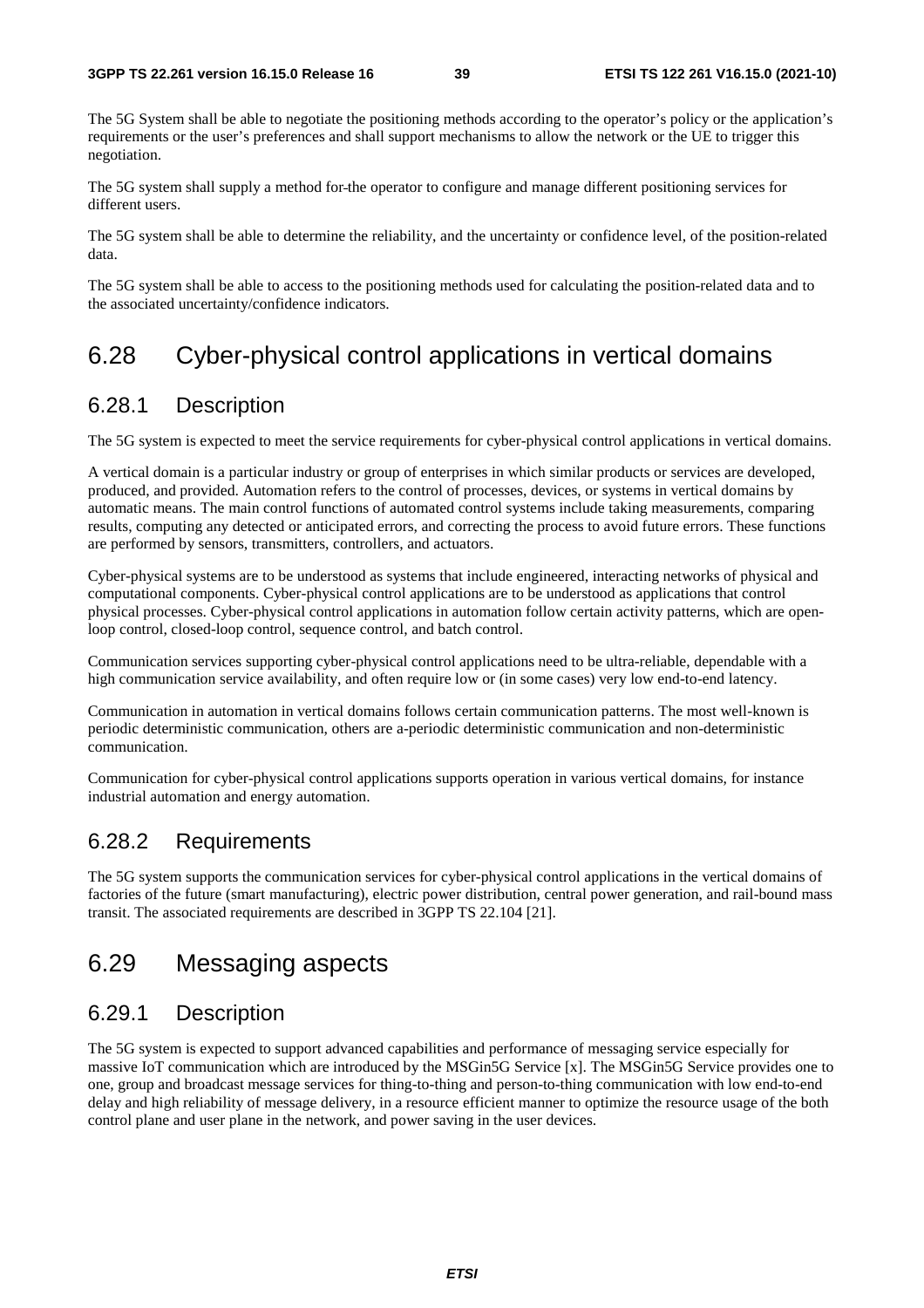### 6.29.2 Requirements

The 5G system supports the MSGin5G Service. The associated service level requirements of the MSGin5G Service are described in 3GPP TS 22.262 [22].

# 7 Performance requirements

# 7.1 High data rates and traffic densities

Several scenarios require the support of very high data rates or traffic densities of the 5G system. The scenarios address different service areas: urban and rural areas, office and home, and special deployments (e.g. massive gatherings, broadcast, residential, and high-speed vehicles). The scenarios and their performance requirements can be found in table 7.1-1.

- Urban macro The general wide-area scenario in urban area
- Rural macro The general wide-area scenario in rural area
- Indoor hotspot The scenario for offices and homes, and residential deployments.
- Broadband access in a crowd The scenario for very dense crowds, for example, at stadiums or concerts. In addition to a very high connection density the users want to share what they see and hear, putting a higher requirement on the uplink than the downlink.
- Dense urban The scenario for pedestrian users, and users in urban vehicles, for example, in offices, city centres, shopping centres, and residential areas. The users in vehicles can be connected either directly or via an onboard base station to the network.
- Broadcast-like services The scenario for stationary users, pedestrian users, and users in vehicles, for example, in offices, city centres, shopping centres, residential areas, rural areas and in high speed trains. The passengers in vehicles can be connected either directly or via an onboard base station to the network.
- High-speed train The scenario for users in trains. The users can be connected either directly or via an onboard base station to the network.
- High-speed vehicle The scenario for users in road vehicles. The users can be connected either directly or via an onboard base station to the network.
- Airplanes connectivity The scenario for users in airplanes. The users can be connected either directly or via an onboard base station to the network.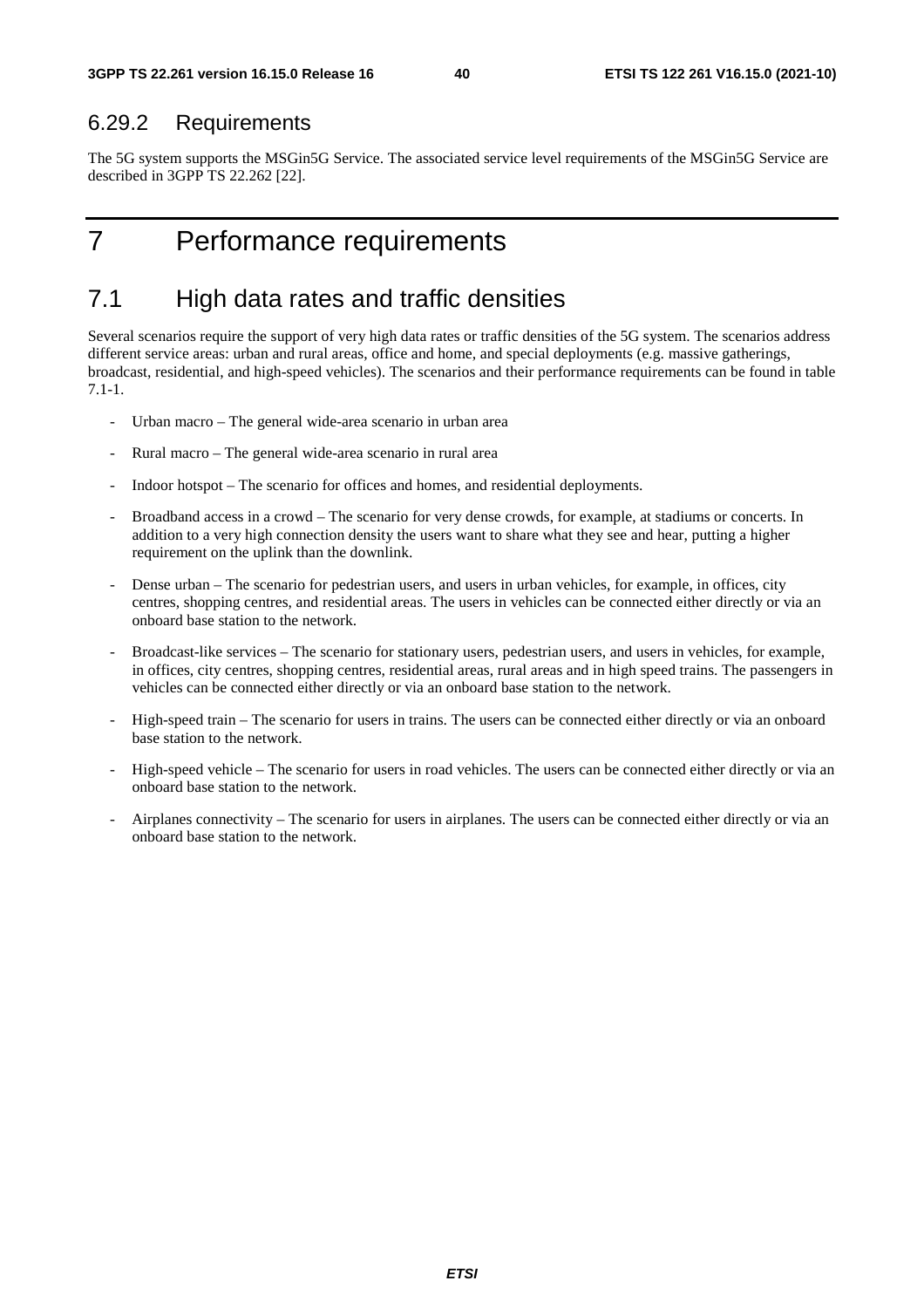|                         | <b>Scenario</b>   | <b>Experience</b><br>d data rate | <b>Experience</b><br>d data rate | Area traffic<br>capacity | Area traffic<br>capacity | Overall<br>user                                                                                                 | <b>Activity</b><br>factor | <b>UE</b> speed                                                                                                          | Coverage                  |
|-------------------------|-------------------|----------------------------------|----------------------------------|--------------------------|--------------------------|-----------------------------------------------------------------------------------------------------------------|---------------------------|--------------------------------------------------------------------------------------------------------------------------|---------------------------|
|                         |                   | (DL)                             | (UL)                             | (DL)                     | (UL)                     | density                                                                                                         |                           |                                                                                                                          |                           |
| $\mathbf{1}$            | Urban             | 50 Mbps                          | 25 Mbps                          | 100                      | 50                       | 10 000/km <sup>2</sup>                                                                                          | 20%                       | Pedestrians                                                                                                              | Full                      |
|                         | macro             |                                  |                                  | Gbps/km <sup>2</sup>     | Gbps/km <sup>2</sup>     |                                                                                                                 |                           | and users in                                                                                                             | network                   |
|                         |                   |                                  |                                  | (note 4)                 | (note 4)                 |                                                                                                                 |                           | vehicles (up                                                                                                             | (note 1)                  |
|                         |                   |                                  |                                  |                          |                          |                                                                                                                 |                           | to 120 km/h                                                                                                              |                           |
| $\overline{\mathbf{c}}$ | Rural             | 50 Mbps                          | 25 Mbps                          |                          | 500                      | 100/km <sup>2</sup>                                                                                             | 20%                       | Pedestrians                                                                                                              | Full                      |
|                         | macro             |                                  |                                  | Gbps/km <sup>2</sup>     | Mbps/km <sup>2</sup>     |                                                                                                                 |                           | and users in                                                                                                             | network                   |
|                         |                   |                                  |                                  | (note 4)                 | (note 4)                 |                                                                                                                 |                           | vehicles (up                                                                                                             | (note 1)                  |
|                         |                   |                                  |                                  |                          |                          |                                                                                                                 |                           | to 120 km/h                                                                                                              |                           |
| 3                       | Indoor<br>hotspot | 1 Gbps                           | 500 Mbps                         | 15                       | 2 Tbps/km <sup>2</sup>   | $\overline{250}$                                                                                                | note <sub>2</sub>         | Pedestrians                                                                                                              | Office and<br>residential |
|                         |                   |                                  |                                  | Tbps/km <sup>2</sup>     |                          | 000/km <sup>2</sup>                                                                                             |                           |                                                                                                                          | (note 2)                  |
|                         |                   |                                  |                                  |                          |                          |                                                                                                                 |                           |                                                                                                                          | (note 3)                  |
| 4                       | Broadban          | 25 Mbps                          | 50 Mbps                          | [3, 75]                  | $[7,5]$                  | [500]                                                                                                           | 30%                       | Pedestrians                                                                                                              | Confined                  |
|                         | d access          |                                  |                                  | Tbps/km <sup>2</sup>     | Tbps/km $2$              | 000]/km <sup>2</sup>                                                                                            |                           |                                                                                                                          | area                      |
|                         | in a crowd        |                                  |                                  |                          |                          |                                                                                                                 |                           |                                                                                                                          |                           |
| 5                       | Dense<br>urban    | 300 Mbps                         | 50 Mbps                          | 750                      | 125                      | 25 000/km <sup>2</sup>                                                                                          | 10%                       | Pedestrians                                                                                                              | Downtown                  |
|                         |                   |                                  |                                  | Gbps/km <sup>2</sup>     | Gbps/km <sup>2</sup>     |                                                                                                                 |                           | and users in                                                                                                             | (note 1)                  |
|                         |                   |                                  |                                  | (note 4)                 | (note 4)                 |                                                                                                                 |                           | vehicles (up                                                                                                             |                           |
| 6                       | Broadcast-        | Maximum                          | N/A or                           | N/A                      | N/A                      | $[15]$ TV                                                                                                       | N/A                       | to 60 km/h)<br>Stationary                                                                                                | Full                      |
|                         | like              | 200 Mbps                         | modest                           |                          |                          | channels                                                                                                        |                           |                                                                                                                          | network                   |
|                         | services          | (per TV                          | (e.g. 500)                       |                          |                          | of [20                                                                                                          |                           | users,                                                                                                                   | (note 1)                  |
|                         |                   | channel)                         | kbps per                         |                          |                          | Mbps] on                                                                                                        |                           | pedestrians<br>and users in                                                                                              |                           |
|                         |                   |                                  | user)                            |                          |                          | one carrier                                                                                                     |                           | vehicles (up                                                                                                             |                           |
|                         |                   |                                  |                                  |                          |                          |                                                                                                                 |                           | to 500 km/h)                                                                                                             |                           |
| $\overline{7}$          | High-             | 50 Mbps                          | 25 Mbps                          | $\overline{15}$          | 7,5                      | 1 000/train                                                                                                     | 30%                       | Users in                                                                                                                 | Along                     |
|                         | speed             |                                  |                                  | Gbps/train               | Gbps/train               |                                                                                                                 |                           | trains (up to                                                                                                            | railways                  |
|                         | train             |                                  |                                  |                          |                          |                                                                                                                 |                           | 500 km/h)                                                                                                                | (note 1)                  |
| 8                       | High-             | 50 Mbps                          | 25 Mbps                          | [100]                    | [50]                     | 4 000/km <sup>2</sup>                                                                                           | 50%                       | Users in                                                                                                                 | Along                     |
|                         | speed             |                                  |                                  | Gbps/km <sup>2</sup>     | Gbps/km <sup>2</sup>     |                                                                                                                 |                           | vehicles (up                                                                                                             | roads                     |
|                         | vehicle           |                                  |                                  |                          |                          |                                                                                                                 |                           | to 250 km/h)                                                                                                             | (note 1)                  |
| 9                       | Airplanes         | 15 Mbps                          | 7,5 Mbps                         | 1,2                      | 600                      | 400/plane                                                                                                       | 20%                       | Users in                                                                                                                 | (note 1)                  |
|                         | connectivity      |                                  |                                  | Gbps/plan                | Mbps/plan                |                                                                                                                 |                           | airplanes (up                                                                                                            |                           |
|                         |                   |                                  |                                  | е                        | е                        |                                                                                                                 |                           | to 1 000                                                                                                                 |                           |
|                         |                   |                                  |                                  |                          |                          |                                                                                                                 |                           | km/h)                                                                                                                    |                           |
|                         |                   |                                  |                                  |                          |                          |                                                                                                                 |                           | NOTE 1: For users in vehicles, the UE can be connected to the network directly, or via an on-board moving base station.  |                           |
|                         |                   |                                  |                                  |                          |                          | NOTE 2: A certain traffic mix is assumed; only some users use services that require the highest data rates [2]. |                           |                                                                                                                          |                           |
|                         |                   |                                  |                                  |                          |                          |                                                                                                                 |                           | NOTE 3: For interactive audio and video services, for example, virtual meetings, the required two-way end-to-end latency |                           |
|                         |                   |                                  |                                  |                          |                          |                                                                                                                 |                           | (UL and DL) is 2-4 ms while the corresponding experienced data rate needs to be up to 8K 3D video [300 Mbps] in          |                           |
|                         |                   | uplink and downlink.             |                                  |                          |                          |                                                                                                                 |                           |                                                                                                                          |                           |
|                         |                   |                                  |                                  |                          |                          | NOTE 4: These values are derived based on overall user density. Detailed information can be found in [10].      |                           |                                                                                                                          |                           |

NOTE 5: All the values in this table are targeted values and not strict requirements.

# 7.2 Low latency and high reliability

### 7.2.1 Overview

Several scenarios require the support of very low latency and very high communications service availability. Note that this implies a very high reliability. The overall service latency depends on the delay on the radio interface, transmission within the 5G system, transmission to a server which may be outside the 5G system, and data processing. Some of these factors depend directly on the 5G system itself, whereas for others the impact can be reduced by suitable interconnections between the 5G system and services or servers outside of the 5G system, for example, to allow local hosting of the services.

### 7.2.2 Scenarios and KPIs

Different deployments of URLLC capabilities will depend on the 3GPP system being able to meet specific sets of KPIs with different values and ranges applicable for each attribute. A common, yet flexible, 5G approach to URLLC will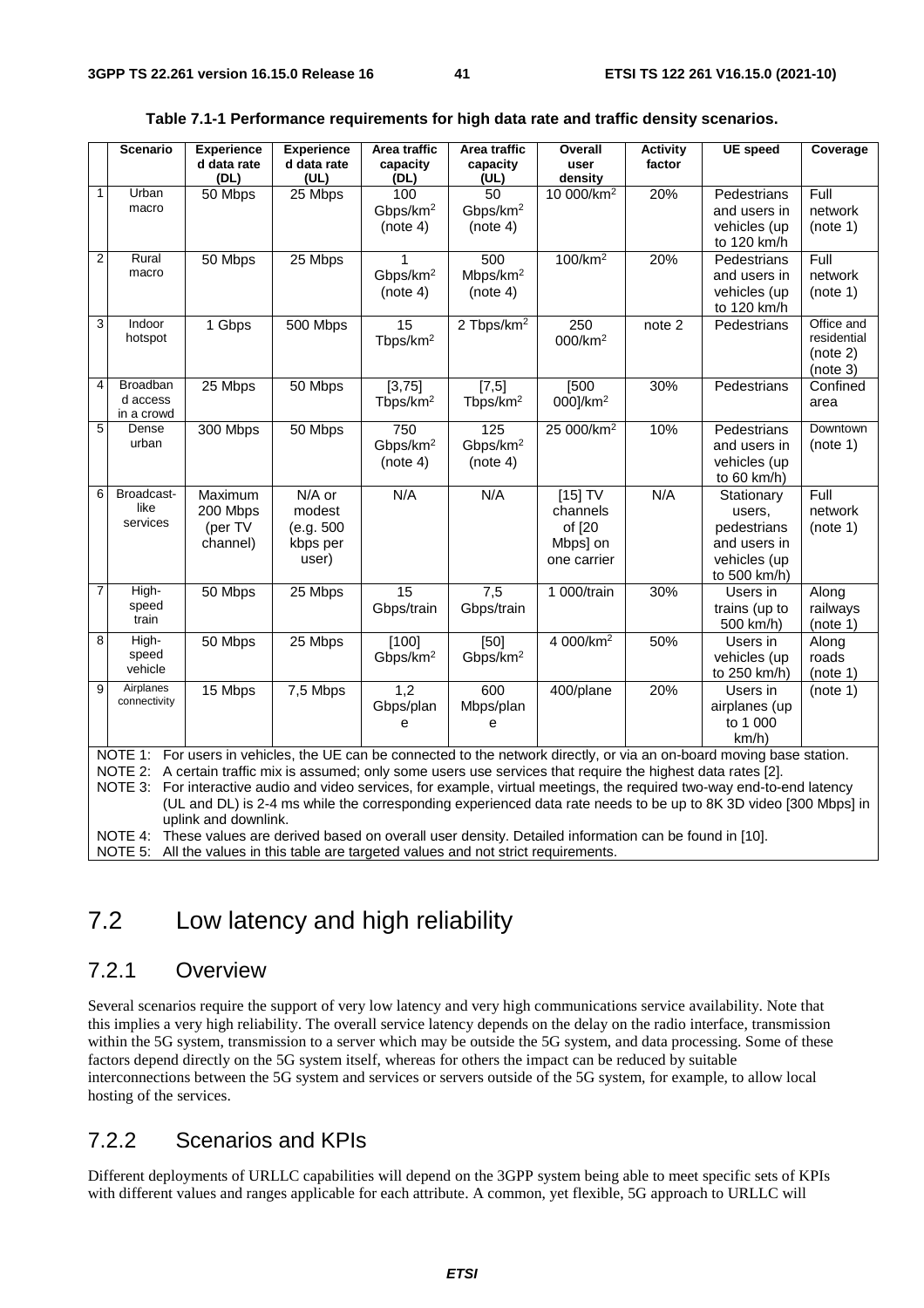enable the 5G system to meet the specific sets of KPIs needed in a given implementation. To provide clear and precise requirements for specific types of services, the corresponding KPI requirements are included in other specifications as follows:

- Cyber-physical control applications in vertical domains can be found in 22.104 [21].
- V2X can be found in 22.186 [9].
- Rail communications can be found in 22.289 [23].

Some scenarios requiring very low latency and very high communication service availability are described below:

- Motion control Conventional motion control is characterised by high requirements on the communications system regarding latency, reliability, and availability. Systems supporting motion control are usually deployed in geographically limited areas but may also be deployed in wider areas (e.g. city- or country-wide networks), access to them may be limited to authorized users, and they may be isolated from networks or network resources used by other cellular customers.
- Discrete automation Discrete automation is characterised by high requirements on the communications system regarding reliability and availability. Systems supporting discrete automation are usually deployed in geographically limited areas, access to them may be limited to authorized users, and they may be isolated from networks or network resources used by other cellular customers.
- Process automation Automation for (reactive) flows, e.g. refineries and water distribution networks. Process automation is characterized by high requirements on the communications system regarding communication service availability. Systems supporting process automation are usually deployed in geographically limited areas, access to them is usually limited to authorized users, and it will usually be served by non-public networks.
- Automation for electricity distribution (mainly medium and high voltage). Electricity distribution is characterized by high requirements on the communications service availability. In contrast to the above use cases, electricity distribution is deeply immersed into the public space. Since electricity distribution is an essential infrastructure, it will, as a rule, be served by non-public networks.
- Wireless road-side infrastructure backhaul in intelligent transport systems Automation solutions for the infrastructure supporting street-based traffic. This use case addresses the connection of the road-side infrastructure, e.g. road side units, with other infrastructure, e.g. a traffic guidance system. As is the case for automation electricity, the nodes are deeply immersed into the public space.
- Remote control Remote control is characterised by a UE being operated remotely by a human or a computer. For example, Remote Driving enables a remote driver or a V2X application to operate a remote vehicle with no driver or a remote vehicle located in a dangerous environment.
- Rail communications (e.g. railway, rail-bound mass transit) have been using 3GPP based mobile communication (e.g. GSM-R) already for some time, while there is still a driver on-board of the train. The next step of the evolution will be providing fully automated train operationthat requires highly reliable communication with moderate latencies but at very high speeds of up to 500km/h.

For specific requirements, refer to the specifications noted above [21], [9], [23].

### 7.2.3 Other requirements

### 7.2.3.1 AR/VR

Audio-visual interaction is characterised by a human being interacting with the environment or people, or controlling a UE, and relying on audio-visual feedback. In the use cases like VR and interactive conversation the latency requirements include the latencies at the application layer (e.g. codecs), which could be specified outside of 3GPP.

To support VR environments with low motion-to-photon capabilities, the 5G system shall support:

- motion-to-photon latency in the range of 7-15ms while maintaining the required user data rate of [1Gbps] and
- motion-to-sound delay of  $\left[ < 20 \text{ms} \right]$ .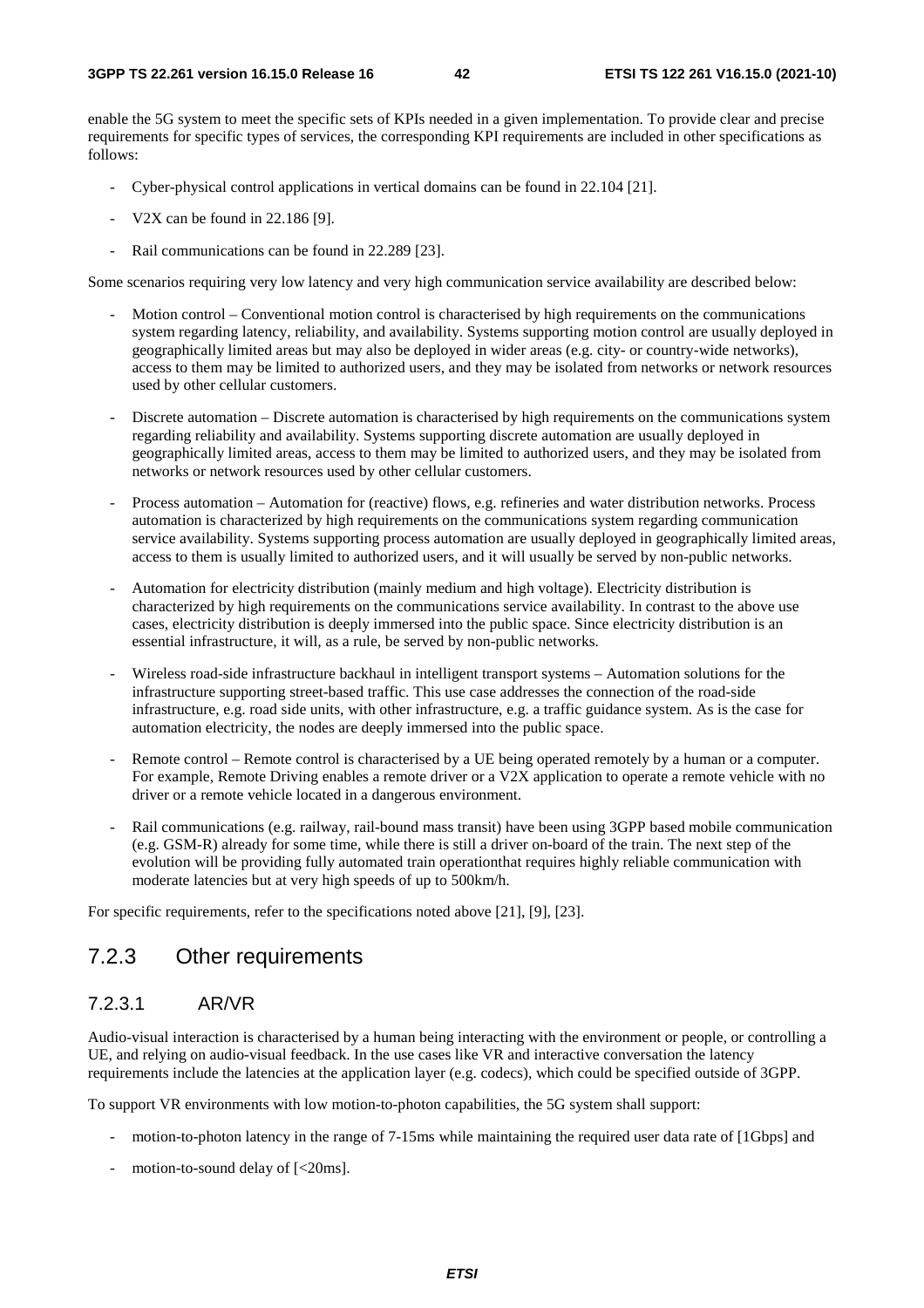NOTE: The motion-to-photon latency is defined as the latency between the physical movement of a user's head and the updated picture in the VR headset. The motion-to-sound latency is the latency between the physical movement of a user's head and updated sound waves from a head mounted speaker reaching their ears.

To support interactive task completion during voice conversations the 5G system shall support low-delay speech coding for interactive conversational services (100 ms, one-way mouth-to-ear).

Due to the separate handling of the audio and video component, the 5G system will have to cater for the VR audiovideo synchronisation in order to avoid having a negative impact on the user experience (i.e. viewers detecting lack of synchronization). To support VR environments the 5G system shall support audio-video synchronisation thresholds:

- in the range of [125ms-5ms] for audio delayed and
- in the range of [45ms-5ms] for audio advanced.

### 7.2.3.2 Wireless road-side infrastructure backhaul

Intelligent Transport Systems embrace a wide variety of communications-related applications that are intended to increase travel safety, minimize environmental impact, improve traffic management, and maximize the benefits of transportation to both commercial users and the general public.

Road-side infrastructure such as traffic light controllers, roadside units, traffic monitoring in urban areas and along highways and streets is wirelessly connected to traffic control centres for management and control purposes. The backhaul communication between the road-side infrastructure and the traffic control centre requires low-latency, high communication service availability, and high-capacity connections for reliable distribution of data. Road-side infrastructure is deployed alongside streets in urban areas and alongside major roads and highways every 1-2 km.

To support wireless road-side infrastructure backhaul the 5G system shall support the performance requirements in table 7.2.3.2-1.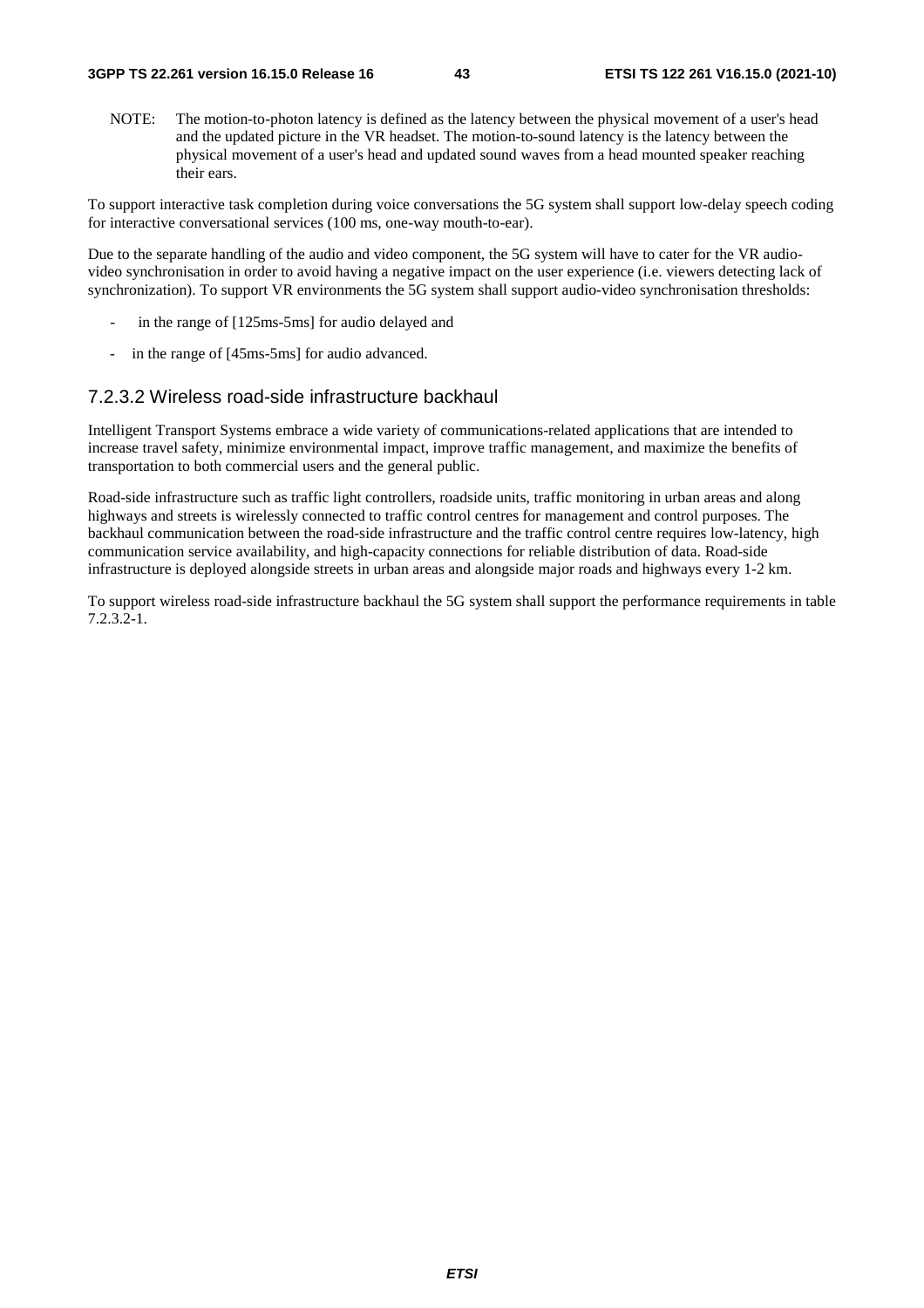|                                                                                           |                   |                                                             |                         | 1 apro 1.2.0.2 T T on ormanoc Togan chionto ToF Milology ITO Inhabit ablance babitman goonario                                                                                   |                         |                                  |                             |                                       |                                          |                                       |
|-------------------------------------------------------------------------------------------|-------------------|-------------------------------------------------------------|-------------------------|----------------------------------------------------------------------------------------------------------------------------------------------------------------------------------|-------------------------|----------------------------------|-----------------------------|---------------------------------------|------------------------------------------|---------------------------------------|
|                                                                                           | <b>Scenario</b>   | Max.<br>allowed<br>end-to-<br>end<br>latency<br>(note 1)    | <b>Survival</b><br>time | Communication<br>service<br>availability<br>(note 2)                                                                                                                             | Reliability<br>(note 2) | User<br>experienced<br>data rate | Payload<br>size<br>(note 3) | <b>Traffic</b><br>density<br>(note 4) | <b>Connection</b><br>density<br>(note 5) | Service area<br>dimension<br>(note 6) |
| 99,9999%<br>$100$ ms<br>99,999%<br>wireless road-side<br>30 ms<br>infrastructure backhaul |                   |                                                             |                         |                                                                                                                                                                                  |                         | 10 Mbps                          | Small to big                | 10 Gbps/km <sup>2</sup>               | 1 000/km <sup>2</sup>                    | 2 km along a road                     |
|                                                                                           |                   |                                                             |                         |                                                                                                                                                                                  |                         |                                  |                             |                                       |                                          |                                       |
| NOTE 1:                                                                                   |                   |                                                             |                         | This is the maximum end-to-end latency allowed for the 5G system to deliver the service in the case the end-to-end latency is completely allocated to the 5G system from the     |                         |                                  |                             |                                       |                                          |                                       |
|                                                                                           |                   | UE to the Interface to Data Network.                        |                         |                                                                                                                                                                                  |                         |                                  |                             |                                       |                                          |                                       |
| NOTE 2:                                                                                   |                   |                                                             |                         | Communication service availability relates to the service interfaces, and reliability relates to a given system entity. One or more retransmissions of network layer packets may |                         |                                  |                             |                                       |                                          |                                       |
|                                                                                           |                   | take place in order to satisfy the reliability requirement. |                         |                                                                                                                                                                                  |                         |                                  |                             |                                       |                                          |                                       |
| NOTE 3:                                                                                   |                   | Small: payload typically $\leq$ 256 bytes                   |                         |                                                                                                                                                                                  |                         |                                  |                             |                                       |                                          |                                       |
| NOTE 4:                                                                                   |                   |                                                             |                         | Based on the assumption that all connected applications within the service volume require the user experienced data rate.                                                        |                         |                                  |                             |                                       |                                          |                                       |
| NOTE 5:                                                                                   |                   | Under the assumption of 100% 5G penetration.                |                         |                                                                                                                                                                                  |                         |                                  |                             |                                       |                                          |                                       |
| NOTE 6:                                                                                   |                   |                                                             |                         | Estimates of maximum dimensions; the last figure is the vertical dimension.                                                                                                      |                         |                                  |                             |                                       |                                          |                                       |
| NOTE 7:                                                                                   |                   |                                                             |                         | All the values in this table are example values and not strict requirements. Deployment configurations should be taken into account when considering service offerings that      |                         |                                  |                             |                                       |                                          |                                       |
|                                                                                           | meet the targets. |                                                             |                         |                                                                                                                                                                                  |                         |                                  |                             |                                       |                                          |                                       |

#### **Table 7.2.3.2-1 Performance requirements for wireless ITS infrastructure backhaul scenario**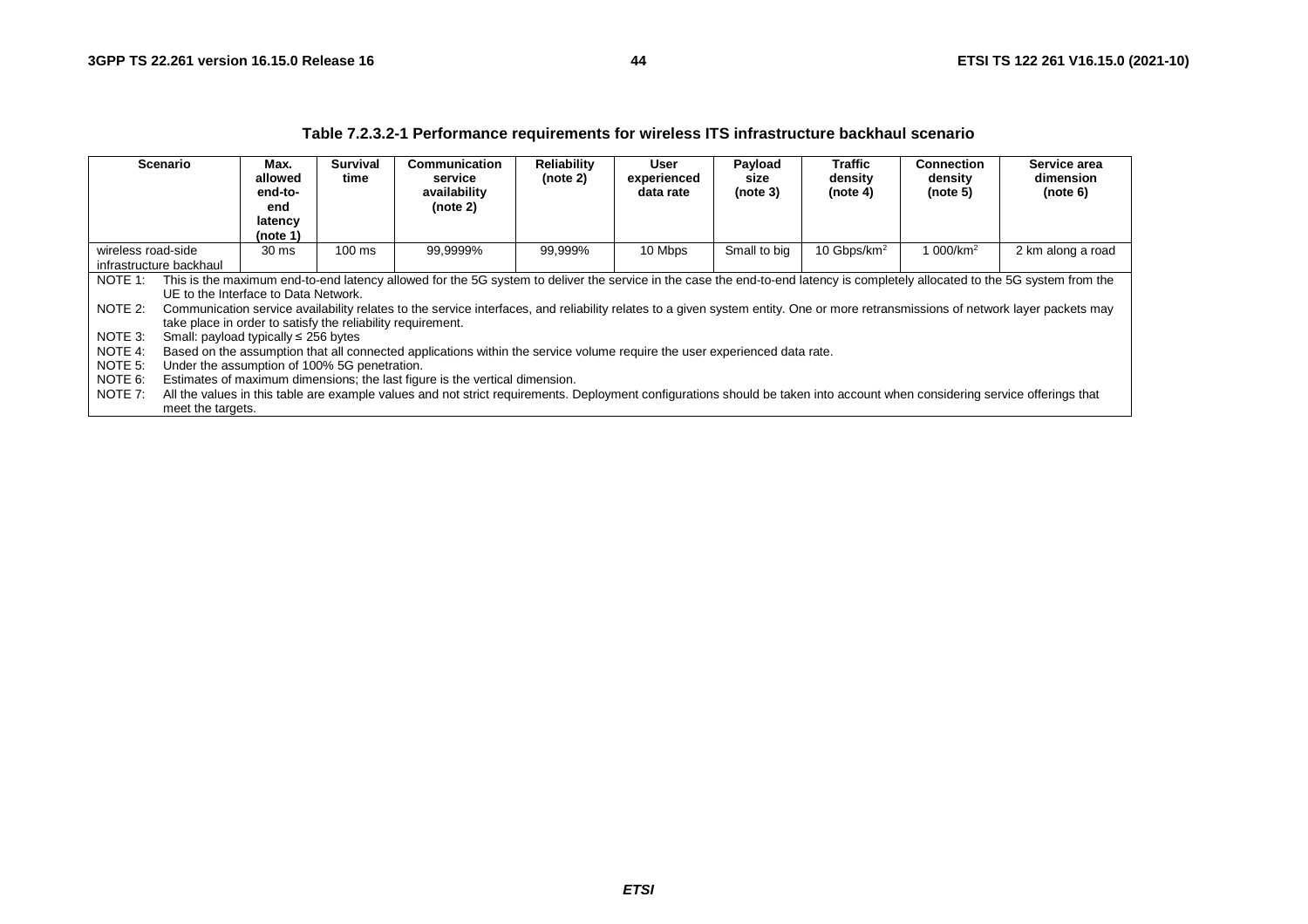# 7.3 High accuracy positioning

### 7.3.1 Description

Adaptability and flexibility are among the key features of the 5G system to serve a wide diversity of verticals and services, in different environments (e.g. rural, urban, indoor). This applies to high accuracy positioning and translates into the ability to satisfy different levels of services and requirements, for instance on performance (e.g. accuracy, positioning service availability, positioning service latency) and on functionality (e.g. security).

### 7.3.2 Requirements

### 7.3.2.1 General

The 5G System shall provide different 5G positioning services with configurable performances working points (e.g. accuracy, positioning service availability, positioning service latency, energy consumption, update rate, TTFF) according to the needs of users, operators and third parties.

The 5G system shall support the combination of 3GPP and non-3GPP positioning technologies to achieve performances of the 5G positioning services better than those achieved using only 3GPP positioning technologies.

- NOTE 1: For instance, the combination of 3GPP positioning technologies with non-3GPP positioning technologies such as for example GNSS (e.g. Beidou, Galileo, GLONASS, and GPS), Terrestrial Beacon Systems (TBS), sensors (e.g. barometer, IMU), WLAN/Bluetooth-based positioning, can support the improvement of accuracy, positioning service availability, reliability and/or confidence level, the reduction of positioning service latency, the increase of the update rate of the position-related data, increase the coverage (service area).
- NOTE 2: The combination can vary over time to optimise the performances, and can be the combination of multiple positioning technologies at the same epoch and/or the combination of multiple positioning technologies at different epochs.

The corresponding positioning information shall be acquired in a timely fashion, be reliable, and be available (e.g. it is possible to determine the position).

UEs shall be able to share positioning information between each other e.g. to a controller if the location information cannot be processed or used locally.

### 7.3.2.2 Requirements for Horizontal and Vertical positioning service levels

The 5G system shall be able to provide positioning services with the performances requirements reported in Table 7.3.2.2-1.

NOTE: The requirements do not preclude any type of UE, including specific UE such as for example V2X, MTC.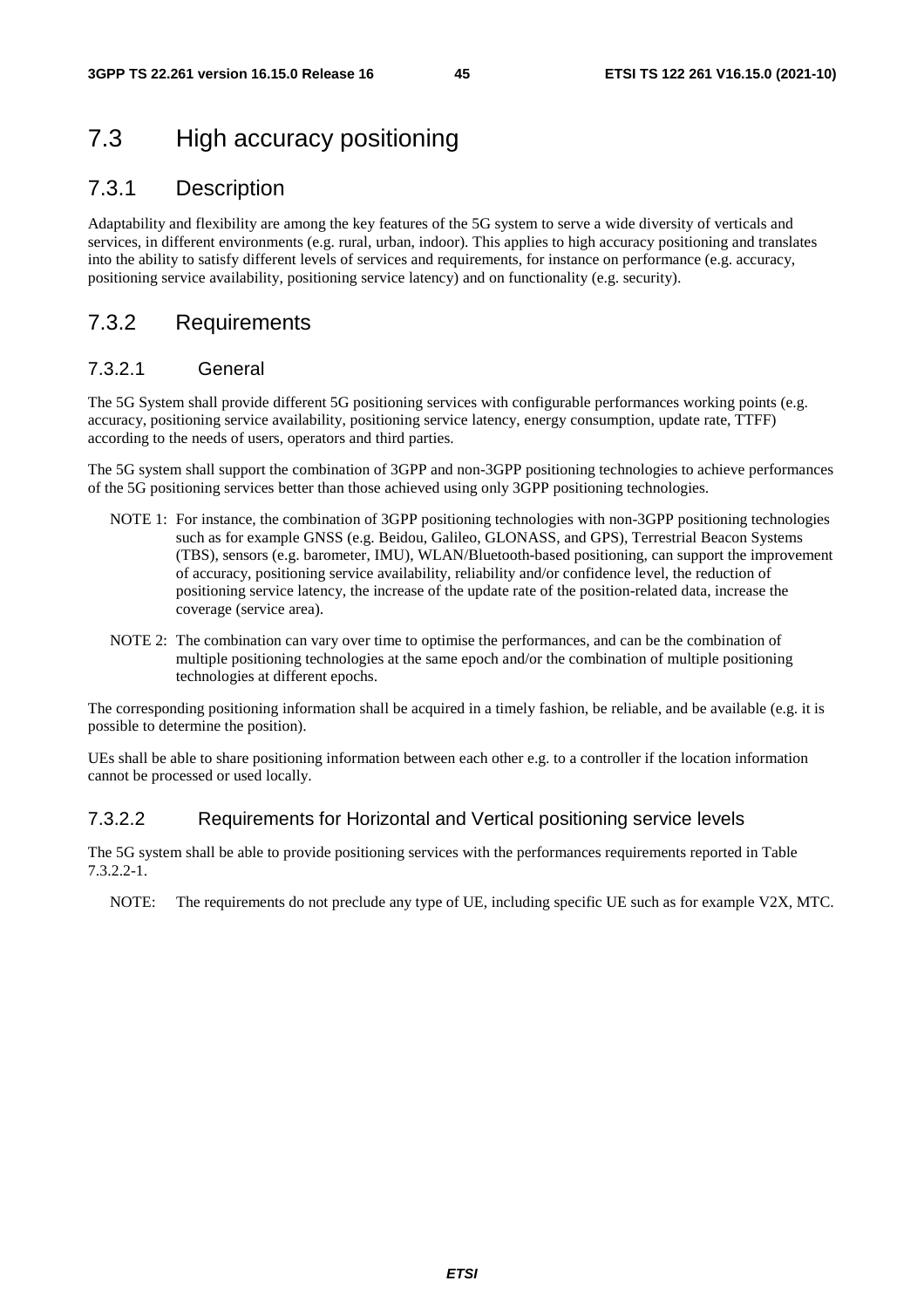| Positioning service level | Relative(R)                        | <b>Accuracy</b><br>(95%<br>confidence<br>level) |                                  | <b>Positioning</b>      | <b>Position</b>           | Coverage, environment of use and UE velocity                                                             |                                                                                                                                                                                                                        |                                                  |  |  |  |
|---------------------------|------------------------------------|-------------------------------------------------|----------------------------------|-------------------------|---------------------------|----------------------------------------------------------------------------------------------------------|------------------------------------------------------------------------------------------------------------------------------------------------------------------------------------------------------------------------|--------------------------------------------------|--|--|--|
|                           | Absolute(A) or Rela<br>positioning |                                                 |                                  | service<br>availability | ing<br>service<br>latency | 5G positioning                                                                                           |                                                                                                                                                                                                                        | 5G enhanced positioning service area<br>(note 2) |  |  |  |
|                           |                                    | Horizontal<br>Accuracy                          | Vertical<br>Accuracy<br>(note 1) |                         |                           | service area                                                                                             | <b>Outdoor and</b><br>tunnels                                                                                                                                                                                          | <b>Indoor</b>                                    |  |  |  |
| 1                         | A                                  | 10 <sub>m</sub>                                 | 3 <sub>m</sub>                   | 95 %                    | 1 s                       | Indoor - up to 30<br>km/h<br>Outdoor<br>(rural and urban)<br>up to 250 km/h                              | <b>NA</b>                                                                                                                                                                                                              | Indoor - up to 30<br>km/h                        |  |  |  |
| $\overline{c}$            | A                                  | 3 <sub>m</sub>                                  | 3 <sub>m</sub>                   | 99 %                    | 1 <sub>s</sub>            | Outdoor<br>(rural and urban)<br>up to 500 km/h for<br>trains and up to<br>250 km/h for other<br>vehicles | Outdoor<br>(dense urban) up<br>to 60 km/h<br>Along roads up to<br>250 km/h and<br>along railways up<br>to 500 km/h                                                                                                     | Indoor - up to 30<br>km/h                        |  |  |  |
| 3                         | A                                  | 1 m                                             | 2 <sub>m</sub>                   | 99 %                    | 1 <sub>s</sub>            | Outdoor<br>(rural and urban)<br>up to 500 km/h for<br>trains and up to<br>250 km/h for other<br>vehicles | Outdoor<br>(dense urban) up<br>to 60 km/h<br>Along roads up to<br>250 km/h and<br>along railways up<br>to 500 km/h                                                                                                     | Indoor - up to 30<br>km/h                        |  |  |  |
| 4                         | A                                  | 1 m                                             | 2 <sub>m</sub>                   | 99.9%                   | 15 <sub>ms</sub>          | <b>NA</b>                                                                                                | <b>NA</b>                                                                                                                                                                                                              | Indoor - up to 30<br>km/h                        |  |  |  |
| 5                         | A                                  | 0.3 <sub>m</sub>                                | 2 m                              | 99%                     | 1 s                       | Outdoor<br>(rural) up to 250<br>km/h                                                                     | Outdoor<br>(dense urban) up<br>to 60 km/h<br>Along roads and<br>along railways up<br>to 250 km/h                                                                                                                       | Indoor - up to 30<br>km/h                        |  |  |  |
| 6                         | A                                  | 0.3 <sub>m</sub>                                | 2 <sub>m</sub>                   | 99.9%                   | 10 <sub>ms</sub>          | <b>NA</b>                                                                                                | Outdoor<br>(dense urban) up<br>to 60 km/h                                                                                                                                                                              | Indoor - up to 30<br>km/h                        |  |  |  |
| $\overline{7}$            | R                                  | 0.2 <sub>m</sub>                                | 0.2 <sub>m</sub>                 | 99 %                    | 1 <sub>s</sub>            |                                                                                                          | Indoor and outdoor (rural, urban, dense urban) up to 30 km/h<br>Relative positioning is between two UEs within 10 m of each<br>other or between one UE and 5G positioning nodes within 10<br>m of each others (note 3) |                                                  |  |  |  |
|                           |                                    |                                                 |                                  |                         |                           | distinguish between superposed tracks for road and rail use cases (e.g. bridges).                        | NOTE 1: The objective for the vertical positioning requirement is to determine the floor for indoor use cases and to                                                                                                   |                                                  |  |  |  |
|                           | NOTE 3:                            |                                                 |                                  |                         |                           | NOTE 2: Indoor includes location inside buildings such as offices, hospital, industrial buildings.       | 5G positioning nodes are infrastructure equipment deployed in the service area to enhance positioning                                                                                                                  |                                                  |  |  |  |
|                           |                                    | warehouse).                                     |                                  |                         |                           |                                                                                                          | capabilities (e.g. beacons deployed on the perimeter of a rendezvous area or on the side of a                                                                                                                          |                                                  |  |  |  |

### **Table 7.3.2.2-1 Performance requirements for Horizontal and Vertical positioning service levels**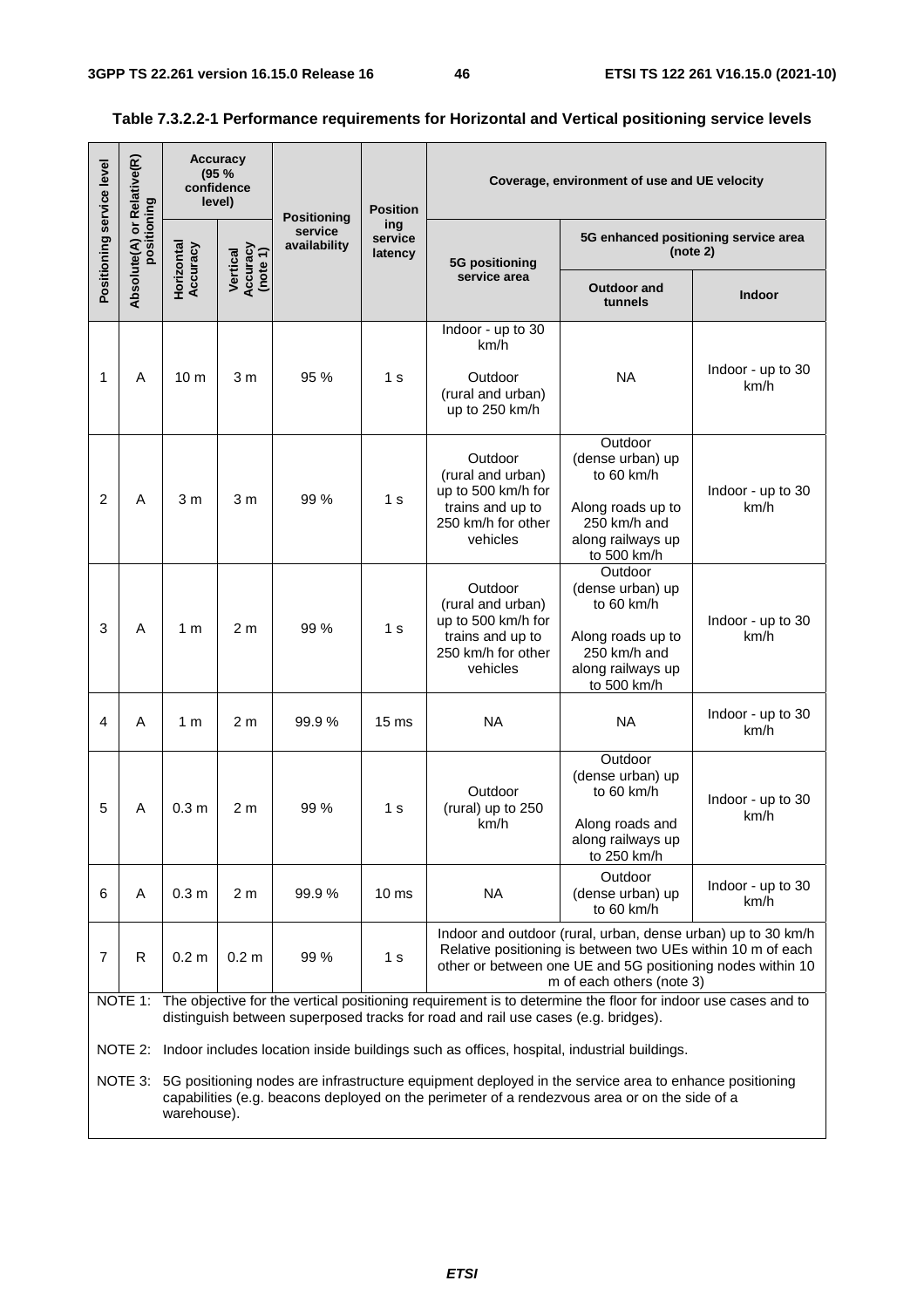### 7.3.2.3 Other performance requirements

The 5G system shall be able to provide the 5G positioning services with a TTFF less than 30 s and, for some 5G positioning services, shall support mechanisms to provide a TTFF less than 10s.

NOTE 1: In some services, a TTFF of less than 10s may only be achievable at the expense of a relaxation of some other performances (e.g. horizontal accuracy may be 1 m or 3 m after 10 s TTFF, and reach a steady state accuracy of 0.3 m after 30s).

The 5G system shall support a mechanism to determine the UE's velocity with a positioning service availability of 99%, an accuracy better than 0.5 m/s for the speed and an accuracy better than 5 degree for the 3-Dimension direction of travel.

The 5G system shall support a mechanism to determine the UE's heading with an accuracy better than 30 degrees (0.54 rad) and a positioning service availability of 99.9 % for static users and with an accuracy better than 10 degrees (0.17 rad) and a positioning service availability of 99 % for users up to 10 km/h.

The 5G system shall support positioning technologies that allow the UE to operate at Service Level 1 for at least 12 years using less than 1800 mWh of battery capacity, assuming multiple position updates per hour.

- NOTE 2: This requirement aims energy-efficient positioning technologies draining a minimal energy on the UE battery. It derives from use cases, such as asset tracking, with a small form-factor battery representative of an IoT device. This requirement may translate into an energy consumption for the UE's positioning functions in the order of 20 mJ per fix.
- NOTE 3: This requirement does not preclude the use of higher energy consumption to fulfil higher position update rates than the one above, or other KPIs than those of Service Level 1 (e.g. more accurate service levels).
- 7.4 Void
- 7.4.1 Void
- 7.4.2 Void

# 8 Security

# 8.1 Description

IoT introduces new UEs with different life cycles, including IoT devices with no user interface (e.g. embedded sensors), long life spans during which an IoT device may change ownership several times (e.g. consumer goods), and which may not be pre-provisioned (e.g. consumer goods). These drive a need for secure mechanisms to dynamically establish or refresh credentials and subscriptions. New access technologies, including licensed and unlicensed, 3GPP and non-3GPP, drive a need for access independent security that is seamlessly available while the IoT device is active. High-end smartphones, UAVs, and factory automation drive a need for protection against theft and fraud. A high level of 5G security is essential for critical communication, e.g. in industrial automation, industrial IoT, and the Smart Grid. Expansion into enterprise, vehicular, and public safety markets drive a need for increased end user privacy protection. 5G security addresses all of these new needs while continuing to provide security consistent with prior 3GPP systems.

# 8.2 General

The 5G system shall support a secure mechanism to store cached data.

The 5G system shall support a secure mechanism to access a content caching application.

The 5G system shall support a secure mechanism to access a service or an application in an operator's Service Hosting Environment.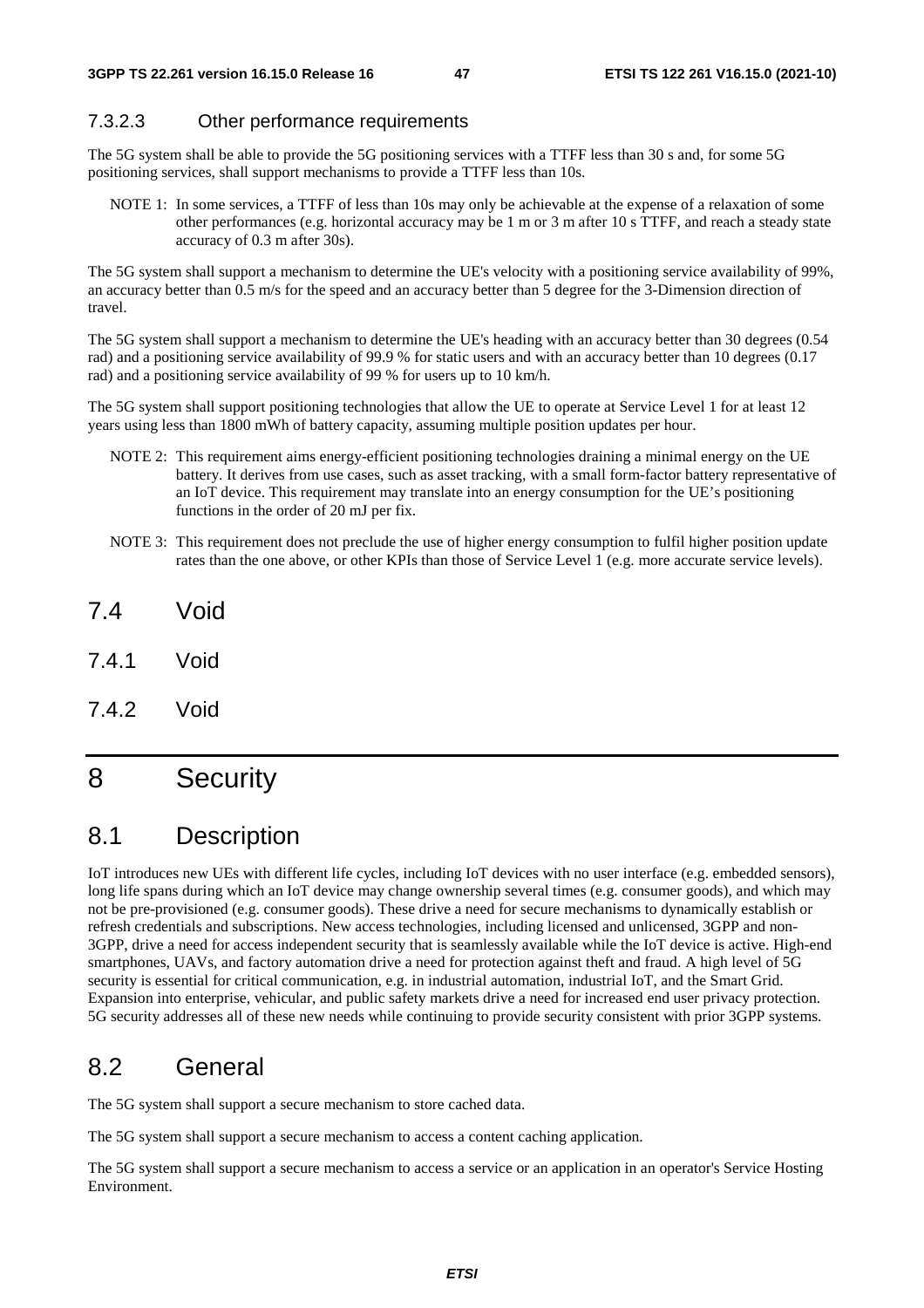The 5G system shall enable support of an access independent security framework.

The 5G system shall support a mechanism for the operator to authorize subscribers of other PLMNs to receive temporary service (e.g. mission critical services).

The 5G system shall be able to provide temporary service for authorized users without access to their home network (e.g. IOPS, mission critical services).

The 5G system shall allow the operator to authorize a third party to create, modify and delete network slices, subject to an agreement between the third party and the network operator.

Subject to HPLMN policy as well as its service and operational needs, any USIM able to access EPS instead of a 5G USIM may be used to authenticate a user in a 5G system to access supported services according to the user's subscription.

The 5G system shall provide integrity protection and confidentiality for communications between authorized UEs using a 5G LAN-type service.

The 5G LAN-VN shall be able to verify the identity of a UE requesting to join a specific private communication.

The 5G system shall provide suitable APIs to allow use of a trusted third party provided encryption between any UE served by a private slice and a core network entity in that private slice.

## 8.3 Authentication

The 5G system shall support an efficient means to authenticate a user to an IoT device (e.g. biometrics).

The 5G system shall be able to support authentication over a non-3GPP access technology using 3GPP credentials.

The 5G system shall support operator controlled alternative authentication methods (i.e. alternative to AKA) with different types of credentials for network access for IoT devices in isolated deployment scenarios (e.g. for industrial automation).

The 5G system shall support a suitable framework (e.g. EAP) allowing alternative (e.g. to AKA) authentication methods with non-3GPP identities and credentials to be used for UE network access authentication in non-public networks.

NOTE 2: Non-public networks can use 3GPP authentication methods, identities, and credentials for a UE to access network but are also allowed to utilize non-AKA based authentication methods such as provided by the EAP framework.

Subject to an agreement between an MNO and a third party, the 5G system shall support a mechanism for the PLMN to authenticate and authorize UEs for access to both a hosted non-public network and private slice(s) of the PLMN associated with the hosted non-public network.

The 5G network shall support a 3GPP supported mechanism to authenticate legacy non-3GPP devices for 5G LAN-VN access.

# 8.4 Authorization

The 5G system shall allow the operator to authorize an IoT device to use one or more 5G system features that are restricted to IoT devices.

The 5G system shall allow the operator to authorize /de-authorize UEs for using 5G LAN-type service.

NOTE: when a UE is de-authorized from using 5G LAN-type service, it is removed from all 5G LAN-VNs.

Based on operator policy, before establishing a direct device connection using a non-3GPP access technology, IoT devices may use 3GPP credentials to determine if they are authorized to engage in direct device connection.

Based on operator policy, the 5G system shall provide a means to verify whether a UE is authorized to use prioritized network access for a specific service.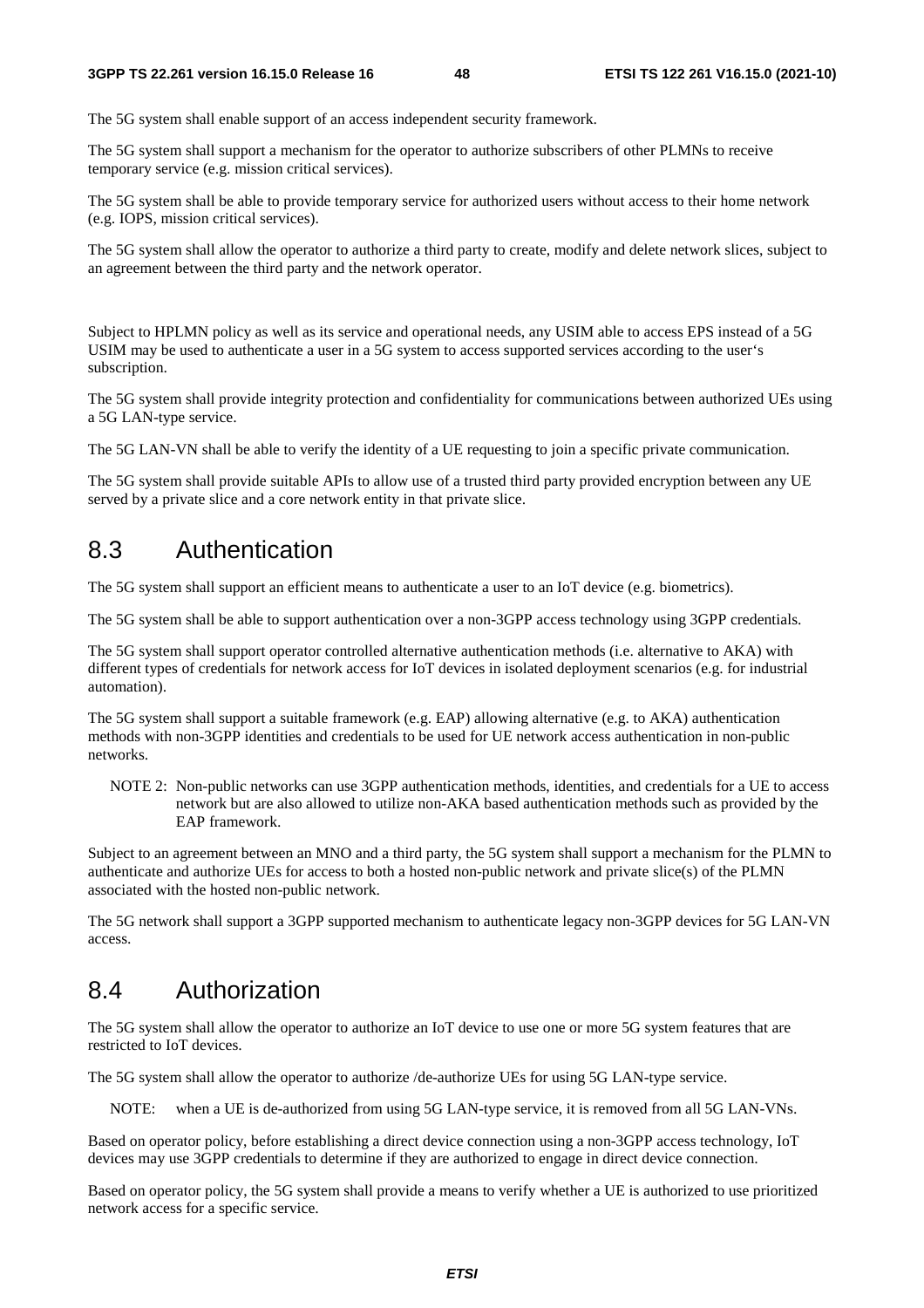# 8.5 Identity management

The 5G system shall provide a mechanism for an operator to allow access from a UE using a temporary identifier that hides its subscriber identity.

The HPLMN shall be able to associate a temporary identifier to a UE's subscriber identity.

The 5G system shall be able to protect subscriber identity and other user identifying information from passive attacks.

Subject to regional or national regulatory requirements, the 5G system shall be able to protect subscriber identity and other user identifying information from active attacks.

The 5G system shall be able to allow the equipment identifier to be collected by legitimate entity regardless of UE's user interface, when required.

The 5G system shall be able to support identification of subscriptions independently of identification of equipment.

The 5G system shall support a secure mechanism to collect system information while ensuring end-user and application privacy (e.g. application level information is not to be related to an individual user identity or subscriber identity and UE information is not to be related to an individual subscriber identity).

Subject to regional or national regulatory requirements, the 5G system shall be able to provide the 5G positioning services while ensuring the protection of the privacy of the UE's user or owner, including the respect of his consent to the positioning services.

- NOTE 1: this includes the ability for the 5G system to provide the positioning services on demand without having to track continuously the position of the involved UE.
- NOTE 2: the respect of the user's consent to some positioning services could abide by different rules in case of emergency (for example, rules that would also receive consent from the user, but well before the emergency occurs).

For a private network using 5G technology, the 5G system shall support network access using identities, credentials, and authentication methods provided and managed by a third party and supported by 3GPP.

# 8.6 Regulatory

The 5G system shall support regional or national regulatory requirements for all supported access networks.

The 5G system shall support Lawful Intercept subject to regional or national regulatory requirements.

A 5G system shall support regulatory requirements for 5G LAN-type services.

# 8.7 Fraud protection

Subject to regional or national regulatory requirements, the 5G system shall support a secure mechanism for allowing an authorized entity to disable from normal operation of a UE reported as stolen.

Subject to regional or national regulatory requirements, the 5G system shall support a secure mechanism for allowing an authorized entity to re-enable a recovered stolen UE to normal operation.

The 5G system shall be able to protect user location information from passive attacks.

Subject to regional or national regulatory requirements, the 5G system shall be able to protect user location information from active attacks.

Subject to regional or national regulatory requirements, the 5G system shall support mechanisms to protect the production of the user location information and user positioning-related data against tampering and spoofing.

Subject to regional or national regulatory requirements, the 5G system shall support mechanisms to detect tampering and spoofing attempts on the production of the user location information and the user position-related data.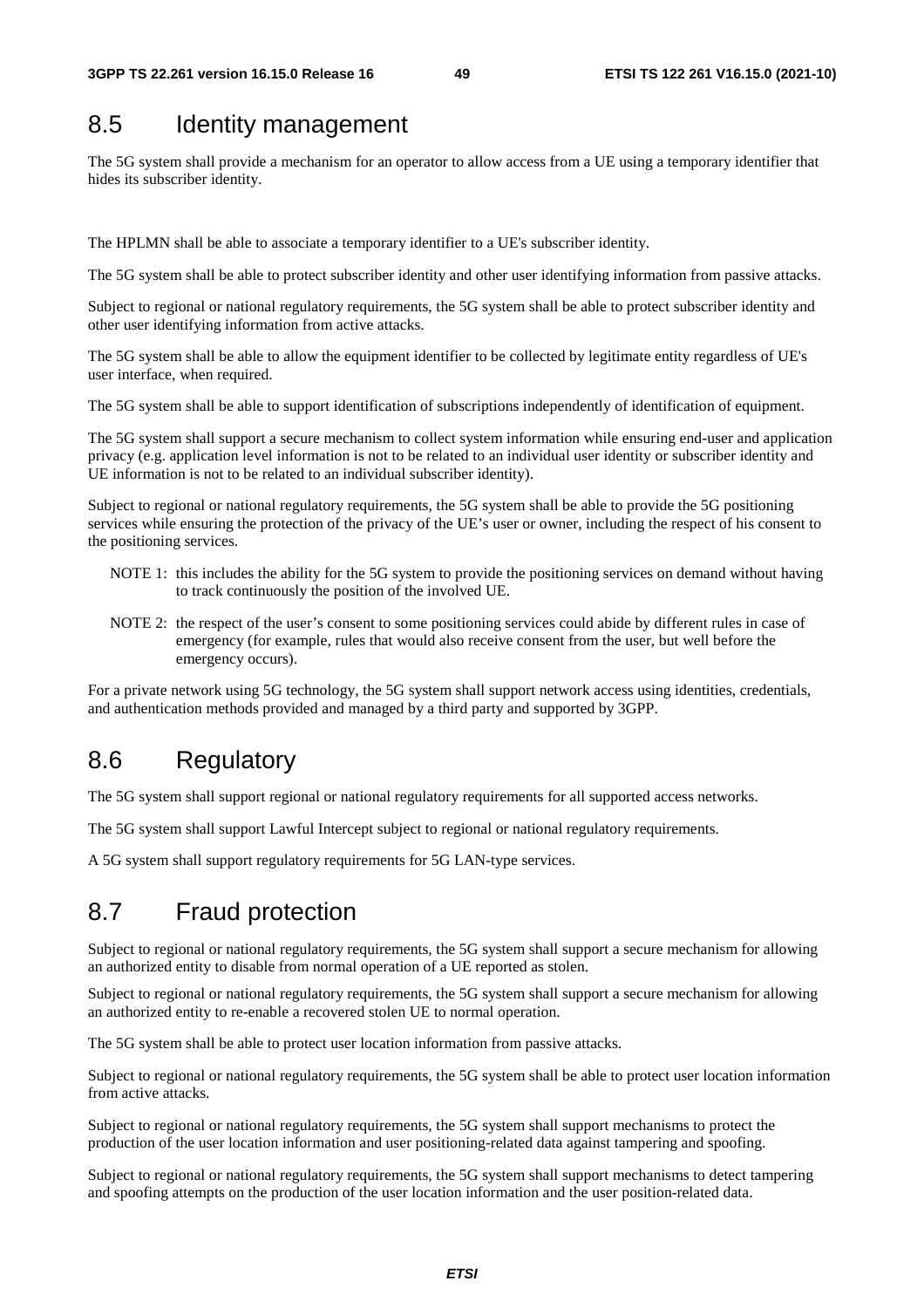# 8.8 Resource efficiency

The 5G system shall minimize security signalling overhead without compromising the security level of the 3GPP system.

The 5G system shall support an efficient secure mechanism to transmit the same data (e.g. service provisioning multiple sensors) to multiple UEs.

# 8.9 Data security and privacy

The 5G system shall support data integrity protection and confidentiality methods that serve URLLC and energy constrained devices.

The 5G system shall support a mechanism to verify the integrity of a message as well as the authenticity of the sender of the message.

The 5G system shall support encryption for URLLC services within the requested end-to-end latency.

# 9 Charging aspects

# 9.1 General

The following set of requirements complement the requirements listed in 3GPP TS 22.115 [11]. The requirements apply for both home and roaming cases.

The 5G core network shall support collection of all charging information on either a network or a slice basis.

The 5G core network shall support collection of charging information for alternative authentication mechanisms.

The 5G core network shall support collection of charging information associated with each serving MNO when multinetwork connectivity is used under the control of the home operator.

The 5G core network shall support charging for services/applications in an operator's Service Hosting Environment.

The 5G core network shall support charging for content delivered from a content caching application.

The 5G core network shall support collection of charging information based on the access type (e.g. 3GPP, non-3GPP).

The 5G core network shall support collection of charging information based on the slice that the UE accesses.

The 5G core network shall support collection of charging information based on the capacity and performance metrics.

# 9.2 5G LAN

A 5G core network shall support collection of charging information for a 5G LAN-type service based on resource usage (e.g. licensed or unlicensed spectrum, QoS, applications).

The 5G core network shall support collection of charging information for a 5G LAN-type service when a UE joins or leaves a specific private communication.

The 5G core network shall support collection of charging information for a 5G LAN-type service for both home and roaming UEs based on the UE's HPLMN.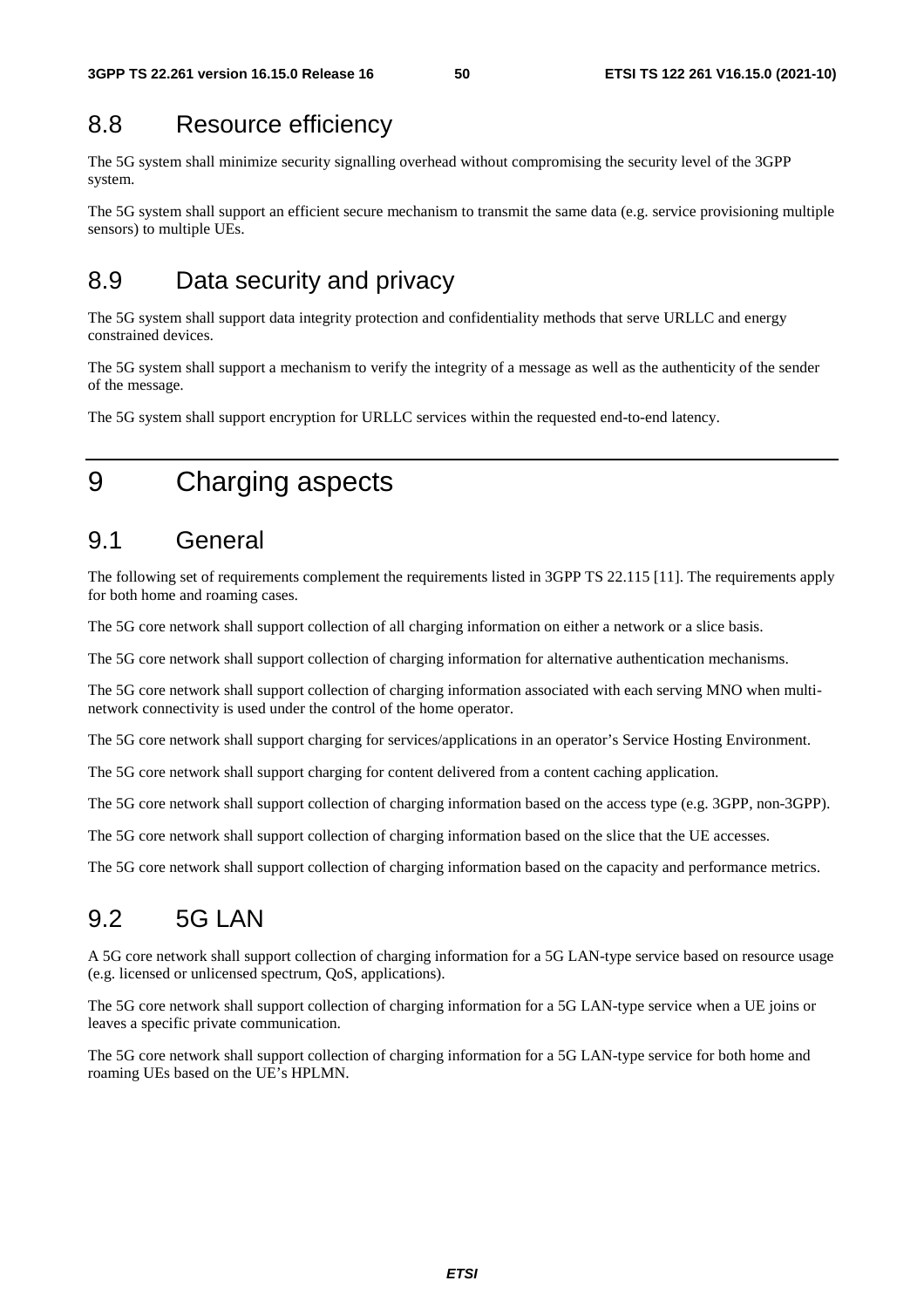# Annex A (informative): Latency needs to support example use cases from vertical industries

The latency values required to support the potential opportunities in the use cases on vertical industries are summarised in table A.1-1 based on the NGMN white paper on vertical industries [4]. Latency in this table refers to the end-to-end latency at the application layer as defined in clause 3.

| Services/   | Automotive use cases                                                                                                                                                                                                                                                                                                                                                                                                                                                              | Transport, logistics, IoT                                                                                                                                                                                                                                    | Health and wellness,                                                                                                                                                                                                                                                                                                                                                                                                                                                                                  | <b>Media and entertainment</b>                                                                                                                                                                                                                  |
|-------------|-----------------------------------------------------------------------------------------------------------------------------------------------------------------------------------------------------------------------------------------------------------------------------------------------------------------------------------------------------------------------------------------------------------------------------------------------------------------------------------|--------------------------------------------------------------------------------------------------------------------------------------------------------------------------------------------------------------------------------------------------------------|-------------------------------------------------------------------------------------------------------------------------------------------------------------------------------------------------------------------------------------------------------------------------------------------------------------------------------------------------------------------------------------------------------------------------------------------------------------------------------------------------------|-------------------------------------------------------------------------------------------------------------------------------------------------------------------------------------------------------------------------------------------------|
| Use cases   |                                                                                                                                                                                                                                                                                                                                                                                                                                                                                   | use cases                                                                                                                                                                                                                                                    | smart cities use cases                                                                                                                                                                                                                                                                                                                                                                                                                                                                                |                                                                                                                                                                                                                                                 |
| Description | Expand detectable range<br>beyond on board sensor<br>capability by sharing views<br>or detected objects among<br>traffic participants,<br>coordinate trajectories<br>among vehicles, sharing<br>coarse driving intention,<br>real-time remote operation<br>of vehicles                                                                                                                                                                                                            | Real-time sensing,<br>reporting, feedback,<br>control, remote, asset<br>tracking, monitoring;<br>context-aware services,<br>recommendations at<br>shopping mall, airport                                                                                     | Live video feed (4K, 8K,<br>3D for remote healthcare<br>(consultation, monitoring)<br>and assisted surgery, real-<br>time commands to control<br>medical devices for<br>treatment (e.g. medication,<br>surgery); remote<br>monitoring, surveillance<br>and guidance for citizens<br>and law enforcement<br>officers.                                                                                                                                                                                  | Media production services<br>based on aggregation of<br>various media feeds at<br>servers; real-time peer-to-<br>peer or server-client<br>sharing of data (object<br>information) for<br>collaborative gaming, live<br>streaming at live events |
| Latency     | For mid/long-term<br>environment modelling<br>(dynamic high-definition<br>digital map update):<br>Not critical (100 ms end-to-<br>end)<br>For short term environment<br>modelling (sensor sharing):<br><20 ms end-to-end<br>For cooperation<br>(coordinated control):<br><3 ms end-to-end for<br>platooning,<br><10 ms end-to-end for<br>cooperative manoeuvres.<br><100 ms end-to-end<br>for coarse driving intention<br>For remote vehicle<br>operation:<br>10-30 ms end-to-end | For massive connectivity<br>for time-critical sensing<br>and feedback:<br><30 ms end-to-end.<br>For remote drone<br>operation and cooperative<br>farm machinery:<br>10-30 ms end-to-end<br>Real-time control for<br>discrete automation:<br>≤1 ms end-to-end | For real-time video/<br>telepresence/augmented<br>reality for remote<br>healthcare and assisted<br>surgery, for monitoring and<br>guidance (smart cities):<br>100 ms end-to-end<br>Real-time command and<br>control for remote<br>medication and surgery:<br>10-100 ms end-to-end<br>For smart grid:<br><5 ms end-to-end for<br>transmission/grid<br>backbone.<br><50 ms end-to-end for<br>distribution/grid backhaul,<br>Time-critical sensing and<br>feedback for smart cities:<br>30 ms end-to-end | For live streaming in<br>crowded areas, services<br>for media production,<br>augmented reality for<br>collaborative gaming etc.:<br>20 ms end-to-end                                                                                            |

### **Table A.1-1 Latency needs to support example use cases from vertical industries.**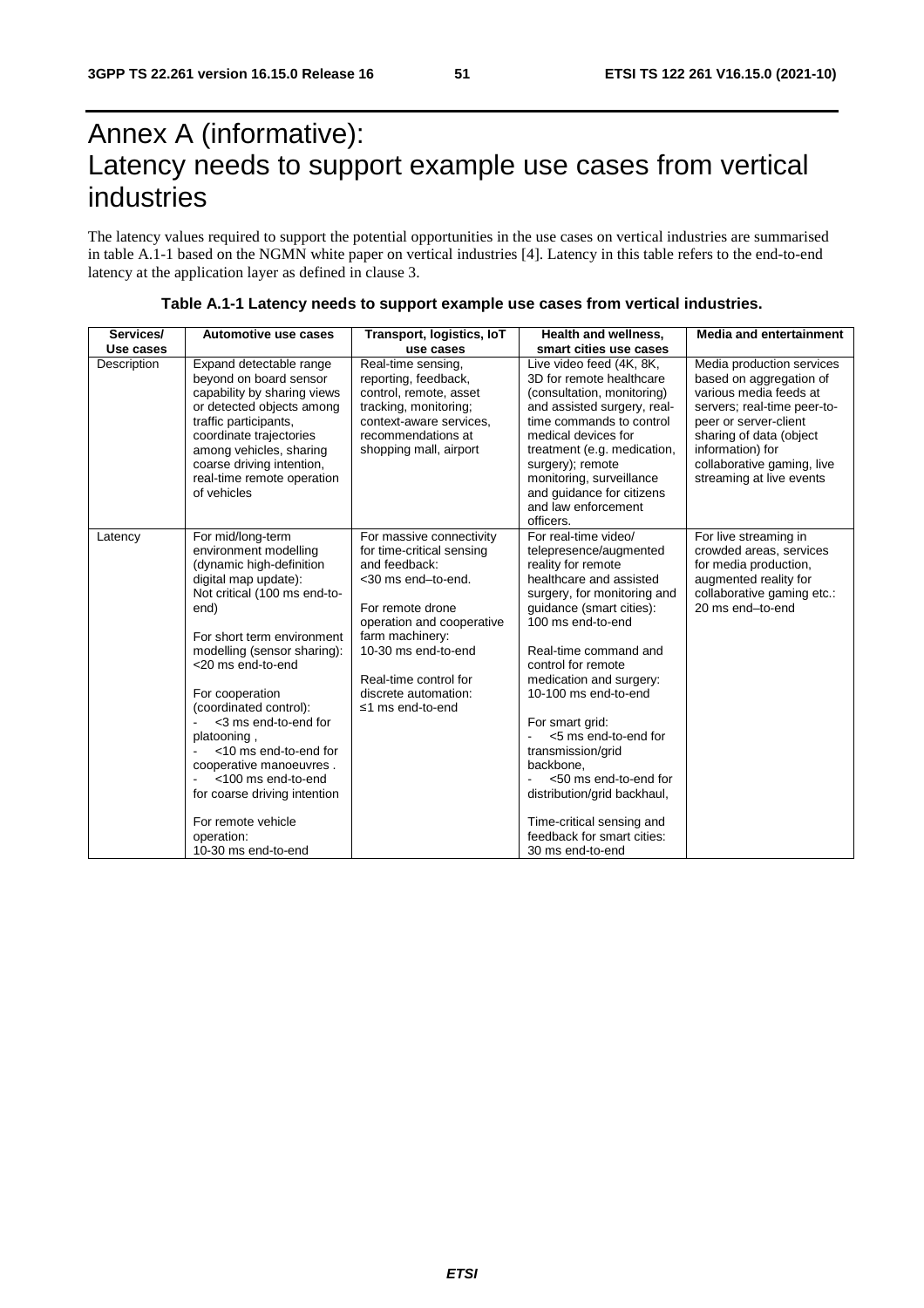# Annex B (informative): Positioning accuracy needs to support example use cases from vertical industries

Table B.1-1 provides a short summary of typical positioning use cases targeted in various verticals, associated with their main targets such as range of accuracy.

Information and positioning requirements associated to Factory of the Future use cases are provided in TS 22.104 [21].

| Table B.1-1 Typical needs to support example use cases from vertical industries. |
|----------------------------------------------------------------------------------|
|                                                                                  |

| Use cases                                           | <b>Description</b>                                                                                                                                                                                                                                                                                                                                 | Main KPIs range and drivers                                                                                                                                                                                                                                                                                             |
|-----------------------------------------------------|----------------------------------------------------------------------------------------------------------------------------------------------------------------------------------------------------------------------------------------------------------------------------------------------------------------------------------------------------|-------------------------------------------------------------------------------------------------------------------------------------------------------------------------------------------------------------------------------------------------------------------------------------------------------------------------|
| Commercial<br>Handheld UE<br>(typically pedestrian) | Mostly context aware services involving handheld UEs<br>and pedestrian users for instance: augmented reality and<br>wearables, advertisement push, wearables, collaborative<br>activities such as bike sharing, guidance and flow<br>management, etc.                                                                                              | Service area is both indoor and outdoor in the<br>5G service area. Accuracy: 1-10 m horizontal,<br>< 3m vertical, Availability from 80 to 99%<br>Other KPI drivers include in general: low<br>energy and power saving modes                                                                                             |
| eHealth                                             | Human-type or Machine-type UE involved in eHealth, for<br>instance: patient tracking and surveillance inside or<br>outside Hospitals (different service areas with potentially<br>different performance requirements), location of<br>emergency equipment outside Hospitals (public spaces,<br>offices, etc.)                                      | Service area is both indoor (Hospitals,<br>housing, offices, etc.) and outdoor (5G service<br>area).<br>Accuracy: 3-10 m horizontal, < 3m vertical<br>Availability from 90 to 99%                                                                                                                                       |
| Emergency calls                                     | Regulatory use cases related to emergency call from<br>Human-type UE, US FCC's e911 being a typical example                                                                                                                                                                                                                                        | Service area is both indoor and outdoor in the<br>entire 5G service area.<br>Accuracy: < 50 m horizontal, < 3m vertical<br>Availability up to 95 %<br>Other KPI drivers include: Reliability and<br>confidence level                                                                                                    |
| 1st responders                                      | Tracking and guidance of 1st responders, with<br>requirements for high-accuracy in the horizontal domain<br>and vertical domain, as well as accurate awareness of<br>height variation to detect falls, combined to a high level of<br>availability and reliability                                                                                 | Service area is both indoor and outdoor<br>Accuracy: < 1m horizontal, < 2m vertical<br>(indoor for floor detection) and $< 0.3$ m vertical<br>(relative) to detect changes in height of the UE<br>holder.<br>Availability > 95 % (98% outdoor)<br>Other KPI drivers include: MCX, confidence,<br>event-triggered report |
| Road                                                | Use cases involving road vehicles such as traffic<br>monitoring, road-user charging (e.g. Road-Tolling,<br>insurance mechanisms, etc.) which require positioning or<br>tracking of vehicles at lane level, but also some<br>awareness of position in the vertical domain (e.g.<br>Service area is outdoor, but may include<br>bridges)<br>tunnels. | Accuracy: 1-3m horizontal (with <1m across-<br>track for lane detection), <2,5 m vertical,<br>Velocity < 2m/s, Availability: 95-99%<br>Other KPI drivers include: tampering detection<br>and prevention (typically for Road User<br>Charging)                                                                           |
| <b>UAV</b>                                          | Use cases involving UAV, requiring high accuracy in both<br>the horizontal and vertical domain, as well as high level<br>of availability and reliability - may involve absolute or<br>relative positioning.                                                                                                                                        | Service area is outdoor. Accuracy: 0,1-0,5m<br>horizontal, $0,1 - 0,3m$ vertical,<br>Velocity <0,5m/s, Availability: 99-99,9%,<br>latency requirement may be <150 ms<br>Other KPI drivers include: tampering detection<br>and prevention                                                                                |
| Railway                                             | Use cases involving railway users (machine-type or<br>human-type UE), such as described in FRMCS.                                                                                                                                                                                                                                                  | Service area is outdoor, but may include<br>tunnels. Accuracy better than 1-3m horizontal.<br>Availability better than 99 %                                                                                                                                                                                             |
| Asset tracking<br>(outdoor)                         | Asset tracking in logistics or predictive maintenance,<br>remote-sensing or monitoring using in-situ IoT devices,<br>etc.                                                                                                                                                                                                                          | Accuracy: 1-30 m horizontal (depending on<br>use cases and coverage area), Availability:<br>99%<br>Very low energy per position fix to sustain very<br>long lifetime without changing battery (typically<br>10-15 years)                                                                                                |
|                                                     | NOTE 1: Vertical accuracy in the order of 2-3m aim to distinguish among floors indoor (offices, housing, etc.)                                                                                                                                                                                                                                     |                                                                                                                                                                                                                                                                                                                         |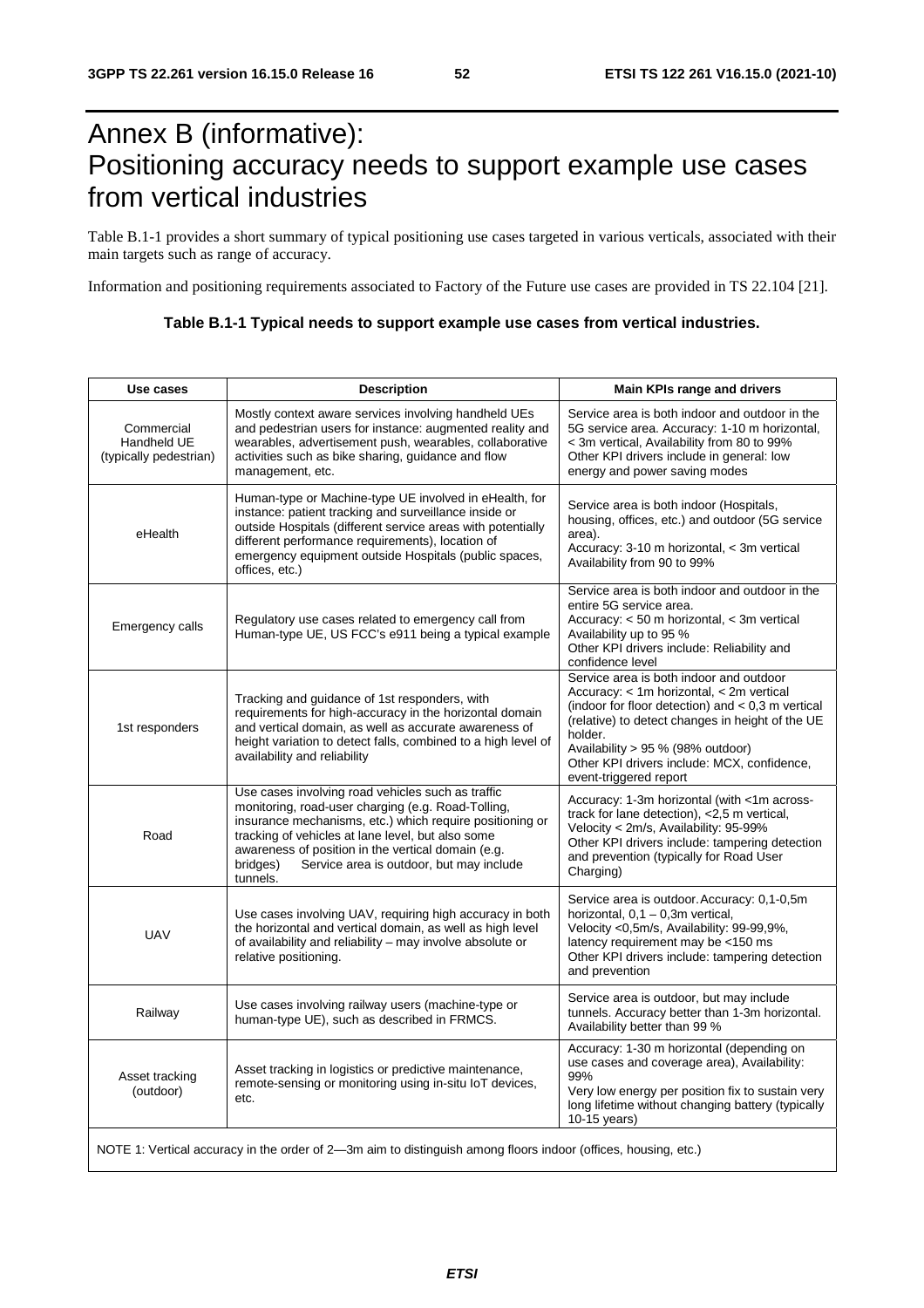# Annex C (informative): Relation of communication service availability and reliability

Communication service availability and reliability are well known terms used not only within 3GPP but also in vertical industries (IEC 61907 [12]). Communication service availability addresses the availability of a communication service, in vertical applications usually in accordance to IEC 61907 [12]. Reliability addresses the availability of the communication network. The relation of both terms is depicted in figure C-1.



**Figure C-1: Illustration of the concepts communication service availability and reliability.** 

As depicted, reliability covers the communication-related aspects between two nodes (here: end nodes), while communication service availability addresses the communication-related aspects between two communication service interfaces. In other words, the "gap" between both concepts is the communication interface. This might seem to be a small difference, but this difference can lead to situations, where reliability and communication service availability have different values.

#### **Example: traffic gets "stuck"**

The related scenario is depicted in figure C-2.



#### **Figure C-2: Example in which communication service availability and reliability have different values. Packets are reliably transmitted from the communication service interface A to end node B, but they are not exposed at the communication service interface B.**

This scenario addresses unicast communication from application A to B. The packets are handed over from the application to the communication network at the communication service interface A, and the packets are then transmitted to the end node B. In this example, the packets received by end node B are not exposed at the communication service interface B. So, even if all packets that are handed over to end node A are successfully delivered to end node B within the time constraint required by the targeted service, i.e. even if the reliability is 100%, the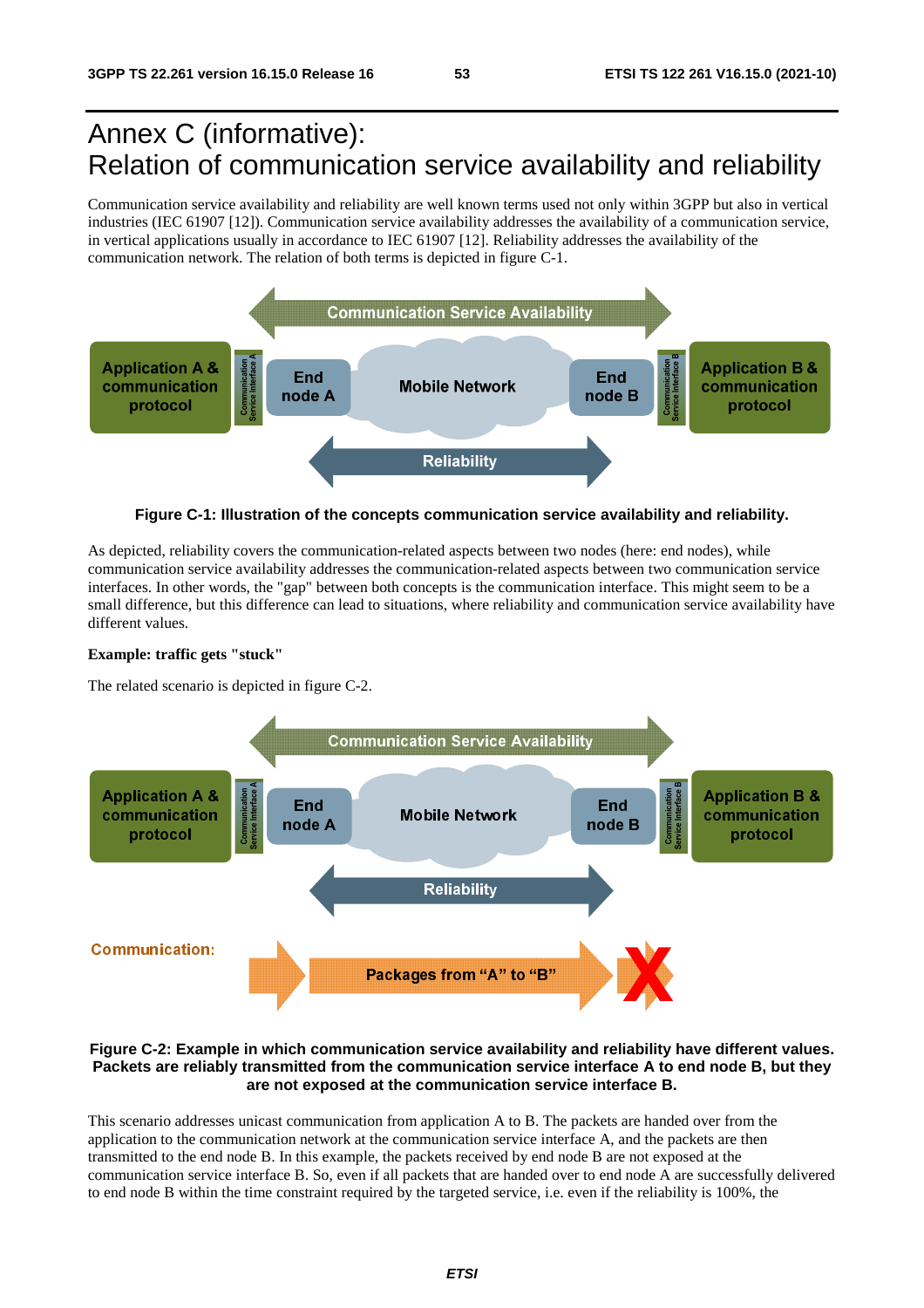communication service availability is 0% since no packets arrive at the "end", i.e. the communication service interface B.

#### **Example: less capacity than agreed**

The related scenario is depicted in figure C-3.



#### **Figure C-3: Example in which communication service availability and reliability have different values. Only half of the packets handed over to the end node A are actually transmitted to end node B and handed over to application B at the communication service interface B.**

This scenario describes unicast communication of evenly interspersed packets from application A to B. The packets are handed over from the application to the communication network at the communication service interface A, and the packets are then transmitted to the end node B. However, only every second packet is actually successfully handed over to end node A and then transmitted to end node B. Thus, only half of the packets arrive at application B. Note though that the reliability of the mobile network is 100%, since all packets transmitted by end node A are delivered to end node B within the time constraint required by the targeted service. However, depending on the agreed QoS, the communication service availability can be of the same value as the reliability or much lower. For instance, if the agreed survival time is larger than the time between three packets at the communication service interface A, communication service availability and reliability have the same value. However, if―due to the loss of packets at the communication service interface A—the effective bandwidth between application A and B is lower than the agreed value, the communication service availability is 0%.

Note that the shortest time interval over which the communication service availability should be calculated is the sum of maximum allowed end-to-end latency and survival time.

#### **Example: heterogeneous network**

The related scenario is depicted in figure C-4.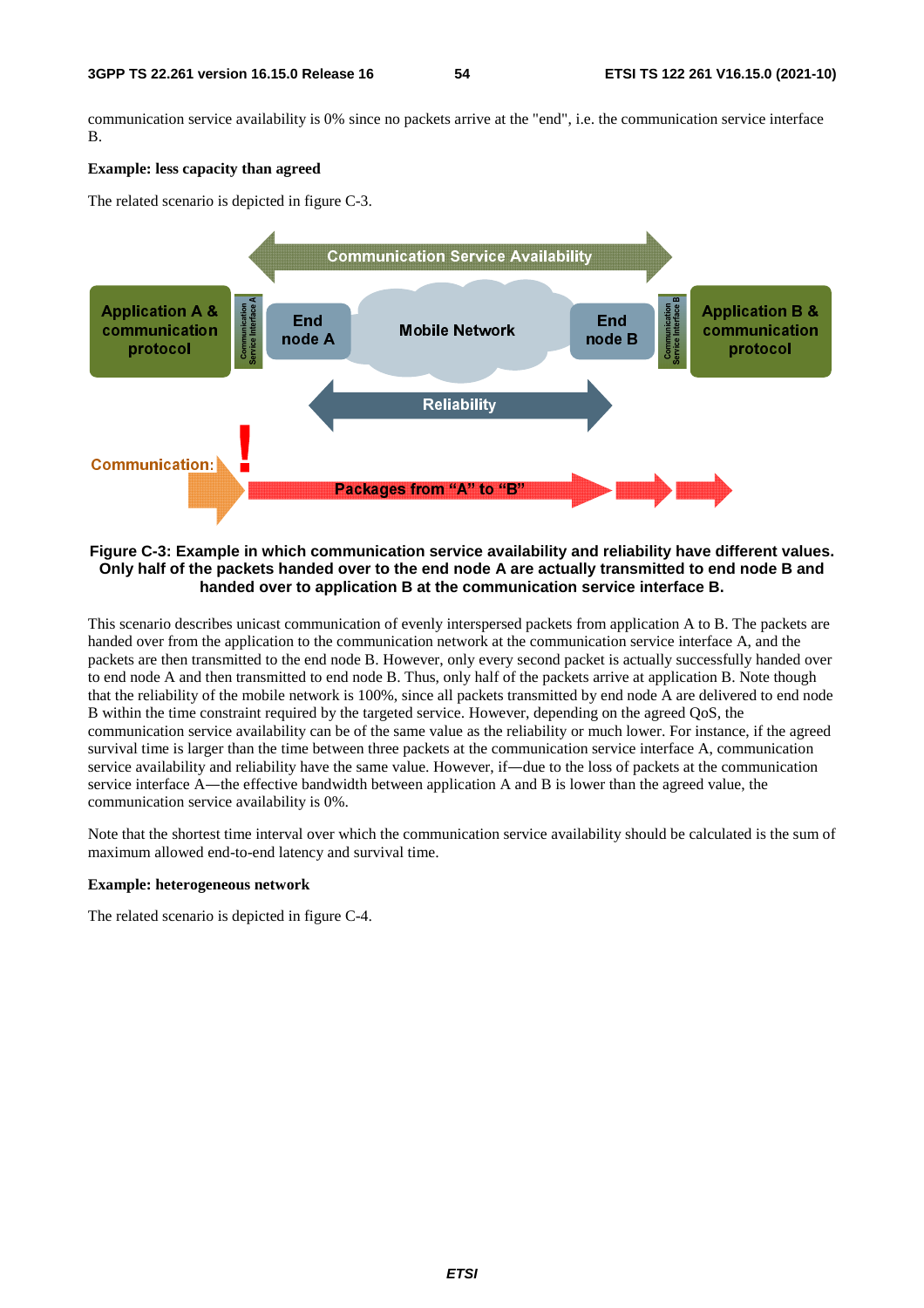

#### **Figure C-4: Example in which communication service availability and reliability have different values. Packets are delivered over a daisy chain of a mobile network and another network (e.g. IEEE 802.11n based). Reliability is evaluated for the mobile network only, while communication service availability depends on the performance of both networks.**

This scenario is not in scope for this specification, since it pertains to the particular deployment of a mobile network, but we discuss it nonetheless, as this example provides valuable insight for network operators.

This scenario describes unicast communication from application A to B. The packets are handed over from the application to the communication network at the communication service interface A, and the packets are then transmitted to the end node B. In this example, the packets are transmitted over two daisy-chained networks―one mobile network according to 3GPP specifications, and another network, e.g. a network based on IEEE 802.11n. As in the other examples above, communication service availability is measured between the two communication service interfaces, but the reliability is only measured between end node A and the router node. This has implications for, e.g. the maximum communication latency allowed for each network. In case the agreed end-to-end latency between the service interfaces is, for instance, 100 ms, and the 802.11n network has a latency of 30 ms, the maximum allowable latency for packages in the mobile network is 70 ms (NOTE). So, if the latency in the mobile network exceeds 70 ms, the communication service availability is 0%, despite the agreed QoS stipulating a larger end-to-end latency, i.e. 100 ms.

NOTE: The transit time through the router node is not considered here. It is assumed to be very small and much less than 100 ms.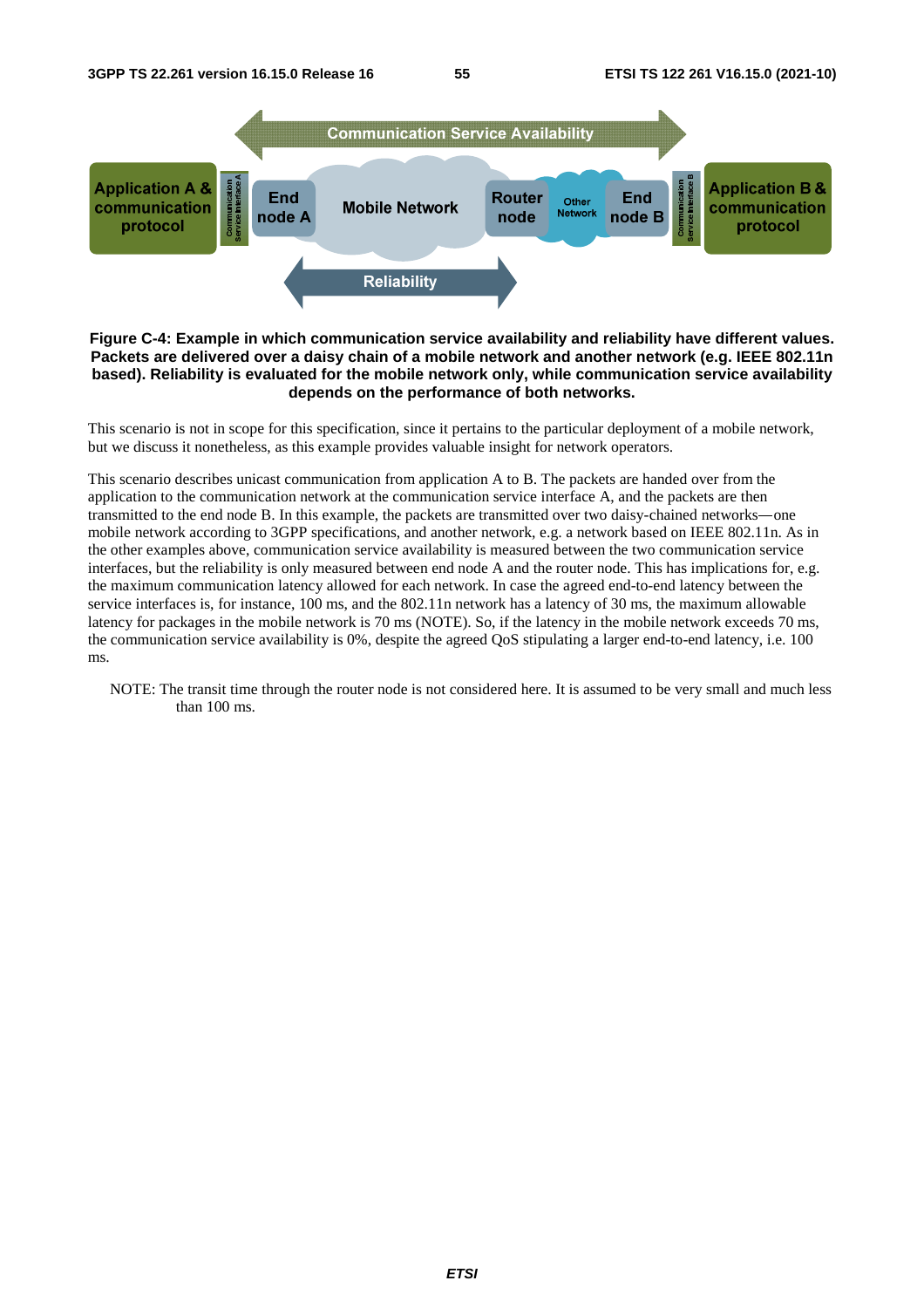# Annex D (informative): Critical-communication use cases

# D.1 Discrete automation – motion control

Industrial factory automation requires communications for closed-loop control applications. Examples for such applications are motion control of robots, machine tools, as well as packaging and printing machines. All other discreteautomation applications are addressed in Annex D.2.

The corresponding industrial communication solutions are referred to as fieldbuses. The pertinent standard suite is IEC 61158. Note that clock synchronization is an integral part of fieldbuses used for motion control.

In motion control applications, a controller interacts with a large number of sensors and actuators (e.g. up to 100), which are integrated in a manufacturing unit. The resulting sensor/actuator density is often very high (up to 1 m<sup>-3</sup>). Many such manufacturing units may have to be supported within close proximity within a factory (e.g. up to 100 in automobile assembly line production).

In a closed-loop control application, the controller periodically submits instructions to a set of sensor/actuator devices, which return a response within a cycle time. The messages, referred to as telegrams, are typically small  $(\leq 56$  bytes). The cycle time can be as low as 2 ms, setting stringent end-to-end latency constraints on telegram forwarding (1 ms). Additional constraints on isochronous telegram delivery add tight constraints on jitter  $(1 \mu s)$ , and the communication service has also to be highly available (99,9999%).

Multi-robot cooperation is a case in closed-loop control where a group of robots collaborate to conduct an action, for example, symmetrical welding of a car body to minimize deformation. This requires isochronous operation between all robots. For multi-robot cooperation, the jitter  $(1\mu s)$  is among the command messages of a control event to the group robots.

To meet the stringent requirements of closed-loop factory automation, the following considerations may have to be taken:

- Limitation to short-range communications.
- Use of direct device connection between the controller and actuators.
- Allocation of licensed spectrum for closed-loop control operations. Licensed spectrum may further be used as a complement to unlicensed spectrum, e.g. to enhance reliability.
- Reservation of dedicated air-interface resources for each link.
- Combination of multiple diversity techniques to approach the high reliability target within stringent end-to-end latency constraints such as frequency, antenna, and various forms of spatial diversity, e.g. via relaying
- Utilizing OTA time synchronization to satisfy jitter constraints for isochronous operation.

A typical industrial closed-loop motion control application is based on individual control events. Each closed-loop control event consists of a downlink transaction followed by a synchronous uplink transaction, both of which are executed within a cycle time. Control events within a manufacturing unit may have to occur isochronously. Factory automation considers application-layer transaction cycles between controller devices and sensor/actuator devices. Each transaction cycle consists of (1) a command sent by the controller to the sensor/actuator (downlink), (2) applicationlayer processing on the sensor/actuator device, and (3) a subsequent response by the sensor/actuator to the controller (uplink). Cycle time includes the entire transaction from the transmission of a command by the controller to the reception of a response by the controller. It includes all lower layer processes and latencies on the air interface as well the application-layer processing time on the sensor/actuator.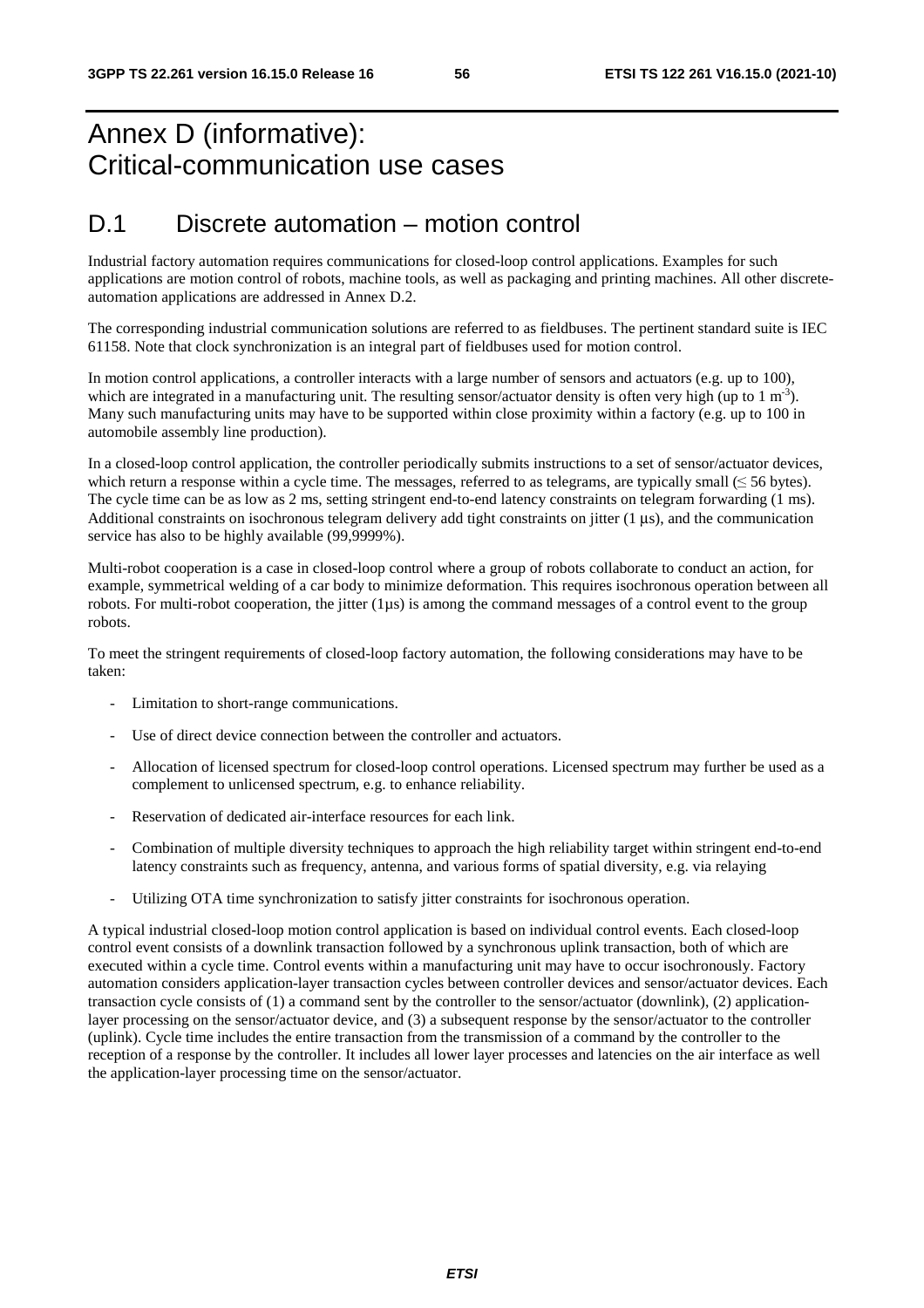

#### **Figure D.1-1: Communication path for isochronous control cycles within factory units. Step 1 (red): controller requests sensor data (or an actuator to conduct actuation) from the sensor/actuator (S/A). Step 2 (blue): sensor sends measurement information (or acknowledges actuation) to controller.**

Figure D.1-1 depicts how communication may occur in factory automation. In this use case, communication is confined to local controller-to-sensor/actuator interaction within each manufacturing unit. Repeaters may provide spatial diversity to enhance reliability.

### D.1.1 Service area and connection density

The maximum service volume in motion control is currently set by hoisting solutions, i.e. cranes, and by the manipulation of large machine components, e.g. propeller blades of wind-energy generators. Cranes can be rather wide and quite high above the shop floor, even within a factory hall. In addition, they typically travel along an entire factory hall.

An approximate dimension of the service area is 100 x 100 x 30 m.

Note that production cells are commonly much smaller  $(< 10 \times 10 \times 3 \text{ m})$ . There are typically about 10 motion-control connections in a production cell, which results in a connection density of up to  $10^5 \text{ km}^2$ .

# D.1.2 Security

Network access and authorization in an industrial factory deployment is typically provided and managed by the factory owner with its ID management, authentication, confidentiality and integrity.

Note that motion control telegrams usually are not encrypted due to stringent cycle time requirements.

A comprehensive security framework for factories has been described in IEC 62443.

# D.2 Discrete automation

Discrete automation encompasses all types of production that result in discrete products: cars, chocolate bars, etc. Automation that addresses the control of flows and chemical reactions is referred to as process automation (see clause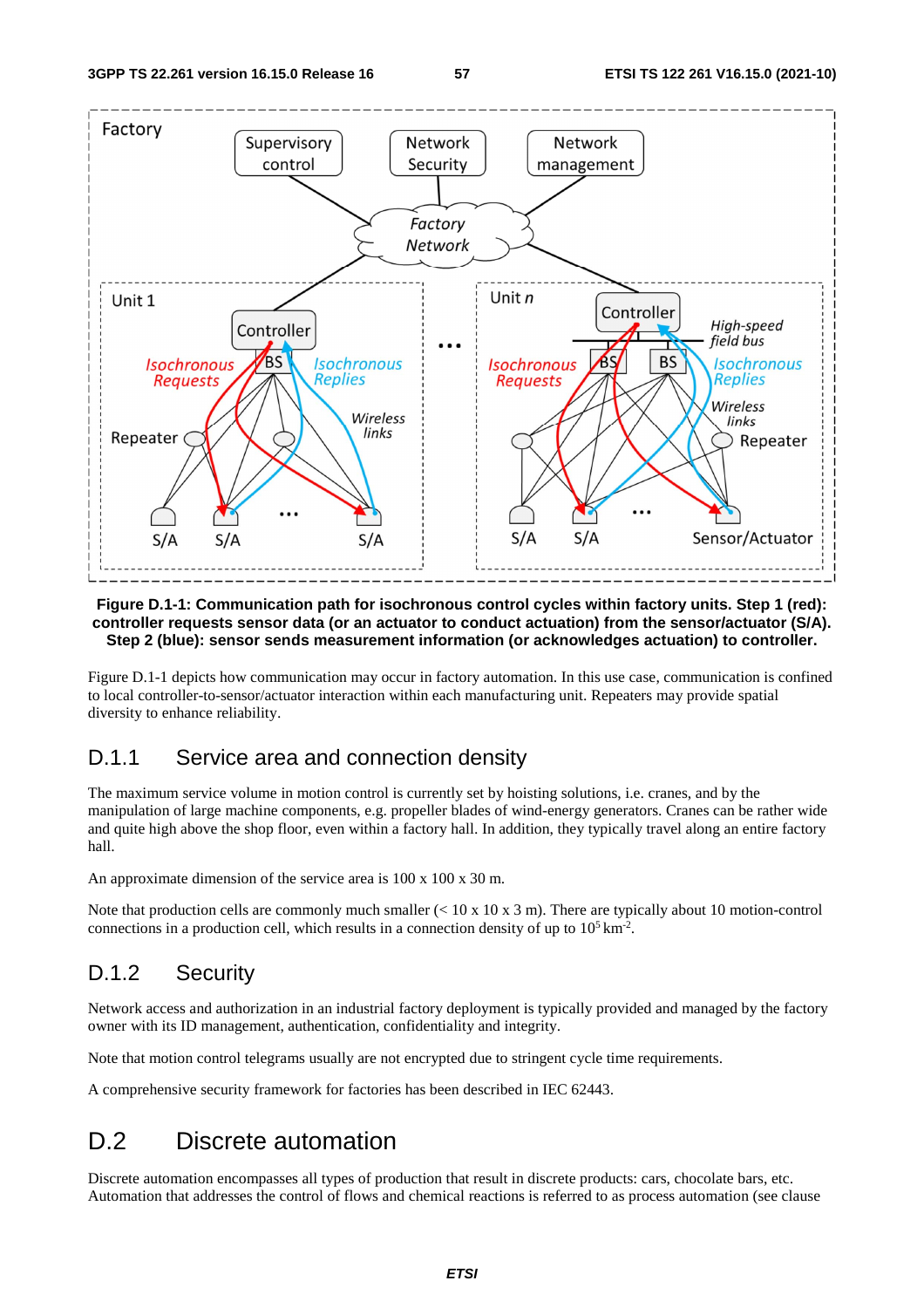D.3). Discrete automation requires communications for supervisory and open-loop control applications, as well as process monitoring and tracking operations inside an industrial plant. In these applications, a large number of sensors distributed over the plant forward measurement data to process controllers on a periodic or event-driven base. Traditionally, wireline field bus technologies have been used to interconnect sensors and control equipment. Due to the sizable extension of a plant (up to10  $km<sup>2</sup>$ ), the large number of sensors, rotary joints, and the high deployment complexity of wired infrastructure, wireless solutions have made inroads into industrial process automation.

This use case requires support of a large number of sensor devices per plant as well as high communication service availability (99,99%). Furthermore, power consumption is relevant since some sensor devices are battery-powered with a targeted battery lifetime of several years while providing measurement updates every few seconds. Range also becomes a critical factor due to the low transmit power levels of the sensors, the large size of the plant and the high reliability requirements on transport. End-to-end latency requirements typically range between 10 ms and 1 s. User experienced data rates can be rather low since each transaction typically comprises less than 256 bytes. However, there has been a shift from field busses featuring somewhat modest data rates ( $\sim 2$  Mbps) to those with higher data rates ( $\sim 10$ Mbps) due to the increasing number of distributed applications and also "data-hungry" applications. An example for the latter is the visual control of production processes. For this application, the user experienced data rate is typically around 10 Mbps and the transmitted packets are much larger.

The existing wireless technologies rely on unlicensed bands. Communication is therefore vulnerable to interference caused by other technologies (e.g. WLAN). With the stringent requirements on transport reliability, such interference is detrimental to proper operation.

The use of licensed spectrum could overcome the vulnerability to same-band interference and therefore enable higher reliability. Utilization of licensed spectrum can be confined to those events where high interference bursts in unlicensed bands jeopardizes reliability and end-to-end latency constraints. This allows sharing the licensed spectrum between process automation and conventional mobile services.

Multi-hop topologies can provide range extension and mesh topologies can increase reliability through path redundancy. Clock synchronization will be highly beneficial since it enables more power-efficient sensor operation and mesh forwarding.

The corresponding industrial communication solutions are referred to as fieldbuses. The related standard suite is IEC 61158.

A typical discrete automation application supports downstream and upstream data flows between process controllers and sensors/actuators. The communication consists of individual transactions. The process controller resides in the plant network. This network interconnects via base stations to the wireless (mesh-) network which hosts the sensor/actuator devices. Typically, each transaction uses less than 256 bytes. An example of a controller-initiated transaction service flow is:

- 1. The process controller requests sensor data (or an actuator to conduct actuation). The request is forwarded via the plant network and the wireless network to the sensors/actuators.
- 2. The sensors/actuators process the request and send a replay in upstream direction to the controller. This reply may contain an acknowledgement or a measurement reading.

An example of a sensor/actuator device initiated transaction service flow:

- 1. The sensor sends a measurement reading to the process controller. The request is forwarded via the wireless (mesh) network and the plant network.
- 2. The process controller may send an acknowledgement in opposite direction.

For both controller- and sensor/actuator-initiated service flows, upstream and downstream transactions may occur asynchronously.

Figure D.2-1 depicts how communication may occur in discrete automation. In this use case, communication runs between process controller and sensor/actuator device via the plant network and the wireless (mesh) network. The wireless (mesh) network may also support access for handheld devices for supervisory control or process monitoring purposes.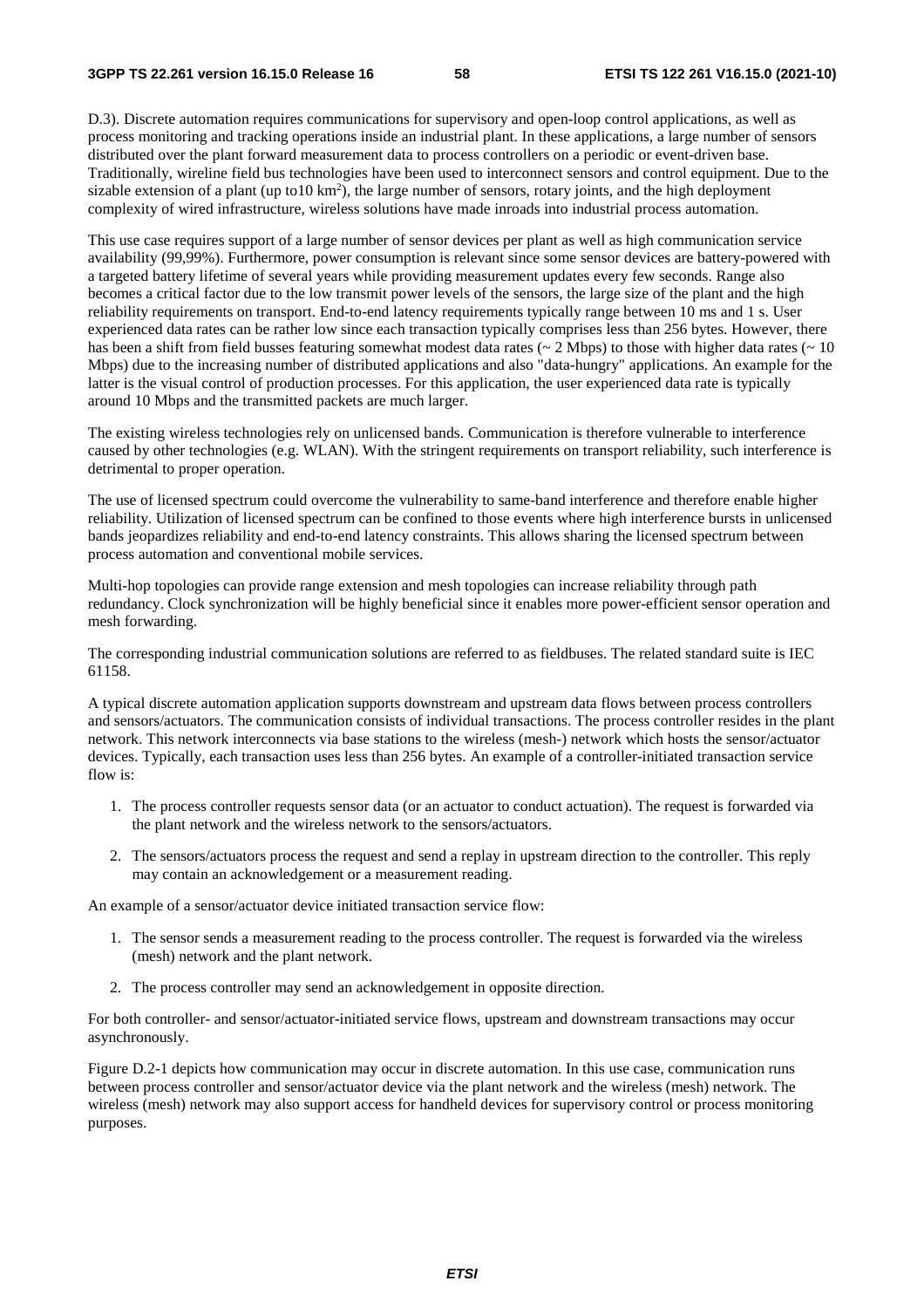

**Figure D.2-1: Communication path for service flows between process controllers and sensor/actuator devices. Left-hand side: Step 1 (red) – the sensor/actuator (S/A) sends measurement report autonomously, Step 2 (blue) controller acknowledges. Right-hand side: Step 1 (red) - controller requests sensor data (or an actuator to conduct actuation), Step 2 (blue): S/A sends measurement information (or acknowledges actuation) to controller.** 

### D.2.1 Service area and connection density

Factory halls can be rather large and even quite high. We set the upper limit at 1000 x 1000 x 30 m. Note that the connection density might vary quite a bit throughout factory halls. It is, for instance much higher along an assembly line than in an overflow buffer. Also, the density usually increases towards the factory floor. Typically, there is at least one connection per 10 m<sup>2</sup>, which results in a connection density of up to  $10^5 \text{ km}^2$ .

### D.2.2 Security

Network access and authorization in an industrial factory deployment is typically provided and managed by the factory owner with its ID management, authentication, confidentiality and integrity.

A comprehensive security framework for factories has been described in IEC 62443.

# D.3 Process automation

Process automation has much in common with discrete automation (see Annex D.2). Instead of discrete products (cars, chocolate bars, etc.), process automation addresses the production of bulk products such as petrol and reactive gases. In contrast to discrete automation, motion control is of limited or no importance. Typical end-to-end latencies are 50 ms. User experienced data rates, communication service availability, and connection density vary noticeably between applications. Below we describe one emerging use case (remote control via mobile computational units, see Annex D.3.1) and a contemporary use case (monitoring, see Annex D.3.2).

Note that discrete automation fieldbuses (see Annex D.2) are also used in process automation.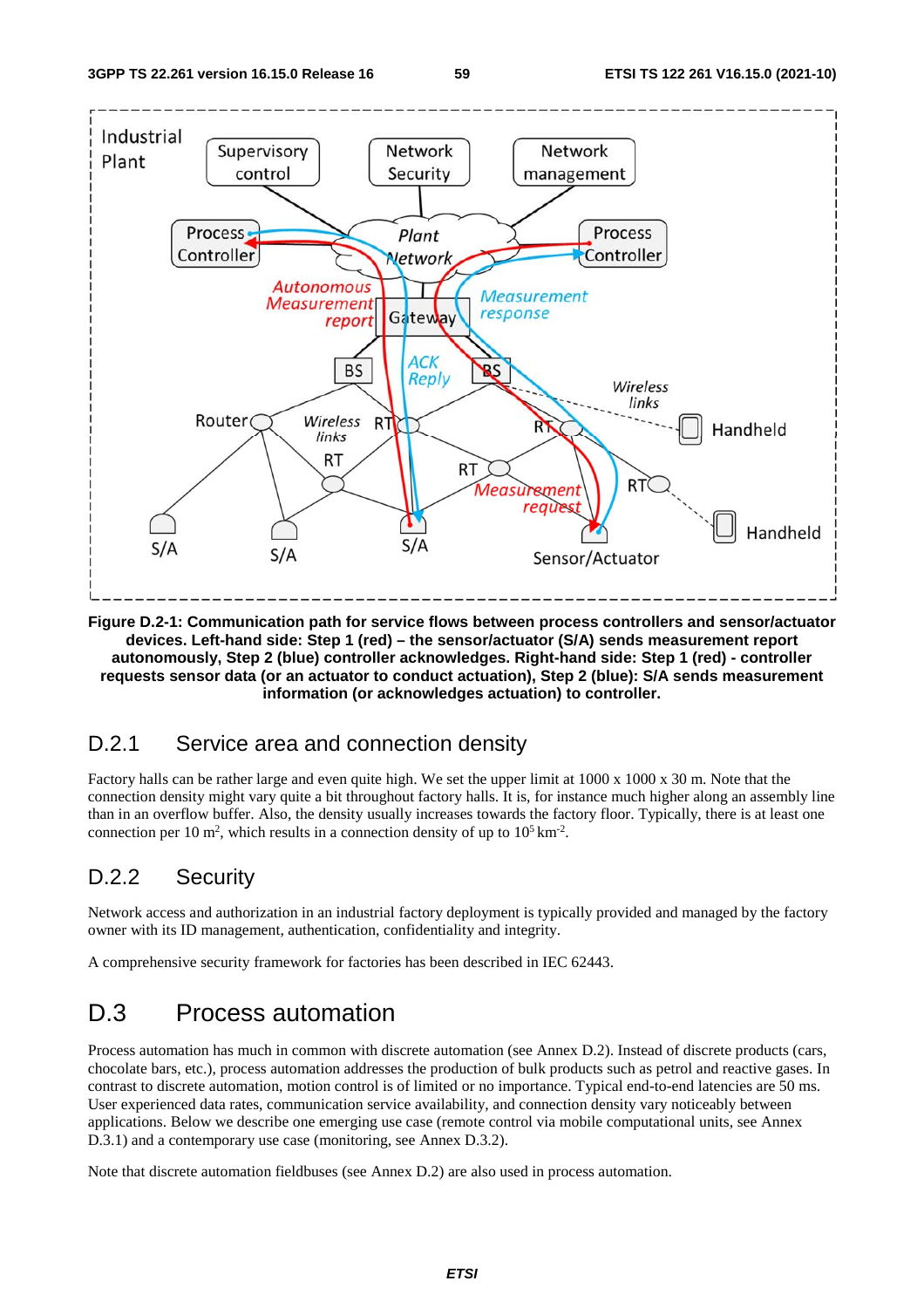### D.3.1 Remote control

Some of the interactions within a plant are conducted by automated control applications similar to those described in Annex D.2. Here too, sensor output is requested in a cyclic fashion, and actuator commands are sent via the communication network between a controller and the actuator. Furthermore, there is an emerging need for the control of the plant from personnel on location. Typically, monitoring and managing of distributed control systems takes place in a dedicated control room.

Staff deployment to the plant itself occurs, for instance, during construction and commissioning of a plant and in the start-up phase of the processes. In this scenario, the locally deployed staff taps into the same real-time data as provided to the control room. These remote applications require high data rates (~ 100 Mps) since the staff on location needs to view inaccessible locations with high definition (e.g. emergency valves) and since their colleagues in the control room benefit from high-definition footage from body cameras (HD or even 4K).

For both kinds of applications, a very high communication service availability is needed (99,9999%). Typically, only a few control loops are fully automated and only handful of control personnel is deployed on location, so that the connection density is rather modest  $({\sim 1000 \text{ km}^{-2}})$ .

## D.3.2 Monitoring

The monitoring of states, e.g. the level of the liquid of process reactors, is a paramount task. Due to the ever changing states, measurement data is either pulled or pushed from the sensors in a cyclic manner. Some sensors are more conveniently accessed via wireless links, and monitoring via handheld terminals of these sensors during, e.g. maintenance is also on the rise. This kind of application entails rather modest user experienced data rates  $(~ 1 \text{ Mps})$ , and since this kind of data is "only" indicator for, e.g. what process should be stopped in order to avoid an overflow, and not for automated control loops, the requirement on communication service availability is comparably low (99,9%). Note that emergency valves and such typically are operated locally and do not rely on communication networks. However, many sensors are deployed in chemical plants etc., so that connection density can readily reach 10 000 km<sup>-2</sup>.

### D.3.3 Service area

While, for instance, chemical plants and refineries readily can span over several square kilometres, the dedicated control rooms are typically only responsible for a subset of that area. Such subsets are often referred to as plant, and their typical size is 300 x 300 x 50 m.

# D.4 Electricity distribution

### D.4.1 Medium voltage

An energy-automation domain that hitherto has only seen very little application of mobile-network technology is the backhaul network, i.e. the part of the distribution grid between primary substations (high voltage  $\rightarrow$  medium voltage) and secondary substations (medium voltage  $\rightarrow$  low voltage). In figure D.4.1-1 we depict a medium-voltage ring together with energy-automation use cases that either are already deployed or are anticipated within the near future.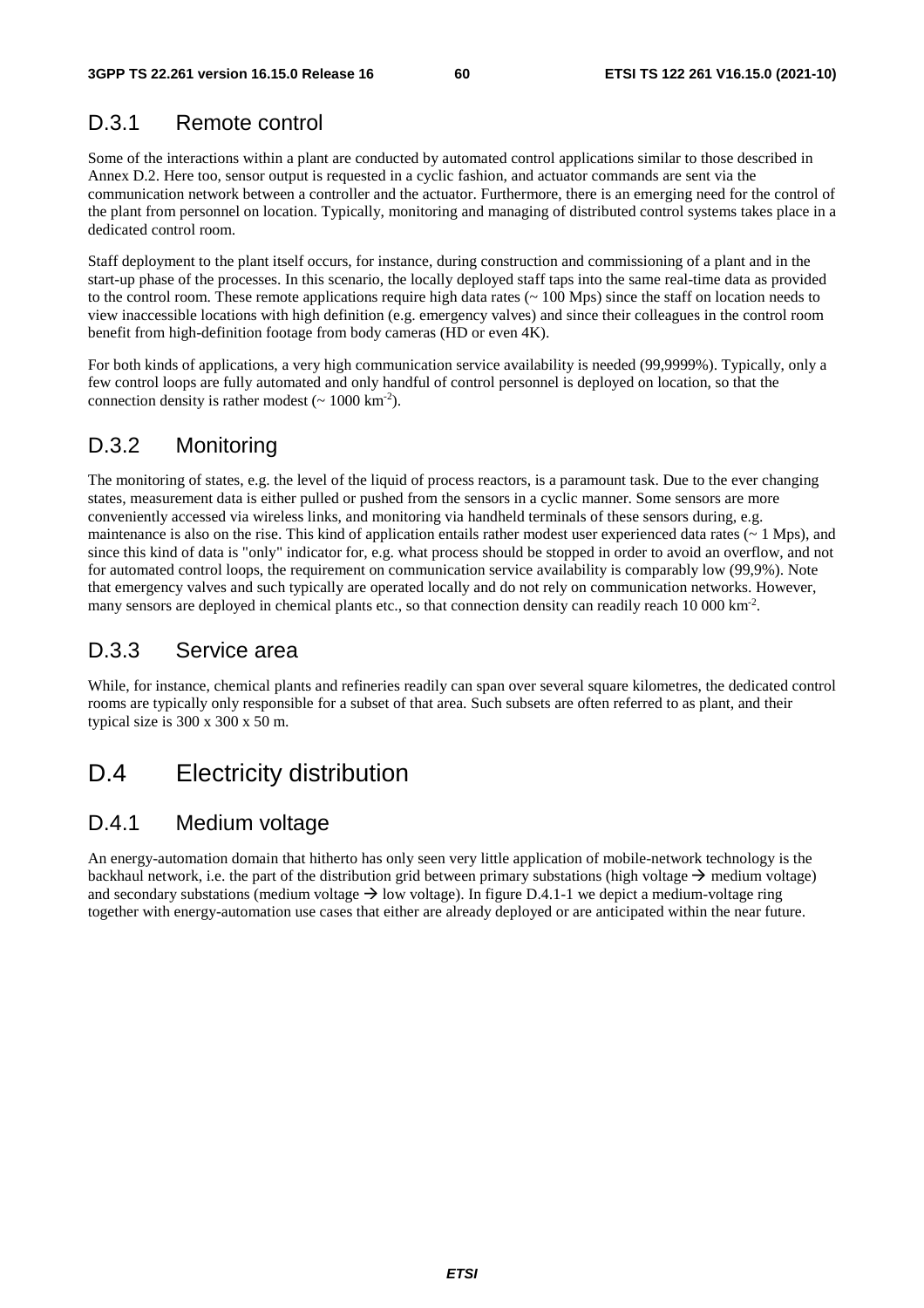

#### **Figure D.4.1-1: Functional, topological sketch of a medium-voltage ring. AMI: advanced metering infrastructure; CB: circuit breaker; DMS: distribution management system; FISR: fault isolation and system restoration; HEM: home energy manager; PQ: power quality; RMU: ring main unit.**

The primary substation and the secondary substations are supervised and controlled by a distribution-management system (DMS). If energy-automation devices in the medium-voltage power line ring need to communicate with each other and /or the DMS, a wireless backhaul network needs to be present (orange "cloud" in Figure D.4.1-1).

A majority of applications in electricity distribution adhere to the communication standard IEC 60870-5-104, however, its modern "cousin", IEC 61850, experiences rapidly increasing popularity. The communication requirements for IEC 61850 applications can be found in EC 61850-90-4. Communication in wide-area networks is described in IEC 61850- 90-12.

Usually, power line ring structures have to be open in order to avoid a power-imbalance in the ring (green dot in the Figure). Examples for energy-automation that already is implemented in medium-voltage grids (albeit in low numbers) are power-quality measurements and the measurement of secondary-substation parameters (temperature, power load, etc.) [13]. Other use cases are demand response and the control of distributed, renewable energy resources (e.g. photovoltaics).

A use case that could also be realised in the future is fault isolation and system restoration (FISR). FISR automates the management of faults in the distribution grid. It supports the localization of the fault, the isolation of the fault, and the restoration of the energy delivery. For this kind of automation, the pertinent sensors and actuators broadcast telegrams about their states (e.g. "emergency closer idle") and about actions (e.g. "activating closer") into the backhaul network. This information is used by the ring main units (RMUs) as input for their decision algorithms. We illustrate this use of automation telegrams for an automated FISR event in figure D.4.1-1. Let us assume the distribution lines are cut at the location indicated by the bolt of lightning in the Figure. In that case, the RMUs between the bolt and the green load switch (open) will be without power. The RMUs next to the "bolt" automatically open their load switches after having sensed the loss of electric connectivity between them. They both broadcast these actions into the backhaul network. Typically, these telegrams are repeated many times while the time between adjacent telegrams increases exponentially. This communication patterns leads to sudden, distributed surges in the consumed communication bandwidth. After the RMUs next to the "bolt" have open their switch, the RMU that so far has kept the power line ring open (green dot in figure D.4.1-1) close the load switch. This event too is broadcasted into the backhaul network. The typical maximum end-to-end latency for this kind of broadcast is 25 ms with a peak experienced data rate of 10 Mbps. Note that the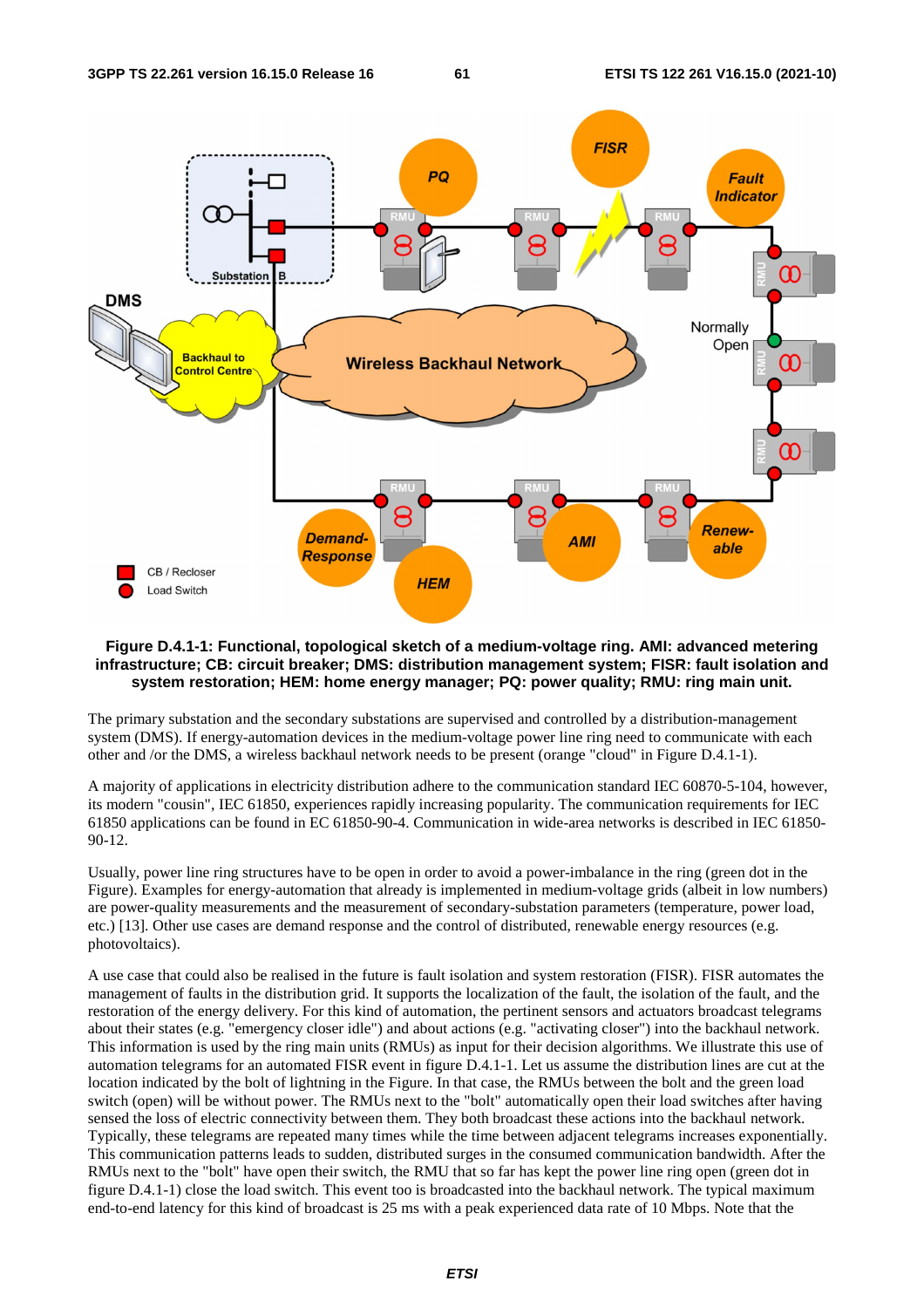distribution system typically subscribes to telegrams from all RMUs in order to keep abreast with the happenings in the distribution grid.

Automatic fault handling in the distribution grid shortens outage time and offloads the operators in the distribution control centre for more complicated situations. Therefore, automated FISR may help to improve performance indexes like System Average Interruption Duration Index and System Average Interruption Frequency Index.

Automation telegrams are typically distributed via domain multicast. As explained above, the related communication pattern can be "bursty", i.e. only few automation telegrams are sent when the distribution network operates nominally  $(\sim$ 1 kbps), but, for instance, a disruption in the power line triggers a short-lived avalanche of telegrams from related applications in the ring ( $\geq 1$  Mbps).

### D.4.1.1 Service area and connection density

Service coverage is only required along the medium-voltage line. In Europe, the line often forms a loop (see figure D.4.1-1), while deployments in other countries, e.g. the USA, tend to extend linearly over distances up to  $\sim$  100 km. The vertical dimension of the poles in a medium voltages line is typically less than 40 m. Especially in urban areas, the number of ring main units can be rather large ( $> 10 \text{ km}^2$ ), and the number of connections to each ring main unit is expected to increase swiftly once economical, suitable wireless connectivity becomes available. We predict connection densities of up to  $1.000 \mathrm{km}^2$ .

### D.4.1.2 Security

Due to its central role in virtually every country on earth, electricity distribution is heavily regulated. Security assessment for, e.g. deployments in North America, need to adhere to the NERC CIP suite [14]. Technical implementations are described in standard suites such as IEC 62351.

### D.4.2 Energy distribution – high voltage

In order to avoid region- or even nation-wide power outages, wide-area power system protection is on the rise. "When a major power system disturbance occurs, protection and control actions are required to stop the power system degradation, restore the system to a normal state and minimize the impact of the disturbance. The present control actions are not designed for a fast-developing disturbance and may be too slow. Local protection systems are not able to consider the overall system, which may be affected by the disturbance. Wide area disturbance protection is a concept of using system-wide information and sending selected local information to a remote location to counteract propagation of the major disturbances in the power system." [15]. Protection actions include, "among others, changes in demand (e.g. load shedding), changes in generation or system configuration to maintain system stability or integrity and specific actions to maintain or restore acceptable voltage levels." [16]. One specific application is phasor measurement for the stabilisation of the alternating-current phase in a transport network. For this, the voltage phase is measured locally and sent to a remote-control centre. There, this information is processed and automated actions are triggered. One can be the submission of telegrams to power plants, instructing them to either accelerate or deaccelerate their power generators in order to keep the voltage phase in the transport network stable. A comprehensive overview of this topic can be found elsewhere in the literature [17].

This kind of automation requires very low end-to-end latencies (5 ms) [16] and—due to its critical importance for the operation of society―a very high communication service availability (99,9999%).

### D.4.2.1 Service area and connection density

As is the case for medium-voltage distribution networks (see Annex D.4.1), connectivity in high-voltage automation has to be provided mainly along the power line. The distances to be covered can be substantial (hundreds of kilometres in rural settings), while shorter links are prevalent in metropolitan areas. The number of connections in wide-area power system protection is rather low; but—due to the sliver-shaped service area—the connection density can be rather high (1000 km<sup>-2</sup>).<br>(1000 km<sup>-2</sup>).<br>D.4.2.2 Security  $(1000 \text{ km}^{-2})$ .

### D.4.2.2 Security

Due to its central role in virtually every country on earth, electricity distribution is heavily regulated. Security assessment for, e.g. deployments in North America, need to adhere to the NERC CIP suite [14]. Technical implementations are described in standard suites such as IEC 62351.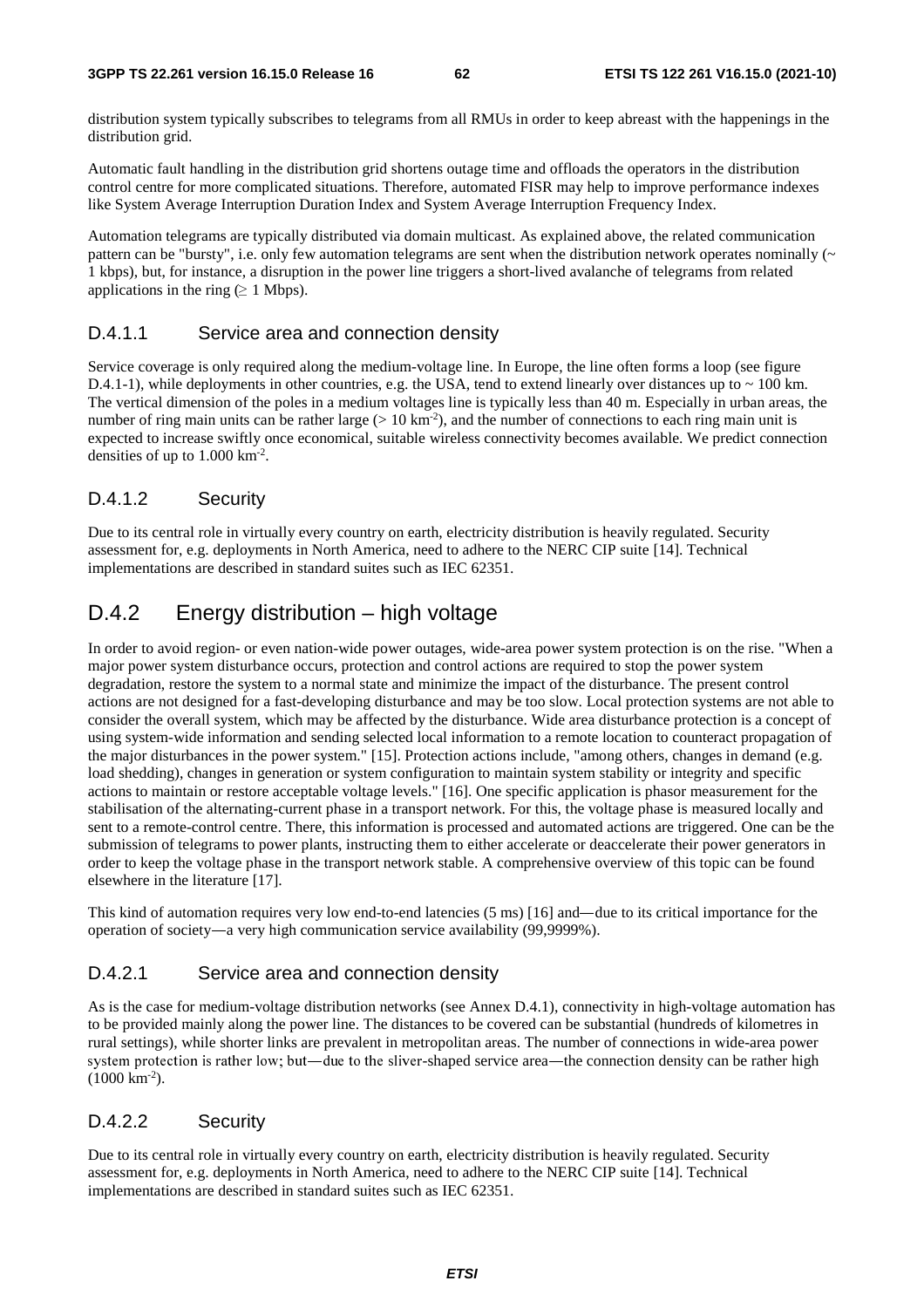# D.5 Intelligent transport systems – infrastructure backhaul

Intelligent Transport Systems (ITS) embrace a wide variety of communications-related applications that are intended to increase travel safety, minimize environmental impact, improve traffic management, and maximize the benefits of transportation to both commercial users and the general public. Over recent years, the emphasis in intelligent vehicle research has turned to co-operative systems in which the traffic participants (vehicles, bicycles, pedestrians, etc.) communicate with each other and/or with the infrastructure.

Cooperative ITS is the term used to describe technology that allows vehicles to become connected to each other, and to the infrastructure and other parts of the transport network. In addition to what drivers can immediately see around them, and what vehicle sensors can detect, all parts of the transport system will increasingly be able to share information to improve decision making. Thus, this technology can improve road safety through avoiding collisions, but also assist in reducing congestion and improving traffic flows, and reduce environmental impacts. Once the basic technology is in place as a platform, an array of applications can be developed.

Cooperative ITS can greatly increase the quality and reliability of information available about vehicles, their location and the road environment. In the future, cars will know the location of road works and the switching phases of traffic lights ahead, and they will be able to react accordingly. This will make for safer and more convenient travel and faster arrival at the destination. On-board driver assistance, coupled with two-way communication between vehicles and between cars and road infrastructure, can help drivers to better control their vehicle and hence have positive effects in terms of safety and traffic efficiency. An important role in this plays the so-called road-side units (RSUs). Vehicles can also function as sensors reporting weather and road conditions including incidents. In this way cars can be used as information sources for high-quality information services.

RSUs are connected to the traffic control centre for management and control purposes. They broadcast e.g. traffic light information (RSU  $\rightarrow$  vehicle) and traffic information from the traffic-control centre (TCC) via the RSU to the vehicles (TCC  $\rightarrow$  RSU  $\rightarrow$  vehicle); and collect vehicle probe data for the traffic control centre (vehicle  $\rightarrow$  RSU  $\rightarrow$  TCC). For reliable distribution of data, low-latency and high-capacity connections between RSUs (e.g. traffic lights, traffic signs, etc.) and the TCC is required. This type of application comes with rather tight end-to-end latency requirements for the communication service between RSU and TCC (10 ms) since relayed data needs to be processed in the TCC and, if needed, the results need to be forwarded to neighbouring RSUs. Also, the availability of the communication service has to be very high (99,9999%) in order to compete with existing wired technology and in order to justify the costly deployment and maintenance of RSUs. Furthermore, due to considerably large aggregation areas (see Annex D.5.1), considerable amounts of data need to be backhauled to the TCC (up to 10 Mbps per RSU).

# D.5.1 Service area and connection density

It is relatively hard to provide estimates for the service area dimension. One reason is that it depends on the placement of the base station relative to the RSUs. Also, the RSUs can, in principle, act as relay nodes for each other. The service area dimension stated in table 7.2.3.2-1 indicates the size of the typical data collection area of an RSU (2 km along a road), from which the minimum spacing of RSUs can be inferred. The connection density can be quite high in case data is relayed between RSUs, i.e. along the road (1000 km-2).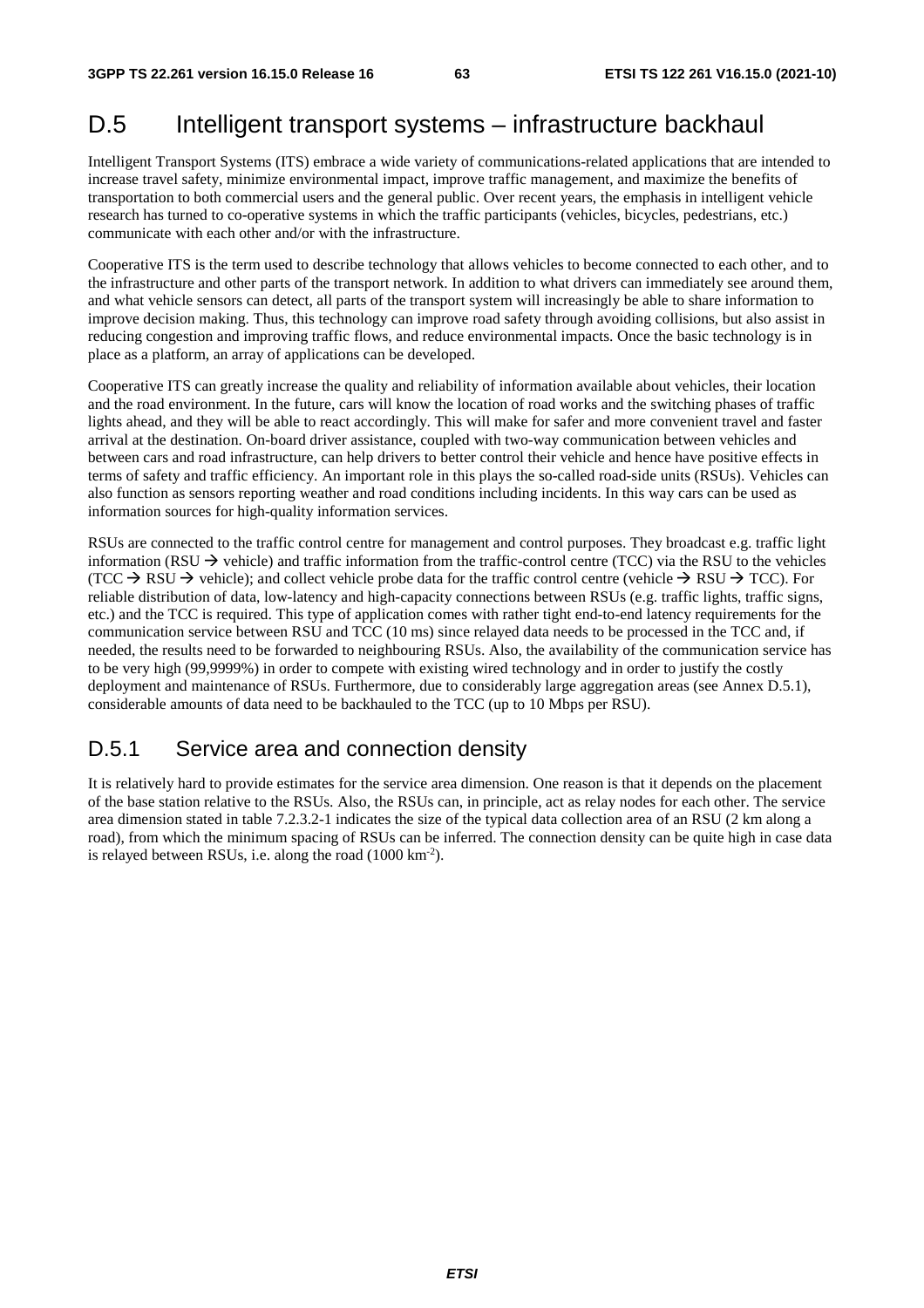# Annex E (informative): void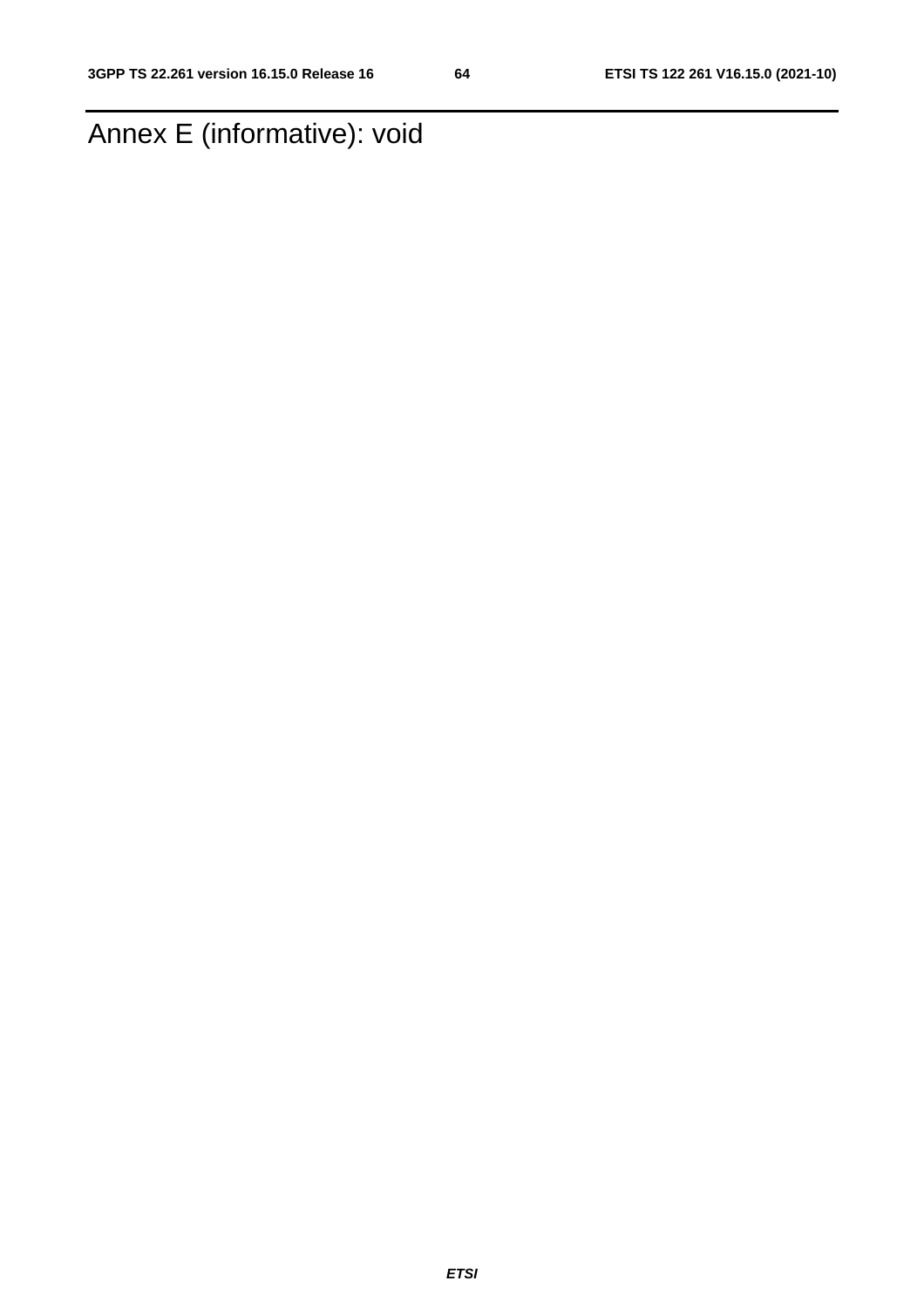# Annex F (informative): QoS Monitoring

# F.1 QoS monitoring for assurance

This Clause discusses how QoS monitoring information can be used for assurance purposes. For background information on assurance see [19] and appendix A.3 in [20]. Assurance consists of four major steps (see Figure F.1-1 and [18]):

This states the level of quality required by the customer of a service. This information is divulged to the provider. - *Service provider's offerings of QoS (or planned/targeted QoS)* 

This is a statement of the level of quality expected to be offered to the customer by the service provider.

- *QoS achieved/delivered* 

This is the level of quality achieved and delivered to the customer. Monitoring information is divulged to the customer.

- *Customer rating of QoS* 

The customer can compare the QoS achieved by the provider with the QoS requirements (see above) and its own experience of the QoS. This is a crucial step for establishing assurance about the fulfillment of the customer's requirements.



**Figure F.1-1: QoS assurance by use of QoS monitoring information** 

NOTE: This Figure is based on the trust model in [18].

<sup>-</sup> *Customer's QoS requirements*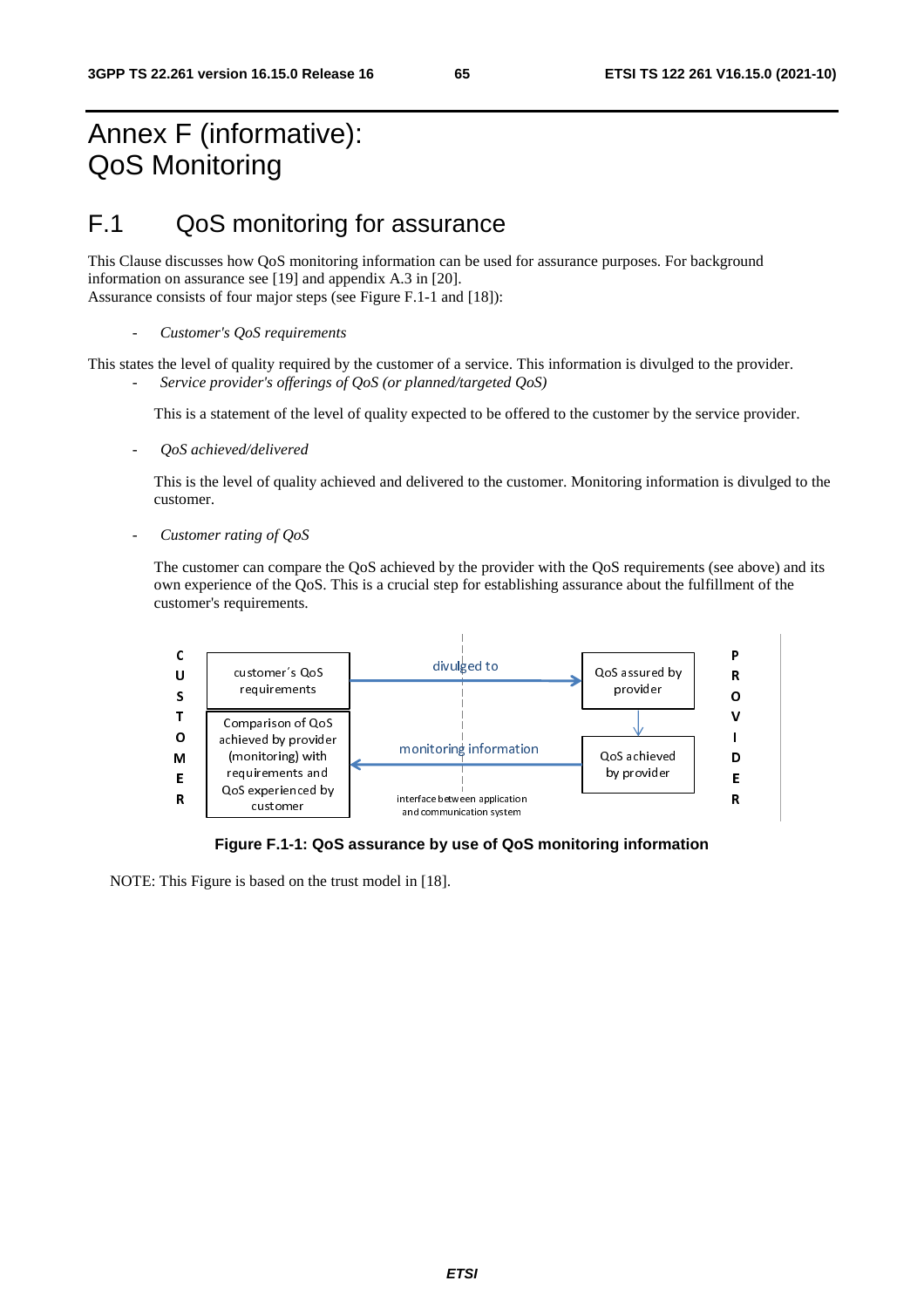# F.2 Network Diagnostics

Network diagnostics helps with scanning, diagnosing and identifying problems within a network. Diagnostics includes gathering data and continuously providing sufficient performance parameters that characterize the quality of the network connection. This includes data of the physical connection as well as of logical links and sub-networks. Exposure of relevant (and possibly aggregated) performance parameters ensures a quick reaction in case of failure as well as identifying network connectivity, performance and other related problems. Network diagnostic should be able to:

- be proactive (to early detect failures) and not only reactive (to deal with faults that have already occurred).
- accurately differentiate malfunctions/failures and evaluate their impact on the service/network.
- provide clear explanations about what happened.
- suggest corrective actions, and possibly perform them automatically.

Furthermore, specific connectivity information is also of interest as well as usage information (e.g. traffic load) of the node (e.g. RAN).

Network diagnostic information needs to be generated automatically and, in case of a hosted or virtual network deployment, be made available to the tenant of the network via a suitable API.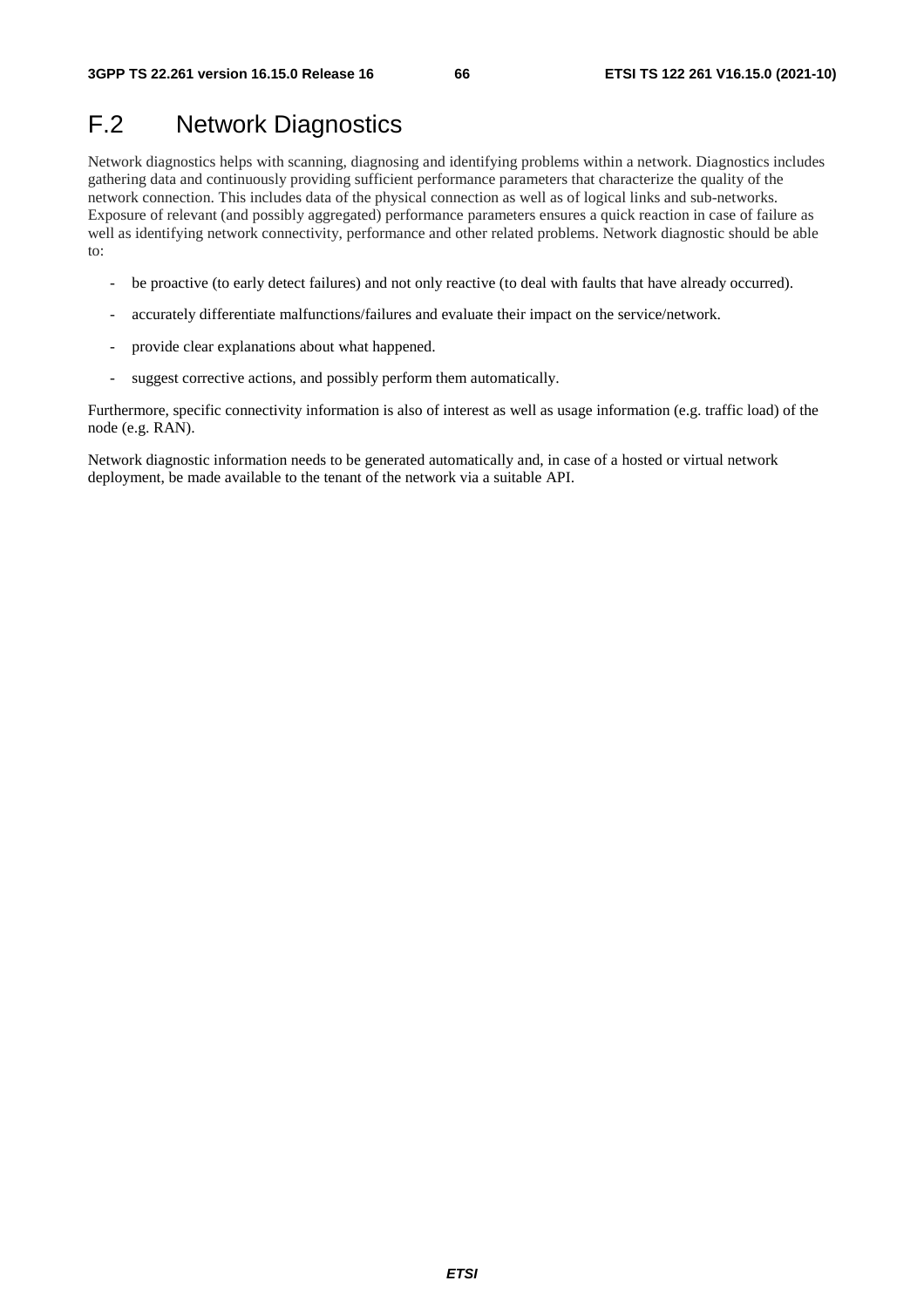# Annex G (informative): Change history

|             |                |             |           |     |                | <b>Change history</b>                                                                                                                                                                                                                                                                                                                                                                                                                                                                                                                                                                                                                                                     |                       |
|-------------|----------------|-------------|-----------|-----|----------------|---------------------------------------------------------------------------------------------------------------------------------------------------------------------------------------------------------------------------------------------------------------------------------------------------------------------------------------------------------------------------------------------------------------------------------------------------------------------------------------------------------------------------------------------------------------------------------------------------------------------------------------------------------------------------|-----------------------|
| Date        | <b>Meeting</b> | <b>TDoc</b> | <b>CR</b> | Rev | Cat            | Subject/Comment                                                                                                                                                                                                                                                                                                                                                                                                                                                                                                                                                                                                                                                           | <b>New</b><br>version |
| 2016-12     | SA#75          | SP-170156   |           |     | $\blacksquare$ | Skeleton                                                                                                                                                                                                                                                                                                                                                                                                                                                                                                                                                                                                                                                                  | 0.1.0                 |
| 2017-03     | <b>SA#75</b>   | SP-170156   |           |     | $\blacksquare$ | Agreements in SA1#75: S1-162342, S1-162305, S1-162480, S1-<br>162345, S1-162481, S1-162471, S1-162313, S1-162347, S1-<br>162486, S1-162349, S1-162546, S1-162322, S1-162323, S1-<br>162450, S1-162547, S1-162548, S1-162549, S1-162492, S1-<br>162550, S1-162520, S1-162485, S1-162517, S1-162551, S1-<br>162505. And rapporteur's clean-up.                                                                                                                                                                                                                                                                                                                              | 0.1.1                 |
|             |                |             |           |     |                | Agreements in SA1#76: S1-163412, S1-163445, S1-163446, S1-<br>163256, S1-163070, S1-163415, S1-163258, S1-163293, S1-<br>163260, S1-163416, S1-163296, S1-163264, S1-163265, S1-<br>163266, S1-163267, S1-163268, S1-163297, S1-163298, S1-<br>163417, S1-163418, S1-163299, S1-163274, S1-163275, S1-<br>163277, S1-163278, S1-163280, S1-163448, S1-163421, S1-<br>163029, S1-163112, S1-163285, S1-163286, S1-163287, S1-<br>163422, S1-163289, S1-163382, S1-163132, and rapporteur's clean-<br>up.                                                                                                                                                                   | 0.2.0                 |
| 2017-03     | SA#75          | SP-170156   |           |     | $\blacksquare$ | MCC Clean-up for presentation to SA for information                                                                                                                                                                                                                                                                                                                                                                                                                                                                                                                                                                                                                       | 1.0.0                 |
| 2017-03     | <b>SA#75</b>   | SP-170156   |           |     |                | Agreements in SA1#76bis: S1-170198, S1-170199, S1-170335, S1-<br>170201, S1-170008, S1-170207, S1-170106, S1-170338, S1-<br>170092, S1-170339, S1-170212, S1-170340, S1-170341, S1-<br>170014, S1-170217, S1-170218, S1-170219, S1-170131, S1-<br>170342, S1-170314, S1-170224, S1-170206, S1-170090, S1-<br>170225, S1-170226, S1-170343, S1-170228, S1-170229, S1-<br>170230, S1-170232, S1-170122, S1-170042, S1-170234, S1-<br>170345, S1-170364, S1-170236, S1-170347, S1-170220, S1-<br>170239, S1-170243, S1-170209, S1-170365, S1-170245, S1-<br>170048, and rapporteur's clean-up.                                                                               | 1.1.0                 |
| 2017-02     | SA1#77         |             |           |     |                | Agreements in SA1#77: S1-171400, S1-171401, S1-171430, S1-<br>171141, S1-171252, S1-171253, S1-171256, S1-171257, S1-<br>171258, S1-171143, S1-171259, S1-171431, S1-171149, S1-<br>171261, S1-171144, S1-171263, S1-171297, S1-171290, S1-<br>171266, S1-171154, S1-171267, S1-171268, S1-171269, S1-<br>171073, S1-171291, S1-171150, S1-171272, S1-171151, S1-<br>171152, S1-171273, S1-171188, S1-171153, S1-171155, S1-<br>171283, S1-171274, S1-171277, S1-171278, S1-171393, S1-<br>171399, S1-171156, S1-171060, S1-171069, S1-171180, S1-<br>171284, S1-171285, S1-171140, S1-171286, S1-171288, S1-<br>171398, S1-171292, S1-171435, and rapporteur's clean-up. | 1.2.0                 |
| $2017 - 03$ | SA#75          | SP-170156   |           |     | $\blacksquare$ | Presentation for approval                                                                                                                                                                                                                                                                                                                                                                                                                                                                                                                                                                                                                                                 | 2.0.0                 |
| 2017-03     | SA#75          |             |           |     |                | Raised to v.15.0.0 following SA's approval                                                                                                                                                                                                                                                                                                                                                                                                                                                                                                                                                                                                                                | 15.0.0                |

|                | <b>Change history</b> |                     |             |           |                |                 |            |                                                                                        |        |            |               |  |  |  |
|----------------|-----------------------|---------------------|-------------|-----------|----------------|-----------------|------------|----------------------------------------------------------------------------------------|--------|------------|---------------|--|--|--|
| <b>TSG SA#</b> | <b>SA Doc.</b>        | SA <sub>1</sub> Doc | <b>Spec</b> | <b>CR</b> | <b>Rev Rel</b> |                 | <b>Cat</b> | Subject/Comment                                                                        | Old    | <b>New</b> | WI            |  |  |  |
| <b>SP-76</b>   | SP-170443 S1-172288   |                     | 22.261      | 0017      | 3              | <b>Rel-15</b>   | B          | Addition of requirement on<br>charging for the tenant of the<br>slice                  | 15.0.0 | 15.1.0     | <b>SMARTE</b> |  |  |  |
| <b>SP-76</b>   | SP-170443 S1-172286   |                     | 22.261      | 0016      | 3              | <b>Rel-15</b>   | l B        | Addition of requirement on<br>maintaining user experience<br>when UE performs handover | 15.0.0 | 15.1.0     | <b>SMARTE</b> |  |  |  |
| <b>SP-76</b>   | SP-170443 S1-172270   |                     | 22.261      | 0022      | 2              | <b>Rel-15 F</b> |            | Alignment of network slicing<br>requirements                                           | 15.0.0 | 15.1.0     | <b>SMARTE</b> |  |  |  |
| <b>SP-76</b>   | SP-170443             | S1-172283           | 22.261      | 0011      | 3              | <b>Rel-15</b>   | F          | Clarification on removal of<br>network function                                        | 15.0.0 | 15.1.0     | <b>SMARTE</b> |  |  |  |
| <b>SP-76</b>   | SP-170443 S1-172279   |                     | 22.261      | 0021      | 3              | <b>Rel-15 F</b> |            | Clarifications on network slicing                                                      | 15.0.0 | 15.1.0     | <b>SMARTE</b> |  |  |  |
| <b>SP-76</b>   | SP-170443             | S1-172257           | 22.261      | 0020      |                | <b>Rel-15 F</b> |            | Clean-up of requirements on<br>network slice scaling                                   | 15.0.0 | 15.1.0     | <b>SMARTE</b> |  |  |  |
| <b>SP-76</b>   | SP-170443             | S1-172262           | 22.261      | 0025      |                | <b>Rel-15</b>   | F          | Correction on '8 securtiy'                                                             | 15.0.0 | 15.1.0     | <b>SMARTE</b> |  |  |  |
| <b>SP-76</b>   | SP-170443 S1-172012   |                     | 22.261      | 0001      |                | $Rel-15$        | F          | CR to 22.261 Correction of the<br>references for eV2X TS                               | 15.0.0 | 15.1.0     | <b>SMARTE</b> |  |  |  |
| <b>SP-76</b>   | SP-170443             | S1-172285           | 22.261      | 0015      | 4              | $Rel-15$ $F$    |            | <b>Efficient User Plane</b>                                                            | 15.0.0 | 15.1.0     | <b>SMARTE</b> |  |  |  |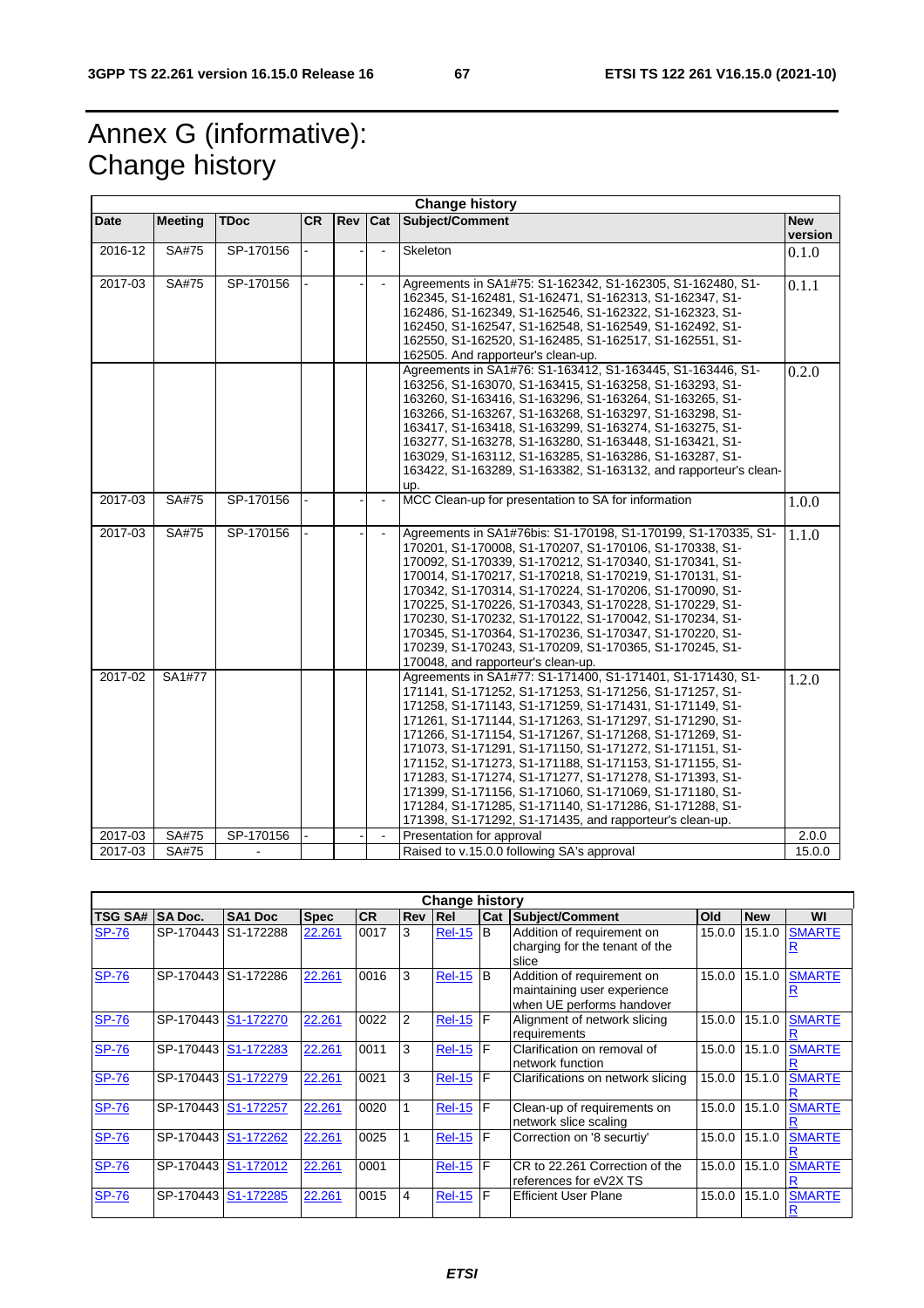| <b>SP-76</b> |                     | SP-170443 S1-172280 | 22.261 | 0012 | 3              | <b>Rel-15</b> | $\mathsf{C}$   | Exposure of QoE capability                                                                                                         | 15.0.0 15.1.0   |        | <b>SMARTE</b>                            |
|--------------|---------------------|---------------------|--------|------|----------------|---------------|----------------|------------------------------------------------------------------------------------------------------------------------------------|-----------------|--------|------------------------------------------|
| <b>SP-76</b> |                     | SP-170443 S1-172256 | 22.261 | 0023 | $\mathbf{1}$   | <b>Rel-15</b> | C              | Maintaining a session whose<br>priority changes in real time                                                                       | 15.0.0          | 15.1.0 | <b>SMARTE</b>                            |
| <b>SP-76</b> | SP-170443 S1-172261 |                     | 22.261 | 0027 | 1              | <b>Rel-15</b> | B              | parallel transfer of multiple<br>multicast/broadcast user<br>services to a UE                                                      | 15.0.0 15.1.0   |        | <b>SMARTE</b><br>R                       |
| <b>SP-76</b> |                     | SP-170443 S1-172277 | 22.261 | 0002 | 3              | <b>Rel-15</b> | F              | Replacement of 5G-RAN with<br>NG-RAN                                                                                               | $15.0.0$ 15.1.0 |        | <b>SMARTE</b>                            |
| <b>SP-76</b> |                     | SP-170443 S1-172278 | 22.261 | 0006 | 2              | <b>Rel-15</b> | $\mathsf F$    | Update service continuity<br>definition                                                                                            | 15.0.0          | 15.1.0 | <b>SMARTE</b>                            |
| <b>SP-76</b> | SP-170443           | S1-172404           | 22.261 | 0007 | 4              | <b>Rel-15</b> | C              | Updates to network slice<br>assignment in TS 22.261                                                                                | 15.0.0          | 15.1.0 | <b>SMARTE</b>                            |
| $SP-76$      |                     | SP-170443 S1-172287 |        |      |                |               |                | Request in CR 0031r1 to raise<br>this spec to v.16.0.0 without<br>CR0031r1 but with all other CRs                                  | 15.1.0          | 16.0.0 |                                          |
| <b>SP-77</b> |                     | SP-170699 S1-173544 | 22.261 | 0032 | $\overline{2}$ | Rel-16        | E              | Requirement for audio video<br>sync timing for audio-visual<br>interaction.                                                        | 16.0.0          | 16.1.0 | <b>TEI15</b>                             |
| $SP-77$      |                     | SP-170692 S1-173459 | 22.261 | 0046 |                | <b>Rel-16</b> | $\overline{A}$ | Correction on security<br>requirement for relayed data<br>protection                                                               | 16.0.0 16.1.0   |        | <b>MONAST</b><br><b>ERY</b>              |
| <b>SP-77</b> | SP-170692 S1-173461 |                     | 22.261 | 0048 |                | <b>Rel-16</b> | $\overline{A}$ | Correction on regulatory<br>requirement for all access<br>technologies                                                             | 16.0.0          | 16.1.0 | <b>MONAST</b><br><b>ERY</b>              |
| $SP-77$      |                     | SP-170692 S1-173463 | 22.261 | 0049 |                | Rel-16        | A              | Update TS number of eV2X<br>specification                                                                                          | 16.0.0          | 16.1.0 | <b>MONAST</b><br>ERY                     |
| $SP-77$      |                     | SP-170692 S1-173549 | 22.261 | 0051 |                | $Rel-16$      | A              | Clarification on access control<br>requirement                                                                                     | 16.0.0          | 16.1.0 | <b>SMARTE</b><br>R                       |
| <b>SP-78</b> | SP-170989           | S1-174564           | 22.261 | 0068 | $\mathbf{1}$   | Rel-16        | E              | Provide a more realistic KPI<br>value for Virtual Reality                                                                          | 16.1.0          | 16.2.0 | <b>TEI16</b>                             |
| $SP-78$      | SP-170987           | S1-174620           | 22.261 | 0069 |                | Rel-16        | A              | Clarification of unified access<br>control requirements                                                                            | 16.1.0          | 16.2.0 | <b>SMARTE</b><br>R                       |
| $SP-79$      | SP-180129           | S1-180598           | 22.261 | 0079 | $\overline{2}$ | <b>Rel-16</b> | Α              | Clarification of 5GC<br>requirements                                                                                               | 16.2.0          | 16.3.0 | <b>SMARTE</b>                            |
| $SP-79$      |                     | SP-180130 S1-180496 | 22.261 | 0077 | $\mathbf{1}$   | $ReI-16$      | A              | Alignment of normative and<br>descriptive clauses for Unified<br>Access Control regarding<br>operator defined Access<br>Identities | 16.2.0          | 16.3.0 | <b>SMARTE</b><br>$\overline{\mathsf{R}}$ |
| SP-79        | SP-180130           | S1-180527           | 22.261 | 0088 |                | <b>Rel-16</b> | A              | Clarification of access Identity in<br>unified access control                                                                      | 16.2.0          | 16.3.0 | <b>SMARTE</b><br>R                       |
| SP-79        | SP-180130           | S1-180529           | 22.261 | 0089 |                | <b>Rel-16</b> | A              | Clarification of Messaging in<br>Unified Access Control (UAC)                                                                      | 16.2.0          | 16.3.0 | <b>SMARTE</b>                            |
| SP-79        | SP-180131           | S1-180194           | 22.261 | 0085 |                | <b>Rel-16</b> | A              | Clarification of latency<br>requirements                                                                                           | 16.2.0          | 16.3.0 | <b>SMARTE</b>                            |
| $SP-79$      | SP-180213 fromS1-   | 180611              | 22.261 | 0086 | 3              | <b>Rel-16</b> | A              | Support Legacy USIM in 5G                                                                                                          | 16.2.0 16.3.0   |        | <b>SMARTE</b>                            |
| SP-79        | SP-180224           | fromS1-<br>180503   | 22.261 | 0075 | $\overline{4}$ | <b>Rel-16</b> | B              | Support of Voice Service<br>Continuity from 5G system to<br><b>UTRAN CS</b>                                                        | 16.2.0          | 16.3.0 | 5GVSC                                    |
| SP-79        | SP-180140           | S1-180624           | 22.261 | 0090 |                | $Rel-16$      | E              | Release 15 alignment on the<br>KPIs for URLLC                                                                                      | 16.2.0          | 16.3.0 | <b>SMART</b><br>ER_Ph <sub>2</sub>       |
| SP-79        |                     | SP-180142 S1-180596 | 22.261 | 0081 | 2              | <b>Rel-16</b> | B              | 5G Requirements to Prevent a<br>Single Service (e.g. Emergency)<br>from Monopolizing Network<br>Resources                          | 16.2.0 16.3.0   |        | <b>SMARTE</b><br>$\overline{\mathbf{R}}$ |
| <b>SP-80</b> |                     | SP-180312 S1-181389 | 22.261 | 0095 | $\mathbf{1}$   | <b>Rel-16</b> | F              | Positioning Part align with Rel-<br>15 structure                                                                                   | 16.3.0 16.4.0   |        | <b>SMARTE</b><br>R_Ph <sub>2</sub>       |
| <b>SP-80</b> |                     | SP-180312 S1-181740 | 22.261 | 0103 | 3              | $Rel-16$      | F              | Clarifications on communication<br>service availability and reliability                                                            | 16.3.0          | 16.4.0 | <b>SMARTE</b><br>R Ph <sub>2</sub>       |
| <b>SP-80</b> | SP-180314           | S1-181714           | 22.261 | 0097 | 3              | <b>Rel-16</b> | B              | QoS Monitoring                                                                                                                     | 16.3.0          | 16.4.0 | QoS_MO                                   |
| <b>SP-80</b> | SP-180318           | S1-181659           | 22.261 | 0253 |                | <b>Rel-16</b> | B              | Inter-RAT Mobility requirement<br>for realtime service                                                                             | 16.3.0 16.4.0   |        | <b>MOBRT</b>                             |
| <b>SP-80</b> | SP-180320           | S1-181547           | 22.261 | 0101 | $\overline{3}$ | <b>Rel-16</b> | B              | Inclusion of ethernet transport<br>services in TS 22.261                                                                           | 16.3.0          | 16.4.0 | 5GLAN                                    |
| <b>SP-80</b> |                     | SP-180325 S1-181671 | 22.261 | 0098 | $\overline{3}$ | <b>Rel-16</b> | B              | Policy delivery to UE for<br>background data transfer                                                                              | 16.3.0 16.4.0   |        | PDBDT                                    |
| <b>SP-80</b> |                     | SP-180464 S1-181719 | 22.261 | 0254 | 1              | <b>Rel-16</b> | B              | <b>IMS and Network Slicing</b>                                                                                                     | 16.3.0 16.4.0   |        | enIMS                                    |
| SP-81        |                     | SP-180752 S1-182662 | 22.261 | 0268 | $\overline{2}$ | Rel-16        | A              | <b>Clarification to Delay Tolerant</b>                                                                                             | 16.4.0 16.5.0   |        | <b>SMARTE</b><br>R                       |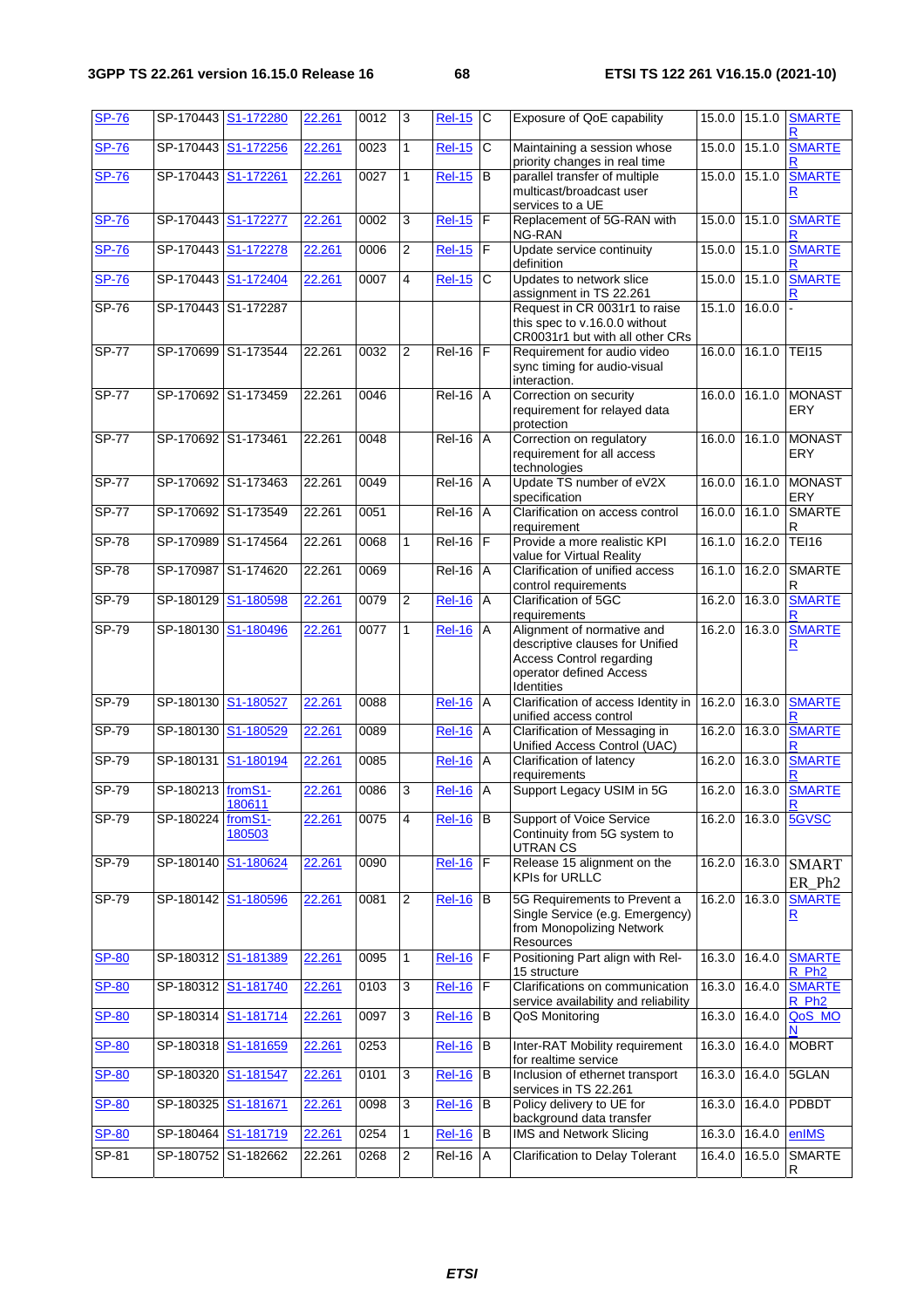| $SP-81$ | SP-180752 S1-182674 |                             | 22.261 | 0289 | $\overline{2}$          | $ReI-16$ $A$ | Clarify the method of configuring                                                 | 16.4.0 |        | 16.5.0 SMARTE              |
|---------|---------------------|-----------------------------|--------|------|-------------------------|--------------|-----------------------------------------------------------------------------------|--------|--------|----------------------------|
|         |                     |                             |        |      |                         |              | the UE to use Access Identity 1<br>and Access Identity 2                          |        |        | R                          |
| SP-81   | SP-180752 S1-182758 |                             | 22.261 | 0297 | 1                       | $Rel-16$ $A$ | Support for use of licensed and<br>unlicensed bands                               | 16.4.0 | 16.5.0 | <b>SMARTE</b><br>R         |
| SP-81   | SP-180754 S1-182438 |                             | 22.261 | 0283 | 1                       | $ReI-16$ $A$ | Addition of new Access category<br>for 'MO signalling on RRC level                | 16.4.0 | 16.5.0 | <b>TEI15</b>               |
|         |                     |                             |        |      |                         |              | resulting from other than<br>paging'- Mirror CR                                   |        |        |                            |
| SP-81   | SP-180788           | $\mathcal{L}_{\mathcal{A}}$ | 22.261 | 0280 | 3                       | $Rel-16$ C   | Updates to QoS Monitoring<br>Description                                          | 16.4.0 |        | 16.5.0 QoS_MO<br>N         |
| SP-81   | SP-180789           | $\sim$                      | 22.261 | 0292 | $\overline{4}$          | $Rel-16$ C   | Addition of Informative Annex for<br>QoS Monitoring                               | 16.4.0 | 16.5.0 | QoS_MO<br>N                |
| SP-81   | SP-180763 S1-182677 |                             | 22.261 | 0278 | 3                       | $Rel-16$ B   | Network service exposure<br>requirements                                          | 16.4.0 | 16.5.0 | cyberCAV                   |
| $SP-81$ | SP-180763 S1-182685 |                             | 22.261 | 0295 | 1                       | $Rel-16$ B   | Ethernet support in TS 22.261                                                     | 16.4.0 | 16.5.0 | cyberCAV                   |
| SP-81   | SP-180763 S1-182756 |                             | 22.261 | 0286 | 3                       | $ReI-16$ B   | Non-public network<br>requirements                                                | 16.4.0 | 16.5.0 | cyberCAV                   |
| SP-81   | SP-180764 S1-182009 |                             | 22.261 | 0255 |                         | $Rel-16$ B   | Performance requirements for<br>5G satellite access                               | 16.4.0 | 16.5.0 | 5GSAT                      |
| $SP-81$ | SP-180764 S1-182016 |                             | 22.261 | 0261 |                         | $ReI-16$ B   | NG-RAN sharing for 5G satellite<br>access network                                 | 16.4.0 | 16.5.0 | 5GSAT                      |
| SP-81   | SP-180764 S1-182385 |                             | 22.261 | 0264 | 1                       | $Rel-16$ B   | Satellite links between radio<br>access network and core<br>network               | 16.4.0 | 16.5.0 | 5GSAT                      |
| SP-81   | SP-180764 S1-182590 |                             | 22.261 | 0263 | 2                       | $Rel-16$ B   | Regulatory and charging<br>aspects related to 5G satellite<br>access              | 16.4.0 |        | 16.5.0 5GSAT               |
| SP-81   | SP-180764 S1-182602 |                             | 22.261 | 0256 | 1                       | $Rel-16$ B   | Multiple access requirements<br>related to 5G satellite access                    | 16.4.0 |        | 16.5.0 5GSAT               |
| $SP-81$ | SP-180764 S1-182605 |                             | 22.261 | 0259 | 2                       | $Rel-16$ B   | Efficient user plane aspects of<br>5G satellite access                            | 16.4.0 |        | 16.5.0 5GSAT               |
| SP-81   | SP-180764 S1-182606 |                             | 22.261 | 0260 | 2                       | $Rel-16$ B   | Mobility management related<br>requirements for 5G satellite<br>access            | 16.4.0 | 16.5.0 | 5GSAT                      |
| SP-81   | SP-180764 S1-182607 |                             | 22.261 | 0262 | $\mathbf{1}$            | $Rel-16$ B   | QoS control aspects of 5G<br>satellite access                                     | 16.4.0 |        | 16.5.0 5GSAT               |
| SP-81   | SP-180764 S1-182619 |                             | 22.261 | 0265 | 1                       | $Rel-16$ B   | Broadcast and multicast via<br>satellite access networks                          | 16.4.0 | 16.5.0 | 5GSAT                      |
| SP-81   | SP-180764 S1-182720 |                             | 22.261 | 0258 | $\overline{2}$          | $Rel-16$ B   | Efficient delivery of content<br>using 5G satellite access<br>network             | 16.4.0 |        | 16.5.0 5GSAT               |
| $SP-81$ | SP-180764 S1-182725 |                             | 22.261 | 0257 | 3                       | $Rel-16$ $B$ | Connectivity aspects of 5G<br>satellite access                                    | 16.4.0 |        | 16.5.0 5GSAT               |
| SP-81   | SP-180765 S1-182585 |                             | 22.261 | 0269 | $\overline{2}$          | $ReI-16$ B   | KPIs for horizontal and vertical<br>positioning service levels in<br>clause 7.3.2 | 16.4.0 |        | 16.5.0 5G_HYPO<br>S        |
| SP-81   | SP-180765 S1-182586 |                             | 22.261 | 0270 | 2                       | $Rel-16$ B   | Other KPIS for 5G positioning<br>services                                         |        |        | 16.4.0 16.5.0 5G_HYPO<br>S |
| $SP-81$ | SP-180765 S1-182587 |                             | 22.261 | 0271 | $\overline{2}$          | $Rel-16$ B   | Security requirements for 5G<br>positioning services                              | 16.4.0 |        | 16.5.0 5G_HYPO<br>S        |
| SP-81   | SP-180765 S1-182588 |                             | 22.261 | 0272 | $\overline{\mathbf{c}}$ | $Rel-16$ C   | Update description (clause<br>7.3.1) of 5G positioning services                   | 16.4.0 |        | 16.5.0 5G_HYPO<br>S        |
| SP-81   | SP-180769 S1-182769 |                             | 22.261 | 0273 | 3                       | $Rel-16$     | Clarification for Inter-RAT<br>Mobility requirement for realtime<br>service       | 16.4.0 |        | 16.5.0 MOBRT               |
| $SP-81$ | SP-180770 S1-182395 |                             | 22.261 | 0276 | $\mathbf{1}$            | $Rel-16$ B   | <b>5GLAN</b> Requirements                                                         | 16.4.0 |        | 16.5.0 5GLAN               |
| SP-81   | SP-180770 S1-182702 |                             | 22.261 | 0275 | 2                       | $Rel-16$ B   | 5GLAN charging requirements                                                       | 16.4.0 |        | 16.5.0 5GLAN               |
| SP-81   | SP-180770 S1-182755 |                             | 22.261 | 0274 | 3                       | $Rel-16$ B   | 5GLAN security requirements                                                       | 16.4.0 | 16.5.0 | 5GLAN                      |
| SP-81   | SP-180774 S1-182771 |                             | 22.261 | 0281 | $\overline{2}$          | $Rel-16$ B   | Enhanced network slice<br>requirements based on business<br>role models           | 16.4.0 | 16.5.0 | <b>BRMNS</b>               |

|             | <b>Change history</b> |             |            |                |   |                                                                  |                       |  |  |  |  |  |  |  |
|-------------|-----------------------|-------------|------------|----------------|---|------------------------------------------------------------------|-----------------------|--|--|--|--|--|--|--|
| <b>Date</b> | <b>Meeting</b>        | <b>TDoc</b> | <b>ICR</b> | <b>Rev Cat</b> |   | Subject/Comment                                                  | <b>New</b><br>version |  |  |  |  |  |  |  |
| 2018-12     | SP-82                 | SP-181007   | 0331 2     |                | B | Functional requirements for 5G positioning services (clause 6)   | 16.6.0                |  |  |  |  |  |  |  |
| 2018-12     | SP-82                 | SP-181007   | 0309 2     |                | Е | Termnology correction for positioning-related tables in 7.3.2    | 16.6.0                |  |  |  |  |  |  |  |
| 2018-12     | SP-82                 | SP-181007   | 0308 3     |                | D | Clarification on positioning-related descriptions in 7.3.1       | 16.6.0                |  |  |  |  |  |  |  |
| 2018-12     | SP-82                 | SP-181007   | 0330 2     |                | C | Clarification of requirement on energy per fix in clause 7.3.2.3 | 16.6.0                |  |  |  |  |  |  |  |
| 2018-12     | SP-82                 | SP-181008   | 0340       |                | C | Update of 5GLAN - Indirect Communication Mode                    | 16.6.0                |  |  |  |  |  |  |  |
| 2018-12     | SP-82                 | SP-181008   | 0319 2     |                | E | Clarification on Ethernet transport services                     | 16.6.0                |  |  |  |  |  |  |  |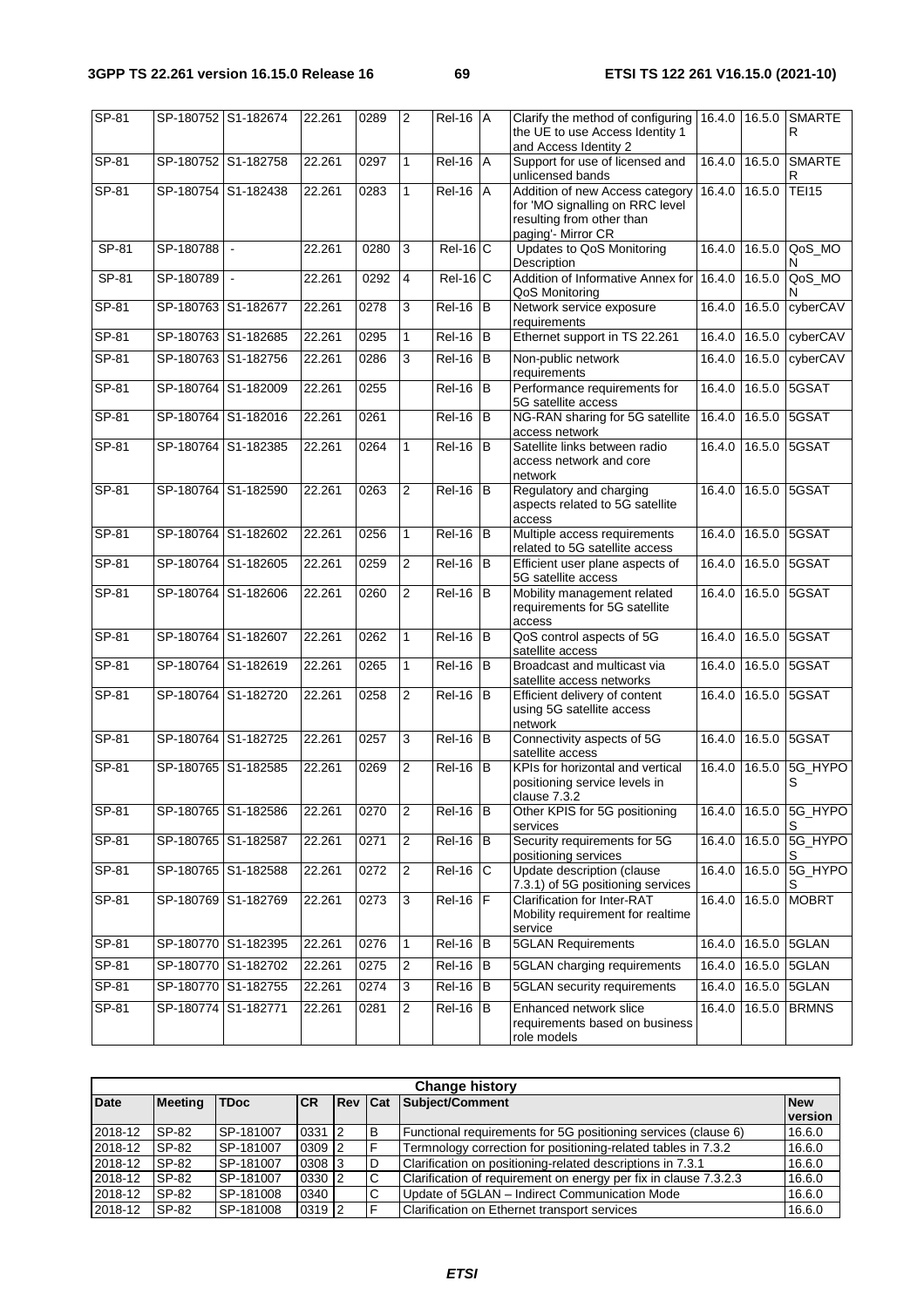| 2018-12 | SP-82  | SP-181008              | 0334 2         |                  | C                     | Addittion to definition on private communication                                                     | 16.6.0           |
|---------|--------|------------------------|----------------|------------------|-----------------------|------------------------------------------------------------------------------------------------------|------------------|
| 2018-12 | SP-82  | SP-181008              | 0335 2         |                  | $\overline{\text{c}}$ | Update of 5GLAN - General                                                                            | 16.6.0           |
| 2018-12 | SP-82  | SP-181008              | 0336 2         |                  | $\mathsf C$           | Update of 5G LAN - virtual network (5G LAN-VN).                                                      | 16.6.0           |
| 2018-12 | SP-82  | SP-181008              | 0341           | 1                | C                     | Update of 5GLAN - Service exposure                                                                   | 16.6.0           |
| 2018-12 | SP-82  | SP-181008              | 0337 3         |                  | C                     | Update of 5GLAN - Creation and management                                                            | 16.6.0           |
| 2018-12 | SP-82  | SP-181008              | 0342           | $\boldsymbol{2}$ | C                     | Update of 5GLAN - Security                                                                           | 16.6.0           |
| 2018-12 | SP-82  | SP-181008              | 0339 4         |                  | $\mathsf C$           | Update of 5GLAN - Discovery                                                                          | 16.6.0           |
| 2018-12 | SP-82  | SP-181008              | 0338 5         |                  | $\mathsf{C}$          | Update of 5GLAN - Privacy                                                                            | 16.6.0           |
| 2018-12 | SP-82  | SP-181008              | 0316 4         |                  | B                     | 5GLAN requirements about enabling disabling UE from 5G-LAN<br>based on location                      | 16.6.0           |
| 2018-12 | SP-82  | SP-181128              | 0298           | $\sqrt{2}$       | F                     | Corrections on requirements for SAT                                                                  | 16.6.0           |
| 2018-12 | SP-82  | SP-181011              | $0310$   2     |                  | B                     | Enhanced network slice requirements based on business role<br>models                                 | 16.6.0           |
| 2018-12 | SP-82  | SP-181011              | 0299           | 3                | F                     | Correction to BRMNS requirements                                                                     | 16.6.0           |
| 2018-12 | SP-82  | SP-181005              | 0329           |                  | B                     | Introduction of cyberCAV                                                                             | 16.6.0           |
| 2018-12 | SP-82  | SP-181005              | $0311$   2     |                  | $\sf B$               | Support for security requirements based on FS_CAV                                                    | 16.6.0           |
| 2018-12 | SP-82  | SP-181005              | 0315 2         |                  | F                     | Replacing private network with non-public network                                                    | 16.6.0           |
| 2018-12 | SP-82  | SP-181005              | $0333$   2     |                  | B                     | cyberCAV - network interaction requirement for uninterrupted real-<br>time video                     | 16.6.0           |
| 2018-12 | SP-82  | SP-181129              | 0303 1         |                  | В                     | MSGin5G requirements on the 5G system                                                                | 16.6.0           |
| 2018-12 | SP-82  | SP-181003              | $0343$ 2       |                  | C                     | Update to Annex F for Network Diagnostics                                                            | 16.6.0           |
| 2018-12 | SP-82  | SP-180997              | 0348           | 1                | F                     | Minor correction to URLLC clause                                                                     | 16.6.0           |
| 2018-12 | SP-82  | SP-181002              | 0313           |                  | F                     | Editorial correction in header                                                                       | 16.6.0           |
| 2018-12 | SP-82  | SP-181002              | $0312$ 2       |                  | F                     | Clause 7.2 alignment with other Rel-16 WIDs                                                          | 16.6.0           |
| 2018-12 | SP-82  | SP-181002              | 0349 2         |                  | D                     | Move of KPIs for wireless RSU-TCC backhaul to 7.2.3                                                  | 16.6.0           |
| 2019-03 | SA#83  | SP-190080              | 0354           |                  | F                     | Correction to the definition of communication service availability                                   | 16.7.0           |
| 2019-03 | SA#83  | SP-190080              | 0355 2         |                  | F                     | Clarifications of bulk authentication                                                                | 16.7.0           |
| 2019-03 | SA#83  | SP-190082              | 0351           | 1                | F                     | Clarification for 5GLAN requirements                                                                 | 16.7.0           |
| 2019-03 | SA#83  | SP-190080              | 0352           | $\mathbf{1}$     | F                     | Update the Annex D in TS 22.261 to align the references                                              | 16.7.0           |
| 2019-03 | SA#83  | SP-190080              | 0353           | 1                | D                     | Editorial clean-up of TS 22.261                                                                      | 16.7.0           |
| 2019-06 | SA#84  | SP-190302              | 0363 3         |                  | F                     |                                                                                                      | 16.8.0           |
|         |        |                        |                |                  | D                     | National or regional regulatory requirements for satellite access                                    |                  |
| 2019-06 | SA#84  | SP-190298<br>SP-190298 | 0361<br>0359 2 |                  | D                     | Editorial clean-up of TS 22.261<br>Changing 'authorized user' to 'authorized entity' in requirements | 16.8.0<br>16.8.0 |
| 2019-06 | SA#84  |                        |                |                  |                       | where an end user is not involved                                                                    |                  |
| 2019-06 | SA#84  | SP-190298              | 0360 2         |                  | F                     | Abbreviations of TS 22.261                                                                           | 16.8.0           |
| 2019-06 | SA#84  | SP-190298              | 0362 2         |                  | F                     | Addition of selection Relay requirements to 22.261                                                   | 16.8.0           |
| 2019-09 | SA#85  | SP-190803              | 0397           | 1                | F                     | Modification of positioning service and high accuracy positioning                                    | 16.9.0           |
| 2019-09 | SA#85  | SP-190812              | 0392           | 3                | $\mathsf C$           | Definition of absolute and relative positioning                                                      | 16.9.0           |
| 2019-09 | SA#85  | SP-190798              | 0380           |                  | D                     | Editorial corrections of TS 22.261                                                                   | 16.9.0           |
| 2019-09 | SA#85  | SP-190798              | 0367           | 1                | F                     | Clarification of dynamic policy control requirements                                                 | 16.9.0           |
| 2019-09 | SA#85  | SP-190798              | 0368 2         |                  | F                     | Clarification of geographic constraint on a network slice                                            | 16.9.0           |
| 2019-09 | SA#85  | SP-190798              | 0383 2         |                  | F                     | Clarify requirements for bulk IoT operation and authentication                                       | 16.9.0           |
| 2019-09 | SA#85  | SP-190798              | 0399 3         |                  | F                     | Clarifications for KPIs on Low latency and high reliability scenarios                                | 16.9.0           |
| 2019-12 | SA#86  | SP-191010              | 0407           | $\mathbf{1}$     | F                     | Clarify requirements for bulk IoT operation                                                          | 16.10.0          |
| 2019-12 | SA#86  | SP-191010              | $0417$ 2       |                  | $\overline{c}$        | UAC for NB-IOT                                                                                       | 16.10.0          |
| 2019-12 | SA#86  | SP-191010              | 0427   2       |                  | F                     | Clarifications and updates on the description of positioning use<br>cases in Annex B and Annex E     | 16.10.0          |
| 2019-12 | SA#86  | SP-191012              | 0409           | 1                | C                     | Unified Access Control for IMS registration related signalling                                       | 16.10.0          |
| 2020-03 | SA#87  | SP-200122              | 0435 1         |                  | F                     | Manual CAG selection clarification                                                                   | 16.11.0          |
| 2020-07 | SA#88e | SP-200561              | 0450           | 1                | F                     | Clarify that IAB does not follow UAC                                                                 | 16.12.0          |
| 2020-07 | SA#88e | SP-200563              | $0441$ 2       |                  | F                     | correction to access control for NB-IoT                                                              | 16.12.0          |
| 2020-09 | SA#89e | SP-200785              | 0458 1         |                  | F                     | R16 CR to TS22.261 for Requirement alignment for Relay                                               | 16.13.0          |
| 2020-09 | SA#89e | SP-200784              | 0455           | $\overline{1}$   | F                     | Addition of Human Readable Network Name                                                              | 16.13.0          |
| 2020-09 | SA#89e | SP-200787              | 0468           |                  | F                     | CR to 22.261 R16 for 5GSAT requirement alignment                                                     | 16.13.0          |
| 2021-03 | SA#91e | SP-210198              | 498            | 1                | F                     | Modification of requirements for network slice constraints                                           | 16.14.0          |
| 2021-09 | SA#93e | SP-211030              | $0555$   1     |                  | A                     | Correction to Reliabilty definition                                                                  | 16.15.0          |